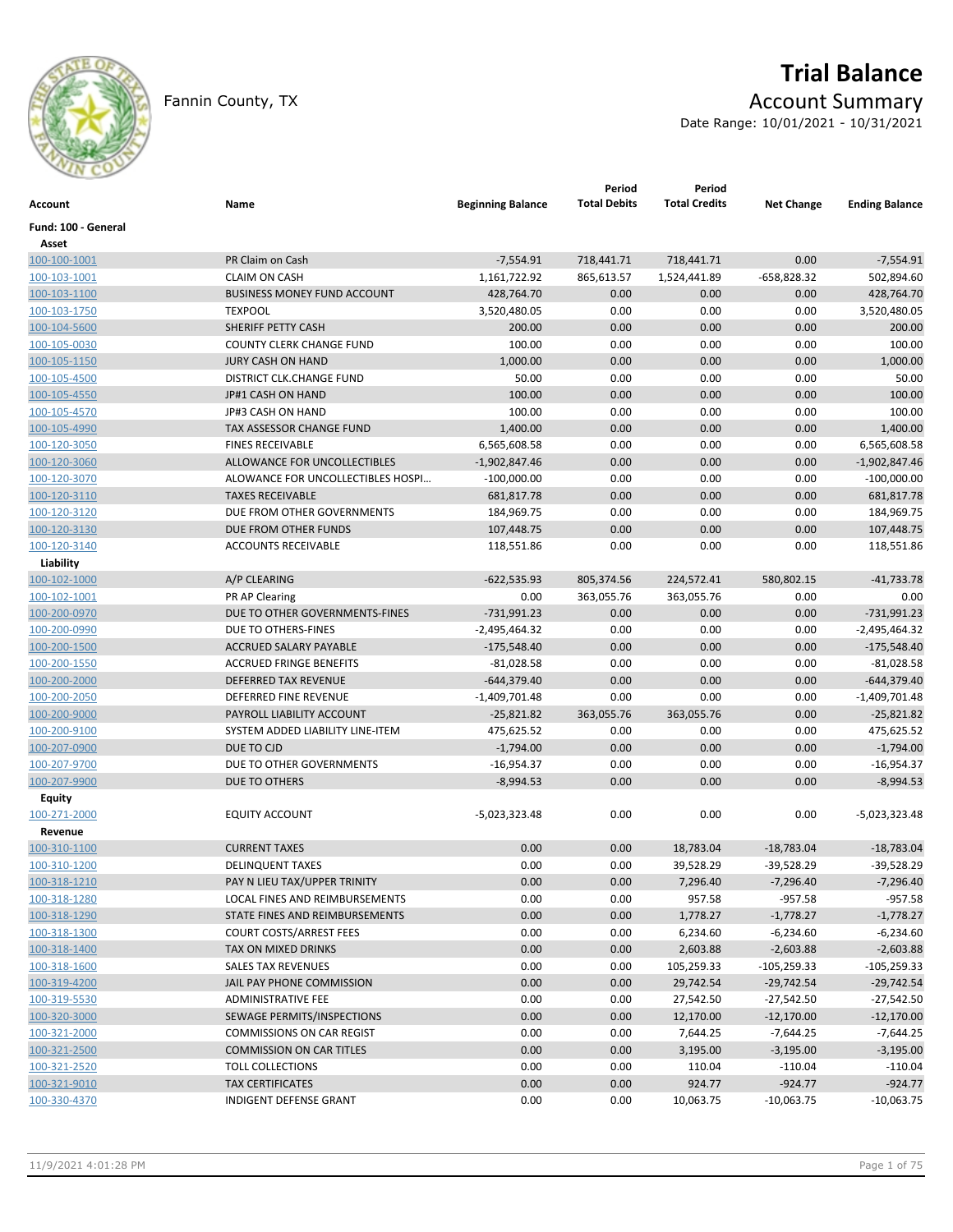|                                |                                    |                          | Period              | Period               |                   |                       |
|--------------------------------|------------------------------------|--------------------------|---------------------|----------------------|-------------------|-----------------------|
| Account                        | Name                               | <b>Beginning Balance</b> | <b>Total Debits</b> | <b>Total Credits</b> | <b>Net Change</b> | <b>Ending Balance</b> |
| 100-340-1350                   | <b>FAMILY PROTECTION FEE</b>       | 0.00                     | 0.00                | 120.00               | $-120.00$         | $-120.00$             |
| 100-340-4030                   | <b>COUNTY CLERK FEES</b>           | 0.00                     | 0.00                | 50.00                | $-50.00$          | $-50.00$              |
| 100-340-4500                   | <b>DISTRICT CLERK FEES</b>         | 0.00                     | 0.00                | 6,331.58             | $-6,331.58$       | $-6,331.58$           |
| 100-340-4750                   | <b>DISTRICT ATTORNEY FEES</b>      | 0.00                     | 0.00                | 9.98                 | $-9.98$           | $-9.98$               |
| 100-340-5530                   | <b>CONSTABLE PCT. 3 FEES</b>       | 0.00                     | 0.00                | 75.00                | $-75.00$          | $-75.00$              |
| 100-340-5600                   | SHERIFF FEES                       | 0.00                     | 0.00                | 763.95               | $-763.95$         | $-763.95$             |
| 100-340-5730                   | <b>BOND SUPERVISION FEES</b>       | 0.00                     | 0.00                | 8,462.00             | $-8,462.00$       | $-8,462.00$           |
| 100-340-6000                   | D.C.6TH COURT OF APPEALS FEE       | 0.00                     | 0.00                | 150.00               | $-150.00$         | $-150.00$             |
| 100-340-6520                   | <b>SUBDIVISION FEES</b>            | 0.00                     | 0.00                | 250.00               | $-250.00$         | $-250.00$             |
| 100-340-6530                   | ZONING APPLICATION FEES            | 0.00                     | 0.00                | 350.00               | $-350.00$         | $-350.00$             |
| 100-340-6540                   | <b>DEVELOPMENT PERMIT</b>          | 0.00                     | 0.00                | 180.00               | $-180.00$         | $-180.00$             |
| 100-340-6550                   | <b>BUILDING PERMITS</b>            | 0.00                     | 0.00                | 300.00               | $-300.00$         | $-300.00$             |
| 100-370-1000                   | <b>KFYN-RADIO TOWER RENT</b>       | 0.00                     | 0.00                | 800.00               | $-800.00$         | $-800.00$             |
| 100-370-1150                   | <b>RENT- VERIZON TOWER</b>         | 0.00                     | 0.00                | 1,064.61             | $-1,064.61$       | $-1,064.61$           |
| 100-370-1300                   | <b>REFUNDS &amp; MISCELLANEOUS</b> | 0.00                     | 0.00                | 972.71               | $-972.71$         | $-972.71$             |
| 100-370-1420                   | <b>CULVERT PERMITTING PROCESS</b>  | 0.00                     | 0.00                | 40.00                | $-40.00$          | $-40.00$              |
| 100-370-1470                   | UTILITIES REIMBURSEMENT            | 0.00                     | 0.00                | 1,040.39             | $-1,040.39$       | $-1,040.39$           |
| 100-370-1620                   | <b>COURT REPORTER SERVICE FEE</b>  | 0.00                     | 0.00                | 450.00               | $-450.00$         | $-450.00$             |
| 100-370-4170                   | <b>EMS ALLOCATION</b>              | 0.00                     | 0.00                | 570,000.00           | $-570,000.00$     | $-570,000.00$         |
| 100-370-4320<br><b>Expense</b> | PROCEEDS OF SALE OF LIVESTOCK      | 0.00                     | 0.00                | 187.50               | $-187.50$         | $-187.50$             |
| 100-400-1010                   | <b>SALARY ELECTED OFFICIAL</b>     | 0.00                     | 7,983.87            | 0.00                 | 7,983.87          | 7,983.87              |
| 100-400-1050                   | <b>SALARY SECRETARY</b>            | 0.00                     | 3,662.95            | 0.00                 | 3,662.95          | 3,662.95              |
| 100-400-2010                   | <b>SOCIAL SECURITY TAXES</b>       | 0.00                     | 758.06              | 0.00                 | 758.06            | 758.06                |
| 100-400-2020                   | <b>GROUP HEALTH INSURANCE</b>      | 0.00                     | 1,137.22            | 0.00                 | 1,137.22          | 1,137.22              |
| 100-400-2030                   | <b>RETIREMENT</b>                  | 0.00                     | 1,446.54            | 0.00                 | 1,446.54          | 1,446.54              |
| 100-400-2050                   | <b>MEDICARE TAX</b>                | 0.00                     | 177.27              | 0.00                 | 177.27            | 177.27                |
| 100-400-2250                   | <b>TRAVEL ALLOWANCE</b>            | 0.00                     | 350.00              | 0.00                 | 350.00            | 350.00                |
| 100-400-3100                   | <b>OFFICE SUPPLIES</b>             | 0.00                     | 133.09              | 0.00                 | 133.09            | 133.09                |
| 100-400-4680                   | <b>JUVENILE BOARD SALARY</b>       | 0.00                     | 200.00              | 0.00                 | 200.00            | 200.00                |
| 100-403-1010                   | SALARY ELECTED OFFICIAL            | 0.00                     | 6,921.36            | 0.00                 | 6,921.36          | 6,921.36              |
| 100-403-1030                   | SALALRY CHIEF DEPUTY               | 0.00                     | 3,680.68            | 0.00                 | 3,680.68          | 3,680.68              |
| 100-403-1040                   | <b>SALARY DEPUTIES</b>             | 0.00                     | 16,555.22           | 0.00                 | 16,555.22         | 16,555.22             |
| 100-403-1070                   | <b>SALARY PART-TIME</b>            | 0.00                     | 1,044.00            | 0.00                 | 1,044.00          | 1,044.00              |
| 100-403-2010                   | <b>SOCIAL SECURITY TAXES</b>       | 0.00                     | 1,702.22            | 0.00                 | 1,702.22          | 1,702.22              |
| 100-403-2020                   | <b>GROUP HEALTH INSURANCE</b>      | 0.00                     | 9,977.22            | 0.00                 | 9,977.22          | 9,977.22              |
| 100-403-2030                   | RETIREMENT                         | 0.00                     | 3,344.64            | 0.00                 | 3,344.64          | 3,344.64              |
| 100-403-2050                   | <b>MEDICARE TAX</b>                | 0.00                     | 398.09              | 0.00                 | 398.09            | 398.09                |
| 100-403-4270                   | OUT OF COUNTY TRAVEL/TRAINING      | 0.00                     | 400.00              | 0.00                 | 400.00            | 400.00                |
| 100-404-1090                   | SALARY-ELECTION WORKERS            | 0.00                     | 159.75              | 0.00                 | 159.75            | 159.75                |
| 100-404-4210                   | <b>ELECTION INTERNET</b>           | 0.00                     | 113.97              | 0.00                 | 113.97            | 113.97                |
| 100-405-1020                   | SALARY VETERANS' SERVICE OFFICER   | 0.00                     | 4,798.54            | 0.00                 | 4,798.54          | 4,798.54              |
| 100-405-2010                   | SOCIAL SECURITY TAXES              | 0.00                     | 294.47              | 0.00                 | 294.47            | 294.47                |
| 100-405-2020                   | <b>GROUP HEALTH INSURANCE</b>      | 0.00                     | 1,108.58            | 0.00                 | 1,108.58          | 1,108.58              |
| 100-405-2030                   | RETIREMENT                         | 0.00                     | 569.10              | 0.00                 | 569.10            | 569.10                |
| 100-405-2050                   | <b>MEDICARE TAX</b>                | 0.00                     | 68.87               | 0.00                 | 68.87             | 68.87                 |
| 100-406-1020                   | SALARY-EMERGENCY MANAGEMENT CO     | 0.00                     | 3,948.42            | 0.00                 | 3,948.42          | 3,948.42              |
| 100-406-1070                   | <b>SALARY PART-TIME</b>            | 0.00                     | 624.00              | 0.00                 | 624.00            | 624.00                |
| 100-406-2010                   | SOCIAL SECURITY TAXES              | 0.00                     | 283.49              | 0.00                 | 283.49            | 283.49                |
| 100-406-2020                   | <b>GROUP HEALTH INSURANCE</b>      | 0.00                     | 1,108.58            | 0.00                 | 1,108.58          | 1,108.58              |
| 100-406-2030                   | RETIREMENT                         | 0.00                     | 542.29              | 0.00                 | 542.29            | 542.29                |
| 100-406-2050                   | <b>MEDICARE TAX</b>                | 0.00                     | 66.29               | 0.00                 | 66.29             | 66.29                 |
| 100-406-3100                   | <b>OFFICE SUPPLIES</b>             | 0.00                     | 15.99               | 0.00                 | 15.99             | 15.99                 |
| 100-406-4210                   | <b>EMERGENCY INTERNET</b>          | 0.00                     | 37.99               | 0.00                 | 37.99             | 37.99                 |
| 100-406-4890                   | CODE RED EARLY WARNING SYSTEM      | 0.00                     | 14,277.82           | 0.00                 | 14,277.82         | 14,277.82             |
| 100-409-4040                   | 911 EMERGENCY SERVICE              | 0.00                     | 2,229.25            | 0.00                 | 2,229.25          | 2,229.25              |
| 100-409-4810                   | <b>DUES</b>                        | 0.00                     | 2,241.53            | 0.00                 | 2,241.53          | 2,241.53              |
| 100-409-4990                   | <b>BANK SERVICE FEES</b>           | 0.00                     | 700.00              | 0.00                 | 700.00            | 700.00                |
| 100-410-1010                   | SALARY ELECTED OFFICIAL            | 0.00                     | 19,269.24           | 0.00                 | 19,269.24         | 19,269.24             |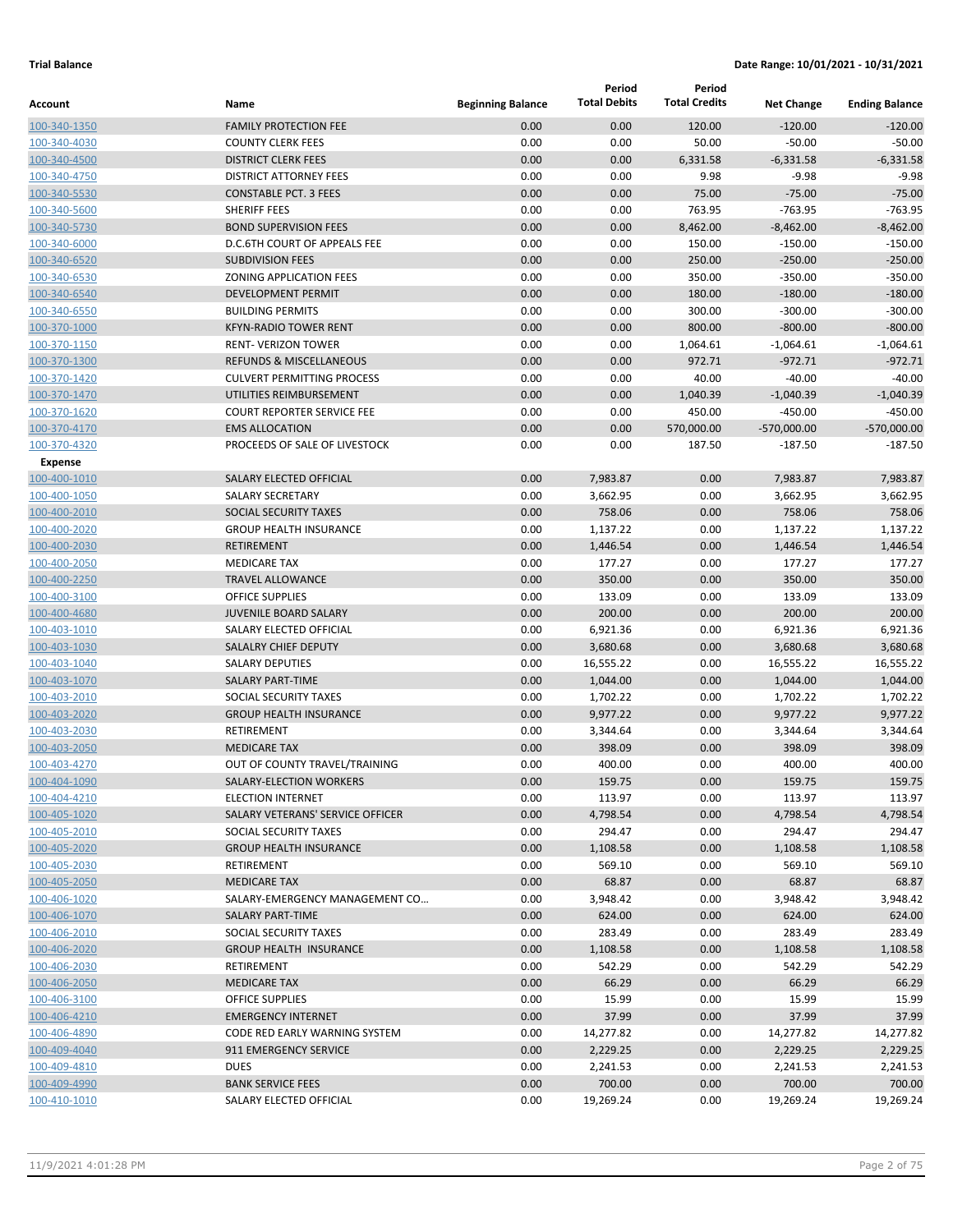|                              |                                                        |                          | Period               | Period               |                      |                       |
|------------------------------|--------------------------------------------------------|--------------------------|----------------------|----------------------|----------------------|-----------------------|
| Account                      | Name                                                   | <b>Beginning Balance</b> | <b>Total Debits</b>  | <b>Total Credits</b> | <b>Net Change</b>    | <b>Ending Balance</b> |
| 100-410-1030                 | <b>SALARY COURT COORDINATOR</b>                        | 0.00                     | 3,893.29             | 0.00                 | 3,893.29             | 3,893.29              |
| 100-410-1100                 | <b>SALARY COURT REPORTER</b>                           | 0.00                     | 7,962.69             | 0.00                 | 7,962.69             | 7,962.69              |
| 100-410-1300                 | <b>BAILIFF</b>                                         | 0.00                     | 4,857.06             | 0.00                 | 4,857.06             | 4,857.06              |
| 100-410-2010                 | SOCIAL SECURITY TAXES                                  | 0.00                     | 2,107.82             | 0.00                 | 2,107.82             | 2,107.82              |
| 100-410-2020                 | <b>GROUP HEALTH INSURANCE</b>                          | 0.00                     | 3,913.62             | 0.00                 | 3,913.62             | 3,913.62              |
| 100-410-2030                 | RETIREMENT                                             | 0.00                     | 4,291.21             | 0.00                 | 4,291.21             | 4,291.21              |
| 100-410-2050                 | <b>MEDICARE TAX</b>                                    | 0.00                     | 522.21               | 0.00                 | 522.21               | 522.21                |
| 100-410-4240                 | <b>INDIGENT ATTORNEY FEES</b>                          | 0.00                     | 6,925.00             | 0.00                 | 6,925.00             | 6,925.00              |
| 100-410-4250                 | PROFESSIONAL SERVICES                                  | 0.00                     | 75.00                | 0.00                 | 75.00                | 75.00                 |
| 100-410-4380                 | <b>COURT REPORTER EXPENSE</b>                          | 0.00                     | 350.00               | 0.00                 | 350.00               | 350.00                |
| 100-410-4530                 | <b>COMPUTER SOFTWARE</b>                               | 0.00                     | 512.50               | 0.00                 | 512.50               | 512.50                |
| 100-410-4680                 | JUVENILE BOARD SALARY                                  | 0.00                     | 200.00               | 0.00                 | 200.00               | 200.00                |
| 100-425-3140                 | PETIT JURY EXPENSE                                     | 0.00                     | 680.00               | 0.00                 | 680.00               | 680.00                |
| 100-425-4220                 | REGIONAL INDIGENT DEFENSE PROGRAM                      | 0.00                     | 14,461.00            | 0.00                 | 14,461.00            | 14,461.00             |
| 100-435-1030                 | <b>SALARY COURT COORDINATOR</b>                        | 0.00                     | 4,512.98             | 0.00                 | 4,512.98             | 4,512.98              |
| 100-435-1100                 | <b>SALARY COURT REPORTER</b>                           | 0.00                     | 11,245.71            | 0.00                 | 11,245.71            | 11,245.71             |
| 100-435-1300                 | <b>BAILIFF</b>                                         | 0.00                     | 4,967.43             | 0.00                 | 4,967.43             | 4,967.43              |
| 100-435-2010                 | <b>SOCIAL SECURITY</b>                                 | 0.00                     | 1,405.14             | 0.00                 | 1,405.14             | 1,405.14              |
| 100-435-2020                 | <b>GROUP HEALTH INSURANCE</b>                          | 0.00                     | 3,325.74             | 0.00                 | 3,325.74             | 3,325.74              |
| 100-435-2030                 | <b>RETIREMENT</b>                                      | 0.00                     | 2,493.69             | 0.00                 | 2,493.69             | 2,493.69              |
| 100-435-2050                 | <b>MEDICARE TAX</b>                                    | 0.00                     | 328.62               | 0.00                 | 328.62               | 328.62                |
| 100-435-3100                 | <b>OFFICE SUPPLIES</b>                                 | 0.00                     | 53.72                | 0.00                 | 53.72                | 53.72                 |
| 100-435-4360                 | <b>ATTORNEY FEES- CPS CASES</b>                        | 0.00                     | 204.00               | 0.00                 | 204.00               | 204.00                |
| 100-435-4370                 | <b>ATTORNEY FEES</b>                                   | 0.00                     | 2,004.30             | 0.00                 | 2,004.30             | 2,004.30              |
| 100-435-4380                 | <b>COURT REPORTER EXPENSE</b>                          | 0.00                     | 1,137.50             | 0.00                 | 1,137.50             | 1,137.50              |
| 100-435-4391                 | PROFESSIONAL SERVICES                                  | 0.00                     | 1,325.00             | 0.00                 | 1,325.00             | 1,325.00              |
| 100-435-4530                 | <b>COMPUTER SOFTWARE</b>                               | 0.00                     | 538.12               | 0.00                 | 538.12               | 538.12                |
| 100-435-4680                 | JUVENILE BOARD SALARY                                  | 0.00                     | 300.00               | 0.00                 | 300.00               | 300.00                |
| 100-435-5720                 | OFFICE EQUIPMENT                                       | 0.00                     | 39.99                | 0.00                 | 39.99                | 39.99                 |
| 100-450-1010                 | SALARY ELECTED OFFICIAL                                | 0.00                     | 6,983.16             | 0.00                 | 6,983.16             | 6,983.16              |
| 100-450-1030                 | <b>SALARY CHIEF DEPUTY</b>                             | 0.00                     | 4,882.98             | 0.00                 | 4,882.98             | 4,882.98              |
| 100-450-1040                 | <b>SALARIES DEPUTIES</b>                               | 0.00                     | 20,529.48            | 0.00                 | 20,529.48            | 20,529.48             |
| 100-450-1070                 | <b>SALARY PART-TIME</b>                                | 0.00                     | 2,088.00             | 0.00                 | 2,088.00             | 2,088.00              |
| 100-450-2010                 | <b>SOCIAL SECURITY TAXES</b>                           | 0.00                     | 2,046.53             | 0.00                 | 2,046.53             | 2,046.53              |
| 100-450-2020                 | <b>GROUP HEALTH INSURANCE</b>                          | 0.00                     | 8,677.50             | 0.00                 | 8,677.50             | 8,677.50              |
| 100-450-2030                 | RETIREMENT                                             | 0.00                     | 4,089.75             | 0.00                 | 4,089.75             | 4,089.75              |
| 100-450-2050                 | <b>MEDICARE TAX</b>                                    | 0.00                     | 478.63               | 0.00                 | 478.63               | 478.63                |
| 100-455-1010                 | SALARY ELECTED OFFICIAL<br><b>SALARY CHIEF DEPUTY</b>  | 0.00<br>0.00             | 5,348.49             | 0.00<br>0.00         | 5,348.49             | 5,348.49              |
| 100-455-1030<br>100-455-1040 | SALARY DEPUTY                                          | 0.00                     | 4,746.03<br>3,346.83 | 0.00                 | 4,746.03<br>3,346.83 | 4,746.03<br>3,346.83  |
|                              |                                                        |                          |                      |                      |                      | 839.71                |
| 100-455-2010                 | SOCIAL SECURITY TAXES<br><b>GROUP HEALTH INSURANCE</b> | 0.00                     | 839.71               | 0.00                 | 839.71               |                       |
| 100-455-2020<br>100-455-2030 | RETIREMENT                                             | 0.00<br>0.00             | 2,219.70<br>1,617.86 | 0.00<br>0.00         | 2,219.70<br>1,617.86 | 2,219.70<br>1,617.86  |
| 100-455-2050                 | MEDICARE TAX                                           | 0.00                     | 196.39               | 0.00                 | 196.39               | 196.39                |
| 100-455-2250                 | <b>TRAVEL ALLOWANCE</b>                                | 0.00                     | 200.00               | 0.00                 | 200.00               | 200.00                |
| 100-456-1010                 | SALARY ELECTED OFFICIAL                                | 0.00                     | 5,348.49             | 0.00                 | 5,348.49             | 5,348.49              |
| 100-456-1030                 | <b>SALARY CHIEF DEPUTY</b>                             | 0.00                     | 4,882.81             | 0.00                 | 4,882.81             | 4,882.81              |
| 100-456-2010                 | SOCIAL SECURITY TAXES                                  | 0.00                     | 646.75               | 0.00                 | 646.75               | 646.75                |
| 100-456-2020                 | <b>GROUP HEALTH INSURANCE</b>                          | 0.00                     | 2,215.26             | 0.00                 | 2,215.26             | 2,215.26              |
| 100-456-2030                 | RETIREMENT                                             | 0.00                     | 1,237.13             | 0.00                 | 1,237.13             | 1,237.13              |
| 100-456-2050                 | <b>MEDICARE TAX</b>                                    | 0.00                     | 151.25               | 0.00                 | 151.25               | 151.25                |
| 100-456-2250                 | <b>TRAVEL ALLOWANCE</b>                                | 0.00                     | 200.00               | 0.00                 | 200.00               | 200.00                |
| 100-456-4210                 | <b>INTERNET</b>                                        | 0.00                     | 81.95                | 0.00                 | 81.95                | 81.95                 |
| 100-456-4600                 | <b>OFFICE RENTAL</b>                                   | 0.00                     | 350.00               | 0.00                 | 350.00               | 350.00                |
| 100-457-1010                 | SALARY ELECTED OFFICIAL                                | 0.00                     | 5,348.49             | 0.00                 | 5,348.49             | 5,348.49              |
| 100-457-1030                 | SALARY CHIEF DEPUTY                                    | 0.00                     | 3,389.49             | 0.00                 | 3,389.49             | 3,389.49              |
| 100-457-2010                 | SOCIAL SECURITY TAXES                                  | 0.00                     | 554.17               | 0.00                 | 554.17               | 554.17                |
| 100-457-2020                 | <b>GROUP HEALTH INSURANCE</b>                          | 0.00                     | 2,217.16             | 0.00                 | 2,217.16             | 2,217.16              |
| 100-457-2030                 | RETIREMENT                                             | 0.00                     | 1,060.04             | 0.00                 | 1,060.04             | 1,060.04              |
|                              |                                                        |                          |                      |                      |                      |                       |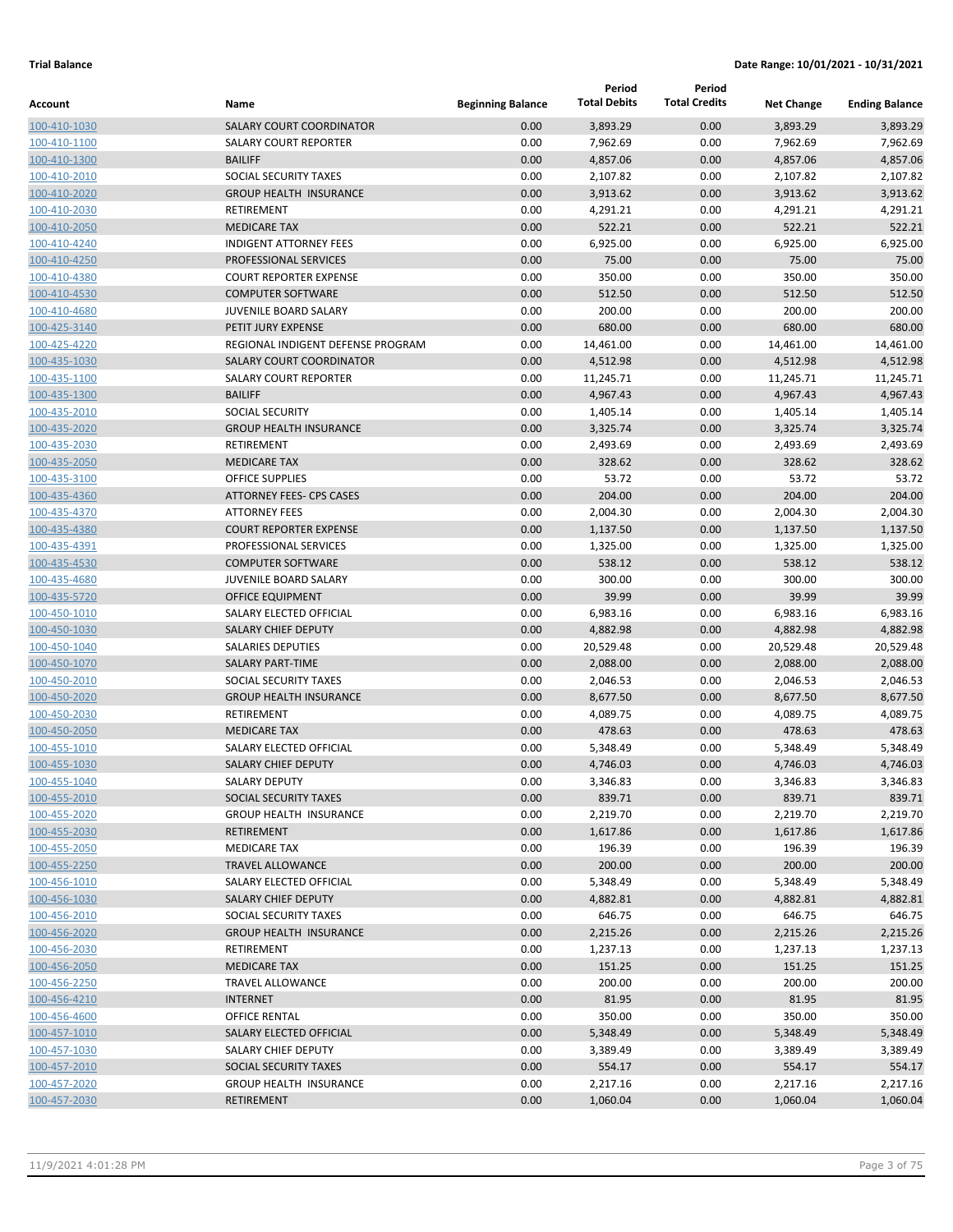|              |                               |                          | Period              | Period               |                   |                       |
|--------------|-------------------------------|--------------------------|---------------------|----------------------|-------------------|-----------------------|
| Account      | Name                          | <b>Beginning Balance</b> | <b>Total Debits</b> | <b>Total Credits</b> | <b>Net Change</b> | <b>Ending Balance</b> |
| 100-457-2050 | <b>MEDICARE TAX</b>           | 0.00                     | 129.59              | 0.00                 | 129.59            | 129.59                |
| 100-457-2250 | <b>TRAVEL ALLOWANCE</b>       | 0.00                     | 200.00              | 0.00                 | 200.00            | 200.00                |
| 100-457-4210 | <b>INTERNET</b>               | 0.00                     | 37.99               | 0.00                 | 37.99             | 37.99                 |
| 100-475-1011 | DA. SALARY SUPPLEMENT         | 0.00                     | 1,280.01            | 0.00                 | 1,280.01          | 1,280.01              |
| 100-475-1012 | DA SALARY REIMB. GC CH 46     | 0.00                     | 2,994.21            | 0.00                 | 2,994.21          | 2,994.21              |
| 100-475-1030 | SALARY ASSISTANT D.A.         | 0.00                     | 36,991.84           | 0.00                 | 36,991.84         | 36,991.84             |
| 100-475-1031 | <b>INVESTIGATOR</b>           | 0.00                     | 7,425.43            | 0.00                 | 7,425.43          | 7,425.43              |
| 100-475-1032 | ASST. DA LONGEVITY PAY        | 0.00                     | 200.00              | 0.00                 | 200.00            | 200.00                |
| 100-475-1050 | SALARIES SECRETARIES          | 0.00                     | 21,458.05           | 0.00                 | 21,458.05         | 21,458.05             |
| 100-475-1051 | <b>DISCOVERY CLERK</b>        | 0.00                     | 4,484.20            | 0.00                 | 4,484.20          | 4,484.20              |
| 100-475-2010 | SOCIAL SECURITY TAXES         | 0.00                     | 4,557.82            | 0.00                 | 4,557.82          | 4,557.82              |
| 100-475-2020 | <b>GROUP HEALTH INSURANCE</b> | 0.00                     | 12,194.38           | 0.00                 | 12,194.38         | 12,194.38             |
| 100-475-2030 | RETIREMENT                    | 0.00                     | 8,905.50            | 0.00                 | 8,905.50          | 8,905.50              |
| 100-475-2050 | <b>MEDICARE TAX</b>           | 0.00                     | 1,065.91            | 0.00                 | 1,065.91          | 1,065.91              |
| 100-475-2250 | <b>TRAVEL ALLOWANCE</b>       | 0.00                     | 255.00              | 0.00                 | 255.00            | 255.00                |
| 100-475-3110 | <b>POSTAGE</b>                | 0.00                     | 0.00                | 10.80                | $-10.80$          | $-10.80$              |
| 100-475-3130 | <b>GRAND JURY EXPENSE</b>     | 0.00                     | 280.00              | 0.00                 | 280.00            | 280.00                |
| 100-475-3150 | <b>COPIER EXPENSE</b>         | 0.00                     | 101.52              | 0.00                 | 101.52            | 101.52                |
| 100-475-4350 | PRINTING                      | 0.00                     | 105.15              | 0.00                 | 105.15            | 105.15                |
| 100-475-4810 | <b>DUES</b>                   | 0.00                     | 125.00              | 0.00                 | 125.00            | 125.00                |
| 100-495-1020 | SALARY APPOINTED OFFICIAL     | 0.00                     | 8,768.28            | 0.00                 | 8,768.28          | 8,768.28              |
| 100-495-1030 | SALARIES ASSISTANTS           | 0.00                     | 18,192.23           | 0.00                 | 18,192.23         | 18,192.23             |
| 100-495-2010 | SOCIAL SECURITY TAXES         | 0.00                     | 1,413.47            | 0.00                 | 1,413.47          | 1,413.47              |
| 100-495-2020 | <b>GROUP HEALTH INSURANCE</b> | 0.00                     | 4,434.32            | 0.00                 | 4,434.32          | 4,434.32              |
| 100-495-2030 | RETIREMENT                    | 0.00                     | 3,197.55            | 0.00                 | 3,197.55          | 3,197.55              |
| 100-495-2050 | <b>MEDICARE TAX</b>           | 0.00                     | 330.61              | 0.00                 | 330.61            | 330.61                |
| 100-495-4270 | OUT OF COUNTY TRAVEL/TRAINING | 0.00                     | 691.98              | 74.38                | 617.60            | 617.60                |
| 100-496-1020 | SALARY PURCHASING AGENT       | 0.00                     | 6,329.13            | 0.00                 | 6,329.13          | 6,329.13              |
| 100-496-2010 | SOCIAL SECURITY TAXES         | 0.00                     | 386.37              | 0.00                 | 386.37            | 386.37                |
| 100-496-2020 | <b>GROUP HEALTH INSURANCE</b> | 0.00                     | 1,108.58            | 0.00                 | 1,108.58          | 1,108.58              |
| 100-496-2030 | RETIREMENT                    | 0.00                     | 750.63              | 0.00                 | 750.63            | 750.63                |
| 100-496-2050 | <b>MEDICARE TAX</b>           | 0.00                     | 90.36               | 0.00                 | 90.36             | 90.36                 |
| 100-497-1010 | SALARY ELECTED OFFICIAL       | 0.00                     | 6,983.16            | 0.00                 | 6,983.16          | 6,983.16              |
| 100-497-2010 | SOCIAL SECURITY TAXES         | 0.00                     | 370.52              | 0.00                 | 370.52            | 370.52                |
| 100-497-2020 | <b>GROUP HEALTH INSURANCE</b> | 0.00                     | 1,107.70            | 0.00                 | 1,107.70          | 1,107.70              |
| 100-497-2030 | <b>RETIREMENT</b>             | 0.00                     | 828.21              | 0.00                 | 828.21            | 828.21                |
| 100-497-2050 | <b>MEDICARE TAX</b>           | 0.00                     | 86.65               | 0.00                 | 86.65             | 86.65                 |
| 100-499-1010 | SALARY ELECTED OFFICIAL       | 0.00                     | 6,983.16            | 0.00                 | 6,983.16          | 6,983.16              |
| 100-499-1030 | <b>SALARIES CHIEF DEPUTY</b>  | 0.00                     | 5,023.91            | 0.00                 | 5,023.91          | 5,023.91              |
| 100-499-1040 | SALARIES DEPUTIES             | 0.00                     | 12,172.98           | 0.00                 | 12,172.98         | 12,172.98             |
| 100-499-2010 | SOCIAL SECURITY TAXES         | 0.00                     | 1,460.59            | 0.00                 | 1,460.59          | 1,460.59              |
| 100-499-2020 | <b>GROUP HEALTH INSURANCE</b> | 0.00                     | 5,542.90            | 0.00                 | 5,542.90          | 5,542.90              |
| 100-499-2030 | RETIREMENT                    | 0.00                     | 2,867.74            | 0.00                 | 2,867.74          | 2,867.74              |
| 100-499-2050 | <b>MEDICARE TAX</b>           | 0.00                     | 341.58              | 0.00                 | 341.58            | 341.58                |
| 100-499-3150 | <b>COPIER EXPENSE</b>         | 0.00                     | 89.75               | 0.00                 | 89.75             | 89.75                 |
| 100-503-1020 | SALARY-TECHNICIAN             | 0.00                     | 5,088.62            | 0.00                 | 5,088.62          | 5,088.62              |
| 100-503-1070 | SALARY PART-TIME TECHNICIAN   | 0.00                     | 900.00              | 0.00                 | 900.00            | 900.00                |
| 100-503-2010 | <b>SOCIAL SECURITY</b>        | 0.00                     | 289.35              | 0.00                 | 289.35            | 289.35                |
| 100-503-2020 | <b>GROUP HEALTH INSURANCE</b> | 0.00                     | 1,108.58            | 0.00                 | 1,108.58          | 1,108.58              |
| 100-503-2030 | <b>RETIREMENT</b>             | 0.00                     | 608.25              | 0.00                 | 608.25            | 608.25                |
| 100-503-2050 | <b>MEDICARE TAX</b>           | 0.00                     | 67.68               | 0.00                 | 67.68             | 67.68                 |
| 100-503-2250 | <b>TRAVEL ALLOWANCE</b>       | 0.00                     | 40.00               | 0.00                 | 40.00             | 40.00                 |
| 100-503-4210 | <b>EMERGENCY INTERNET</b>     | 0.00                     | 37.99               | 0.00                 | 37.99             | 37.99                 |
| 100-503-5720 | OFFICE EQUIPMENT              | 0.00                     | 26.98               | 0.00                 | 26.98             | 26.98                 |
| 100-510-1070 | SALARY PART-TIME              | 0.00                     | 2,088.00            | 0.00                 | 2,088.00          | 2,088.00              |
| 100-510-1150 | <b>SALARY JANITOR</b>         | 0.00                     | 4,597.48            | 0.00                 | 4,597.48          | 4,597.48              |
| 100-510-2010 | SOCIAL SECURITY TAXES         | 0.00                     | 414.49              | 0.00                 | 414.49            | 414.49                |
| 100-510-2020 | <b>GROUP HEALTH INSURANCE</b> | 0.00                     | 554.29              | 554.29               | 0.00              | 0.00                  |
| 100-510-2030 | RETIREMENT                    | 0.00                     | 792.91              | 0.00                 | 792.91            | 792.91                |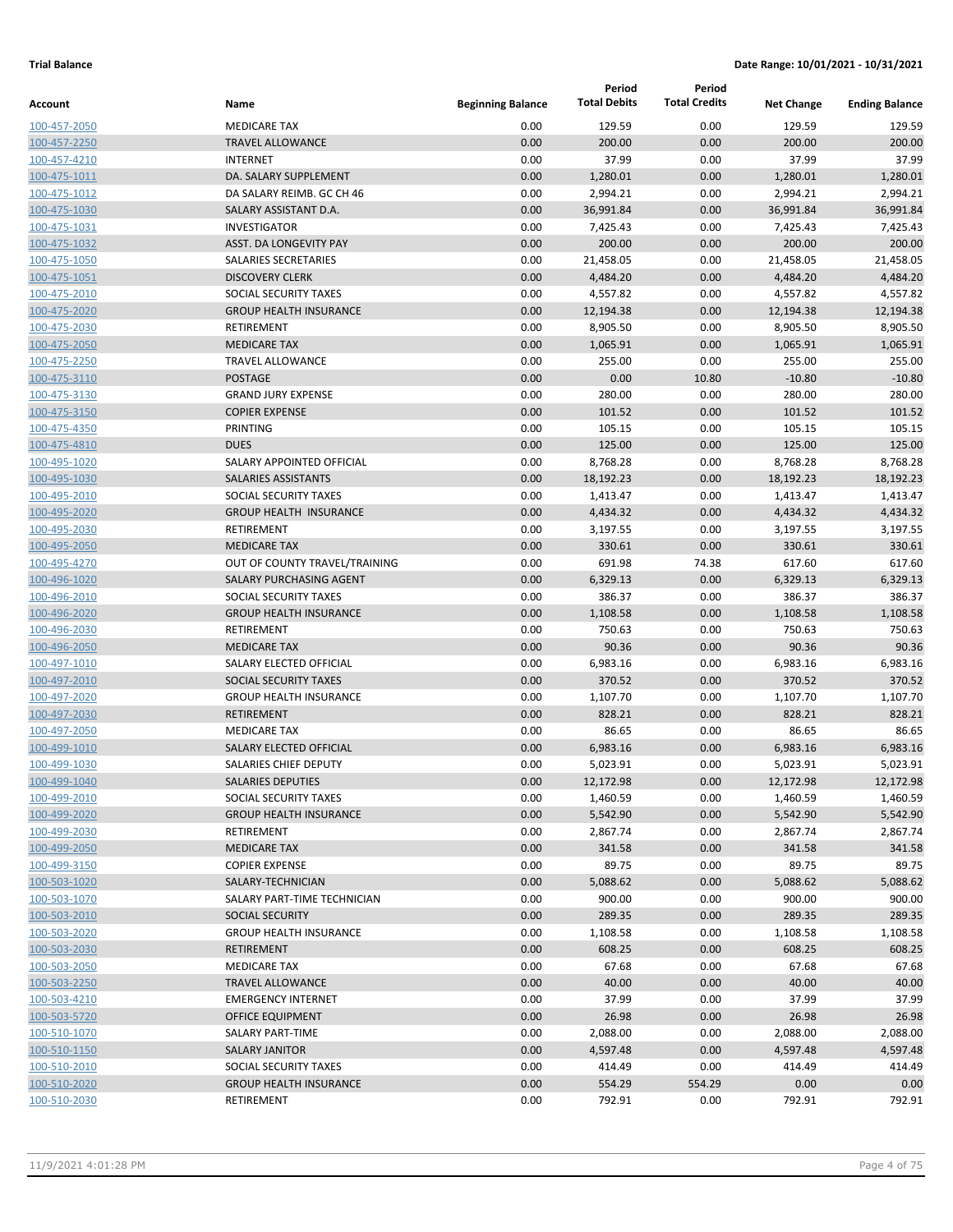| Account                      | Name                                                    | <b>Beginning Balance</b> | Period<br><b>Total Debits</b> | Period<br><b>Total Credits</b> | <b>Net Change</b>  | <b>Ending Balance</b> |
|------------------------------|---------------------------------------------------------|--------------------------|-------------------------------|--------------------------------|--------------------|-----------------------|
| 100-510-2050                 | <b>MEDICARE TAX</b>                                     | 0.00                     | 96.94                         | 0.00                           | 96.94              | 96.94                 |
| 100-510-3100                 | <b>OFFICE SUPPLIES</b>                                  | 0.00                     | 159.92                        | 0.00                           | 159.92             | 159.92                |
| 100-510-3110                 | POSTAGE                                                 | 0.00                     | 331.14                        | 165.00                         | 166.14             | 166.14                |
| 100-510-3150                 | <b>COPIER RENTAL</b>                                    | 0.00                     | 529.33                        | 0.00                           | 529.33             | 529.33                |
| 100-510-4200                 | <b>TELEPHONE</b>                                        | 0.00                     | 3,576.75                      | 0.00                           | 3,576.75           | 3,576.75              |
| 100-510-4400                 | UTILITIES ELECTRICITY                                   | 0.00                     | 211.64                        | 0.00                           | 211.64             | 211.64                |
| 100-510-4530                 | <b>COMPUTER SOFTWARE</b>                                | 0.00                     | 71,859.82                     | 0.00                           | 71,859.82          | 71,859.82             |
| 100-511-4400                 | UTILITIES ELECTRICITY                                   | 0.00                     | 377.89                        | 0.00                           | 377.89             | 377.89                |
| 100-512-4400                 | UTILITIES ELECTRICITY                                   | 0.00                     | 82.56                         | 0.00                           | 82.56              | 82.56                 |
| 100-513-3110                 | <b>POSTAGE</b>                                          | 0.00                     | 160.69                        | 0.00                           | 160.69             | 160.69                |
| 100-513-3150                 | <b>COPIER RENTAL</b>                                    | 0.00                     | 97.72                         | 0.00                           | 97.72              | 97.72                 |
| 100-513-4210                 | <b>INTERNET</b>                                         | 0.00                     | 231.43                        | 0.00                           | 231.43             | 231.43                |
| 100-513-4400                 | UTILITIES ELECTRICITY                                   | 0.00                     | 523.16                        | 0.00                           | 523.16             | 523.16                |
| 100-513-4410                 | UTILITIES GAS                                           | 0.00                     | 72.14                         | 0.00                           | 72.14              | 72.14                 |
| 100-513-4500                 | <b>R&amp;M BUILDING</b>                                 | 0.00                     | 50.00                         | 0.00                           | 50.00              | 50.00                 |
| 100-514-4210                 | <b>INTERNET</b>                                         | 0.00                     | 82.69                         | 0.00                           | 82.69              | 82.69                 |
| 100-515-4210                 | <b>INTERNET</b>                                         | 0.00                     | 46.95                         | 0.00                           | 46.95              | 46.95                 |
| 100-515-4400                 | UTILITIES ELECTRICITY                                   | 0.00                     | 341.54                        | 0.00                           | 341.54             | 341.54                |
| 100-515-4502                 | <b>LAWN MAINTENANCE</b>                                 | 0.00                     | 60.00                         | 0.00                           | 60.00              | 60.00                 |
| 100-516-4400                 | UTILITIES ELECTRICITY                                   | 0.00                     | 302.65                        | 0.00                           | 302.65             | 302.65                |
| 100-516-4501                 | PEST CONTROL                                            | 0.00                     | 57.00                         | 0.00                           | 57.00              | 57.00                 |
| 100-518-3320                 | <b>JANITOR SUPPLIES</b>                                 | 0.00                     | 400.37                        | 0.00                           | 400.37             | 400.37                |
| 100-518-4210                 | <b>INTERNET</b>                                         | 0.00                     | 1,046.18                      | 0.00                           | 1,046.18           | 1,046.18              |
| 100-518-4400                 | UTILITIES ELECTRICITY                                   | 0.00                     | 1,236.93                      | 0.00                           | 1,236.93           | 1,236.93              |
| 100-518-4410                 | <b>UTILITIES GAS</b>                                    | 0.00                     | 62.48                         | 0.00                           | 62.48              | 62.48                 |
| 100-518-4420                 | UTILITIES WATER                                         | 0.00                     | 125.00                        | 0.00                           | 125.00             | 125.00                |
| 100-518-4600                 | <b>MOVING EXPENSES</b>                                  | 0.00                     | 33.84                         | 0.00                           | 33.84              | 33.84                 |
| 100-518-4700                 | OFFICE SPACE LEASE                                      | 0.00                     | 9,800.00                      | 0.00                           | 9,800.00           | 9,800.00              |
| 100-518-4830                 | <b>ALARM MONITORING</b>                                 | 0.00                     | 885.60                        | 0.00                           | 885.60             | 885.60                |
| 100-540-4170                 | <b>EMS SERVICE</b>                                      | 0.00                     | 63,516.67                     | 0.00                           | 63,516.67          | 63,516.67             |
| 100-540-4400                 | UTILITIES ELECTRICITY                                   | 0.00                     | 438.21                        | 0.00                           | 438.21             | 438.21                |
| 100-551-1010                 | SALARY ELECTED OFFICIAL                                 | 0.00                     | 4,002.09                      | 0.00                           | 4,002.09           | 4,002.09              |
| 100-551-2010                 | <b>SOCIAL SECURITY TAXES</b>                            | 0.00                     | 253.38                        | 0.00                           | 253.38             | 253.38                |
| 100-551-2020                 | <b>GROUP HEALTH INSURANCE</b>                           | 0.00                     | 520.70                        | 0.00                           | 520.70             | 520.70                |
| 100-551-2030                 | <b>RETIREMENT</b>                                       | 0.00                     | 498.37                        | 0.00                           | 498.37             | 498.37                |
| 100-551-2050                 | <b>MEDICARE TAX</b>                                     | 0.00                     | 59.26                         | 0.00                           | 59.26              | 59.26                 |
| 100-551-2250                 | <b>TRAVEL ALLOWANCE</b>                                 | 0.00                     | 200.00                        | 0.00                           | 200.00             | 200.00                |
| 100-552-1010                 | SALARY ELECTED OFFICIAL<br><b>SOCIAL SECURITY TAXES</b> | 0.00                     | 1,975.11                      | 0.00                           | 1,975.11           | 1,975.11<br>122.46    |
| 100-552-2010                 |                                                         | 0.00                     | 122.46                        | 0.00                           | 122.46             |                       |
| 100-552-2020<br>100-552-2030 | <b>GROUP HEALTH INSURANCE</b><br>RETIREMENT             | 0.00<br>0.00             | 1,108.58<br>234.24            | 0.00<br>0.00                   | 1,108.58<br>234.24 | 1,108.58<br>234.24    |
| 100-552-2050                 | <b>MEDICARE TAX</b>                                     | 0.00                     | 28.65                         | 0.00                           | 28.65              | 28.65                 |
| 100-553-1010                 | SALARY ELECTED OFFICIAL                                 | 0.00                     | 1,762.56                      | 0.00                           | 1,762.56           | 1,762.56              |
| 100-553-2010                 | SOCIAL SECURITY TAXES                                   | 0.00                     | 121.69                        | 0.00                           | 121.69             | 121.69                |
| 100-553-2020                 | <b>GROUP HEALTH INSURANCE</b>                           | 0.00                     | 1,108.58                      | 0.00                           | 1,108.58           | 1,108.58              |
| 100-553-2030                 | RETIREMENT                                              | 0.00                     | 232.76                        | 0.00                           | 232.76             | 232.76                |
| 100-553-2050                 | <b>MEDICARE TAX</b>                                     | 0.00                     | 28.46                         | 0.00                           | 28.46              | 28.46                 |
| 100-553-2250                 | TRAVEL ALLOWANCE                                        | 0.00                     | 200.00                        | 0.00                           | 200.00             | 200.00                |
| 100-553-4210                 | <b>INTERNET</b>                                         | 0.00                     | 37.99                         | 0.00                           | 37.99              | 37.99                 |
| 100-560-1010                 | SALARY ELECTED OFFICIAL                                 | 0.00                     | 7,191.84                      | 0.00                           | 7,191.84           | 7,191.84              |
| 100-560-1030                 | <b>SALARY CHIEF DEPUTY</b>                              | 0.00                     | 6,481.74                      | 0.00                           | 6,481.74           | 6,481.74              |
| 100-560-1040                 | SALARIES DEPUTIES                                       | 0.00                     | 82,040.60                     | 0.00                           | 82,040.60          | 82,040.60             |
| 100-560-1050                 | SALARY ADMINISTRATIVE SECRETARY                         | 0.00                     | 4,159.60                      | 0.00                           | 4,159.60           | 4,159.60              |
| 100-560-1051                 | SALARY EVIDENCE CLERK                                   | 0.00                     | 2,852.31                      | 0.00                           | 2,852.31           | 2,852.31              |
| 100-560-1080                 | <b>COMPENSATION/HOLIDAY PAY</b>                         | 0.00                     | 3,120.30                      | 0.00                           | 3,120.30           | 3,120.30              |
| 100-560-1110                 | SALARY LIEUTENANT                                       | 0.00                     | 5,832.67                      | 0.00                           | 5,832.67           | 5,832.67              |
| 100-560-1130                 | SALARY TRANSPORT OFFICER                                | 0.00                     | 3,927.43                      | 0.00                           | 3,927.43           | 3,927.43              |
| 100-560-1140                 | SALARY PROF. STANDARDS OFFICER                          | 0.00                     | 4,730.75                      | 0.00                           | 4,730.75           | 4,730.75              |
| 100-560-1200                 | <b>SALARY DISPATCHER</b>                                | 0.00                     | 31,157.10                     | 0.00                           | 31,157.10          | 31,157.10             |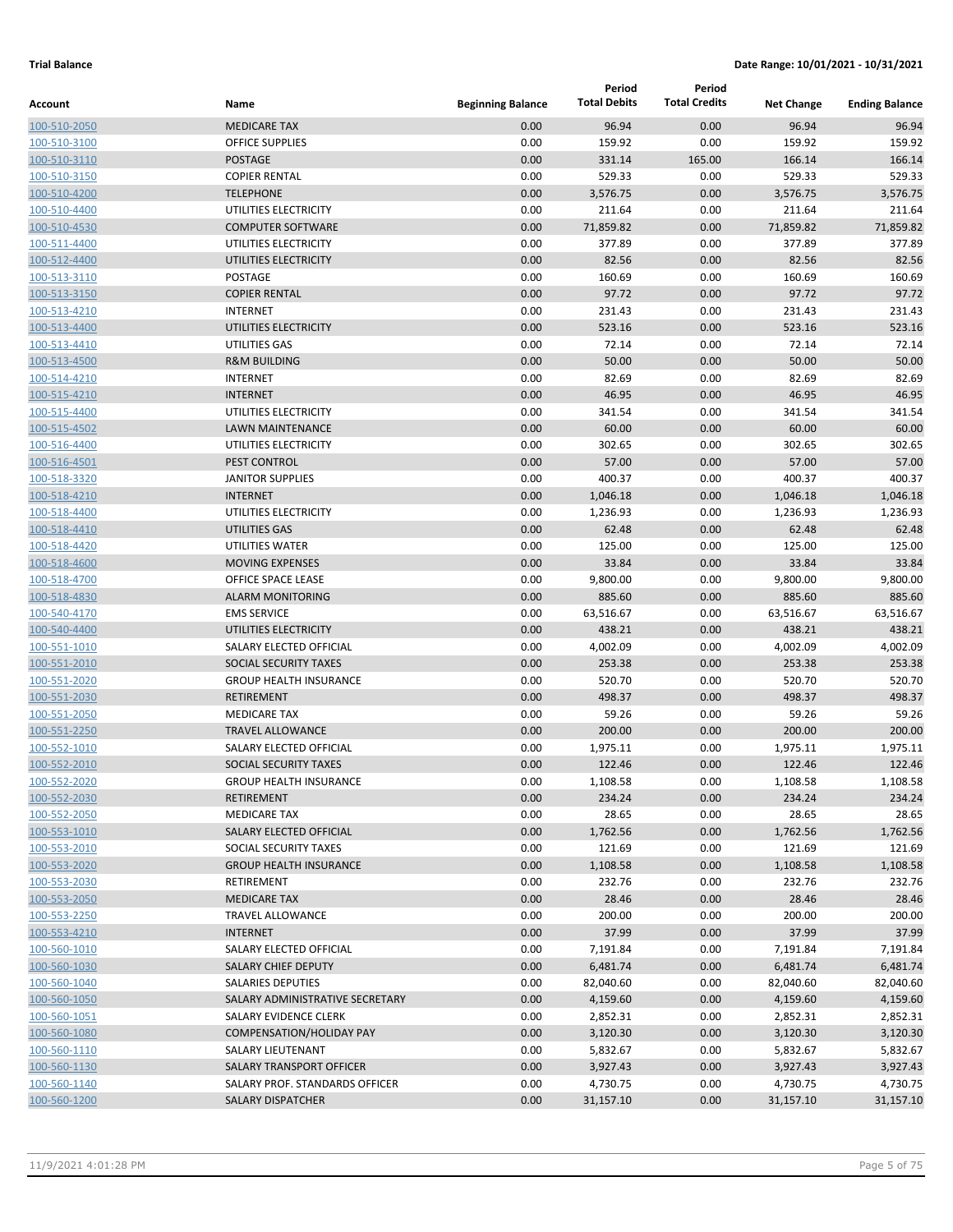|              |                                  |                          | Period              | Period               |                   |                       |
|--------------|----------------------------------|--------------------------|---------------------|----------------------|-------------------|-----------------------|
| Account      | Name                             | <b>Beginning Balance</b> | <b>Total Debits</b> | <b>Total Credits</b> | <b>Net Change</b> | <b>Ending Balance</b> |
| 100-560-1503 | <b>CERTIFICATION PAY</b>         | 0.00                     | 4,660.00            | 0.00                 | 4,660.00          | 4,660.00              |
| 100-560-2010 | SOCIAL SECURITY TAXES            | 0.00                     | 9,488.46            | 0.00                 | 9,488.46          | 9,488.46              |
| 100-560-2020 | <b>GROUP HEALTH INSURANCE</b>    | 0.00                     | 35,598.58           | 0.00                 | 35,598.58         | 35,598.58             |
| 100-560-2030 | <b>RETIREMENT</b>                | 0.00                     | 18,519.91           | 0.00                 | 18,519.91         | 18,519.91             |
| 100-560-2050 | <b>MEDICARE TAX</b>              | 0.00                     | 2,219.08            | 0.00                 | 2,219.08          | 2,219.08              |
| 100-560-3110 | <b>POSTAGE</b>                   | 0.00                     | 110.00              | 0.00                 | 110.00            | 110.00                |
| 100-560-3200 | <b>WEAPONS SUPPLIES</b>          | 0.00                     | 27.06               | 0.00                 | 27.06             | 27.06                 |
| 100-560-3320 | <b>SHERIFF JANITOR SUPPLIES</b>  | 0.00                     | 689.20              | 0.00                 | 689.20            | 689.20                |
| 100-560-4210 | <b>INTERNET SERVICE</b>          | 0.00                     | 901.77              | 0.00                 | 901.77            | 901.77                |
| 100-560-4350 | <b>PRINTING</b>                  | 0.00                     | 162.25              | 0.00                 | 162.25            | 162.25                |
| 100-560-4540 | R & M AUTOMOBILES                | 0.00                     | 2,876.98            | 0.00                 | 2,876.98          | 2,876.98              |
| 100-560-4800 | <b>BOND</b>                      | 0.00                     | 80.00               | 0.00                 | 80.00             | 80.00                 |
| 100-573-4530 | <b>COMPUTER SOFTWARE</b>         | 0.00                     | 214.00              | 0.00                 | 214.00            | 214.00                |
| 100-573-4811 | <b>FUNDING CSCD</b>              | 0.00                     | 5,788.83            | 0.00                 | 5,788.83          | 5,788.83              |
| 100-575-3150 | <b>COPIER RENTAL</b>             | 0.00                     | 24.43               | 0.00                 | 24.43             | 24.43                 |
| 100-590-1020 | <b>SALARY DIRECTOR</b>           | 0.00                     | 4,673.70            | 0.00                 | 4,673.70          | 4,673.70              |
| 100-590-1040 | <b>SALARIES DEPUTIES</b>         | 0.00                     | 1,375.68            | 0.00                 | 1,375.68          | 1,375.68              |
| 100-590-1070 | <b>SALARY PART-TIME</b>          | 0.00                     | 1,464.00            | 0.00                 | 1,464.00          | 1,464.00              |
| 100-590-2010 | SOCIAL SECURITY TAXES            | 0.00                     | 452.25              | 0.00                 | 452.25            | 452.25                |
| 100-590-2020 | <b>GROUP HEALTH INSURANCE</b>    | 0.00                     | 554.29              | 554.29               | 0.00              | 0.00                  |
| 100-590-2030 | RETIREMENT                       | 0.00                     | 891.10              | 0.00                 | 891.10            | 891.10                |
| 100-590-2050 | <b>MEDICARE TAX</b>              | 0.00                     | 105.75              | 0.00                 | 105.75            | 105.75                |
| 100-590-3150 | <b>COPIER RENTAL</b>             | 0.00                     | 73.29               | 0.00                 | 73.29             | 73.29                 |
| 100-590-4350 | <b>PRINTING</b>                  | 0.00                     | 30.00               | 0.00                 | 30.00             | 30.00                 |
| 100-591-1020 | <b>SALARY DIRECTOR</b>           | 0.00                     | 3,594.98            | 0.00                 | 3,594.98          | 3,594.98              |
| 100-591-2010 | SOCIAL SECURITY TAXES            | 0.00                     | 222.90              | 0.00                 | 222.90            | 222.90                |
| 100-591-2020 | <b>GROUP HEALTH INSURANCE</b>    | 0.00                     | 1,108.58            | 0.00                 | 1,108.58          | 1,108.58              |
| 100-591-2030 | <b>RETIREMENT</b>                | 0.00                     | 426.36              | 0.00                 | 426.36            | 426.36                |
| 100-591-2050 | <b>MEDICARE TAX</b>              | 0.00                     | 52.14               | 0.00                 | 52.14             | 52.14                 |
| 100-640-4150 | <b>TAPS PUBLIC TRANSIT</b>       | 0.00                     | 5,000.00            | 0.00                 | 5,000.00          | 5,000.00              |
| 100-640-4400 | UTILITIES ELECTRICITY            | 0.00                     | 532.51              | 0.00                 | 532.51            | 532.51                |
| 100-641-1020 | SALARY APPOINTED OFFICIAL        | 0.00                     | 200.00              | 0.00                 | 200.00            | 200.00                |
| 100-645-1020 | SALARY IHC DIRECTOR              | 0.00                     | 2,892.91            | 0.00                 | 2,892.91          | 2,892.91              |
| 100-645-2010 | SOCIAL SECURITY TAX              | 0.00                     | 173.30              | 0.00                 | 173.30            | 173.30                |
| 100-645-2020 | <b>GROUP HEALTH INSURANCE</b>    | 0.00                     | 2,217.16            | 0.00                 | 2,217.16          | 2,217.16              |
| 100-645-2030 | <b>RETIREMENT</b>                | 0.00                     | 343.10              | 0.00                 | 343.10            | 343.10                |
| 100-645-2050 | <b>MEDICARE TAX</b>              | 0.00                     | 40.53               | 0.00                 | 40.53             | 40.53                 |
| 100-645-3100 | <b>OFFICE SUPPLIES</b>           | 0.00                     | 99.73               | 0.00                 | 99.73             | 99.73                 |
| 100-645-3110 | POSTAGE                          | 0.00                     | 55.00               | 0.00                 | 55.00             | 55.00                 |
| 100-645-4210 | <b>INTERNET</b>                  | 0.00                     | 93.94               | 0.00                 | 93.94             | 93.94                 |
| 100-645-4530 | <b>COMPUTER SOFTWARE</b>         | 0.00                     | 2,118.00            | 0.00                 | 2,118.00          | 2,118.00              |
| 100-665-1050 | <b>SALARY SECRETARY</b>          | 0.00                     | 3,362.97            | 0.00                 | 3,362.97          | 3,362.97              |
| 100-665-1500 | CO. AGENTS SALARIES              | 0.00                     | 6,157.62            | 0.00                 | 6,157.62          | 6,157.62              |
| 100-665-2010 | SOCIAL SECURITY TAXES            | 0.00                     | 526.30              | 0.00                 | 526.30            | 526.30                |
| 100-665-2020 | <b>GROUP HEALTH INSURANCE</b>    | 0.00                     | 1,108.58            | 0.00                 | 1,108.58          | 1,108.58              |
| 100-665-2030 | RETIREMENT                       | 0.00                     | 398.85              | 0.00                 | 398.85            | 398.85                |
| 100-665-2050 | <b>MEDICARE TAX</b>              | 0.00                     | 123.07              | 0.00                 | 123.07            | 123.07                |
| 100-665-3150 | <b>COPIER RENTAL</b>             | 0.00                     | 89.75               | 0.00                 | 89.75             | 89.75                 |
| 100-665-4210 | <b>INTERNET</b>                  | 0.00                     | 64.99               | 0.00                 | 64.99             | 64.99                 |
| 100-665-4280 | IN/OUT CO.TRAVEL/TRAINING-F.C.S. | 0.00                     | 150.00              | 0.00                 | 150.00            | 150.00                |
|              | Fund 100 Total:                  | 0.00                     | 4,060,358.25        | 4,060,358.25         | 0.00              | 0.00                  |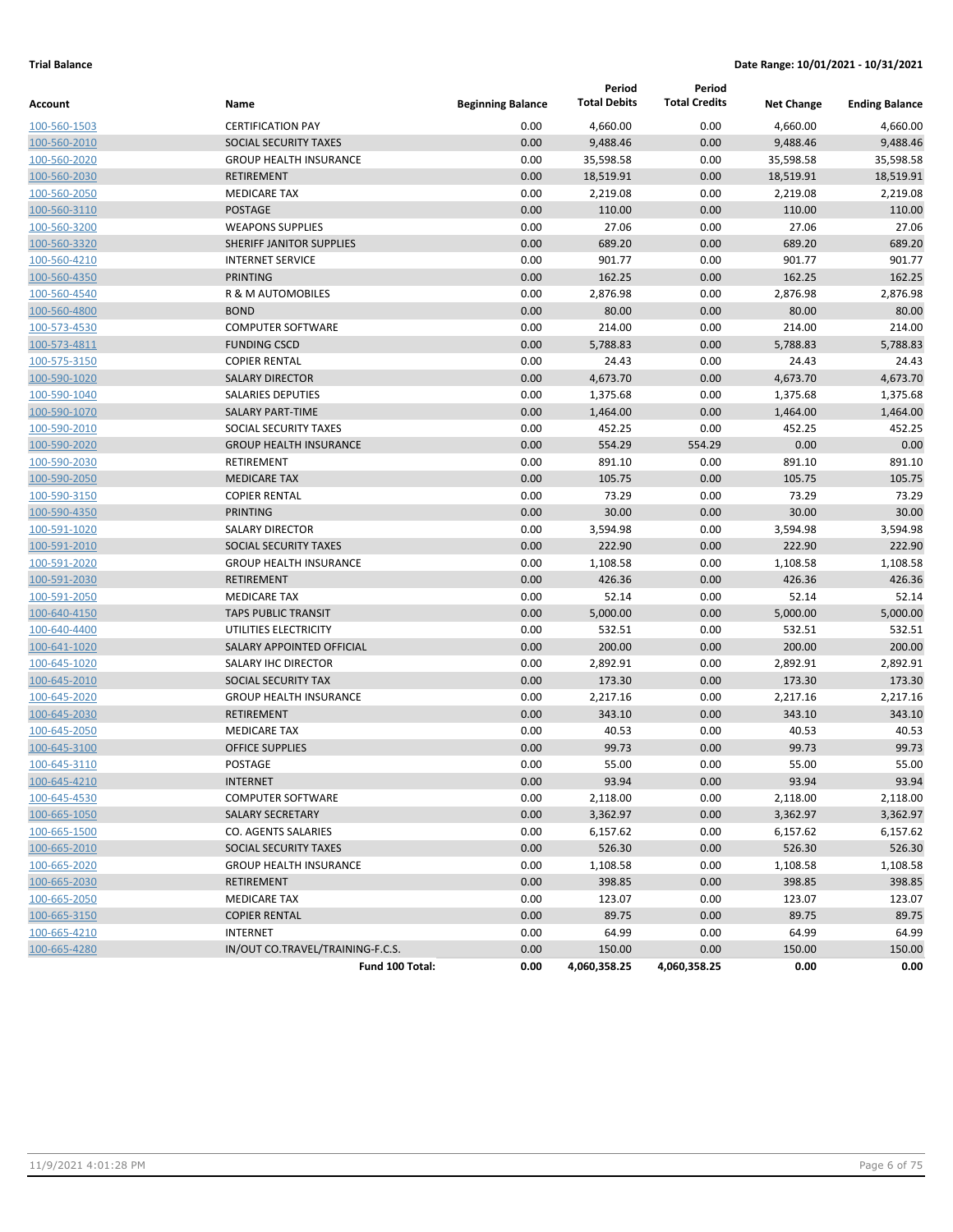| Account                         | Name                       |                 | <b>Beginning Balance</b> | Period<br><b>Total Debits</b> | Period<br><b>Total Credits</b> | <b>Net Change</b> | <b>Ending Balance</b> |
|---------------------------------|----------------------------|-----------------|--------------------------|-------------------------------|--------------------------------|-------------------|-----------------------|
| Fund: 110 - Courthouse Security |                            |                 |                          |                               |                                |                   |                       |
| Asset                           |                            |                 |                          |                               |                                |                   |                       |
| 110-103-1001                    | <b>CLAIM ON CASH</b>       |                 | 106.491.64               | 223.13                        | 4,218.44                       | $-3,995.31$       | 102,496.33            |
| 110-120-3130                    | DUE FROM OTHER FUNDS       |                 | 2.394.37                 | 0.00                          | 0.00                           | 0.00              | 2,394.37              |
| Liability                       |                            |                 |                          |                               |                                |                   |                       |
| 110-102-1000                    | A/P CLEARING               |                 | $-4.218.44$              | 4.218.44                      | 0.00                           | 4,218.44          | 0.00                  |
| Equity                          |                            |                 |                          |                               |                                |                   |                       |
| 110-271-2000                    | <b>EQUITY ACCOUNT</b>      |                 | $-104,667.57$            | 0.00                          | 0.00                           | 0.00              | $-104,667.57$         |
| Revenue                         |                            |                 |                          |                               |                                |                   |                       |
| 110-340-6500                    | <b>DISTRICT CLERK FEES</b> |                 | 0.00                     | 0.00                          | 223.13                         | $-223.13$         | $-223.13$             |
|                                 |                            | Fund 110 Total: | 0.00                     | 4.441.57                      | 4.441.57                       | 0.00              | 0.00                  |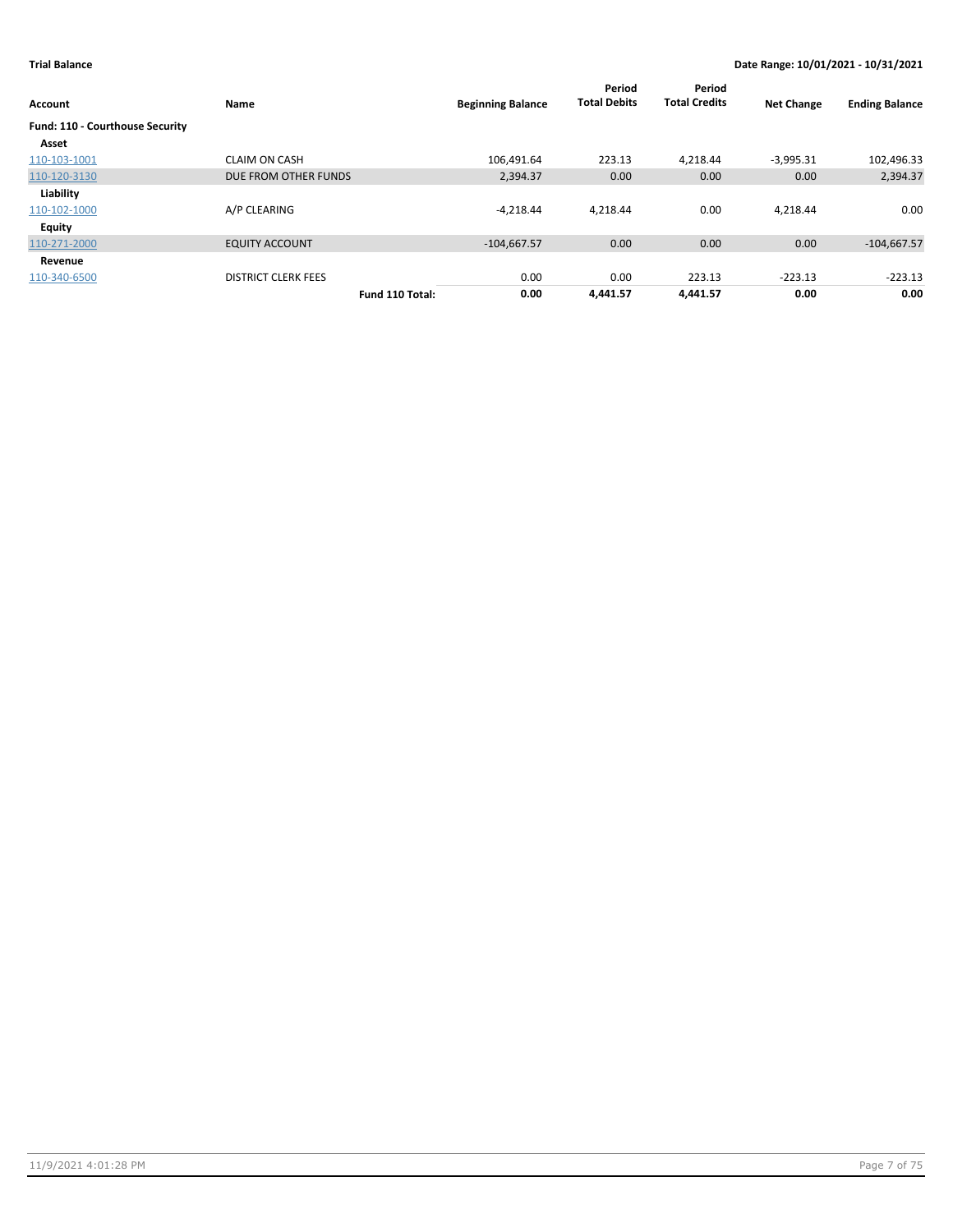| Account                                            | Name                  | <b>Beginning Balance</b> | Period<br><b>Total Debits</b> | Period<br><b>Total Credits</b> | <b>Net Change</b> | <b>Ending Balance</b> |
|----------------------------------------------------|-----------------------|--------------------------|-------------------------------|--------------------------------|-------------------|-----------------------|
| <b>Fund: 111 - Justice Court Building Security</b> |                       |                          |                               |                                |                   |                       |
| Asset                                              |                       |                          |                               |                                |                   |                       |
| 111-103-1001                                       | <b>CLAIM ON CASH</b>  | 20,160.44                | 0.00                          | 0.00                           | 0.00              | 20,160.44             |
| 111-120-3130                                       | DUE FROM OTHER FUNDS  | 195.21                   | 0.00                          | 0.00                           | 0.00              | 195.21                |
| Equity                                             |                       |                          |                               |                                |                   |                       |
| 111-271-2000                                       | <b>EQUITY ACCOUNT</b> | $-20,355.65$             | 0.00                          | 0.00                           | 0.00              | $-20,355.65$          |
|                                                    | Fund 111 Total:       | 0.00                     | 0.00                          | 0.00                           | 0.00              | 0.00                  |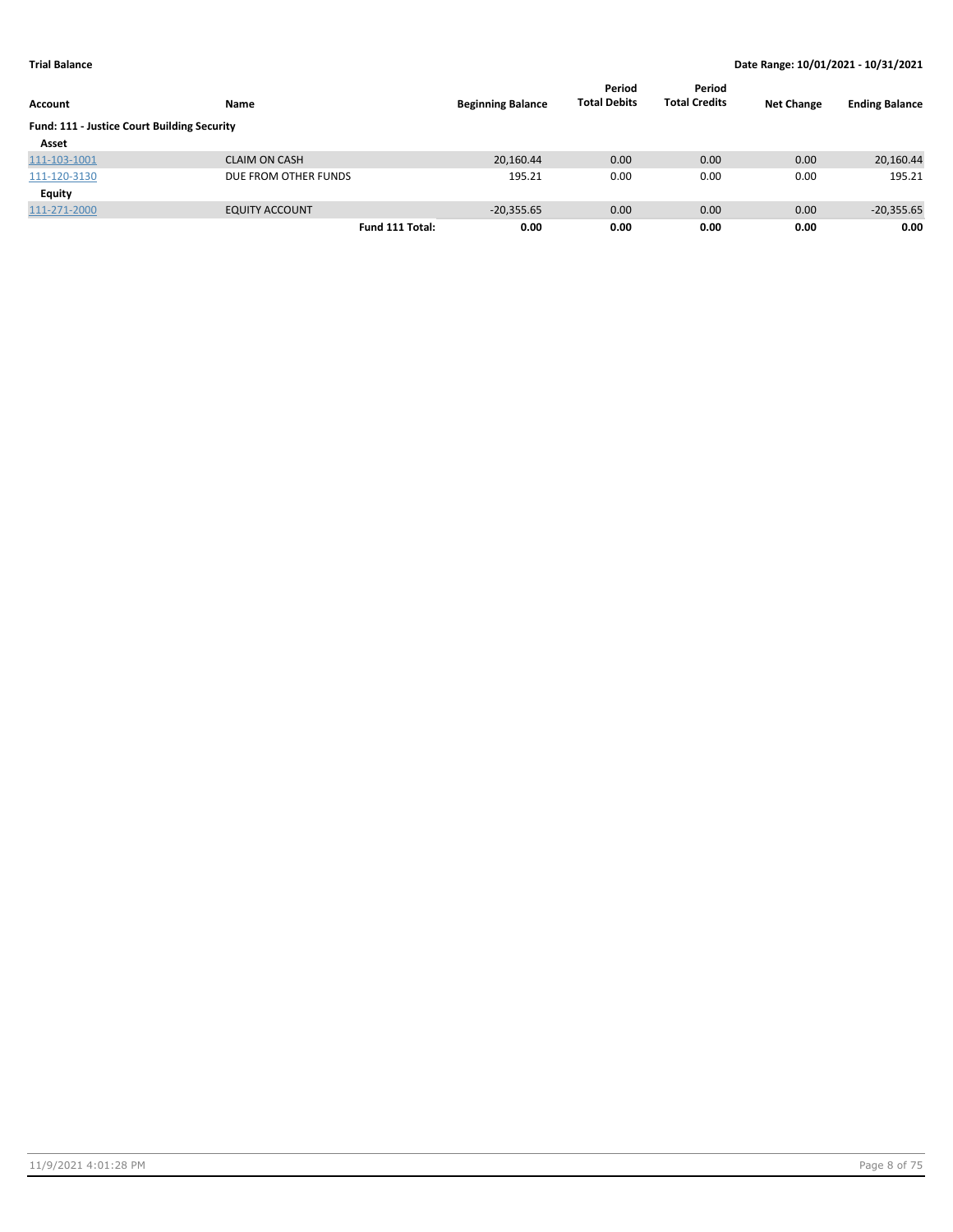| Account                                   | Name                             | <b>Beginning Balance</b> | Period<br><b>Total Debits</b> | Period<br><b>Total Credits</b> | <b>Net Change</b> | <b>Ending Balance</b> |
|-------------------------------------------|----------------------------------|--------------------------|-------------------------------|--------------------------------|-------------------|-----------------------|
| Fund: 120 - County Clerk Vital Statistics |                                  |                          |                               |                                |                   |                       |
| Asset                                     |                                  |                          |                               |                                |                   |                       |
| 120-103-1001                              | <b>CLAIM ON CASH</b>             | $-1.100.73$              | 0.00                          | 0.00                           | 0.00              | $-1,100.73$           |
| 120-120-3130                              | DUE FROM OTHER FUNDS             | 81.00                    | 0.00                          | 0.00                           | 0.00              | 81.00                 |
| Liability                                 |                                  |                          |                               |                                |                   |                       |
| 120-200-9100                              | SYSTEM ADDED LIABILITY LINE-ITEM | 2,691.03                 | 0.00                          | 0.00                           | 0.00              | 2,691.03              |
| Equity                                    |                                  |                          |                               |                                |                   |                       |
| 120-271-2000                              | <b>EQUITY ACCOUNT</b>            | $-1,671.30$              | 0.00                          | 0.00                           | 0.00              | $-1,671.30$           |
|                                           | Fund 120 Total:                  | 0.00                     | 0.00                          | 0.00                           | 0.00              | 0.00                  |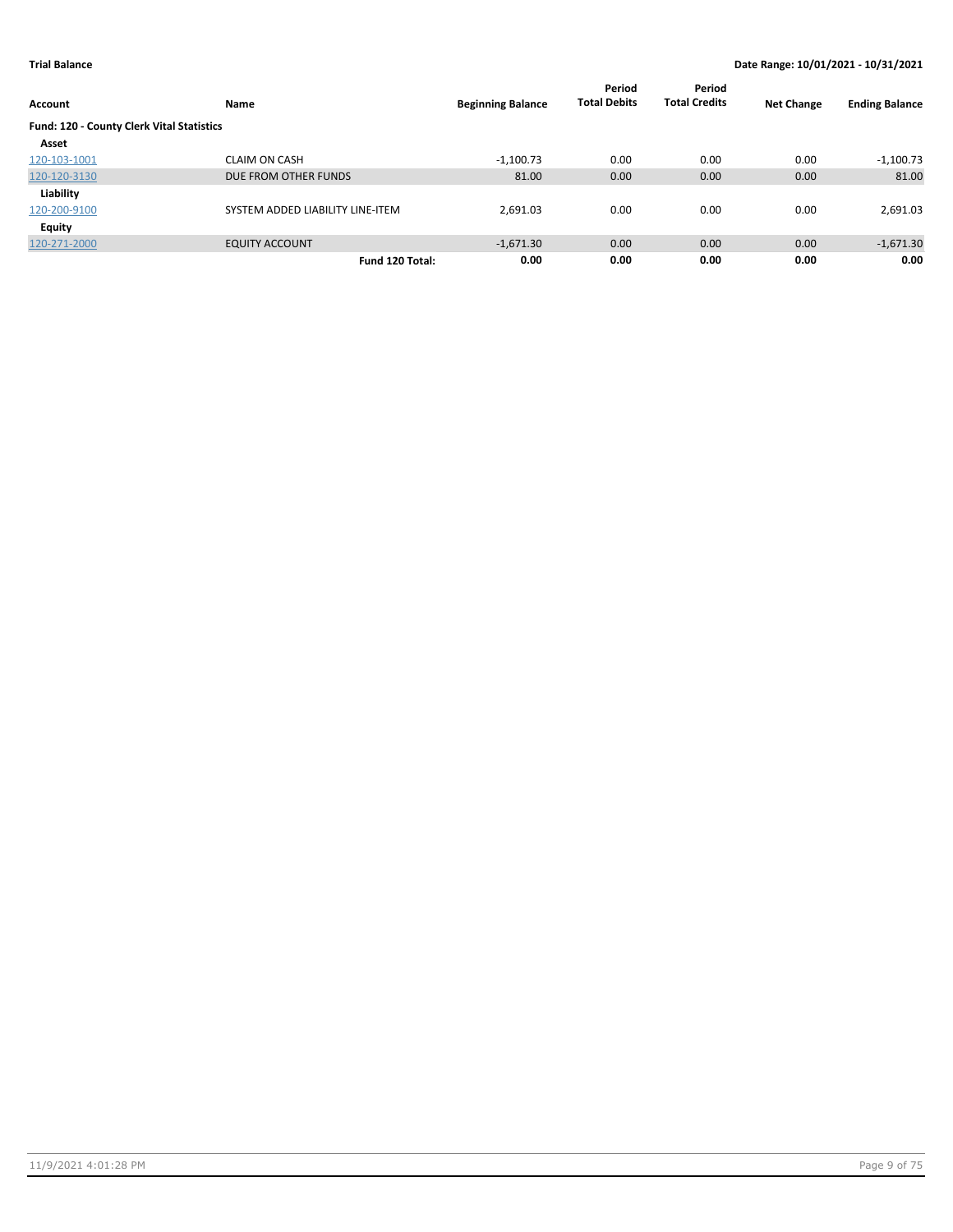|                                                    |                                  |                          | Period              | Period               |                   |                       |
|----------------------------------------------------|----------------------------------|--------------------------|---------------------|----------------------|-------------------|-----------------------|
| <b>Account</b>                                     | Name                             | <b>Beginning Balance</b> | <b>Total Debits</b> | <b>Total Credits</b> | <b>Net Change</b> | <b>Ending Balance</b> |
| <b>Fund: 121 - County Clerk Records Management</b> |                                  |                          |                     |                      |                   |                       |
| Asset                                              |                                  |                          |                     |                      |                   |                       |
| 121-100-1001                                       | PR Claim on Cash                 | 0.00                     | 4,764.95            | 4,764.95             | 0.00              | 0.00                  |
| 121-103-1001                                       | <b>CLAIM ON CASH</b>             | 48,385.76                | 2,131.00            | 4,764.95             | $-2,633.95$       | 45,751.81             |
| 121-120-3130                                       | DUE FROM OTHER FUNDS             | 7,397.84                 | 0.00                | 0.00                 | 0.00              | 7,397.84              |
| Liability                                          |                                  |                          |                     |                      |                   |                       |
| 121-102-1001                                       | PR AP Clearing                   | 0.00                     | 2,452.51            | 2,452.51             | 0.00              | 0.00                  |
| 121-200-1500                                       | <b>ACCRUED SALARY PAYABLE</b>    | $-1,067.12$              | 0.00                | 0.00                 | 0.00              | $-1,067.12$           |
| 121-200-1550                                       | <b>ACCRUED FRINGE BENEFITS</b>   | $-747.32$                | 0.00                | 0.00                 | 0.00              | $-747.32$             |
| 121-200-9000                                       | Payroll Liability Account        | $-186.05$                | 2,452.51            | 2,452.51             | 0.00              | $-186.05$             |
| 121-200-9100                                       | SYSTEM ADDED LIABILITY LINE-ITEM | 7,706.52                 | 0.00                | 0.00                 | 0.00              | 7,706.52              |
| <b>Equity</b>                                      |                                  |                          |                     |                      |                   |                       |
| 121-271-2000                                       | <b>EQUITY ACCOUNT</b>            | $-61,489.63$             | 0.00                | 0.00                 | 0.00              | $-61,489.63$          |
| Revenue                                            |                                  |                          |                     |                      |                   |                       |
| 121-370-1310                                       | <b>IMAGES FEES AND COPIES</b>    | 0.00                     | 0.00                | 2,131.00             | $-2,131.00$       | $-2,131.00$           |
| <b>Expense</b>                                     |                                  |                          |                     |                      |                   |                       |
| 121-402-1040                                       | <b>SALARY DEPUTY</b>             | 0.00                     | 3,059.46            | 0.00                 | 3,059.46          | 3,059.46              |
| 121-402-2010                                       | SOCIAL SECURITY TAXES            | 0.00                     | 189.69              | 0.00                 | 189.69            | 189.69                |
| 121-402-2020                                       | <b>GROUP HEALTH INSURANCE</b>    | 0.00                     | 1,108.58            | 0.00                 | 1,108.58          | 1,108.58              |
| 121-402-2030                                       | <b>RETIREMENT</b>                | 0.00                     | 362.85              | 0.00                 | 362.85            | 362.85                |
| 121-402-2050                                       | <b>MEDICARE TAX</b>              | 0.00                     | 44.37               | 0.00                 | 44.37             | 44.37                 |
|                                                    | Fund 121 Total:                  | 0.00                     | 16,565.92           | 16,565.92            | 0.00              | 0.00                  |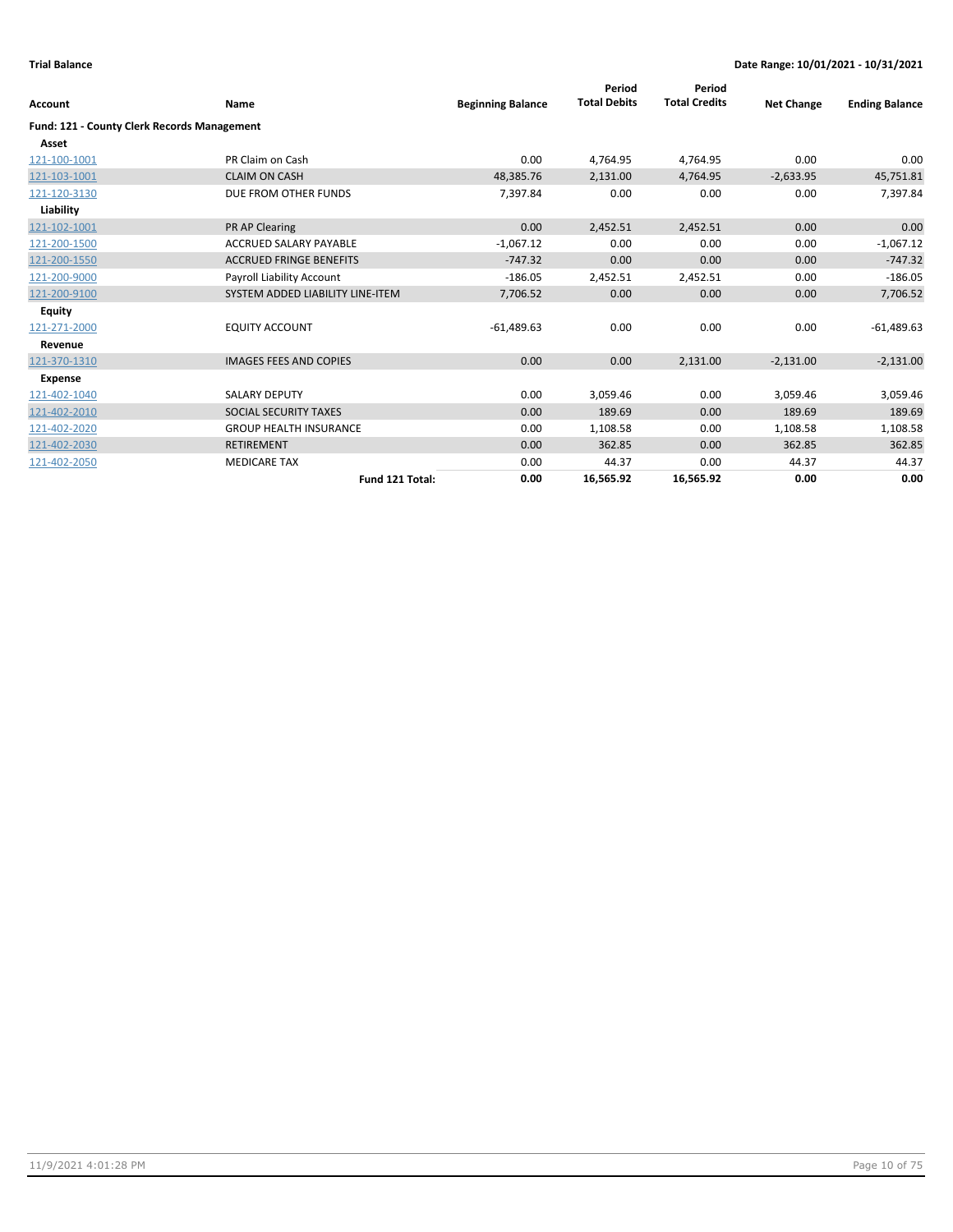| Account                      | Name                             | <b>Beginning Balance</b> | Period<br><b>Total Debits</b> | Period<br><b>Total Credits</b> | <b>Net Change</b> | <b>Ending Balance</b> |
|------------------------------|----------------------------------|--------------------------|-------------------------------|--------------------------------|-------------------|-----------------------|
| Fund: 122 - Chapter 19 Funds |                                  |                          |                               |                                |                   |                       |
| Asset                        |                                  |                          |                               |                                |                   |                       |
| 122-103-1001                 | <b>CLAIM ON CASH</b>             | 799.46                   | 0.00                          | 0.00                           | 0.00              | 799.46                |
| Liability                    |                                  |                          |                               |                                |                   |                       |
| 122-200-1500                 | ACCRUED SALARY PAYABLE           | 168.00                   | 0.00                          | 0.00                           | 0.00              | 168.00                |
| 122-200-1550                 | <b>ACCRUED FRINGE BENEFITS</b>   | 35.96                    | 0.00                          | 0.00                           | 0.00              | 35.96                 |
| 122-200-9100                 | SYSTEM ADDED LIABILITY LINE-ITEM | $-3,975.00$              | 0.00                          | 0.00                           | 0.00              | $-3,975.00$           |
| Equity                       |                                  |                          |                               |                                |                   |                       |
| 122-271-2000                 | <b>EQUITY ACCOUNT</b>            | 2,971.58                 | 0.00                          | 0.00                           | 0.00              | 2,971.58              |
|                              | Fund 122 Total:                  | 0.00                     | 0.00                          | 0.00                           | 0.00              | 0.00                  |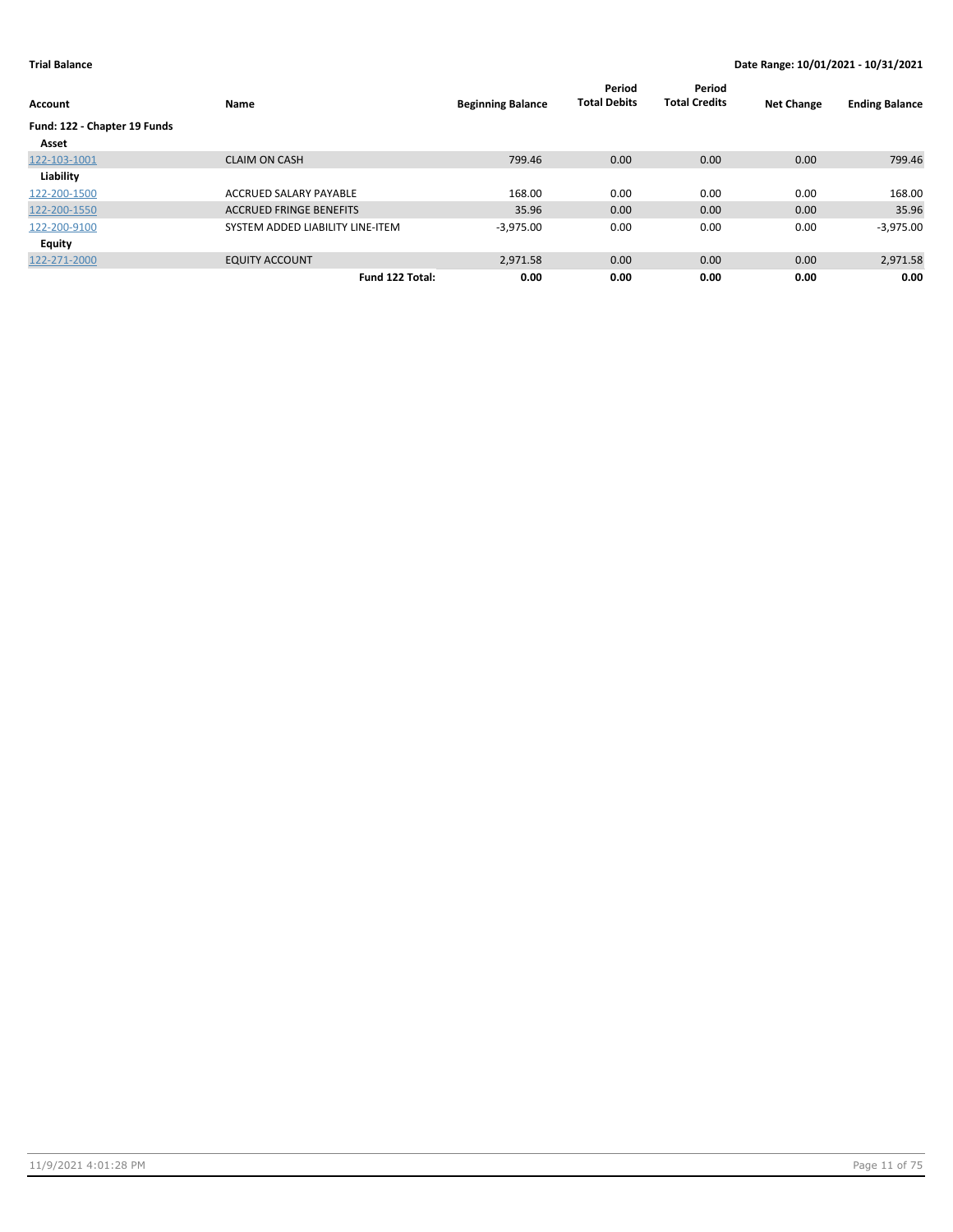| Account                             | Name                             | <b>Beginning Balance</b> | Period<br><b>Total Debits</b> | Period<br><b>Total Credits</b> | <b>Net Change</b> | <b>Ending Balance</b> |
|-------------------------------------|----------------------------------|--------------------------|-------------------------------|--------------------------------|-------------------|-----------------------|
| Fund: 123 - Election Equipment Fund |                                  |                          |                               |                                |                   |                       |
| Asset                               |                                  |                          |                               |                                |                   |                       |
| 123-103-1001                        | <b>CLAIM ON CASH</b>             | 22.517.42                | 0.00                          | 0.00                           | 0.00              | 22,517.42             |
| Liability                           |                                  |                          |                               |                                |                   |                       |
| 123-200-9100                        | SYSTEM ADDED LIABILITY LINE-ITEM | 1,191.29                 | 0.00                          | 0.00                           | 0.00              | 1,191.29              |
| Equity                              |                                  |                          |                               |                                |                   |                       |
| 123-271-2000                        | <b>EQUITY ACCOUNT</b>            | $-23,708.71$             | 0.00                          | 0.00                           | 0.00              | $-23,708.71$          |
|                                     | Fund 123 Total:                  | 0.00                     | 0.00                          | 0.00                           | 0.00              | 0.00                  |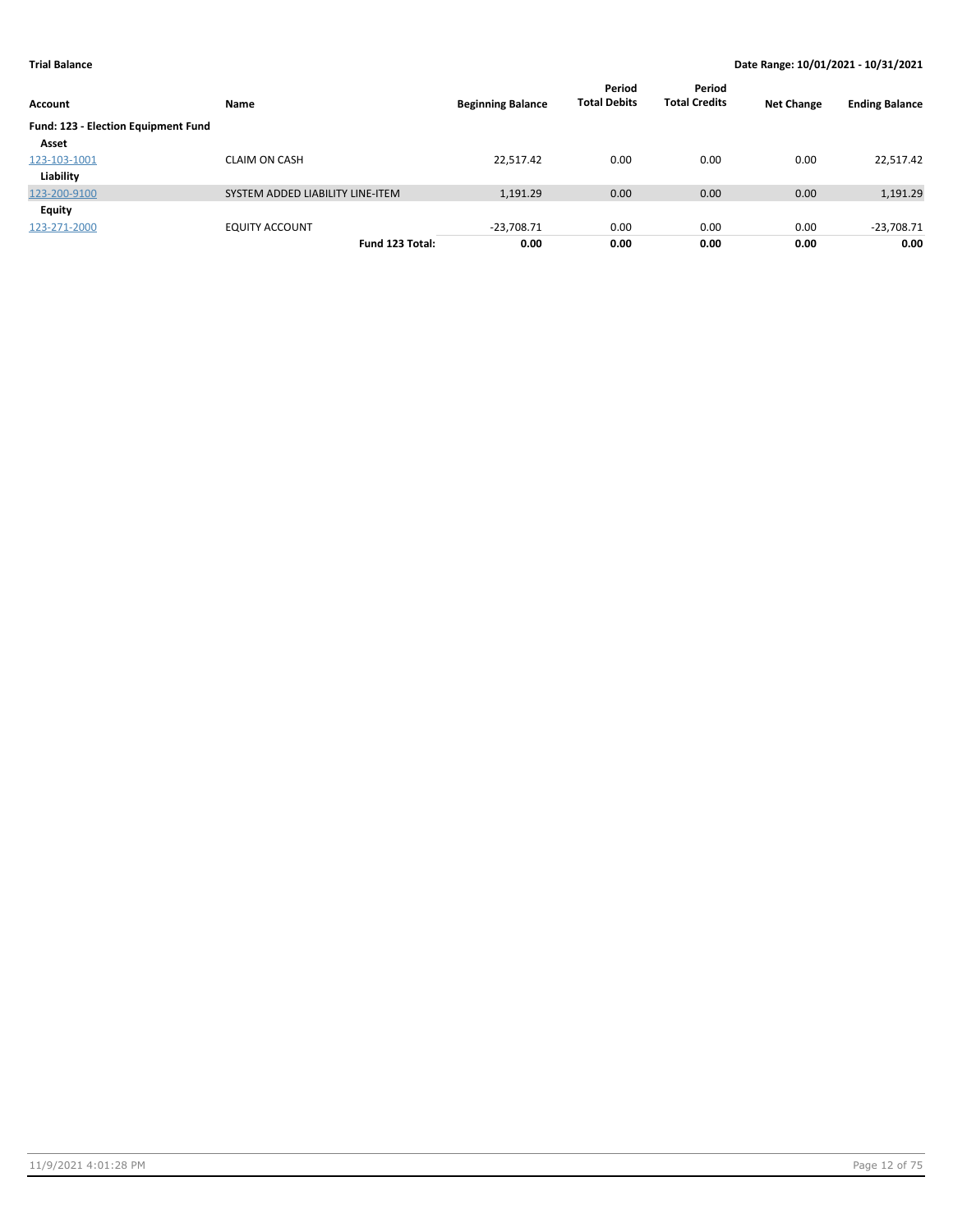| Account                                            | Name                  | <b>Beginning Balance</b> | Period<br><b>Total Debits</b> | Period<br><b>Total Credits</b> | <b>Net Change</b> | <b>Ending Balance</b> |
|----------------------------------------------------|-----------------------|--------------------------|-------------------------------|--------------------------------|-------------------|-----------------------|
| Fund: 125 - County Clerk Co.& Dist.CourtTechnology |                       |                          |                               |                                |                   |                       |
| Asset                                              |                       |                          |                               |                                |                   |                       |
| 125-103-1001                                       | <b>CLAIM ON CASH</b>  | 7,154.63                 | 0.00                          | 0.00                           | 0.00              | 7,154.63              |
| 125-120-3130                                       | DUE FROM OTHER FUNDS  | 60.36                    | 0.00                          | 0.00                           | 0.00              | 60.36                 |
| Equity                                             |                       |                          |                               |                                |                   |                       |
| 125-271-2000                                       | <b>EQUITY ACCOUNT</b> | $-7.214.99$              | 0.00                          | 0.00                           | 0.00              | $-7,214.99$           |
|                                                    | Fund 125 Total:       | 0.00                     | 0.00                          | 0.00                           | 0.00              | 0.00                  |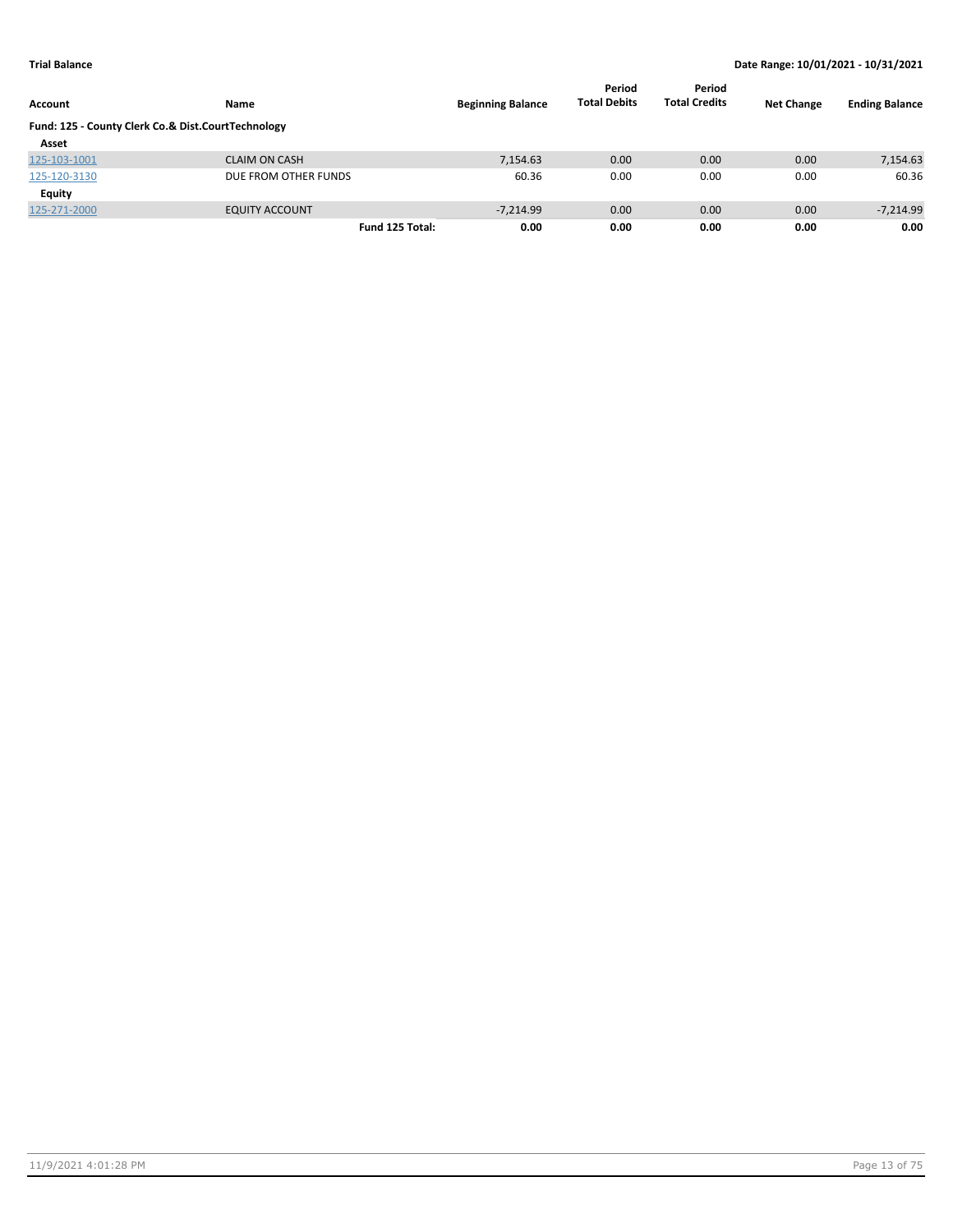| Account                                             | Name                             | <b>Beginning Balance</b> | Period<br><b>Total Debits</b> | Period<br><b>Total Credits</b> | <b>Net Change</b> | <b>Ending Balance</b> |
|-----------------------------------------------------|----------------------------------|--------------------------|-------------------------------|--------------------------------|-------------------|-----------------------|
| Fund: 126 - County Clerk Court Records Preservation |                                  |                          |                               |                                |                   |                       |
| Asset                                               |                                  |                          |                               |                                |                   |                       |
| 126-103-1001                                        | <b>CLAIM ON CASH</b>             | 17,629.81                | 0.00                          | 0.00                           | 0.00              | 17,629.81             |
| 126-120-3130                                        | DUE FROM OTHER FUNDS             | 180.00                   | 0.00                          | 0.00                           | 0.00              | 180.00                |
| Liability                                           |                                  |                          |                               |                                |                   |                       |
| 126-200-9100                                        | SYSTEM ADDED LIABILITY LINE-ITEM | $-619.64$                | 0.00                          | 0.00                           | 0.00              | $-619.64$             |
| Equity                                              |                                  |                          |                               |                                |                   |                       |
| 126-271-2000                                        | <b>EQUITY ACCOUNT</b>            | $-17.190.17$             | 0.00                          | 0.00                           | 0.00              | $-17,190.17$          |
|                                                     | Fund 126 Total:                  | 0.00                     | 0.00                          | 0.00                           | 0.00              | 0.00                  |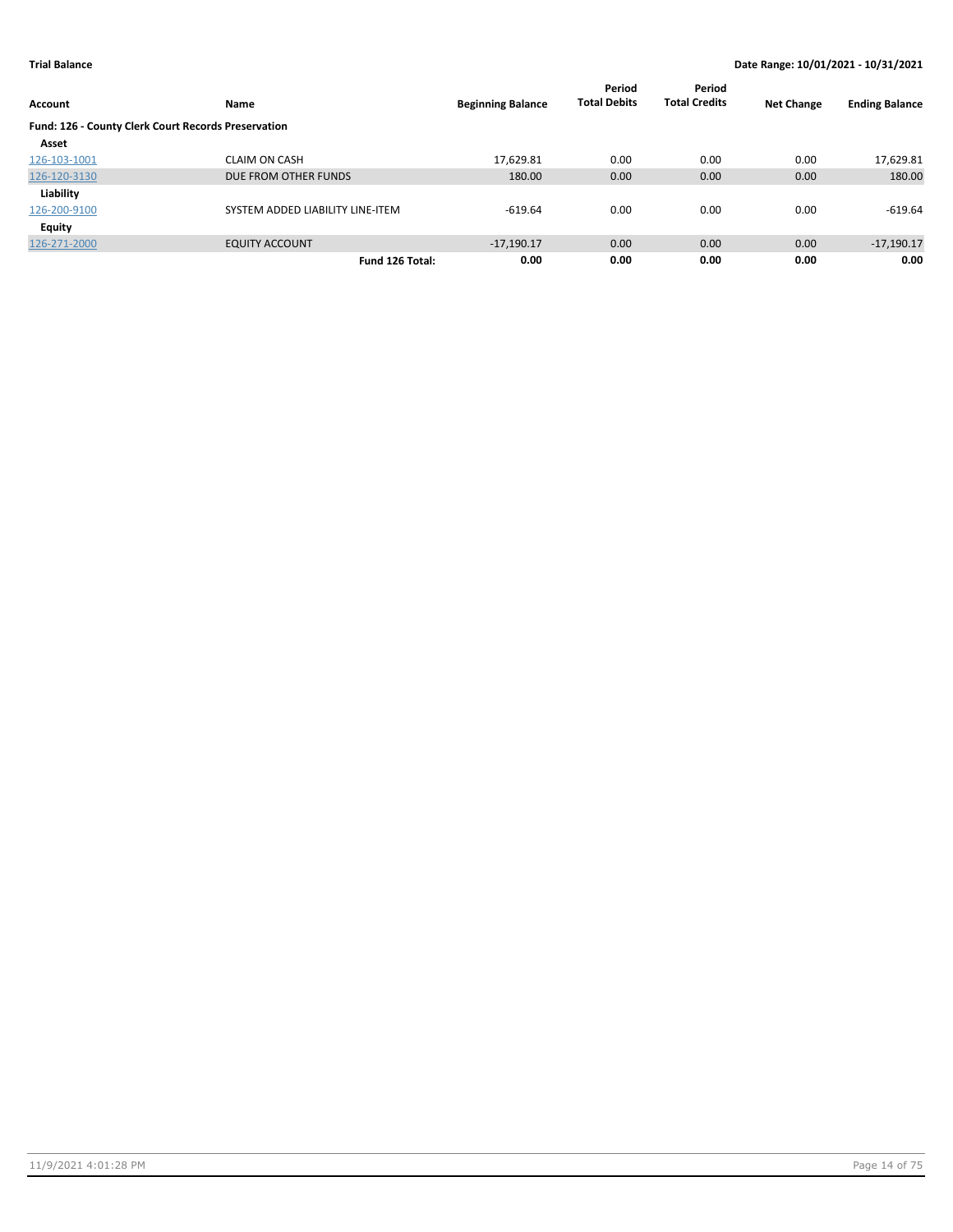| Account                                  | <b>Name</b>                      | <b>Beginning Balance</b> | Period<br><b>Total Debits</b> | Period<br><b>Total Credits</b> | <b>Net Change</b> | <b>Ending Balance</b> |
|------------------------------------------|----------------------------------|--------------------------|-------------------------------|--------------------------------|-------------------|-----------------------|
| Fund: 127 - County Clerk Records Archive |                                  |                          |                               |                                |                   |                       |
| Asset                                    |                                  |                          |                               |                                |                   |                       |
| 127-103-1001                             | <b>CLAIM ON CASH</b>             | 360,382.92               | 0.00                          | 0.00                           | 0.00              | 360,382.92            |
| 127-120-3130                             | DUE FROM OTHER FUNDS             | 7,350.00                 | 0.00                          | 0.00                           | 0.00              | 7,350.00              |
| Liability                                |                                  |                          |                               |                                |                   |                       |
| 127-200-9100                             | SYSTEM ADDED LIABILITY LINE-ITEM | $-32,895.20$             | 0.00                          | 0.00                           | 0.00              | $-32,895.20$          |
| Equity                                   |                                  |                          |                               |                                |                   |                       |
| 127-271-2000                             | <b>EQUITY ACCOUNT</b>            | $-334,837.72$            | 0.00                          | 0.00                           | 0.00              | $-334,837.72$         |
|                                          | Fund 127 Total:                  | 0.00                     | 0.00                          | 0.00                           | 0.00              | 0.00                  |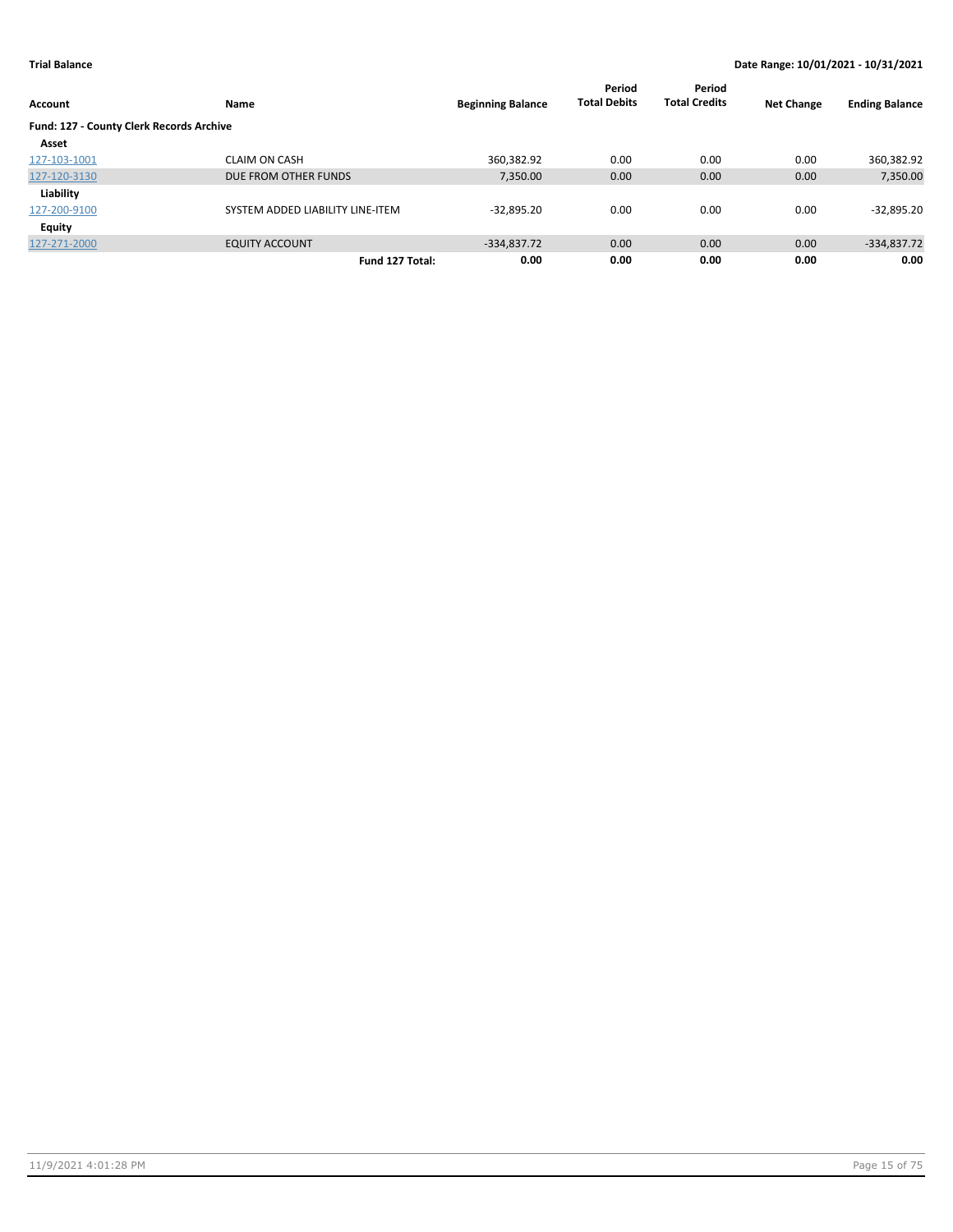| Account                          | Name                        | <b>Beginning Balance</b> | Period<br><b>Total Debits</b> | Period<br><b>Total Credits</b> | <b>Net Change</b> | <b>Ending Balance</b> |
|----------------------------------|-----------------------------|--------------------------|-------------------------------|--------------------------------|-------------------|-----------------------|
| Fund: 130 - Bail Bond Trust Fund |                             |                          |                               |                                |                   |                       |
| Asset                            |                             |                          |                               |                                |                   |                       |
| 130-103-1130                     | <b>SURETY BAIL BOND FEE</b> | 11,100.00                | 375.00                        | 0.00                           | 375.00            | 11,475.00             |
| Liability                        |                             |                          |                               |                                |                   |                       |
| 130-207-0970                     | DUE TO OTHER GOVERNMENTS    | $-5,100.00$              | 0.00                          | 0.00                           | 0.00              | $-5,100.00$           |
| Equity                           |                             |                          |                               |                                |                   |                       |
| 130-271-2000                     | <b>EQUITY ACCOUNT</b>       | $-6,000.00$              | 0.00                          | 0.00                           | 0.00              | $-6,000.00$           |
| Revenue                          |                             |                          |                               |                                |                   |                       |
| 130-345-1130                     | <b>SURETY BAIL BOND FEE</b> | 0.00                     | 0.00                          | 375.00                         | $-375.00$         | $-375.00$             |
|                                  | Fund 130 Total:             | 0.00                     | 375.00                        | 375.00                         | 0.00              | 0.00                  |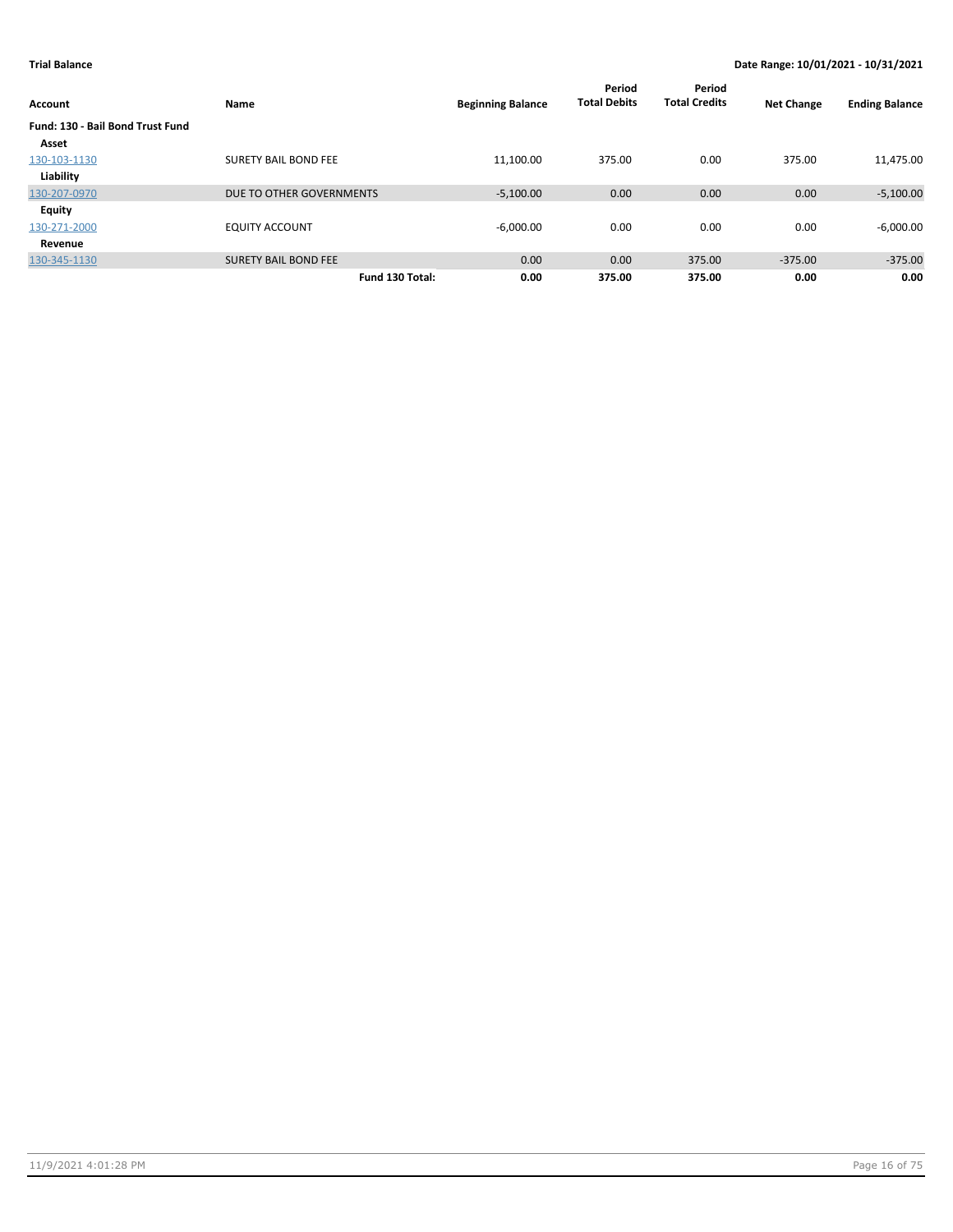| Account                                    | Name                             | <b>Beginning Balance</b> | Period<br><b>Total Debits</b> | Period<br><b>Total Credits</b> | <b>Net Change</b> | <b>Ending Balance</b> |
|--------------------------------------------|----------------------------------|--------------------------|-------------------------------|--------------------------------|-------------------|-----------------------|
| Fund: 160 - County Judge Excess Supplement |                                  |                          |                               |                                |                   |                       |
| Asset                                      |                                  |                          |                               |                                |                   |                       |
| 160-103-1001                               | <b>CLAIM ON CASH</b>             | 14,884.30                | 0.00                          | 97.72                          | $-97.72$          | 14,786.58             |
| Liability                                  |                                  |                          |                               |                                |                   |                       |
| 160-102-1000                               | A/P CLEARING                     | 0.00                     | 97.72                         | 97.72                          | 0.00              | 0.00                  |
| 160-200-9100                               | SYSTEM ADDED LIABILITY LINE-ITEM | 217.00                   | 0.00                          | 0.00                           | 0.00              | 217.00                |
| <b>Equity</b>                              |                                  |                          |                               |                                |                   |                       |
| 160-271-2000                               | <b>EQUITY ACCOUNT</b>            | $-15,101.30$             | 0.00                          | 0.00                           | 0.00              | $-15,101.30$          |
| Expense                                    |                                  |                          |                               |                                |                   |                       |
| 160-452-3150                               | <b>COPIER RENTAL</b>             | 0.00                     | 97.72                         | 0.00                           | 97.72             | 97.72                 |
|                                            | Fund 160 Total:                  | 0.00                     | 195.44                        | 195.44                         | 0.00              | 0.00                  |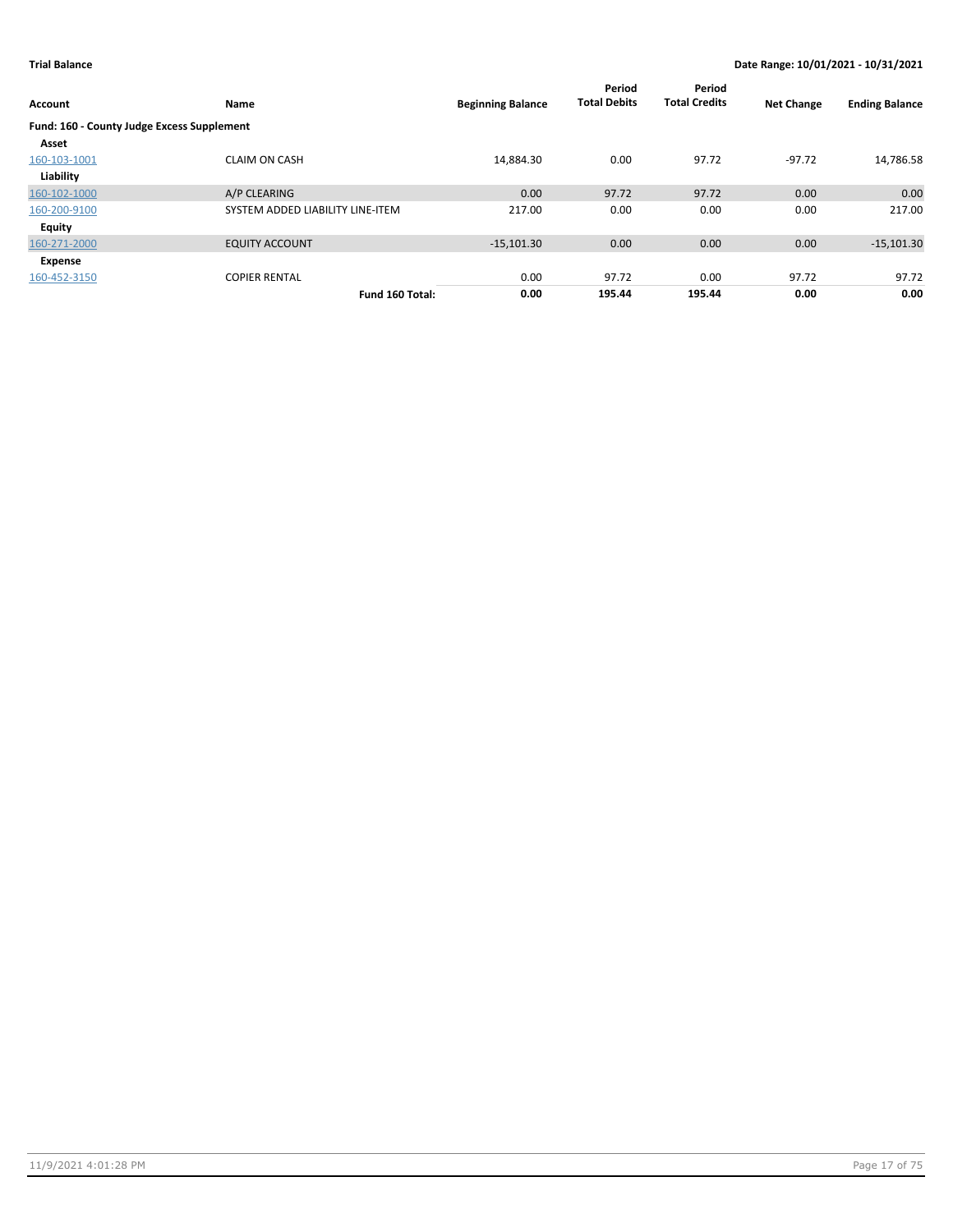| Account                              | Name                  | <b>Beginning Balance</b> | Period<br><b>Total Debits</b> | Period<br><b>Total Credits</b> | <b>Net Change</b> | <b>Ending Balance</b> |
|--------------------------------------|-----------------------|--------------------------|-------------------------------|--------------------------------|-------------------|-----------------------|
| Fund: 161 - Probate Judges Education |                       |                          |                               |                                |                   |                       |
| Asset                                |                       |                          |                               |                                |                   |                       |
| 161-103-1001                         | <b>CLAIM ON CASH</b>  | 6,383.63                 | 0.00                          | 0.00                           | 0.00              | 6,383.63              |
| 161-120-3130                         | DUE FROM OTHER FUNDS  | 60.00                    | 0.00                          | 0.00                           | 0.00              | 60.00                 |
| Equity                               |                       |                          |                               |                                |                   |                       |
| 161-271-2000                         | <b>EQUITY ACCOUNT</b> | $-6,443.63$              | 0.00                          | 0.00                           | 0.00              | $-6,443.63$           |
|                                      | Fund 161 Total:       | 0.00                     | 0.00                          | 0.00                           | 0.00              | 0.00                  |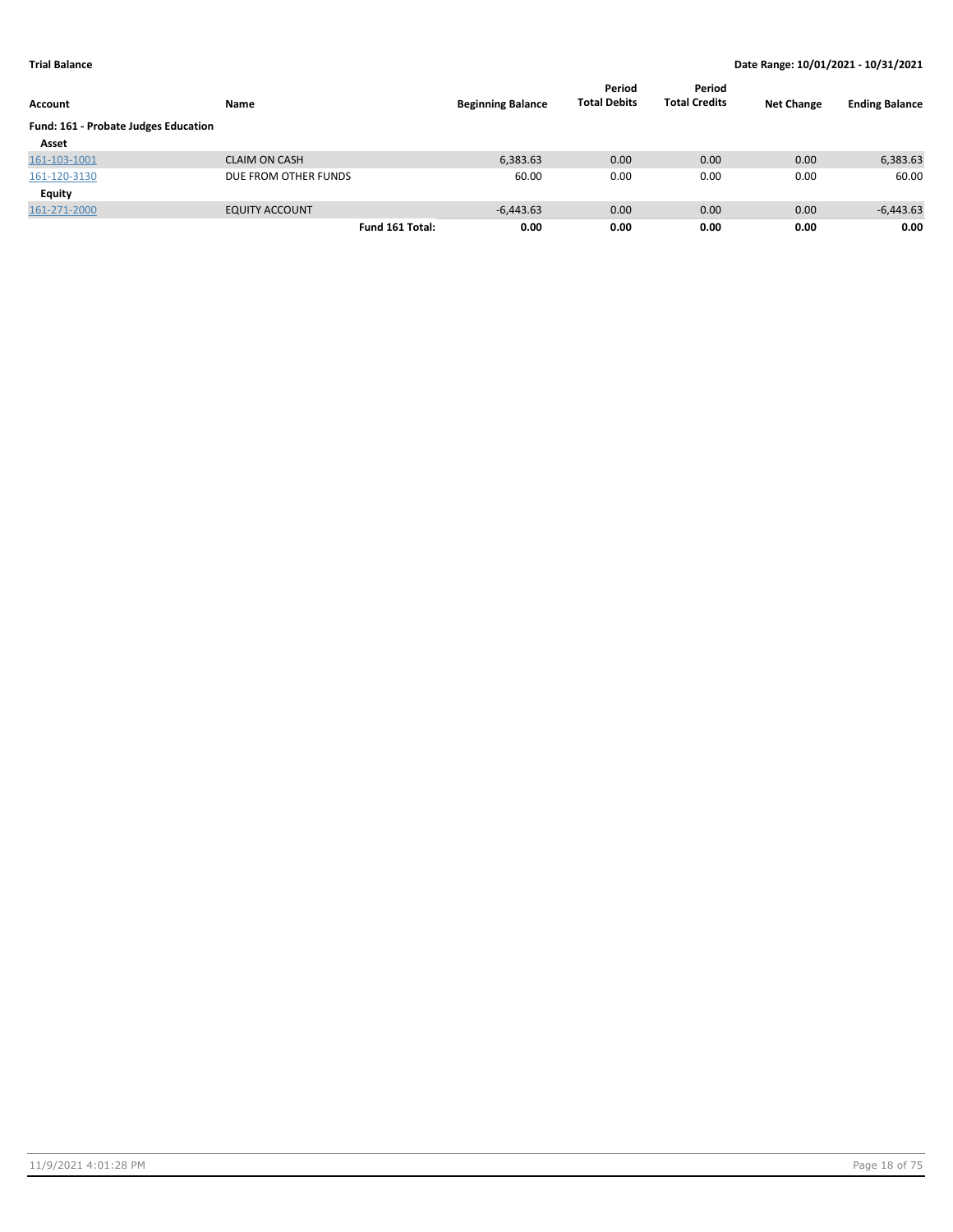| Account                                       | Name                           | <b>Beginning Balance</b> | Period<br><b>Total Debits</b> | Period<br><b>Total Credits</b> | <b>Net Change</b> | <b>Ending Balance</b> |
|-----------------------------------------------|--------------------------------|--------------------------|-------------------------------|--------------------------------|-------------------|-----------------------|
| Fund: 190 - District Clerk Records Management |                                |                          |                               |                                |                   |                       |
| Asset                                         |                                |                          |                               |                                |                   |                       |
| 190-100-1001                                  | PR Claim on Cash               | $-17.67$                 | 0.00                          | 0.00                           | 0.00              | $-17.67$              |
| 190-103-1001                                  | <b>CLAIM ON CASH</b>           | $-1,323.19$              | 246.88                        | 103.41                         | 143.47            | $-1,179.72$           |
| 190-120-3130                                  | DUE FROM OTHER FUNDS           | 281.70                   | 0.00                          | 0.00                           | 0.00              | 281.70                |
| Liability                                     |                                |                          |                               |                                |                   |                       |
| 190-102-1000                                  | A/P CLEARING                   | 0.00                     | 103.41                        | 103.41                         | 0.00              | 0.00                  |
| 190-200-1500                                  | ACCRUED SALARY PAYABLE         | $-18.81$                 | 0.00                          | 0.00                           | 0.00              | $-18.81$              |
| 190-200-1550                                  | <b>ACCRUED FRINGE BENEFITS</b> | $-38.94$                 | 0.00                          | 0.00                           | 0.00              | $-38.94$              |
| 190-200-9000                                  | Payroll Liability Account      | $-44.16$                 | 0.00                          | 0.00                           | 0.00              | $-44.16$              |
| Equity                                        |                                |                          |                               |                                |                   |                       |
| 190-271-2000                                  | <b>EQUITY ACCOUNT</b>          | 1,161.07                 | 0.00                          | 0.00                           | 0.00              | 1,161.07              |
| Revenue                                       |                                |                          |                               |                                |                   |                       |
| 190-370-1360                                  | DST.CLK.PRES.REC.FEE           | 0.00                     | 0.00                          | 246.88                         | $-246.88$         | $-246.88$             |
| Expense                                       |                                |                          |                               |                                |                   |                       |
| 190-450-5720                                  | <b>OFFICE EQUIPMENT</b>        | 0.00                     | 103.41                        | 0.00                           | 103.41            | 103.41                |
|                                               | Fund 190 Total:                | 0.00                     | 453.70                        | 453.70                         | 0.00              | 0.00                  |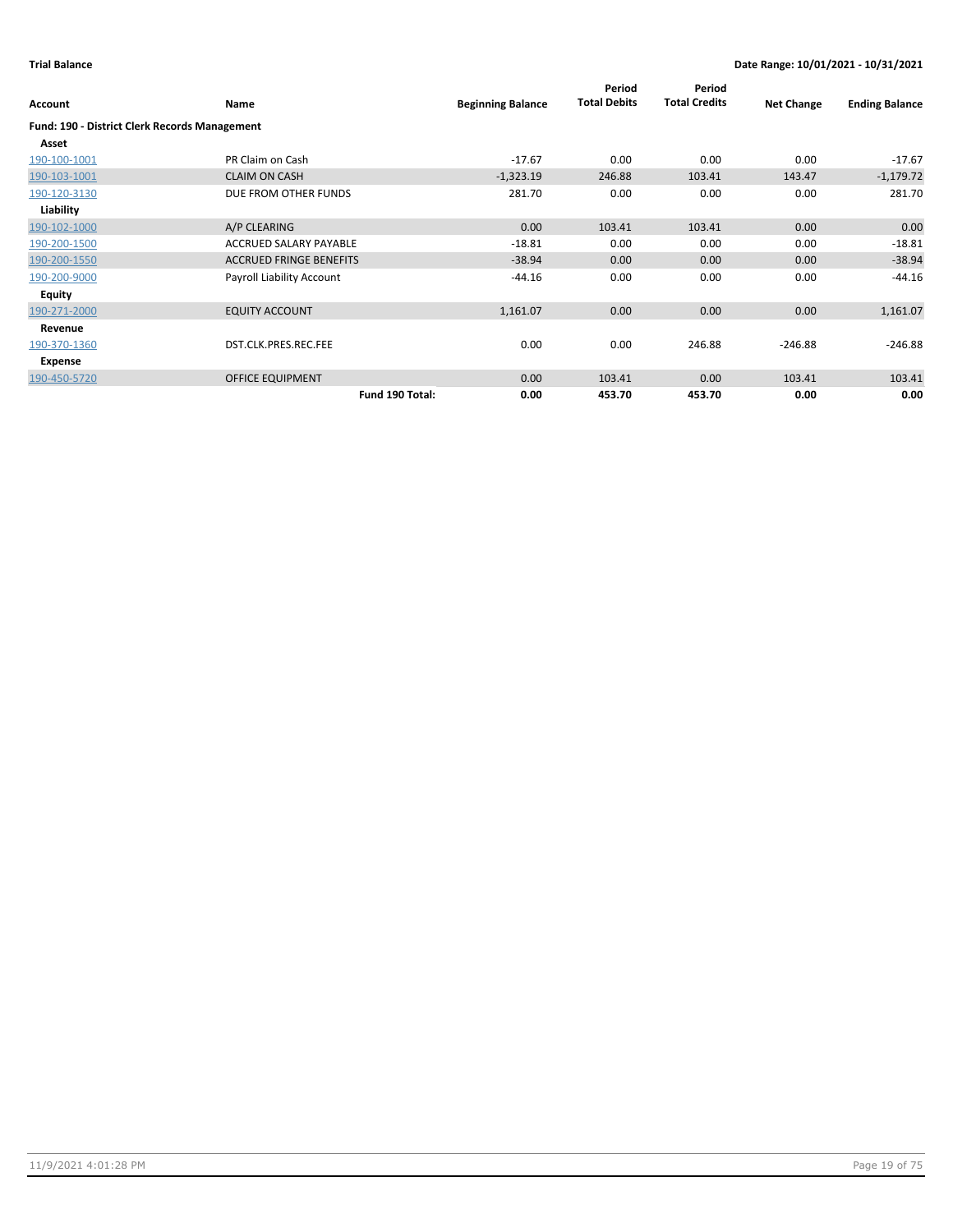| Account                                           | Name                            | <b>Beginning Balance</b> | Period<br><b>Total Debits</b> | Period<br><b>Total Credits</b> | <b>Net Change</b> | <b>Ending Balance</b> |
|---------------------------------------------------|---------------------------------|--------------------------|-------------------------------|--------------------------------|-------------------|-----------------------|
| <b>Fund: 191 - District Court Records Archive</b> |                                 |                          |                               |                                |                   |                       |
| Asset                                             |                                 |                          |                               |                                |                   |                       |
| 191-100-1001                                      | PR Claim on Cash                | 0.00                     | 1,276.95                      | 1,276.95                       | 0.00              | 0.00                  |
| 191-103-1001                                      | Claim On Cash                   | 40,364.83                | 390.78                        | 1,276.95                       | $-886.17$         | 39,478.66             |
| 191-120-3130                                      | DUE FROM OTHER FUNDS            | 515.26                   | 0.00                          | 0.00                           | 0.00              | 515.26                |
| Liability                                         |                                 |                          |                               |                                |                   |                       |
| 191-102-1000                                      | A/P CLEARING                    | $-56.34$                 | 0.00                          | 0.00                           | 0.00              | $-56.34$              |
| 191-102-1001                                      | PR AP Clearing                  | 0.00                     | 606.40                        | 606.40                         | 0.00              | 0.00                  |
| 191-200-9000                                      | PAYROLL LIABILITY ACCOUNT       | 0.27                     | 606.40                        | 606.40                         | 0.00              | 0.27                  |
| <b>Equity</b>                                     |                                 |                          |                               |                                |                   |                       |
| 191-271-2000                                      | <b>EQUITY ACCOUNT</b>           | $-40,824.02$             | 0.00                          | 0.00                           | 0.00              | $-40,824.02$          |
| Revenue                                           |                                 |                          |                               |                                |                   |                       |
| 191-370-4500                                      | DISTRICT CT.RECORDS ARCHIVE FEE | 0.00                     | 0.00                          | 390.78                         | $-390.78$         | $-390.78$             |
| Expense                                           |                                 |                          |                               |                                |                   |                       |
| 191-450-1070                                      | <b>SALARY PART-TIME</b>         | 0.00                     | 909.18                        | 0.00                           | 909.18            | 909.18                |
| 191-450-2010                                      | SOCIAL SECURITY TAXES           | 0.00                     | 55.76                         | 0.00                           | 55.76             | 55.76                 |
| 191-450-2020                                      | <b>GROUP HEALTH INSURANCE</b>   | 0.00                     | 191.14                        | 0.00                           | 191.14            | 191.14                |
| 191-450-2030                                      | <b>RETIREMENT</b>               | 0.00                     | 107.83                        | 0.00                           | 107.83            | 107.83                |
| 191-450-2050                                      | <b>MEDICARE TAX</b>             | 0.00                     | 13.04                         | 0.00                           | 13.04             | 13.04                 |
|                                                   | Fund 191 Total:                 | 0.00                     | 4,157.48                      | 4,157.48                       | 0.00              | 0.00                  |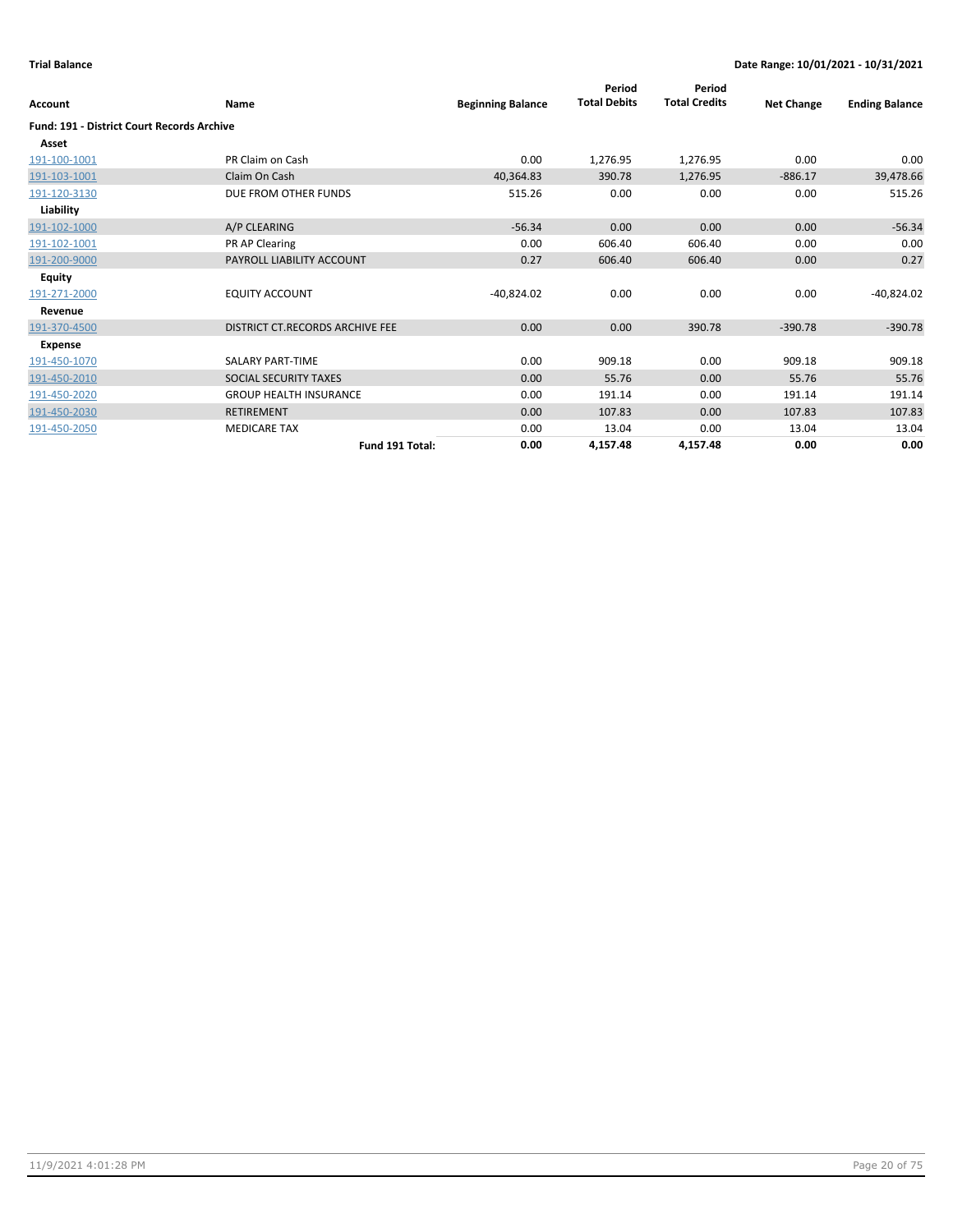| Account                                               | Name                              | <b>Beginning Balance</b> | Period<br><b>Total Debits</b> | Period<br><b>Total Credits</b> | <b>Net Change</b> | <b>Ending Balance</b> |
|-------------------------------------------------------|-----------------------------------|--------------------------|-------------------------------|--------------------------------|-------------------|-----------------------|
| Fund: 192 - District Clerk Co.& Dist.Court Technology |                                   |                          |                               |                                |                   |                       |
| Asset                                                 |                                   |                          |                               |                                |                   |                       |
| 192-103-1001                                          | Claim On Cash                     | 4,513.53                 | 38.97                         | 0.00                           | 38.97             | 4,552.50              |
| 192-120-3130                                          | DUE FROM OTHER FUNDS              | 27.72                    | 0.00                          | 0.00                           | 0.00              | 27.72                 |
| Equity                                                |                                   |                          |                               |                                |                   |                       |
| 192-271-2000                                          | <b>EQUITY ACCOUNT</b>             | $-4,541.25$              | 0.00                          | 0.00                           | 0.00              | $-4,541.25$           |
| Revenue                                               |                                   |                          |                               |                                |                   |                       |
| 192-370-4400                                          | DST.CLK.CO.&DST.CT.TECHNOLOGY FEE | 0.00                     | 0.00                          | 38.97                          | $-38.97$          | $-38.97$              |
|                                                       | Fund 192 Total:                   | 0.00                     | 38.97                         | 38.97                          | 0.00              | 0.00                  |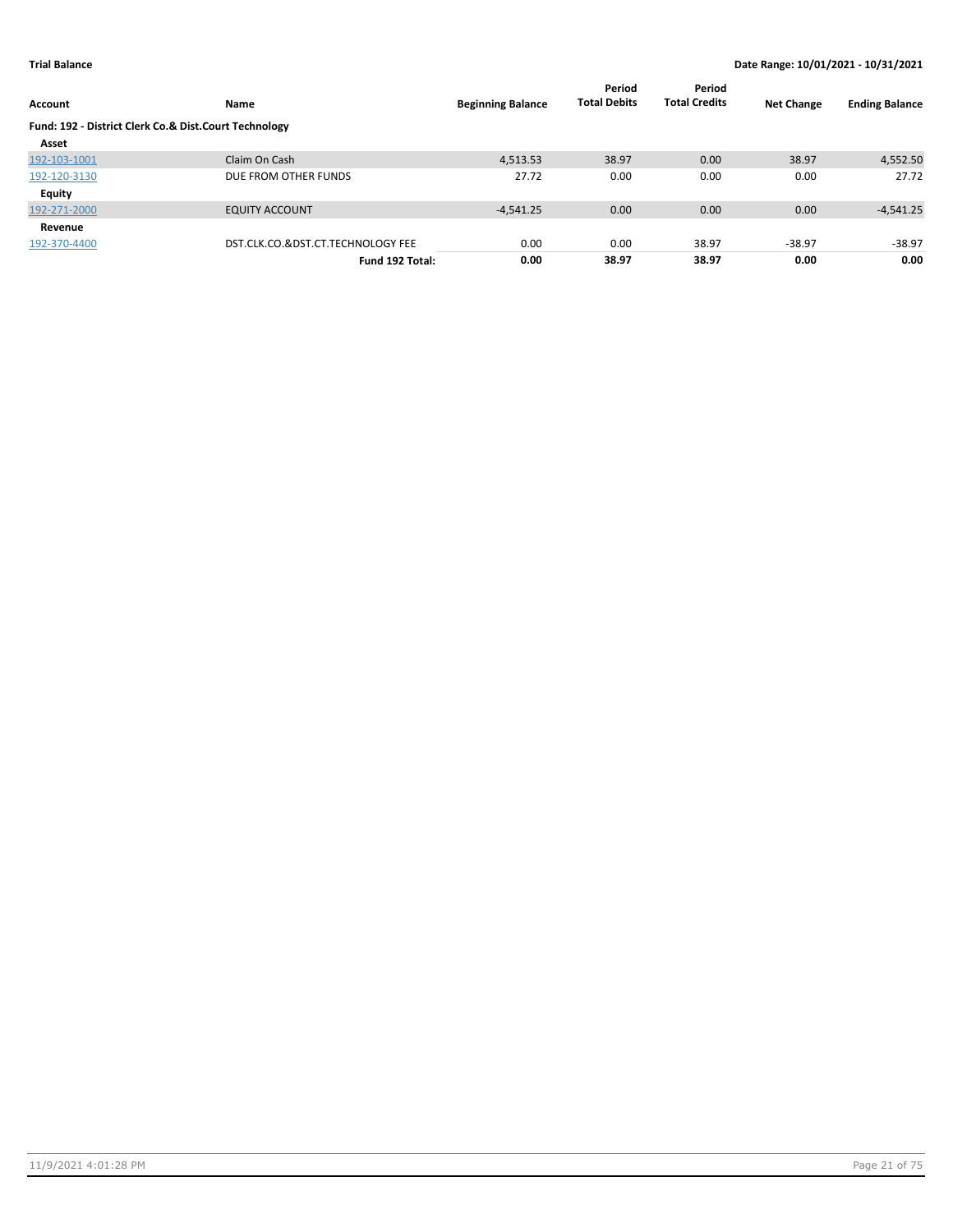| Account                                                      | Name                                | <b>Beginning Balance</b> | Period<br><b>Total Debits</b> | Period<br><b>Total Credits</b> | <b>Net Change</b> | <b>Ending Balance</b> |
|--------------------------------------------------------------|-------------------------------------|--------------------------|-------------------------------|--------------------------------|-------------------|-----------------------|
| <b>Fund: 193 - District Clerk Court Records Preservation</b> |                                     |                          |                               |                                |                   |                       |
| Asset                                                        |                                     |                          |                               |                                |                   |                       |
| 193-103-1001                                                 | Claim on Cash                       | 42,040.08                | 320.39                        | 0.00                           | 320.39            | 42,360.47             |
| 193-120-3130                                                 | DUE FROM OTHER FUNDS                | 385.33                   | 0.00                          | 0.00                           | 0.00              | 385.33                |
| <b>Equity</b>                                                |                                     |                          |                               |                                |                   |                       |
| 193-271-2000                                                 | <b>EQUITY ACCOUNT</b>               | $-42,425.41$             | 0.00                          | 0.00                           | 0.00              | $-42,425.41$          |
| Revenue                                                      |                                     |                          |                               |                                |                   |                       |
| 193-370-1330                                                 | DIST.CLK.COURT RECORDS PRESERVATION | 0.00                     | 0.00                          | 320.39                         | $-320.39$         | $-320.39$             |
|                                                              | Fund 193 Total:                     | 0.00                     | 320.39                        | 320.39                         | 0.00              | 0.00                  |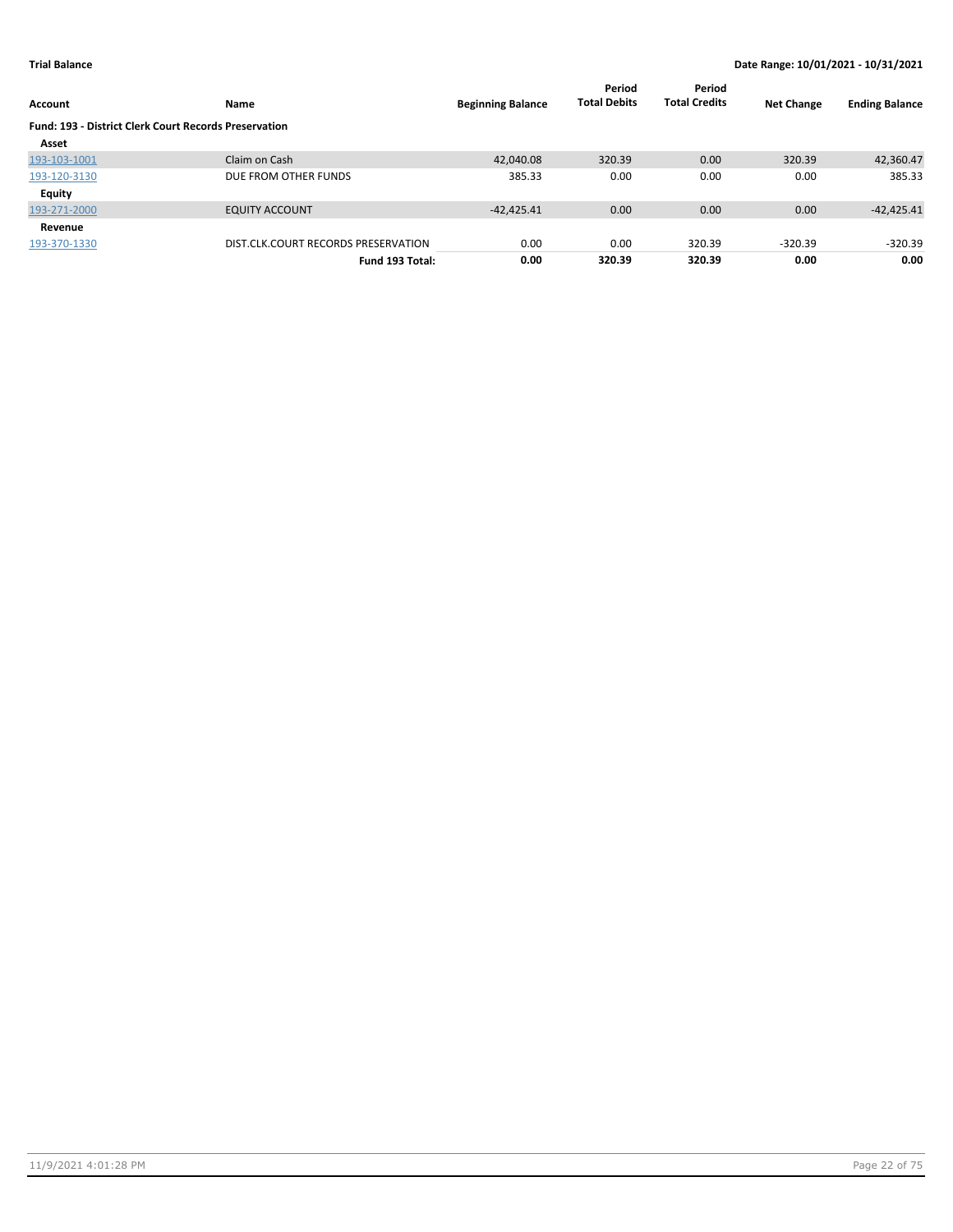| <b>Account</b>                                      | Name                             | <b>Beginning Balance</b> | Period<br><b>Total Debits</b> | Period<br><b>Total Credits</b> | <b>Net Change</b> | <b>Ending Balance</b> |
|-----------------------------------------------------|----------------------------------|--------------------------|-------------------------------|--------------------------------|-------------------|-----------------------|
| <b>Fund: 200 - County Offices Records Mangement</b> |                                  |                          |                               |                                |                   |                       |
| Asset                                               |                                  |                          |                               |                                |                   |                       |
| 200-103-1001                                        | <b>CLAIM ON CASH</b>             | 67,685.04                | 341.72                        | 1,715.00                       | $-1,373.28$       | 66,311.76             |
| 200-120-3130                                        | DUE FROM OTHER FUNDS             | 814.28                   | 0.00                          | 0.00                           | 0.00              | 814.28                |
| Liability                                           |                                  |                          |                               |                                |                   |                       |
| 200-102-1000                                        | A/P CLEARING                     | $-1,550.00$              | 1,715.00                      | 165.00                         | 1,550.00          | 0.00                  |
| 200-200-9000                                        | Payroll Liability Account        | $-79.48$                 | 0.00                          | 0.00                           | 0.00              | $-79.48$              |
| 200-200-9100                                        | SYSTEM ADDED LIABILITY LINE-ITEM | $-26,127.67$             | 0.00                          | 0.00                           | 0.00              | $-26,127.67$          |
| Equity                                              |                                  |                          |                               |                                |                   |                       |
| 200-271-2000                                        | <b>EQUITY ACCOUNT</b>            | $-40,742.17$             | 0.00                          | 0.00                           | 0.00              | $-40,742.17$          |
| Revenue                                             |                                  |                          |                               |                                |                   |                       |
| 200-370-1350                                        | <b>CO.OFFICE REC.MNGMT.FEE</b>   | 0.00                     | 0.00                          | 341.72                         | $-341.72$         | $-341.72$             |
| Expense                                             |                                  |                          |                               |                                |                   |                       |
| 200-449-3500                                        | <b>RECORDS DISPOSAL</b>          | 0.00                     | 165.00                        | 0.00                           | 165.00            | 165.00                |
|                                                     | Fund 200 Total:                  | 0.00                     | 2,221.72                      | 2,221.72                       | 0.00              | 0.00                  |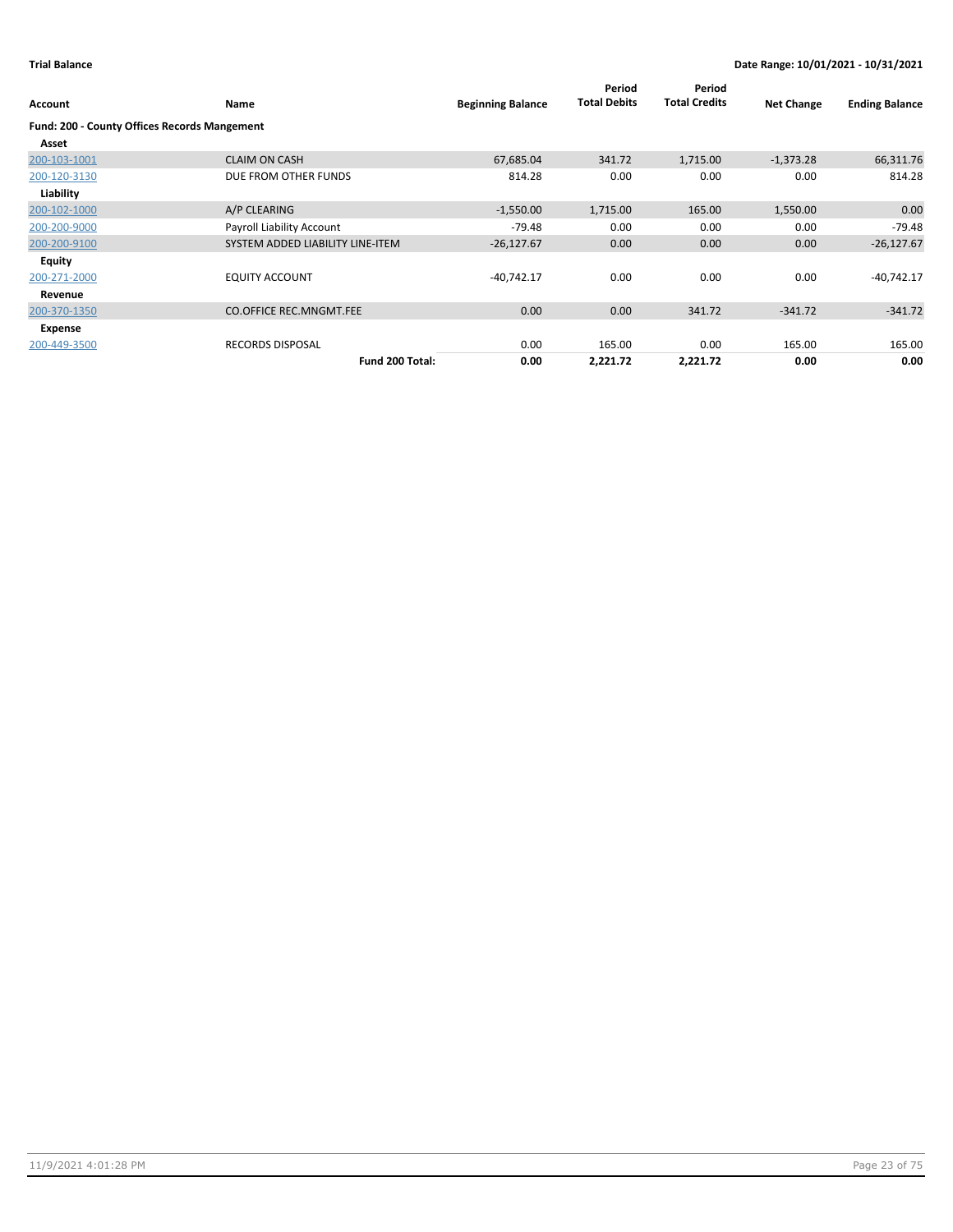|                              |                                   |                          | Period              | Period               |                   |                       |
|------------------------------|-----------------------------------|--------------------------|---------------------|----------------------|-------------------|-----------------------|
| Account                      | Name                              | <b>Beginning Balance</b> | <b>Total Debits</b> | <b>Total Credits</b> | <b>Net Change</b> | <b>Ending Balance</b> |
| Fund: 210 - Road & Bridge #1 |                                   |                          |                     |                      |                   |                       |
| Asset                        |                                   |                          |                     |                      |                   |                       |
| 210-100-1001                 | PR Claim on Cash                  | $-325.85$                | 39,633.26           | 39,633.26            | 0.00              | $-325.85$             |
| 210-103-1001                 | <b>CLAIM ON CASH</b>              | 345,660.98               | 24,303.49           | 76,322.53            | $-52,019.04$      | 293,641.94            |
| 210-103-1750                 | <b>TEXPOOL</b>                    | 18,341.07                | 0.00                | 0.00                 | 0.00              | 18,341.07             |
| 210-120-3110                 | <b>TAXES RECEIVABLE</b>           | 39,142.20                | 0.00                | 0.00                 | 0.00              | 39,142.20             |
| 210-120-3120                 | DUE FROM OTHER GOVERNMENTS        | 10,884.11                | 0.00                | 0.00                 | 0.00              | 10,884.11             |
| 210-120-3130                 | DUE FROM OTHER FUNDS              | 5,688.04                 | 0.00                | 0.00                 | 0.00              | 5,688.04              |
| 210-120-3150                 | <b>INVENTORY ASSEST</b>           | 14,925.02                | 0.00                | 0.00                 | 0.00              | 14,925.02             |
| Liability                    |                                   |                          |                     |                      |                   |                       |
| 210-102-1000                 | A/P CLEARING                      | $-33,625.49$             | 36,689.27           | 3,006.14             | 33,683.13         | 57.64                 |
| 210-102-1001                 | <b>PR AP Clearing</b>             | 0.00                     | 19,872.72           | 19,872.72            | 0.00              | 0.00                  |
| 210-200-1500                 | ACCRUED SALARY PAYABLE            | $-12,588.66$             | 0.00                | 0.00                 | 0.00              | $-12,588.66$          |
| 210-200-1550                 | <b>ACCRUED FRINGE BENEFITS</b>    | $-6,289.47$              | 0.00                | 0.00                 | 0.00              | $-6,289.47$           |
| 210-200-2000                 | DEFERRED TAX REVENUE              | $-36,773.45$             | 0.00                | 0.00                 | 0.00              | $-36,773.45$          |
| 210-200-9000                 | Payroll Liability Account         | $-1,956.42$              | 19,872.72           | 19,872.72            | 0.00              | $-1,956.42$           |
| 210-200-9100                 | SYSTEM ADDED LIABILITY LINE-ITEM  | 8,504.60                 | 0.00                | 0.00                 | 0.00              | 8,504.60              |
| Equity                       |                                   |                          |                     |                      |                   |                       |
| 210-271-2000                 | <b>EQUITY ACCOUNT</b>             | $-351,586.68$            | 0.00                | 0.00                 | 0.00              | $-351,586.68$         |
| Revenue                      |                                   |                          |                     |                      |                   |                       |
| 210-310-1100                 | <b>CURRENT TAXES</b>              | 0.00                     | 0.00                | 1,079.54             | $-1,079.54$       | $-1,079.54$           |
| 210-310-1200                 | <b>DELINQUENT TAXES</b>           | 0.00                     | 0.00                | 2,271.87             | $-2,271.87$       | $-2,271.87$           |
| 210-318-1210                 | PAY N LIEU TAX/UPPER TRINITY      | 0.00                     | 0.00                | 442.12               | $-442.12$         | $-442.12$             |
| 210-318-1600                 | <b>SALES TAX REVENUES</b>         | 0.00                     | 0.00                | 6,051.06             | $-6,051.06$       | $-6,051.06$           |
| 210-321-3000                 | COUNTY'S ADDITIONAL \$10          | 0.00                     | 0.00                | 5,013.49             | $-5,013.49$       | $-5,013.49$           |
| 210-350-4500                 | <b>DISTRICT CLERK FINES</b>       | 0.00                     | 0.00                | 1,003.34             | $-1,003.34$       | $-1,003.34$           |
| 210-370-1200                 | <b>STATE LATERAL ROAD</b>         | 0.00                     | 0.00                | 8,422.07             | $-8,422.07$       | $-8,422.07$           |
| 210-370-1420                 | <b>CULVERT PERMITTING PROCESS</b> | 0.00                     | 0.00                | 20.00                | $-20.00$          | $-20.00$              |
| <b>Expense</b>               |                                   |                          |                     |                      |                   |                       |
| 210-621-1010                 | SALARY ELECTED OFFICIAL           | 0.00                     | 7,515.96            | 0.00                 | 7,515.96          | 7,515.96              |
| 210-621-1030                 | <b>SALARY FOREMAN</b>             | 0.00                     | 3,860.74            | 0.00                 | 3,860.74          | 3,860.74              |
| 210-621-1060                 | SALARY PRECINCT EMPLOYEES         | 0.00                     | 16,295.66           | 0.00                 | 16,295.66         | 16,295.66             |
| 210-621-2010                 | <b>SOCIAL SECURITY TAXES</b>      | 0.00                     | 1,643.16            | 0.00                 | 1,643.16          | 1,643.16              |
| 210-621-2020                 | <b>GROUP HEALTH INSURANCE</b>     | 0.00                     | 7,205.77            | 554.29               | 6,651.48          | 6,651.48              |
| 210-621-2030                 | <b>RETIREMENT</b>                 | 0.00                     | 3,281.98            | 0.00                 | 3,281.98          | 3,281.98              |
| 210-621-2050                 | <b>MEDICARE TAX</b>               | 0.00                     | 384.28              | 0.00                 | 384.28            | 384.28                |
| 210-621-3400                 | <b>SHOP SUPPLIES</b>              | 0.00                     | 115.46              | 0.00                 | 115.46            | 115.46                |
| 210-621-4210                 | <b>INTERNET</b>                   | 0.00                     | 56.90               | 0.00                 | 56.90             | 56.90                 |
| 210-621-4400                 | UTILITY ELECTRICITY               | 0.00                     | 68.00               | 0.00                 | 68.00             | 68.00                 |
| 210-621-4430                 | <b>TRASH PICKUP</b>               | 0.00                     | 70.00               | 0.00                 | 70.00             | 70.00                 |
| 210-621-4580                 | <b>R&amp;M MACHINERY PARTS</b>    | 0.00                     | 2,695.78            | 0.00                 | 2,695.78          | 2,695.78              |
|                              | Fund 210 Total:                   | 0.00                     | 183,565.15          | 183,565.15           | 0.00              | 0.00                  |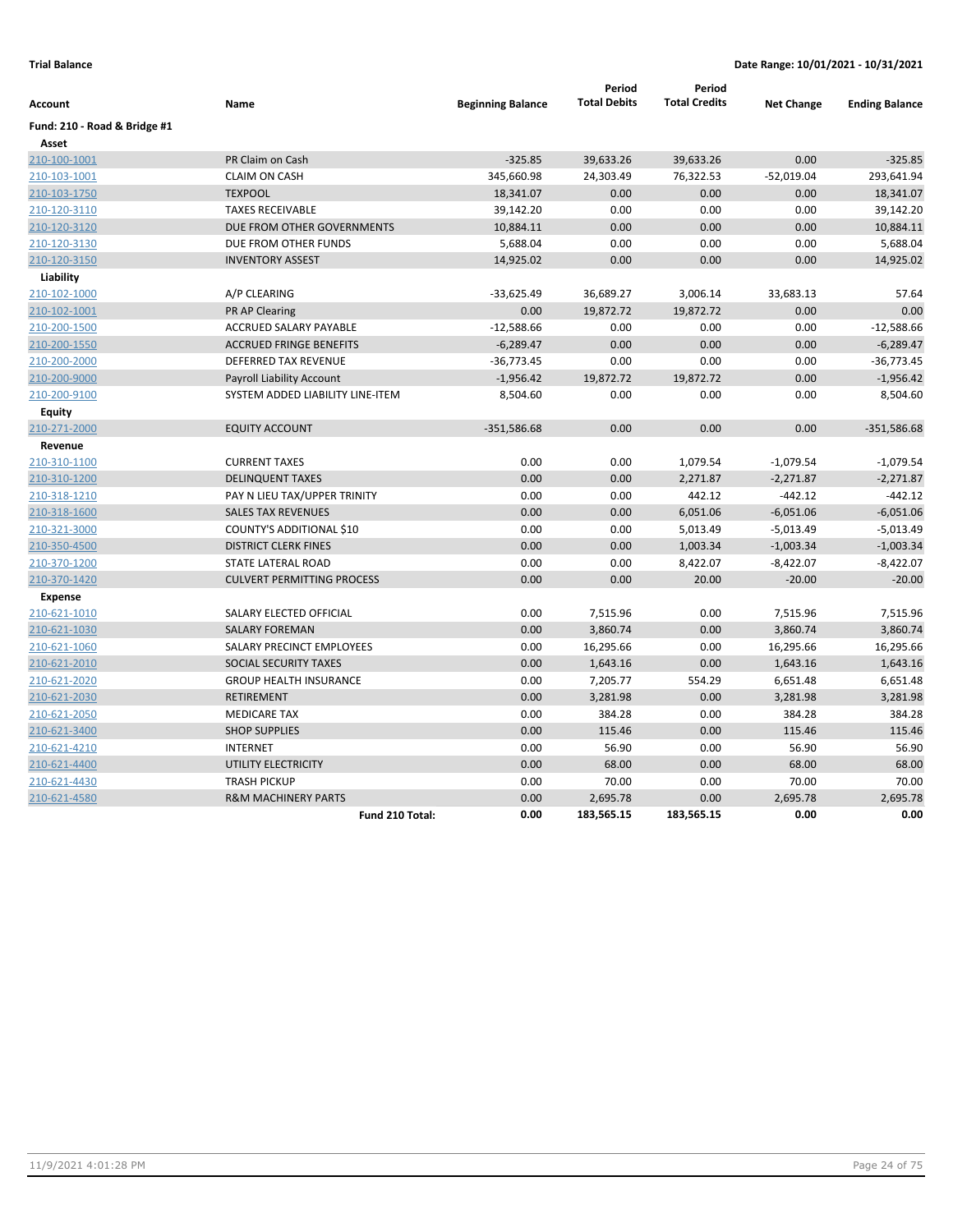| Account                      | Name                              | <b>Beginning Balance</b> | Period<br><b>Total Debits</b> | Period<br><b>Total Credits</b> | <b>Net Change</b> | <b>Ending Balance</b> |
|------------------------------|-----------------------------------|--------------------------|-------------------------------|--------------------------------|-------------------|-----------------------|
| Fund: 220 - Road & Bridge #2 |                                   |                          |                               |                                |                   |                       |
| Asset                        |                                   |                          |                               |                                |                   |                       |
| 220-100-1001                 | PR Claim on Cash                  | $-738.19$                | 47,862.95                     | 47,862.95                      | 0.00              | $-738.19$             |
| 220-103-1001                 | <b>CLAIM ON CASH</b>              | 341,435.65               | 28,345.89                     | 83,868.09                      | $-55,522.20$      | 285,913.45            |
| 220-103-1750                 | <b>TEXPOOL</b>                    | 262,314.43               | 0.00                          | 0.00                           | 0.00              | 262,314.43            |
| 220-120-3110                 | <b>TAXES RECEIVABLE</b>           | 44,829.54                | 0.00                          | 0.00                           | 0.00              | 44,829.54             |
| 220-120-3120                 | DUE FROM OTHER GOVERNMENTS        | 12,210.25                | 0.00                          | 0.00                           | 0.00              | 12,210.25             |
| 220-120-3130                 | DUE FROM OTHER FUNDS              | 6,625.78                 | 0.00                          | 0.00                           | 0.00              | 6,625.78              |
| 220-120-3150                 | <b>INVENTORY ASSEST</b>           | 97,983.82                | 0.00                          | 0.00                           | 0.00              | 97,983.82             |
| Liability                    |                                   |                          |                               |                                |                   |                       |
| 220-102-1000                 | A/P CLEARING                      | $-28,268.62$             | 36,005.14                     | 8,736.52                       | 27,268.62         | $-1,000.00$           |
| 220-102-1001                 | PR AP Clearing                    | 0.00                     | 25,158.54                     | 25,158.54                      | 0.00              | 0.00                  |
| 220-200-1500                 | ACCRUED SALARY PAYABLE            | $-11,180.89$             | 0.00                          | 0.00                           | 0.00              | $-11,180.89$          |
| 220-200-1550                 | <b>ACCRUED FRINGE BENEFITS</b>    | $-6,013.54$              | 0.00                          | 0.00                           | 0.00              | $-6,013.54$           |
| 220-200-2000                 | DEFERRED TAX REVENUE              | $-42,070.25$             | 0.00                          | 0.00                           | 0.00              | $-42,070.25$          |
| 220-200-9000                 | PAYROLL LIABILITY ACCOUNT         | $-2,185.87$              | 25,158.54                     | 25,158.54                      | 0.00              | $-2,185.87$           |
| 220-200-9100                 | SYSTEM ADDED LIABILITY LINE-ITEM  | 21,189.85                | 0.00                          | 0.00                           | 0.00              | 21,189.85             |
| <b>Equity</b>                |                                   |                          |                               |                                |                   |                       |
| 220-271-2000                 | <b>EQUITY ACCOUNT</b>             | $-696, 131.96$           | 0.00                          | 0.00                           | 0.00              | $-696, 131.96$        |
| Revenue                      |                                   |                          |                               |                                |                   |                       |
| 220-310-1100                 | <b>CURRENT TAXES</b>              | 0.00                     | 0.00                          | 1,257.74                       | $-1,257.74$       | $-1,257.74$           |
| 220-310-1200                 | <b>DELINQUENT TAXES</b>           | 0.00                     | 0.00                          | 2,646.87                       | $-2,646.87$       | $-2,646.87$           |
| 220-318-1210                 | PAY N LIEU TAX/UPPER TRINITY      | 0.00                     | 0.00                          | 514.89                         | $-514.89$         | $-514.89$             |
| 220-318-1600                 | <b>SALES TAX REVENUES</b>         | 0.00                     | 0.00                          | 7,046.98                       | $-7,046.98$       | $-7,046.98$           |
| 220-321-3000                 | <b>COUNTY'S ADDITIONAL \$10</b>   | 0.00                     | 0.00                          | 5,840.04                       | $-5,840.04$       | $-5,840.04$           |
| 220-350-4500                 | <b>DISTRICT CLERK FINES</b>       | 0.00                     | 0.00                          | 1,168.77                       | $-1,168.77$       | $-1,168.77$           |
| 220-370-1200                 | <b>STATE LATERAL ROAD</b>         | 0.00                     | 0.00                          | 9,810.60                       | $-9,810.60$       | $-9,810.60$           |
| 220-370-1420                 | <b>CULVERT PERMITTING PROCESS</b> | 0.00                     | 0.00                          | 60.00                          | $-60.00$          | $-60.00$              |
| <b>Expense</b>               |                                   |                          |                               |                                |                   |                       |
| 220-622-1010                 | SALARY ELECTED OFFICIAL           | 0.00                     | 7,515.96                      | 0.00                           | 7,515.96          | 7,515.96              |
| 220-622-1030                 | <b>SALARY FOREMAN</b>             | 0.00                     | 5,853.08                      | 0.00                           | 5,853.08          | 5,853.08              |
| 220-622-1060                 | <b>SALARY PRECINCT EMPLOYEES</b>  | 0.00                     | 20,265.37                     | 0.00                           | 20,265.37         | 20,265.37             |
| 220-622-2010                 | SOCIAL SECURITY TAXES             | 0.00                     | 2,009.52                      | 0.00                           | 2,009.52          | 2,009.52              |
| 220-622-2020                 | <b>GROUP HEALTH INSURANCE</b>     | 0.00                     | 8,314.35                      | 554.29                         | 7,760.06          | 7,760.06              |
| 220-622-2030                 | RETIREMENT                        | 0.00                     | 3,989.03                      | 0.00                           | 3,989.03          | 3,989.03              |
| 220-622-2050                 | <b>MEDICARE TAX</b>               | 0.00                     | 469.93                        | 0.00                           | 469.93            | 469.93                |
| 220-622-4210                 | <b>INTERNET</b>                   | 0.00                     | 81.95                         | 0.00                           | 81.95             | 81.95                 |
| 220-622-4400                 | UTILITY ELECTRICITY               | 0.00                     | 155.00                        | 0.00                           | 155.00            | 155.00                |
| 220-622-4580                 | <b>R&amp;M MACHINERY PARTS</b>    | 0.00                     | 4,656.12                      | 0.00                           | 4,656.12          | 4,656.12              |
| 220-622-4590                 | R&M MACH. TIRES & TUBES           | 0.00                     | 603.46                        | 0.00                           | 603.46            | 603.46                |
| 220-622-4600                 | EQUIPMENT RENTAL/LEASE            | 0.00                     | 3,000.00                      | 0.00                           | 3,000.00          | 3,000.00              |
| 220-622-5711                 | PURCHASE OF SMALL EQUIPMENT       | 0.00                     | 239.99                        | 0.00                           | 239.99            | 239.99                |
|                              | Fund 220 Total:                   | 0.00                     | 219,684.82                    | 219,684.82                     | 0.00              | 0.00                  |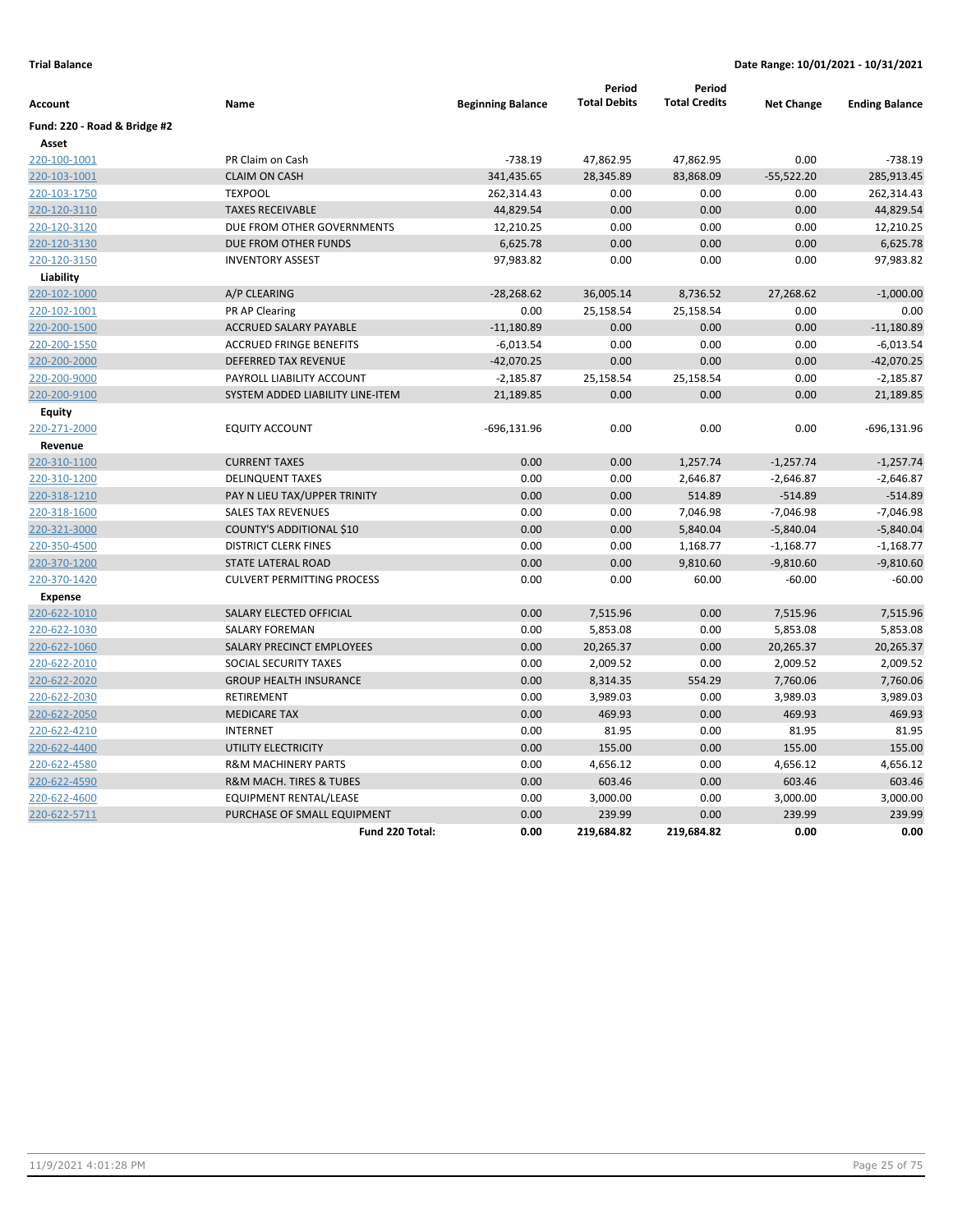|                                                   |                       |                 |                          | Period              | Period               |                   |                       |
|---------------------------------------------------|-----------------------|-----------------|--------------------------|---------------------|----------------------|-------------------|-----------------------|
| <b>Account</b>                                    | Name                  |                 | <b>Beginning Balance</b> | <b>Total Debits</b> | <b>Total Credits</b> | <b>Net Change</b> | <b>Ending Balance</b> |
| Fund: 221 - Raw Water Pipeline Road and Bridge #2 |                       |                 |                          |                     |                      |                   |                       |
| Asset                                             |                       |                 |                          |                     |                      |                   |                       |
| 221-103-1001                                      | <b>CLAIM ON CASH</b>  |                 | 4.066.34                 | 0.00                | 0.00                 | 0.00              | 4.066.34              |
| Equity                                            |                       |                 |                          |                     |                      |                   |                       |
| 221-271-2000                                      | <b>EQUITY ACCOUNT</b> |                 | $-4.066.34$              | 0.00                | 0.00                 | 0.00              | $-4,066.34$           |
|                                                   |                       | Fund 221 Total: | 0.00                     | 0.00                | 0.00                 | 0.00              | 0.00                  |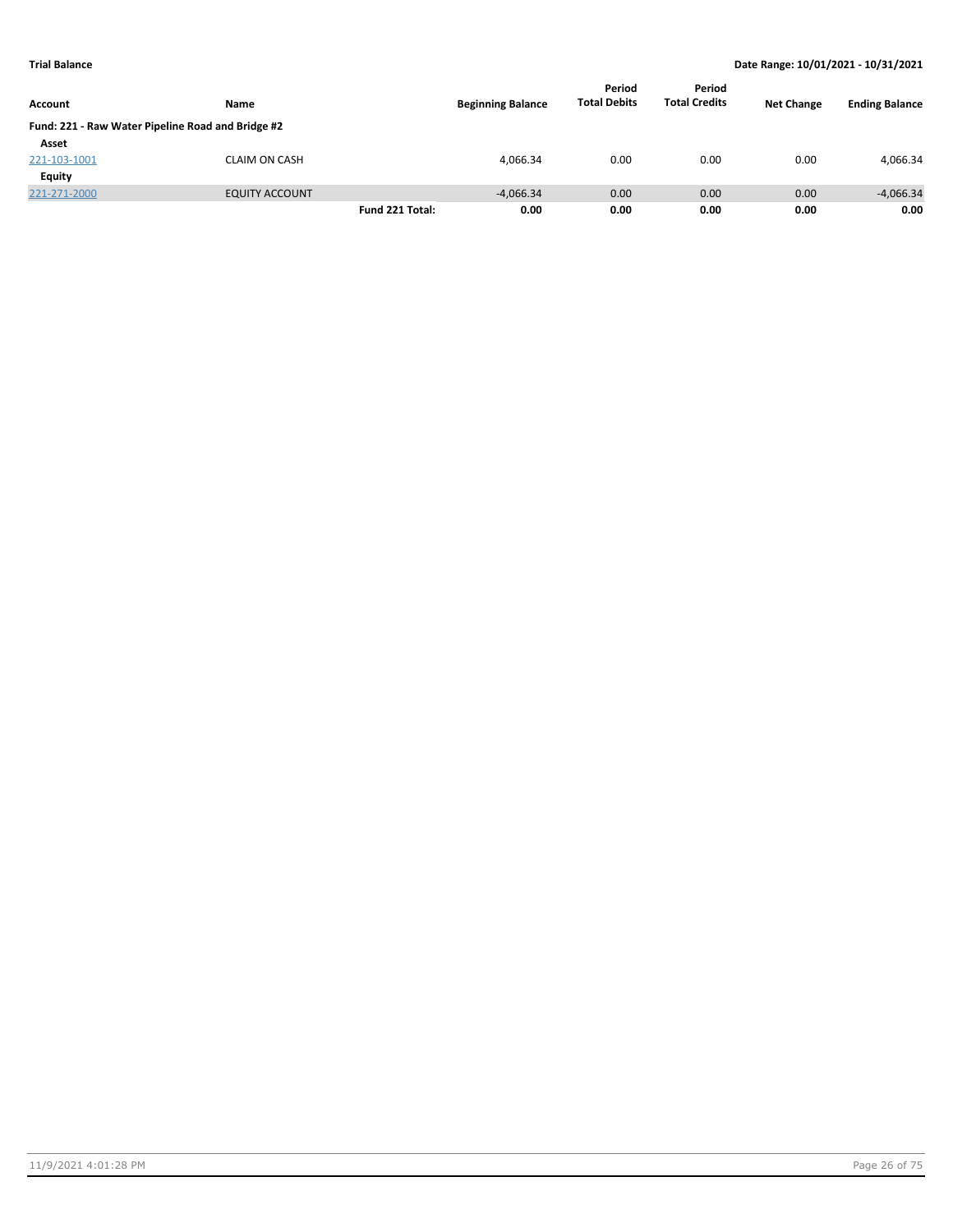| Account                      | Name                             | <b>Beginning Balance</b> | Period<br><b>Total Debits</b> | Period<br><b>Total Credits</b> | <b>Net Change</b> | <b>Ending Balance</b> |
|------------------------------|----------------------------------|--------------------------|-------------------------------|--------------------------------|-------------------|-----------------------|
| Fund: 230 - Road & Bridge #3 |                                  |                          |                               |                                |                   |                       |
| Asset                        |                                  |                          |                               |                                |                   |                       |
| 230-100-1001                 | PR Claim on Cash                 | $-225.42$                | 61,828.89                     | 61,828.89                      | 0.00              | $-225.42$             |
| 230-103-1001                 | <b>CLAIM ON CASH</b>             | 476,891.66               | 43,529.12                     | 221,058.64                     | $-177,529.52$     | 299,362.14            |
| 230-103-1750                 | <b>TEXPOOL</b>                   | 621,579.35               | 0.00                          | 0.00                           | 0.00              | 621,579.35            |
| 230-120-3110                 | <b>TAXES RECEIVABLE</b>          | 67,249.35                | 0.00                          | 0.00                           | 0.00              | 67,249.35             |
| 230-120-3120                 | DUE FROM OTHER GOVERNMENTS       | 19,017.79                | 0.00                          | 0.00                           | 0.00              | 19,017.79             |
| 230-120-3130                 | DUE FROM OTHER FUNDS             | 9,938.67                 | 0.00                          | 0.00                           | 0.00              | 9,938.67              |
| 230-120-3150                 | <b>INVENTORY ASSEST</b>          | 39,576.00                | 0.00                          | 0.00                           | 0.00              | 39,576.00             |
| Liability                    |                                  |                          |                               |                                |                   |                       |
| 230-102-1000                 | A/P CLEARING                     | $-79,341.40$             | 159,229.75                    | 79,888.35                      | 79,341.40         | 0.00                  |
| 230-102-1001                 | PR AP Clearing                   | 0.00                     | 29,265.59                     | 29,265.59                      | 0.00              | 0.00                  |
| 230-200-1500                 | ACCRUED SALARY PAYABLE           | $-14,948.15$             | 0.00                          | 0.00                           | 0.00              | $-14,948.15$          |
| 230-200-1550                 | <b>ACCRUED FRINGE BENEFITS</b>   | $-7,866.06$              | 0.00                          | 0.00                           | 0.00              | $-7,866.06$           |
| 230-200-2000                 | <b>DEFERRED TAX REVENUE</b>      | $-63,110.41$             | 0.00                          | 0.00                           | 0.00              | $-63,110.41$          |
| 230-200-9000                 | Payroll Liability Account        | $-2,658.59$              | 29,265.59                     | 29,265.59                      | 0.00              | $-2,658.59$           |
| 230-200-9100                 | SYSTEM ADDED LIABILITY LINE-ITEM | 35,302.94                | 0.00                          | 0.00                           | 0.00              | 35,302.94             |
| Equity                       |                                  |                          |                               |                                |                   |                       |
| 230-271-2000                 | <b>EQUITY ACCOUNT</b>            | -1,101,405.73            | 0.00                          | 0.00                           | 0.00              | $-1,101,405.73$       |
| Revenue                      |                                  |                          |                               |                                |                   |                       |
| 230-310-1100                 | <b>CURRENT TAXES</b>             | 0.00                     | 0.00                          | 1,886.50                       | $-1,886.50$       | $-1,886.50$           |
| 230-310-1200                 | <b>DELINQUENT TAXES</b>          | 0.00                     | 0.00                          | 3,970.06                       | $-3,970.06$       | $-3,970.06$           |
| 230-318-1210                 | PAY N LIEU TAX/UPPER TRINITY     | 0.00                     | 0.00                          | 772.43                         | $-772.43$         | $-772.43$             |
| 230-318-1600                 | <b>SALES TAX REVENUES</b>        | 0.00                     | 0.00                          | 10,571.82                      | $-10,571.82$      | $-10,571.82$          |
| 230-321-3000                 | COUNTY'S ADDITIONAL \$10         | 0.00                     | 0.00                          | 8,760.06                       | $-8,760.06$       | $-8,760.06$           |
| 230-350-4500                 | <b>DISTRICT CLERK FINES</b>      | 0.00                     | 0.00                          | 1,753.15                       | -1,753.15         | $-1,753.15$           |
| 230-370-1200                 | STATE LATERAL ROAD               | 0.00                     | 0.00                          | 14,715.90                      | $-14,715.90$      | $-14,715.90$          |
| 230-370-1380                 | SALE OF SCRAP IRON               | 0.00                     | 0.00                          | 736.50                         | $-736.50$         | $-736.50$             |
| 230-370-1450                 | REIMBURSEMENT OF MATERIALS       | 0.00                     | 0.00                          | 362.70                         | $-362.70$         | $-362.70$             |
| <b>Expense</b>               |                                  |                          |                               |                                |                   |                       |
| 230-623-1010                 | SALARY ELECTED OFFICIAL          | 0.00                     | 7,515.96                      | 0.00                           | 7,515.96          | 7,515.96              |
| 230-623-1030                 | <b>SALARY FOREMAN</b>            | 0.00                     | 3,994.83                      | 0.00                           | 3,994.83          | 3,994.83              |
| 230-623-1050                 | SALARY SECRETARY                 | 0.00                     | 1,296.00                      | 0.00                           | 1,296.00          | 1,296.00              |
| 230-623-1060                 | SALARY PRECINCT EMPLOYEES        | 0.00                     | 29,667.31                     | 0.00                           | 29,667.31         | 29,667.31             |
| 230-623-2010                 | SOCIAL SECURITY TAXES            | 0.00                     | 2,620.45                      | 0.00                           | 2,620.45          | 2,620.45              |
| 230-623-2020                 | <b>GROUP HEALTH INSURANCE</b>    | 0.00                     | 11,084.04                     | 0.00                           | 11,084.04         | 11,084.04             |
| 230-623-2030                 | RETIREMENT                       | 0.00                     | 5,037.44                      | 0.00                           | 5,037.44          | 5,037.44              |
| 230-623-2050                 | <b>MEDICARE TAX</b>              | 0.00                     | 612.86                        | 0.00                           | 612.86            | 612.86                |
| 230-623-3400                 | <b>SHOP SUPPLIES</b>             | 0.00                     | 116.76                        | 0.00                           | 116.76            | 116.76                |
| 230-623-3430                 | R&B MAT. HARDWARE & LUMBER       | 0.00                     | 420.16                        | 0.00                           | 420.16            | 420.16                |
| 230-623-3460                 | <b>CTIF EXPENDITURES</b>         | 0.00                     | 35,581.26                     | 0.00                           | 35,581.26         | 35,581.26             |
| 230-623-4210                 | <b>INTERNET</b>                  | 0.00                     | 81.95                         | 0.00                           | 81.95             | 81.95                 |
| 230-623-4350                 | PRINTING                         | 0.00                     | 75.00                         | 0.00                           | 75.00             | 75.00                 |
| 230-623-4400                 | UTILITY ELECTRICITY              | 0.00                     | 236.75                        | 0.00                           | 236.75            | 236.75                |
| 230-623-4430                 | <b>TRASH PICK-UP</b>             | 0.00                     | 70.00                         | 0.00                           | 70.00             | 70.00                 |
| 230-623-4580                 | <b>R&amp;M MACHINERY PARTS</b>   | 0.00                     | 266.47                        | 0.00                           | 266.47            | 266.47                |
| 230-623-4590                 | R&M MACH. TIRES & TUBES          | 0.00                     | 40.00                         | 0.00                           | 40.00             | 40.00                 |
| 230-623-4600                 | EQUIPMENT RENTAL/LEASE           | 0.00                     | 3,000.00                      | 0.00                           | 3,000.00          | 3,000.00              |
| 230-623-5710                 | PURCHASE OF MACH./EQUIP          | 0.00                     | 40,000.00                     | 0.00                           | 40,000.00         | 40,000.00             |
|                              | Fund 230 Total:                  | 0.00                     | 464,836.18                    | 464,836.18                     | 0.00              | 0.00                  |
|                              |                                  |                          |                               |                                |                   |                       |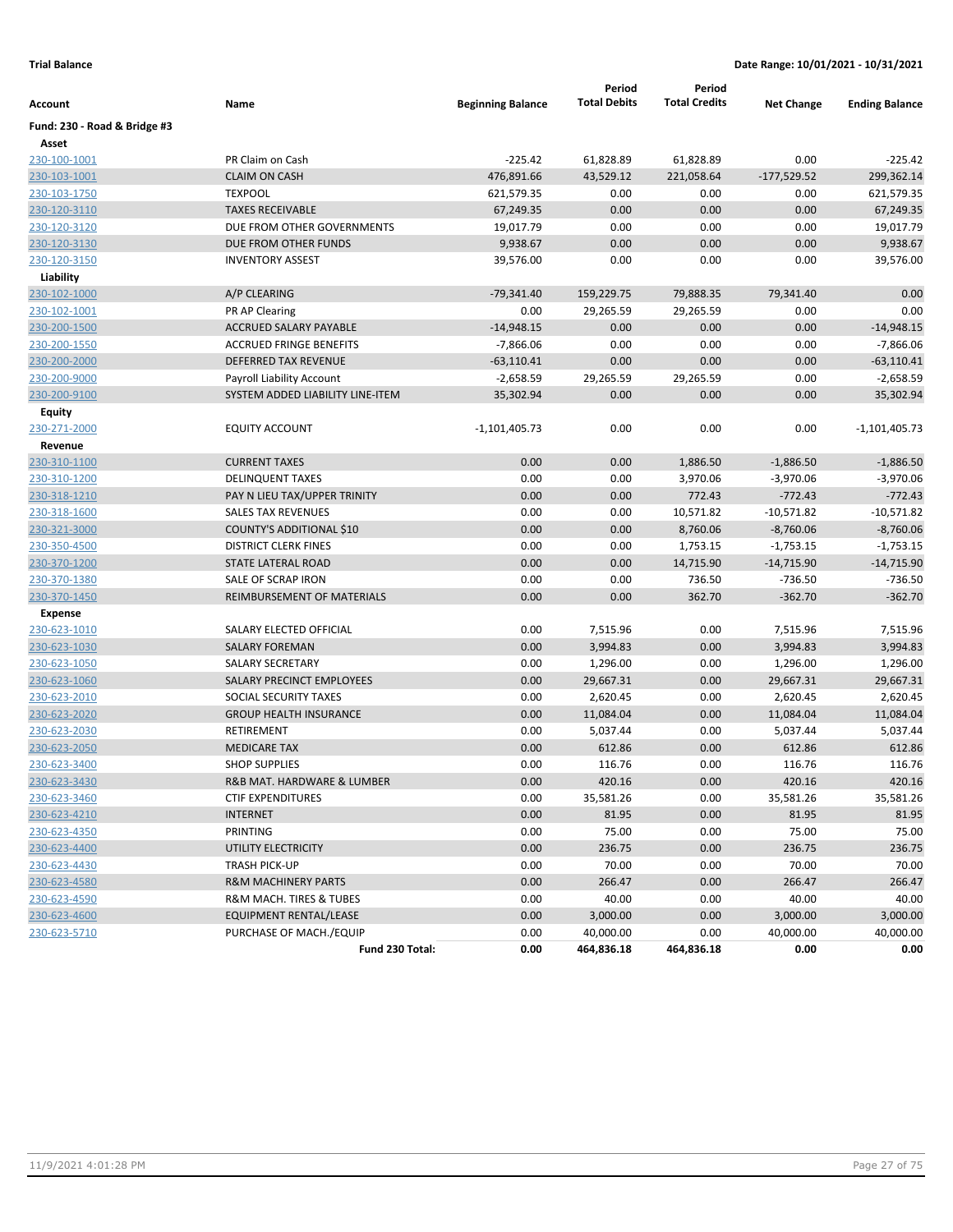| Account      | <b>Name</b>                                           |                 | <b>Beginning Balance</b> | Period<br><b>Total Debits</b> | Period<br><b>Total Credits</b> | <b>Net Change</b> | <b>Ending Balance</b> |
|--------------|-------------------------------------------------------|-----------------|--------------------------|-------------------------------|--------------------------------|-------------------|-----------------------|
|              |                                                       |                 |                          |                               |                                |                   |                       |
|              | Fund: 231 - Lake Road Impact/Raw Water PipelinePct. 3 |                 |                          |                               |                                |                   |                       |
| Asset        |                                                       |                 |                          |                               |                                |                   |                       |
| 231-103-1001 | <b>CLAIM ON CASH</b>                                  |                 | 473,881.15               | 0.00                          | 80,335.04                      | $-80,335.04$      | 393,546.11            |
| Liability    |                                                       |                 |                          |                               |                                |                   |                       |
| 231-102-1000 | A/P CLEARING                                          |                 | $-80,335.04$             | 80,335.04                     | 0.00                           | 80,335.04         | 0.00                  |
| Equity       |                                                       |                 |                          |                               |                                |                   |                       |
| 231-271-2000 | <b>EQUITY ACCOUNT</b>                                 |                 | $-393,546.11$            | 0.00                          | 0.00                           | 0.00              | $-393,546.11$         |
|              |                                                       | Fund 231 Total: | 0.00                     | 80,335.04                     | 80,335.04                      | 0.00              | 0.00                  |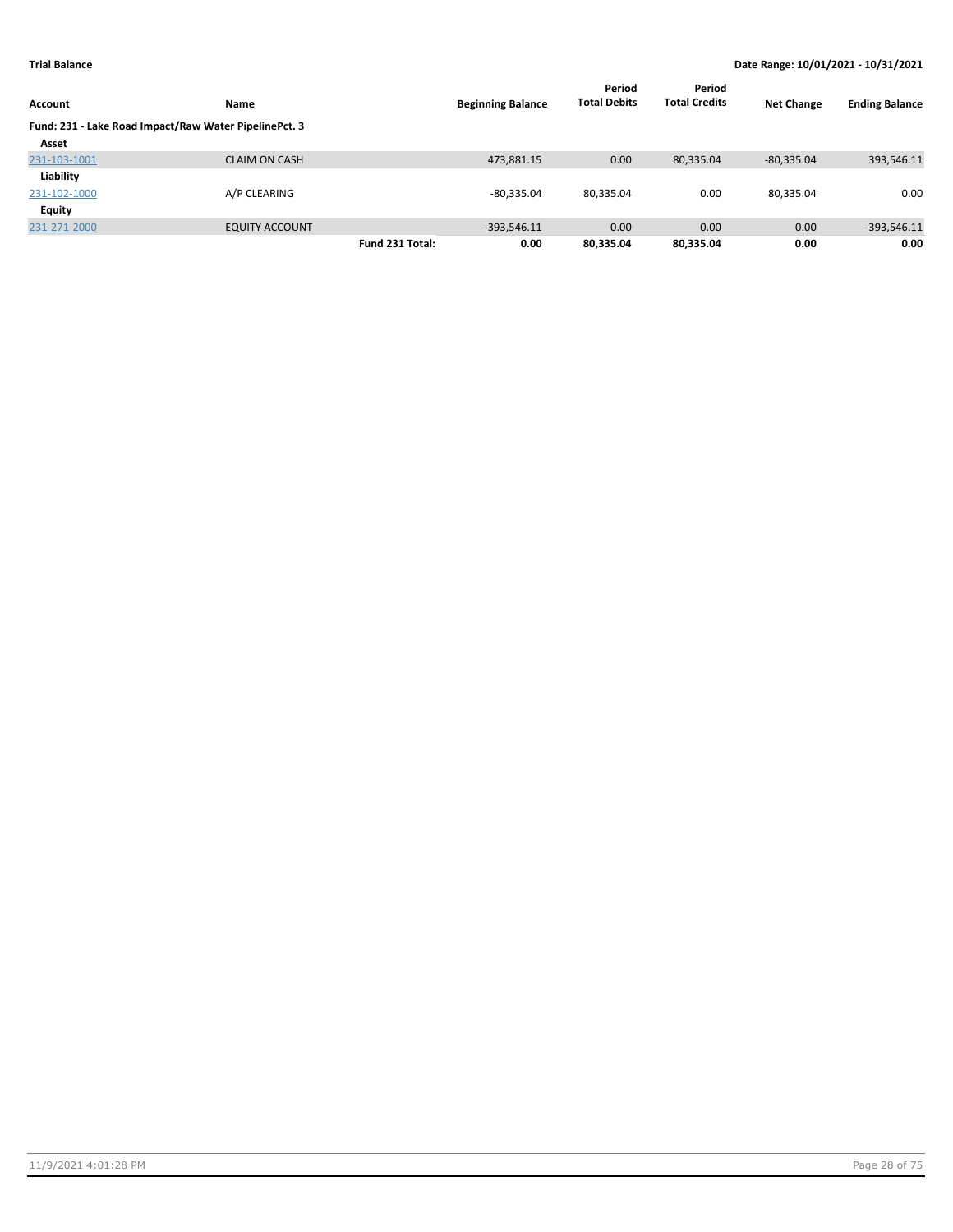| Account                      | Name                                  | <b>Beginning Balance</b> | Period<br><b>Total Debits</b> | Period<br><b>Total Credits</b> | <b>Net Change</b> | <b>Ending Balance</b> |
|------------------------------|---------------------------------------|--------------------------|-------------------------------|--------------------------------|-------------------|-----------------------|
| Fund: 240 - Road & Bridge #4 |                                       |                          |                               |                                |                   |                       |
| Asset                        |                                       |                          |                               |                                |                   |                       |
| 240-100-1001                 | PR Claim on Cash                      | 5.12                     | 38,513.65                     | 38,513.65                      | 0.00              | 5.12                  |
| 240-103-1001                 | <b>CLAIM ON CASH</b>                  | 446,608.87               | 24,153.60                     | 47,124.29                      | $-22,970.69$      | 423,638.18            |
| 240-103-1750                 | <b>TEXPOOL</b>                        | 109,850.45               | 0.00                          | 0.00                           | 0.00              | 109,850.45            |
| 240-120-3110                 | <b>TAXES RECEIVABLE</b>               | 37,864.07                | 0.00                          | 0.00                           | 0.00              | 37,864.07             |
| 240-120-3120                 | DUE FROM OTHER GOVERNMENTS            | 10,825.36                | 0.00                          | 0.00                           | 0.00              | 10,825.36             |
| 240-120-3130                 | DUE FROM OTHER FUNDS                  | 5,657.34                 | 0.00                          | 0.00                           | 0.00              | 5,657.34              |
| 240-120-3150                 | <b>INVENTORY ASSEST</b>               | 5,616.62                 | 0.00                          | 0.00                           | 0.00              | 5,616.62              |
| Liability                    |                                       |                          |                               |                                |                   |                       |
| 240-102-1000                 | A/P CLEARING                          | $-5,708.79$              | 8,610.64                      | 2,901.85                       | 5,708.79          | 0.00                  |
| 240-102-1001                 | PR AP Clearing                        | 0.00                     | 17,395.81                     | 17,395.81                      | 0.00              | 0.00                  |
| 240-200-1500                 | ACCRUED SALARY PAYABLE                | $-9,270.42$              | 0.00                          | 0.00                           | 0.00              | $-9,270.42$           |
| 240-200-1550                 | <b>ACCRUED FRINGE BENEFITS</b>        | $-5,696.90$              | 0.00                          | 0.00                           | 0.00              | $-5,696.90$           |
| 240-200-2000                 | <b>DEFERRED TAX REVENUE</b>           | $-35,507.79$             | 0.00                          | 0.00                           | 0.00              | $-35,507.79$          |
| 240-200-9000                 | Payroll Liability Account             | $-1,655.46$              | 17,395.81                     | 17,395.81                      | 0.00              | $-1,655.46$           |
| 240-200-9100                 | SYSTEM ADDED LIABILITY LINE-ITEM      | 19,181.13                | 0.00                          | 0.00                           | 0.00              | 19,181.13             |
| <b>Equity</b>                |                                       |                          |                               |                                |                   |                       |
| 240-271-2000                 | <b>EQUITY ACCOUNT</b>                 | -577,769.60              | 0.00                          | 0.00                           | 0.00              | -577,769.60           |
| Revenue                      |                                       |                          |                               |                                |                   |                       |
| 240-310-1100                 | <b>CURRENT TAXES</b>                  | 0.00                     | 0.00                          | 1,074.00                       | $-1,074.00$       | $-1,074.00$           |
| 240-310-1200                 | <b>DELINQUENT TAXES</b>               | 0.00                     | 0.00                          | 2,260.21                       | $-2,260.21$       | $-2,260.21$           |
| 240-318-1210                 | PAY N LIEU TAX/UPPER TRINITY          | 0.00                     | 0.00                          | 439.76                         | $-439.76$         | $-439.76$             |
| 240-318-1600                 | <b>SALES TAX REVENUES</b>             | 0.00                     | 0.00                          | 6,018.68                       | $-6,018.68$       | $-6,018.68$           |
| 240-321-3000                 | <b>COUNTY'S ADDITIONAL \$10</b>       | 0.00                     | 0.00                          | 4,986.41                       | $-4,986.41$       | $-4,986.41$           |
| 240-350-4500                 | <b>DISTRICT CLERK FINES</b>           | 0.00                     | 0.00                          | 997.93                         | $-997.93$         | $-997.93$             |
| 240-370-1200                 | <b>STATE LATERAL ROAD</b>             | 0.00                     | 0.00                          | 8,376.61                       | $-8,376.61$       | $-8,376.61$           |
| <b>Expense</b>               |                                       |                          |                               |                                |                   |                       |
| 240-624-1010                 | SALARY ELECTED OFFICIAL               | 0.00                     | 7,515.96                      | 0.00                           | 7,515.96          | 7,515.96              |
| 240-624-1050                 | <b>SALARY SECRETARY</b>               | 0.00                     | 2,429.05                      | 0.00                           | 2,429.05          | 2,429.05              |
| 240-624-1060                 | SALARY PRECINCT EMPLOYEES             | 0.00                     | 16,716.83                     | 0.00                           | 16,716.83         | 16,716.83             |
| 240-624-2010                 | <b>SOCIAL SECURITY TAXES</b>          | 0.00                     | 1,651.88                      | 0.00                           | 1,651.88          | 1,651.88              |
| 240-624-2020                 | <b>GROUP HEALTH INSURANCE</b>         | 0.00                     | 6,651.48                      | 0.00                           | 6,651.48          | 6,651.48              |
| 240-624-2030                 | <b>RETIREMENT</b>                     | 0.00                     | 3,162.10                      | 0.00                           | 3,162.10          | 3,162.10              |
| 240-624-2050                 | <b>MEDICARE TAX</b>                   | 0.00                     | 386.35                        | 0.00                           | 386.35            | 386.35                |
| 240-624-3100                 | <b>OFFICE SUPPLIES</b>                | 0.00                     | 169.24                        | 0.00                           | 169.24            | 169.24                |
| 240-624-3400                 | <b>SHOP SUPPLIES</b>                  | 0.00                     | 42.82                         | 0.00                           | 42.82             | 42.82                 |
| 240-624-3410                 | <b>R&amp;B MAT. ROCK &amp; GRAVEL</b> | 0.00                     | 302.49                        | 0.00                           | 302.49            | 302.49                |
| 240-624-4210                 | <b>INTERNET</b>                       | 0.00                     | 93.94                         | 0.00                           | 93.94             | 93.94                 |
| 240-624-4400                 | UTILITY ELECTRICITY                   | 0.00                     | 194.60                        | 0.00                           | 194.60            | 194.60                |
| 240-624-4580                 | <b>R&amp;M MACHINERY PARTS</b>        | 0.00                     | 1,758.76                      | 0.00                           | 1,758.76          | 1,758.76              |
| 240-624-4590                 | R&M MACH. TIRES & TUBES               | 0.00                     | 340.00                        | 0.00                           | 340.00            | 340.00                |
|                              | Fund 240 Total:                       | 0.00                     | 147,485.01                    | 147,485.01                     | 0.00              | 0.00                  |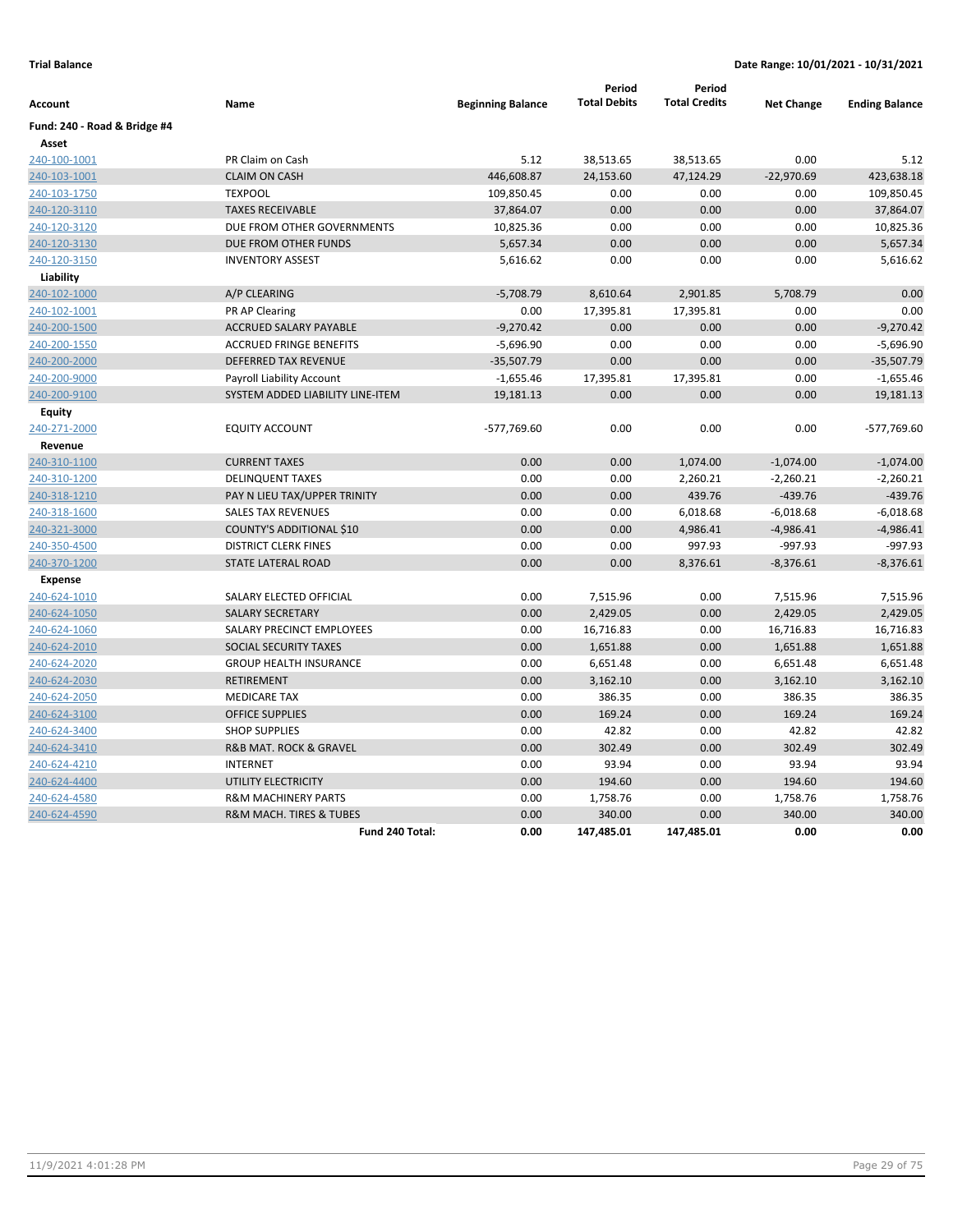|                |                                                       |                 |                          | Period              | Period               |                   |                       |
|----------------|-------------------------------------------------------|-----------------|--------------------------|---------------------|----------------------|-------------------|-----------------------|
| <b>Account</b> | Name                                                  |                 | <b>Beginning Balance</b> | <b>Total Debits</b> | <b>Total Credits</b> | <b>Net Change</b> | <b>Ending Balance</b> |
|                | Fund: 241 - Lake Road Impact/Raw Water PipelinePct. 4 |                 |                          |                     |                      |                   |                       |
| Asset          |                                                       |                 |                          |                     |                      |                   |                       |
| 241-103-1001   | <b>CLAIM ON CASH</b>                                  |                 | 470,408.04               | 0.00                | 0.00                 | 0.00              | 470,408.04            |
| Equity         |                                                       |                 |                          |                     |                      |                   |                       |
| 241-271-2000   | <b>EQUITY ACCOUNT</b>                                 |                 | $-470.408.04$            | 0.00                | 0.00                 | 0.00              | -470,408.04           |
|                |                                                       | Fund 241 Total: | 0.00                     | 0.00                | 0.00                 | 0.00              | 0.00                  |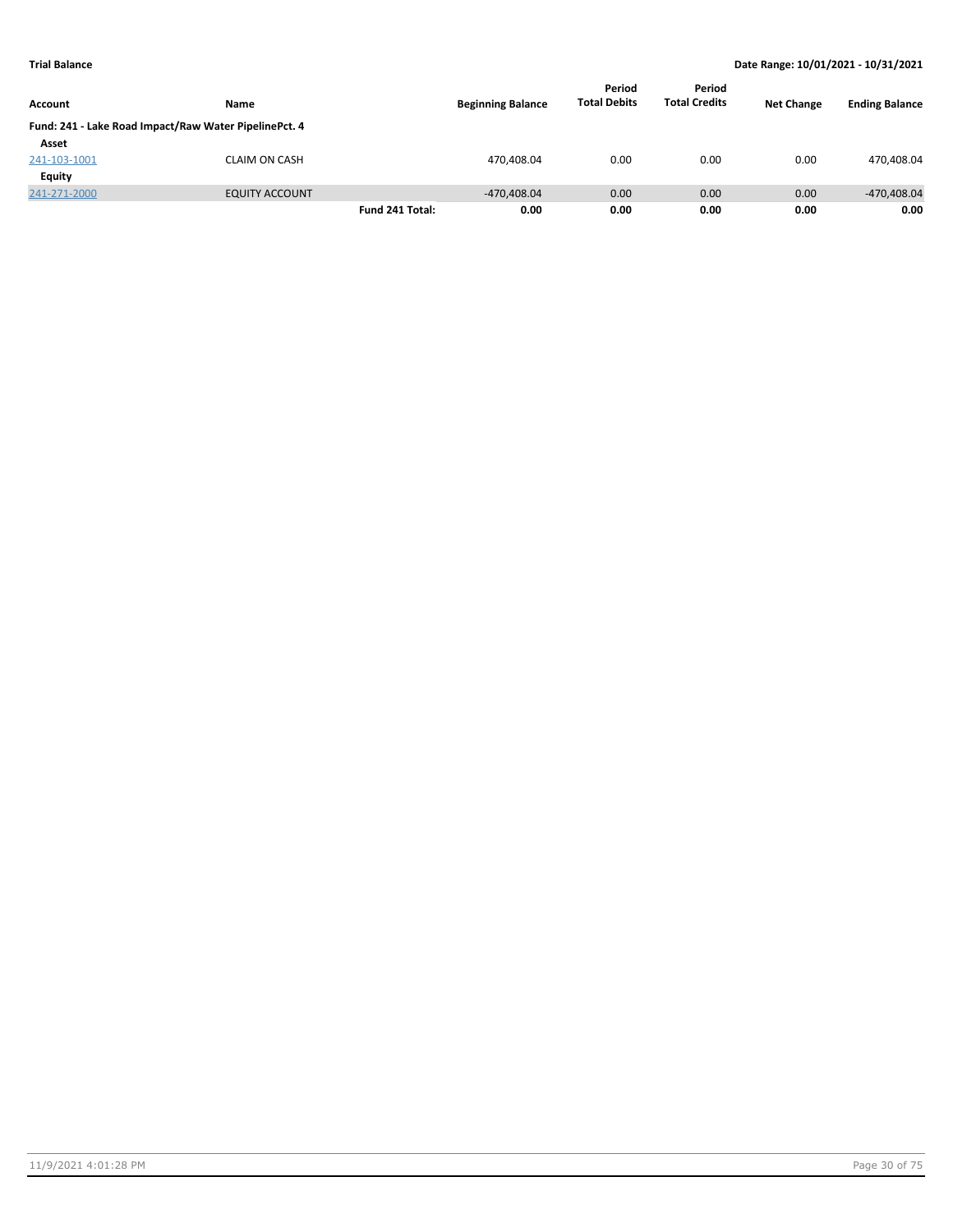|                                                   |                       |                 |                          | Period              | Period               |                   |                       |
|---------------------------------------------------|-----------------------|-----------------|--------------------------|---------------------|----------------------|-------------------|-----------------------|
| <b>Account</b>                                    | Name                  |                 | <b>Beginning Balance</b> | <b>Total Debits</b> | <b>Total Credits</b> | <b>Net Change</b> | <b>Ending Balance</b> |
| Fund: 250 - Raw Water Pipeline Rock for Pct.2,3,4 |                       |                 |                          |                     |                      |                   |                       |
| Asset                                             |                       |                 |                          |                     |                      |                   |                       |
| 250-103-1001                                      | <b>CLAIM ON CASH</b>  |                 | 39.31                    | 0.00                | 0.00                 | 0.00              | 39.31                 |
| <b>Equity</b>                                     |                       |                 |                          |                     |                      |                   |                       |
| 250-271-2000                                      | <b>EQUITY ACCOUNT</b> |                 | $-39.31$                 | 0.00                | 0.00                 | 0.00              | $-39.31$              |
|                                                   |                       | Fund 250 Total: | 0.00                     | 0.00                | 0.00                 | 0.00              | 0.00                  |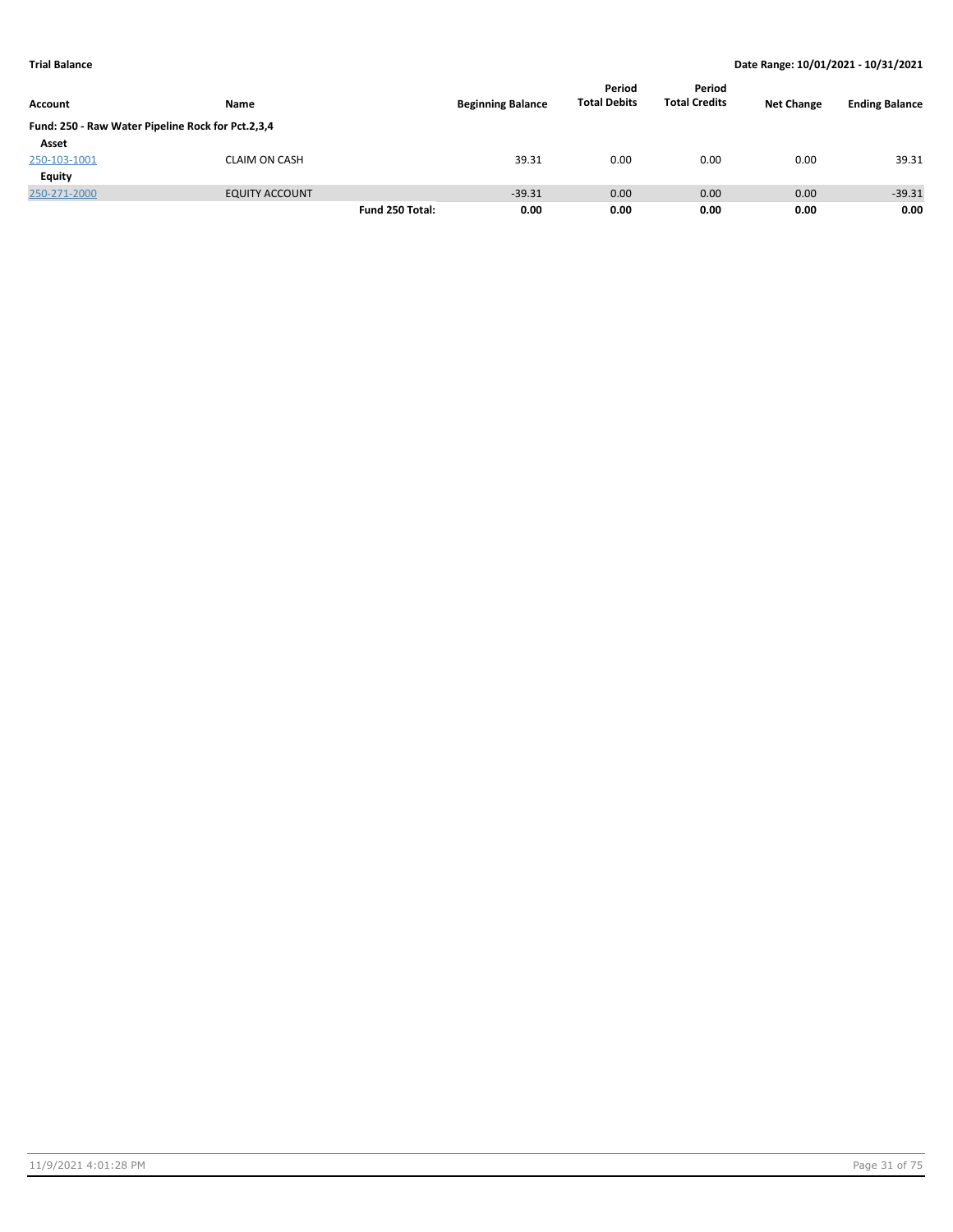| Account                                     | Name                             | <b>Beginning Balance</b> | Period<br><b>Total Debits</b> | Period<br><b>Total Credits</b> | <b>Net Change</b> | <b>Ending Balance</b> |
|---------------------------------------------|----------------------------------|--------------------------|-------------------------------|--------------------------------|-------------------|-----------------------|
| Fund: 260 - J.P.#1 Justice Court Technology |                                  |                          |                               |                                |                   |                       |
| Asset                                       |                                  |                          |                               |                                |                   |                       |
| 260-103-1001                                | <b>CLAIM ON CASH</b>             | 48,661.13                | 0.00                          | 0.00                           | 0.00              | 48,661.13             |
| 260-120-3130                                | DUE FROM OTHER FUNDS             | 437.79                   | 0.00                          | 0.00                           | 0.00              | 437.79                |
| Liability                                   |                                  |                          |                               |                                |                   |                       |
| 260-200-9100                                | SYSTEM ADDED LIABILITY LINE-ITEM | 30.56                    | 0.00                          | 0.00                           | 0.00              | 30.56                 |
| <b>Equity</b>                               |                                  |                          |                               |                                |                   |                       |
| 260-271-2000                                | <b>EQUITY ACCOUNT</b>            | $-49,129.48$             | 0.00                          | 0.00                           | 0.00              | $-49,129.48$          |
|                                             | Fund 260 Total:                  | 0.00                     | 0.00                          | 0.00                           | 0.00              | 0.00                  |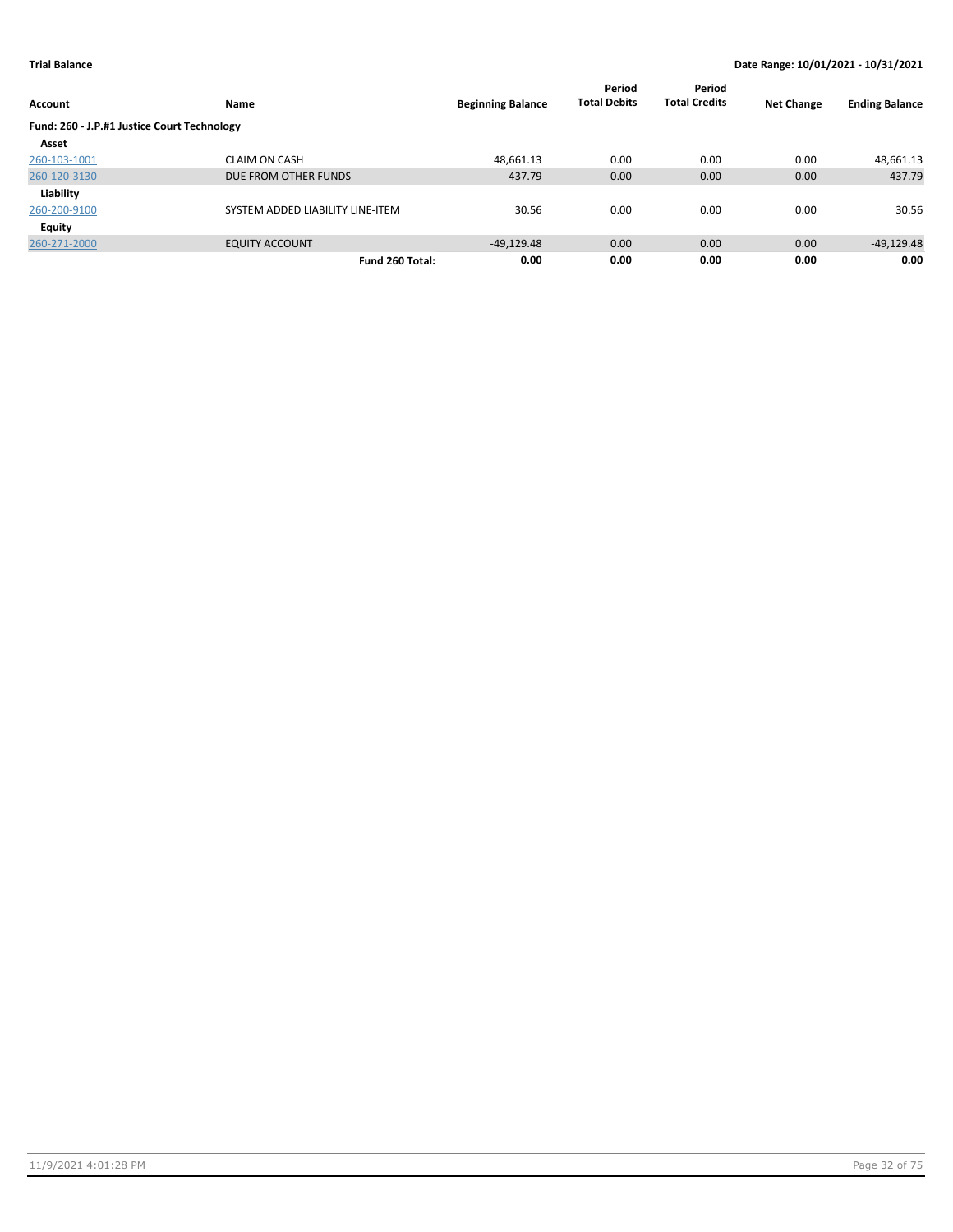| Account                                     | Name                  | <b>Beginning Balance</b> | Period<br><b>Total Debits</b> | Period<br><b>Total Credits</b> | <b>Net Change</b> | <b>Ending Balance</b> |
|---------------------------------------------|-----------------------|--------------------------|-------------------------------|--------------------------------|-------------------|-----------------------|
| Fund: 270 - J.P.#2 Justice Court Technology |                       |                          |                               |                                |                   |                       |
| Asset                                       |                       |                          |                               |                                |                   |                       |
| 270-103-1001                                | <b>CLAIM ON CASH</b>  | 9.896.18                 | 0.00                          | 0.00                           | 0.00              | 9,896.18              |
| 270-120-3130                                | DUE FROM OTHER FUNDS  | 233.20                   | 0.00                          | 0.00                           | 0.00              | 233.20                |
| Equity                                      |                       |                          |                               |                                |                   |                       |
| 270-271-2000                                | <b>EQUITY ACCOUNT</b> | $-10,129.38$             | 0.00                          | 0.00                           | 0.00              | $-10,129.38$          |
|                                             | Fund 270 Total:       | 0.00                     | 0.00                          | 0.00                           | 0.00              | 0.00                  |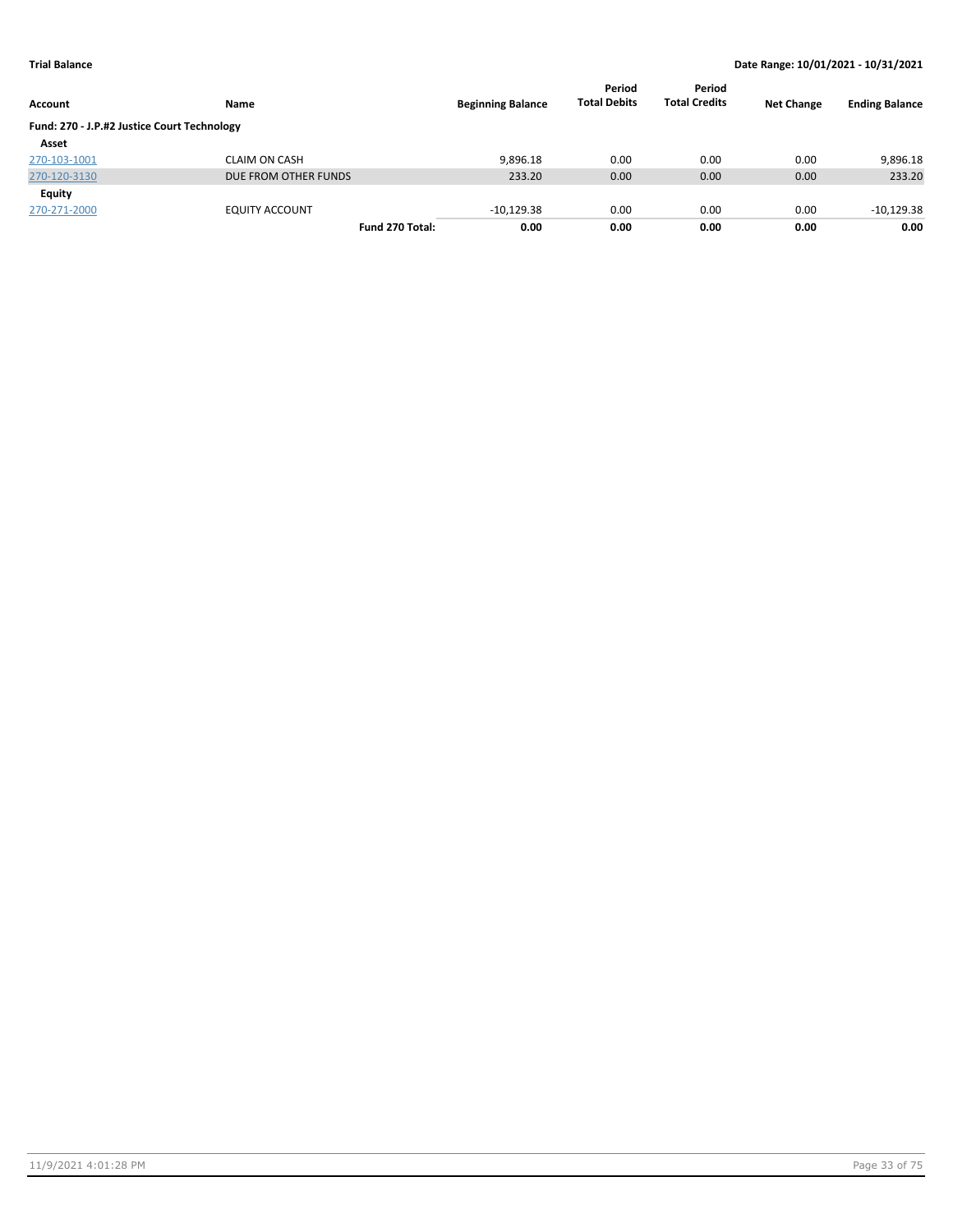| Account                                     | Name                             | <b>Beginning Balance</b> | Period<br><b>Total Debits</b> | Period<br><b>Total Credits</b> | <b>Net Change</b> | <b>Ending Balance</b> |
|---------------------------------------------|----------------------------------|--------------------------|-------------------------------|--------------------------------|-------------------|-----------------------|
|                                             |                                  |                          |                               |                                |                   |                       |
| Fund: 280 - J.P.#3 Justice Court Technology |                                  |                          |                               |                                |                   |                       |
| Asset                                       |                                  |                          |                               |                                |                   |                       |
| 280-103-1001                                | <b>CLAIM ON CASH</b>             | 6,645.50                 | 0.00                          | 0.00                           | 0.00              | 6,645.50              |
| 280-120-3130                                | DUE FROM OTHER FUNDS             | 109.75                   | 0.00                          | 0.00                           | 0.00              | 109.75                |
| Liability                                   |                                  |                          |                               |                                |                   |                       |
| 280-200-9100                                | SYSTEM ADDED LIABILITY LINE-ITEM | $-859.99$                | 0.00                          | 0.00                           | 0.00              | $-859.99$             |
| Equity                                      |                                  |                          |                               |                                |                   |                       |
| 280-271-2000                                | <b>EQUITY ACCOUNT</b>            | -5,895.26                | 0.00                          | 0.00                           | 0.00              | -5,895.26             |
|                                             | Fund 280 Total:                  | 0.00                     | 0.00                          | 0.00                           | 0.00              | 0.00                  |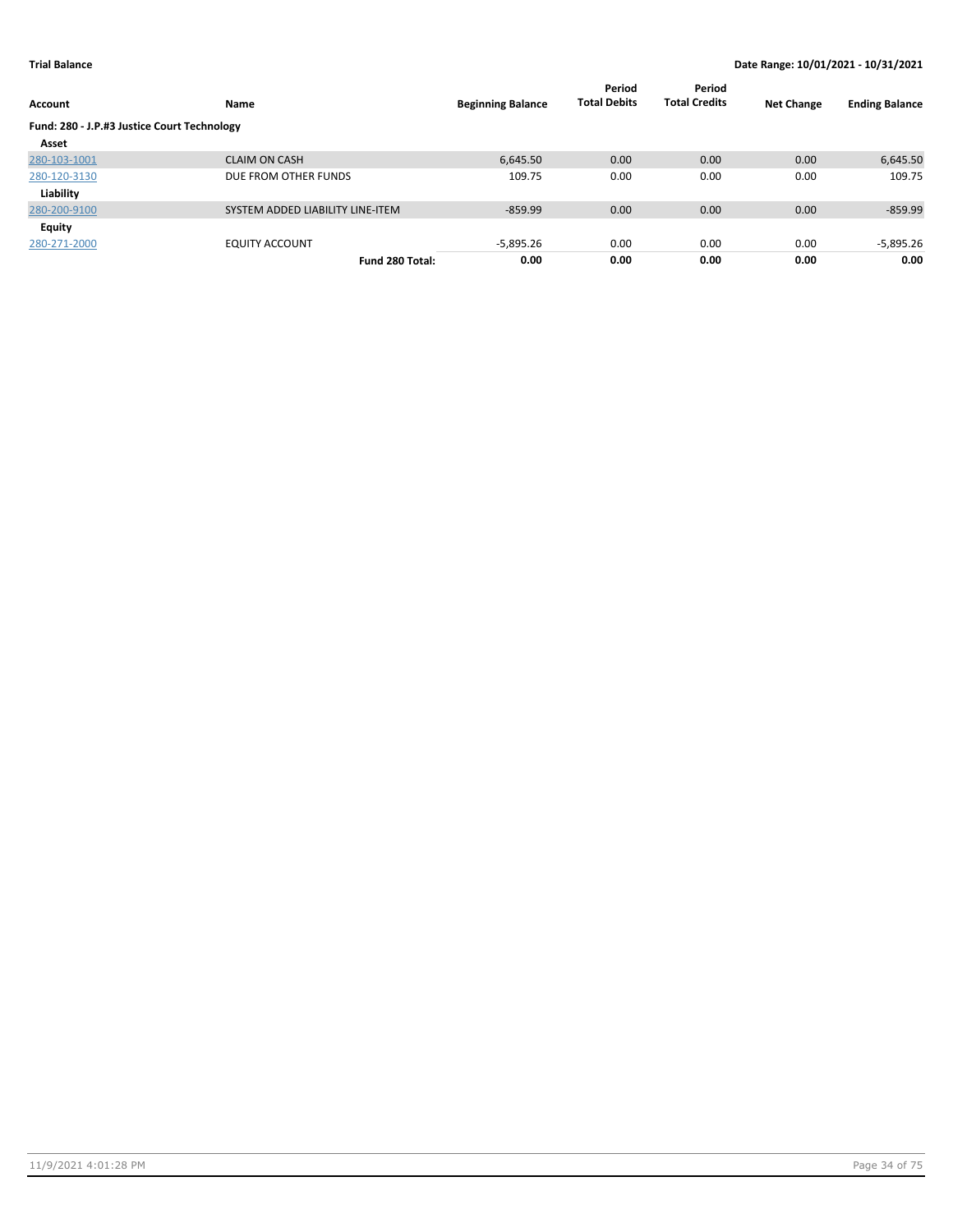| Account                                         | Name                             | <b>Beginning Balance</b> | Period<br><b>Total Debits</b> | Period<br><b>Total Credits</b> | <b>Net Change</b> | <b>Ending Balance</b> |
|-------------------------------------------------|----------------------------------|--------------------------|-------------------------------|--------------------------------|-------------------|-----------------------|
| Fund: 310 - F.C.Detention Center Annual Payment |                                  |                          |                               |                                |                   |                       |
| Asset                                           |                                  |                          |                               |                                |                   |                       |
| 310-103-1001                                    | <b>CLAIM ON CASH</b>             | 11,611.63                | 0.00                          | 275.00                         | $-275.00$         | 11,336.63             |
| Liability                                       |                                  |                          |                               |                                |                   |                       |
| 310-102-1000                                    | A/P CLEARING                     | 0.00                     | 275.00                        | 275.00                         | 0.00              | 0.00                  |
| 310-200-9100                                    | SYSTEM ADDED LIABILITY LINE-ITEM | 530.00                   | 0.00                          | 0.00                           | 0.00              | 530.00                |
| Equity                                          |                                  |                          |                               |                                |                   |                       |
| 310-271-2000                                    | <b>EQUITY ACCOUNT</b>            | $-12,141.63$             | 0.00                          | 0.00                           | 0.00              | $-12,141.63$          |
| Expense                                         |                                  |                          |                               |                                |                   |                       |
| 310-560-4270                                    | OUT OF COUNTY TRAVEL/TRAINING    | 0.00                     | 275.00                        | 0.00                           | 275.00            | 275.00                |
|                                                 | Fund 310 Total:                  | 0.00                     | 550.00                        | 550.00                         | 0.00              | 0.00                  |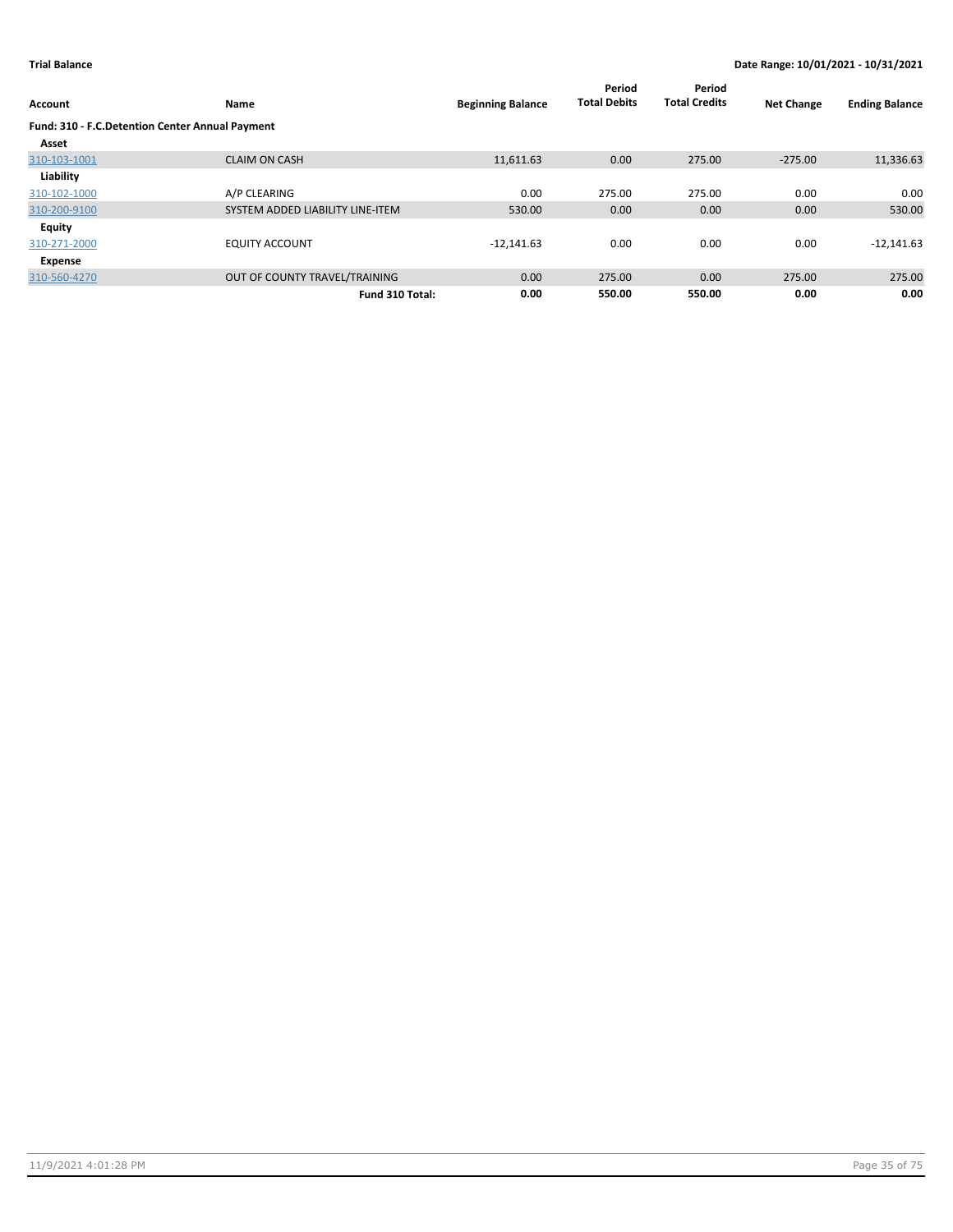|                                           |                       |                 |                          |                     | Period<br><b>Total Credits</b> | <b>Net Change</b> | <b>Ending Balance</b> |
|-------------------------------------------|-----------------------|-----------------|--------------------------|---------------------|--------------------------------|-------------------|-----------------------|
| Account                                   | Name                  |                 | <b>Beginning Balance</b> | <b>Total Debits</b> |                                |                   |                       |
| Fund: 330 - Bail Bondsman Application Fee |                       |                 |                          |                     |                                |                   |                       |
| Asset                                     |                       |                 |                          |                     |                                |                   |                       |
| 330-103-1001                              | <b>CLAIM ON CASH</b>  |                 | 9,428.03                 | 0.00                | 0.00                           | 0.00              | 9,428.03              |
| Equity                                    |                       |                 |                          |                     |                                |                   |                       |
| 330-271-2000                              | <b>EQUITY ACCOUNT</b> |                 | $-9,428.03$              | 0.00                | 0.00                           | 0.00              | $-9,428.03$           |
|                                           |                       | Fund 330 Total: | 0.00                     | 0.00                | 0.00                           | 0.00              | 0.00                  |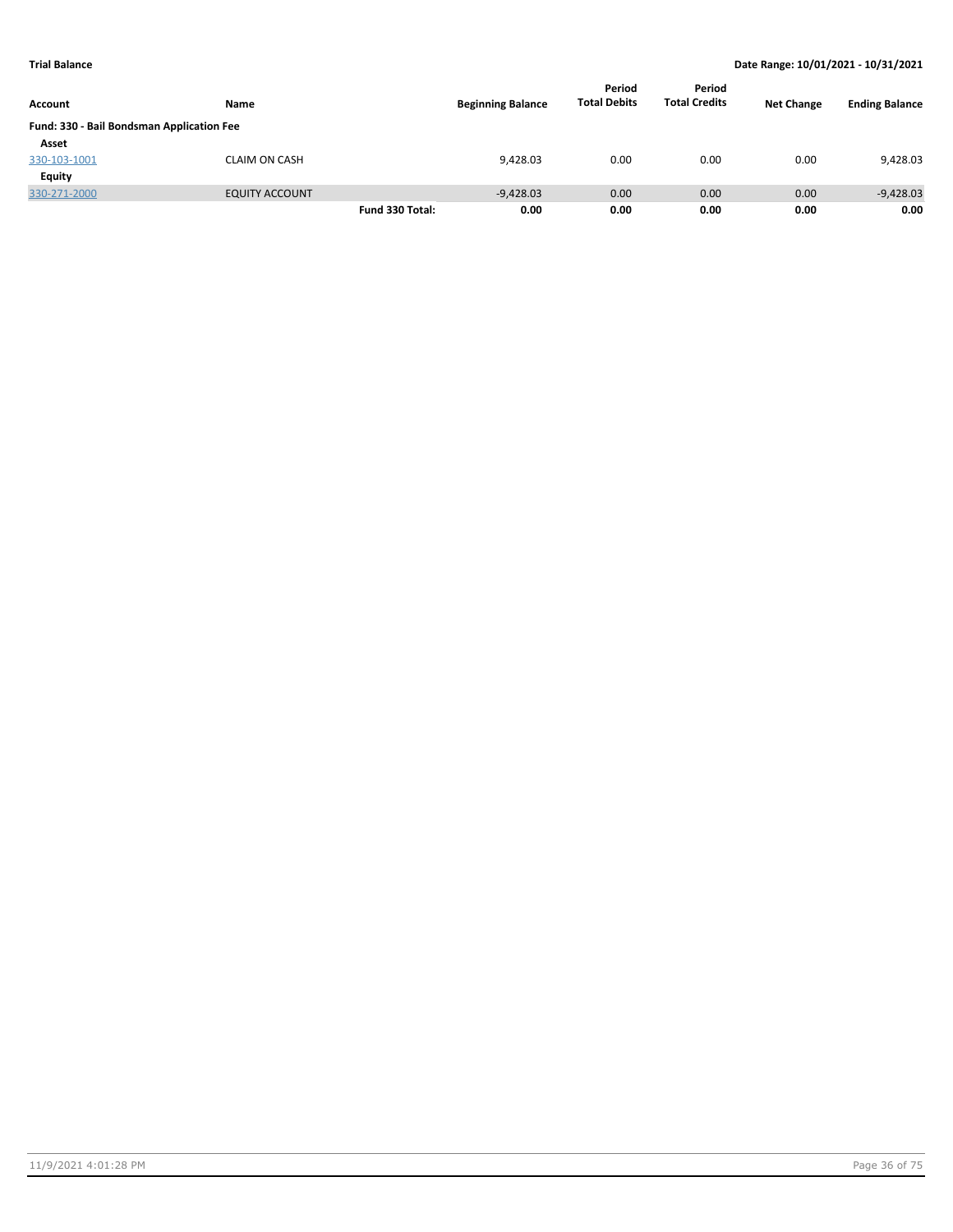| <b>Account</b>          | Name                             | <b>Beginning Balance</b> | Period<br><b>Total Debits</b> | Period<br><b>Total Credits</b> | <b>Net Change</b> | <b>Ending Balance</b> |
|-------------------------|----------------------------------|--------------------------|-------------------------------|--------------------------------|-------------------|-----------------------|
| Fund: 350 - Law Library |                                  |                          |                               |                                |                   |                       |
| Asset                   |                                  |                          |                               |                                |                   |                       |
| 350-103-1001            | <b>CLAIM ON CASH</b>             | 211,051.60               | 1,050.27                      | 0.00                           | 1,050.27          | 212,101.87            |
| 350-120-3130            | DUE FROM OTHER FUNDS             | 1,803.63                 | 0.00                          | 0.00                           | 0.00              | 1,803.63              |
| Liability               |                                  |                          |                               |                                |                   |                       |
| 350-200-9100            | SYSTEM ADDED LIABILITY LINE-ITEM | $-300.00$                | 0.00                          | 0.00                           | 0.00              | $-300.00$             |
| <b>Equity</b>           |                                  |                          |                               |                                |                   |                       |
| 350-271-2000            | <b>EQUITY ACCOUNT</b>            | $-212,555.23$            | 0.00                          | 0.00                           | 0.00              | $-212,555.23$         |
| Revenue                 |                                  |                          |                               |                                |                   |                       |
| 350-340-4500            | <b>DISTRICT CLERK FEES</b>       | 0.00                     | 0.00                          | 1,050.27                       | $-1,050.27$       | $-1,050.27$           |
|                         | Fund 350 Total:                  | 0.00                     | 1,050.27                      | 1,050.27                       | 0.00              | 0.00                  |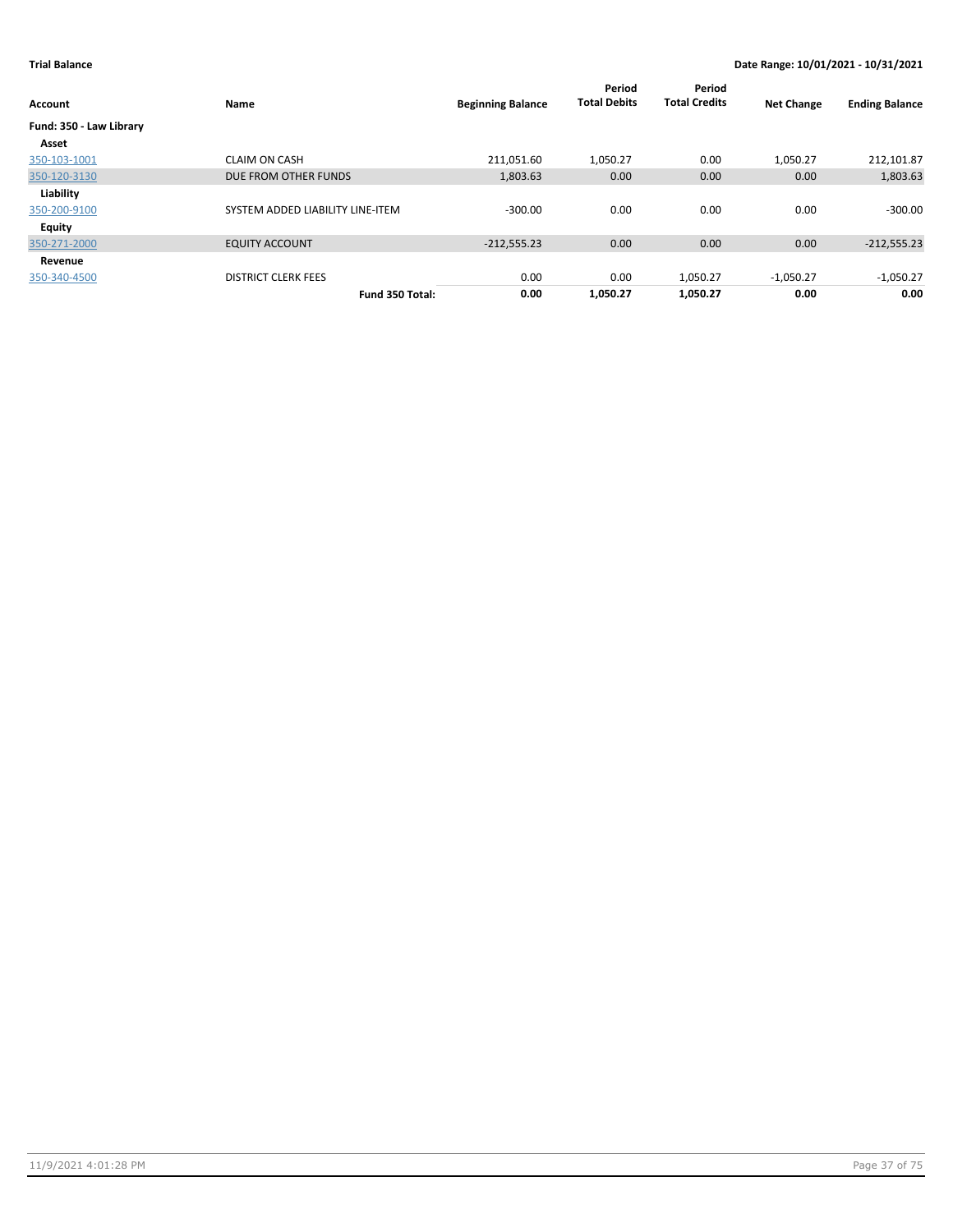| Account               | Name                               | <b>Beginning Balance</b> | Period<br><b>Total Debits</b> | Period<br><b>Total Credits</b> | <b>Net Change</b> | <b>Ending Balance</b> |
|-----------------------|------------------------------------|--------------------------|-------------------------------|--------------------------------|-------------------|-----------------------|
| Fund: 360 - D. A. Fee |                                    |                          |                               |                                |                   |                       |
| Asset                 |                                    |                          |                               |                                |                   |                       |
| 360-100-1001          | PR Claim on Cash                   | $-0.63$                  | 0.00                          | 0.00                           | 0.00              | $-0.63$               |
| 360-103-1360          | D.A. FEE CASH ACCOUNT              | 11,385.30                | 233.15                        | 100.00                         | 133.15            | 11,518.45             |
| 360-103-2360          | D.A. FEE SEIZURE FUND              | 26,571.70                | 0.00                          | 0.00                           | 0.00              | 26,571.70             |
| Liability             |                                    |                          |                               |                                |                   |                       |
| 360-200-1500          | ACCURED SALARY PAYABLE             | $-689.96$                | 0.00                          | 0.00                           | 0.00              | -689.96               |
| 360-200-1550          | <b>ACCURED FRINGE BENEFITS</b>     | $-232.17$                | 0.00                          | 0.00                           | 0.00              | $-232.17$             |
| 360-200-9000          | Payroll Liability Account          | $-88.62$                 | 0.00                          | 0.00                           | 0.00              | $-88.62$              |
| Equity                |                                    |                          |                               |                                |                   |                       |
| 360-271-2000          | <b>EQUITY ACCOUNT</b>              | $-36,945.62$             | 0.00                          | 0.00                           | 0.00              | $-36,945.62$          |
| Revenue               |                                    |                          |                               |                                |                   |                       |
| 360-340-4750          | <b>DISTRICT ATTORNEY FEES</b>      | 0.00                     | 0.00                          | 75.00                          | $-75.00$          | $-75.00$              |
| 360-370-1300          | <b>REFUNDS &amp; MISCELLANEOUS</b> | 0.00                     | 0.00                          | 158.15                         | $-158.15$         | $-158.15$             |
| Expense               |                                    |                          |                               |                                |                   |                       |
| 360-475-4900          | <b>MISCELLANEOUS</b>               | 0.00                     | 100.00                        | 0.00                           | 100.00            | 100.00                |
|                       | Fund 360 Total:                    | 0.00                     | 333.15                        | 333.15                         | 0.00              | 0.00                  |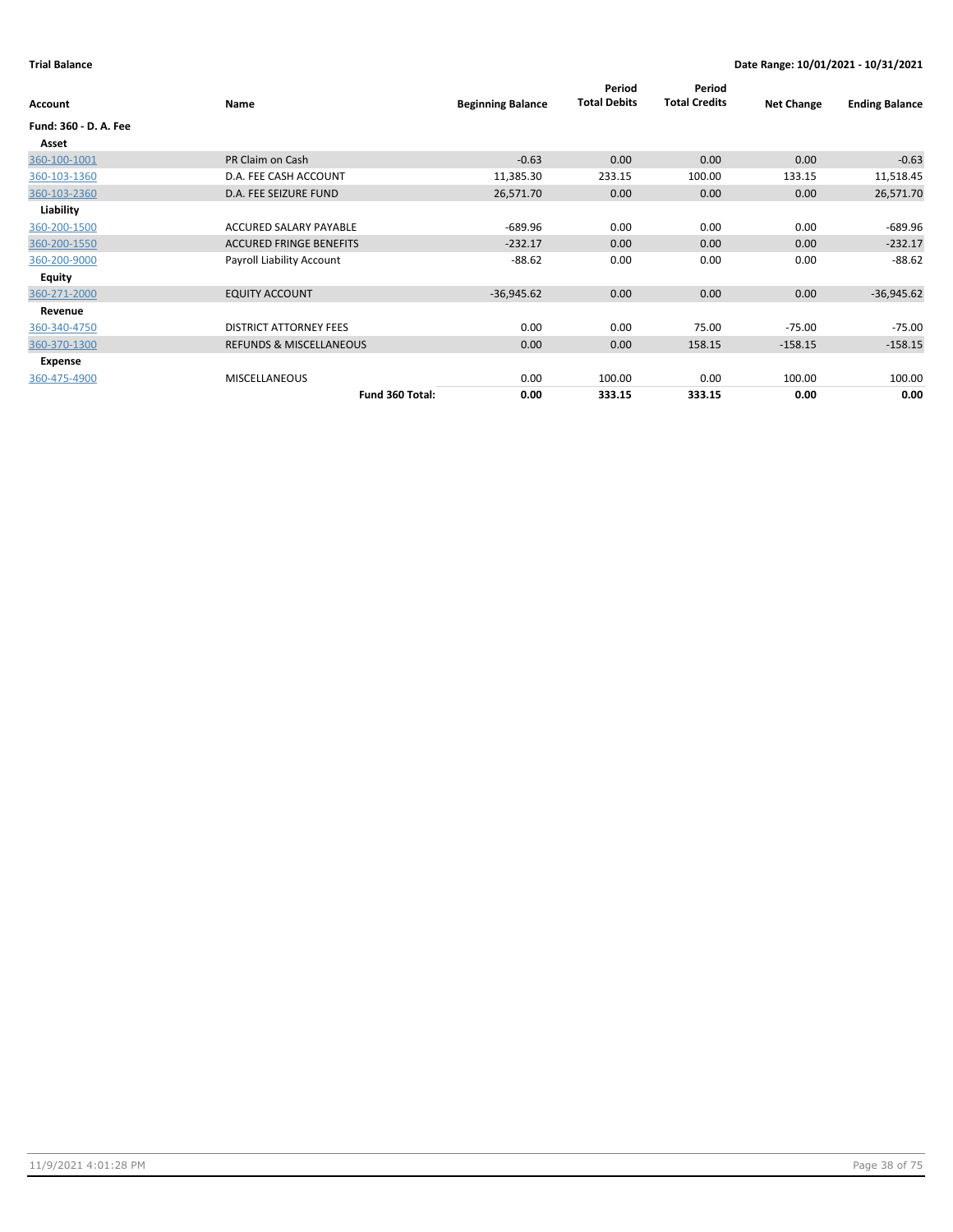| Account                               | Name                           | <b>Beginning Balance</b> | Period<br><b>Total Debits</b> | Period<br><b>Total Credits</b> | <b>Net Change</b> | <b>Ending Balance</b> |
|---------------------------------------|--------------------------------|--------------------------|-------------------------------|--------------------------------|-------------------|-----------------------|
| <b>Fund: 361 - Contraband Seizure</b> |                                |                          |                               |                                |                   |                       |
| Asset                                 |                                |                          |                               |                                |                   |                       |
| 361-103-1370                          | <b>CASH-CONTRABAND SEIZURE</b> | 17,241.65                | 3,199.00                      | 0.00                           | 3,199.00          | 20,440.65             |
| Liability                             |                                |                          |                               |                                |                   |                       |
| 361-207-0990                          | <b>HELD IN TRUST</b>           | $-14,788.14$             | 0.00                          | 3,199.00                       | $-3.199.00$       | $-17,987.14$          |
| <b>Equity</b>                         |                                |                          |                               |                                |                   |                       |
| 361-271-2000                          | <b>EQUITY ACCOUNT</b>          | $-2,453.51$              | 0.00                          | 0.00                           | 0.00              | $-2,453.51$           |
|                                       | Fund 361 Total:                | 0.00                     | 3,199.00                      | 3,199.00                       | 0.00              | 0.00                  |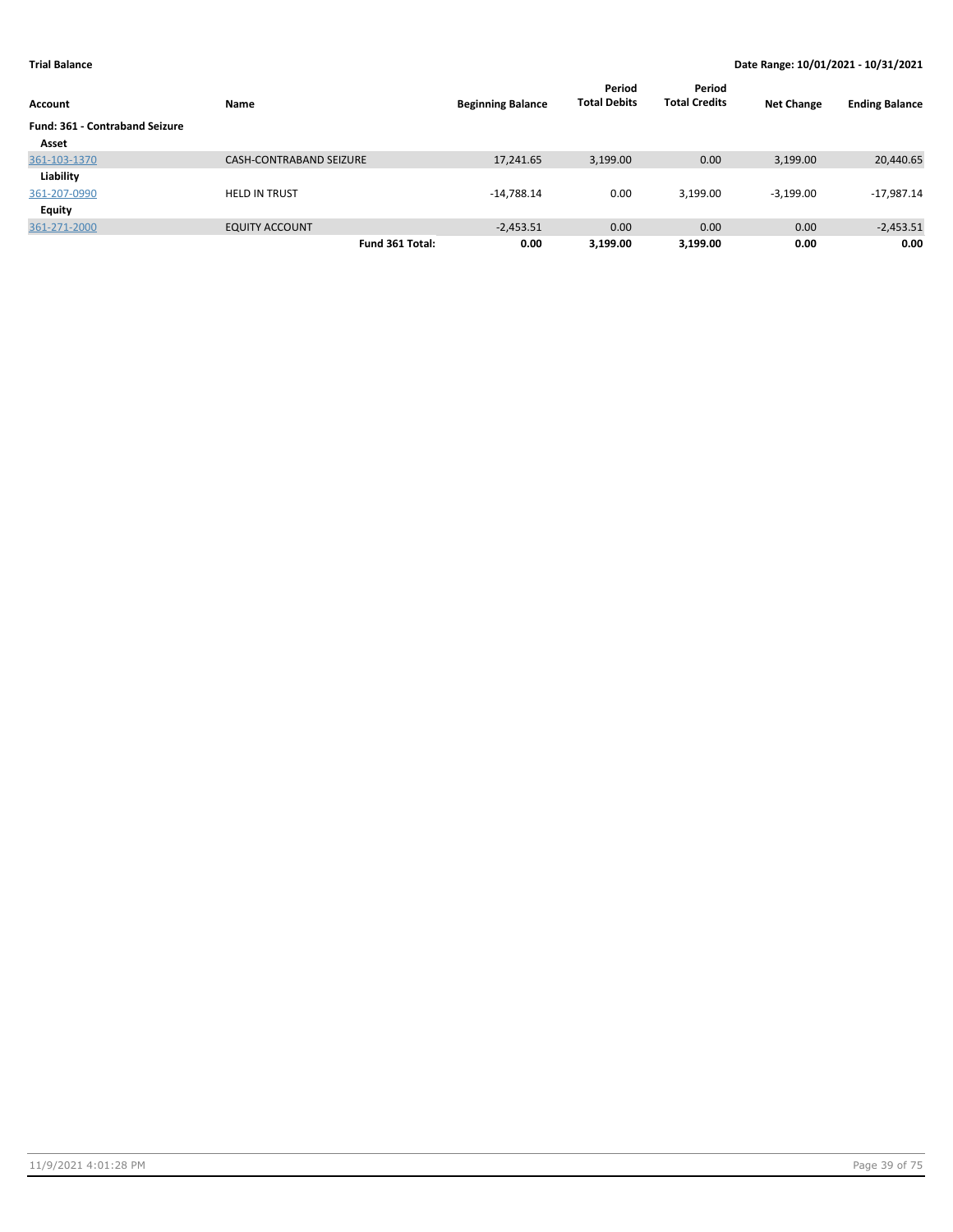| Account                        | Name                  |                 | <b>Beginning Balance</b> | Period<br><b>Total Debits</b> | Period<br><b>Total Credits</b> | <b>Net Change</b> | <b>Ending Balance</b> |
|--------------------------------|-----------------------|-----------------|--------------------------|-------------------------------|--------------------------------|-------------------|-----------------------|
| Fund: 362 - Investigator/LEOSE |                       |                 |                          |                               |                                |                   |                       |
| Asset                          |                       |                 |                          |                               |                                |                   |                       |
| 362-103-1001                   | <b>CLAIM ON CASH</b>  |                 | 751.67                   | 0.00                          | 0.00                           | 0.00              | 751.67                |
| Equity                         |                       |                 |                          |                               |                                |                   |                       |
| 362-271-2000                   | <b>EQUITY ACCOUNT</b> |                 | $-751.67$                | 0.00                          | 0.00                           | 0.00              | $-751.67$             |
|                                |                       | Fund 362 Total: | 0.00                     | 0.00                          | 0.00                           | 0.00              | 0.00                  |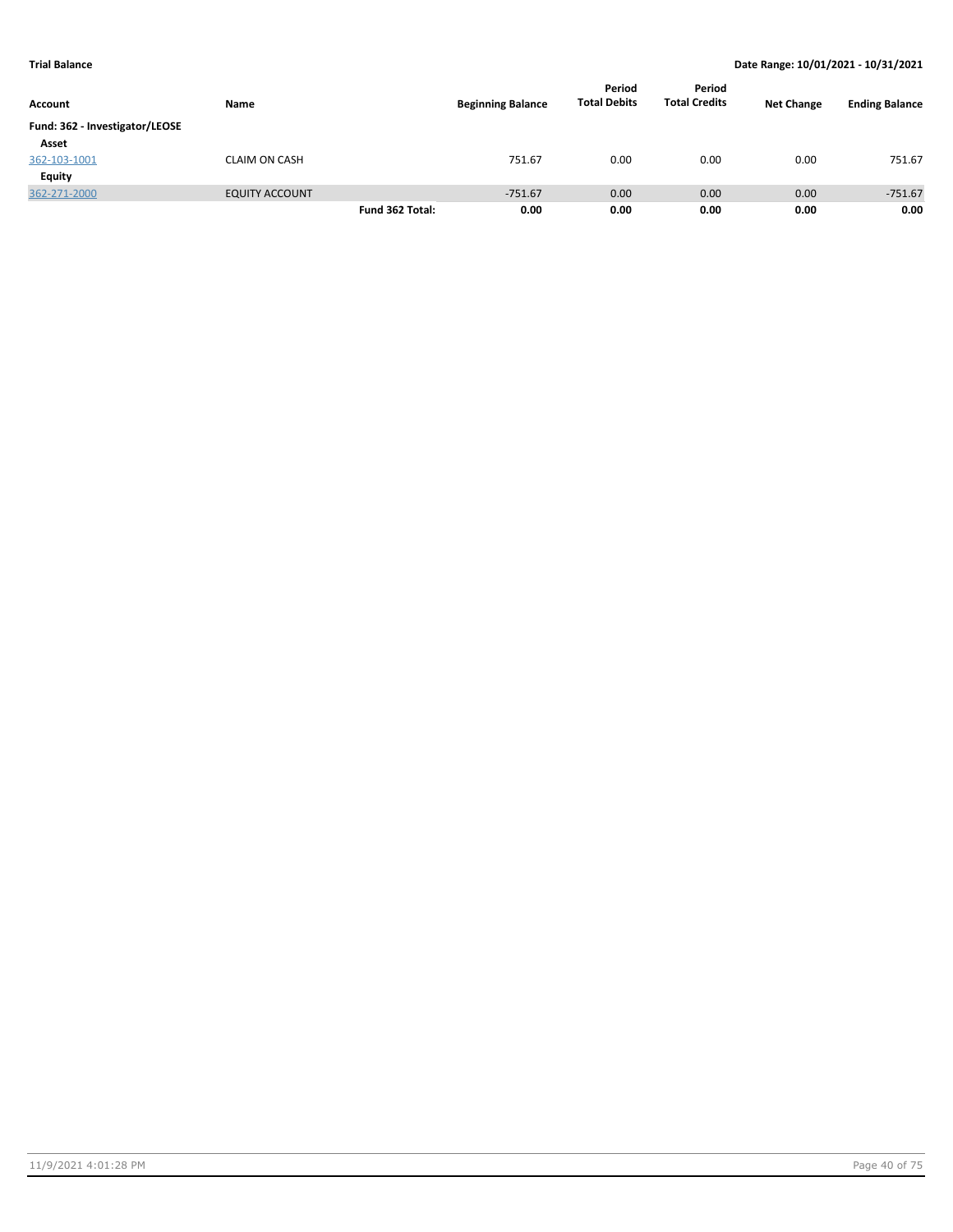| Account                   | Name                         | <b>Beginning Balance</b> | Period<br><b>Total Debits</b> | Period<br><b>Total Credits</b> | <b>Net Change</b> | <b>Ending Balance</b> |
|---------------------------|------------------------------|--------------------------|-------------------------------|--------------------------------|-------------------|-----------------------|
| Fund: 380 - IHC Co-Op Gin |                              |                          |                               |                                |                   |                       |
| Asset                     |                              |                          |                               |                                |                   |                       |
| 380-103-1001              | <b>CLAIM ON CASH</b>         | 521.67                   | 0.00                          | 0.00                           | 0.00              | 521.67                |
| 380-103-1750              | <b>IHC CO-OP GIN TEXPOOL</b> | 19,224.34                | 0.00                          | 0.00                           | 0.00              | 19,224.34             |
| Equity                    |                              |                          |                               |                                |                   |                       |
| 380-271-2000              | <b>EQUITY ACCOUNT</b>        | $-19,746.01$             | 0.00                          | 0.00                           | 0.00              | $-19,746.01$          |
|                           | Fund 380 Total:              | 0.00                     | 0.00                          | 0.00                           | 0.00              | 0.00                  |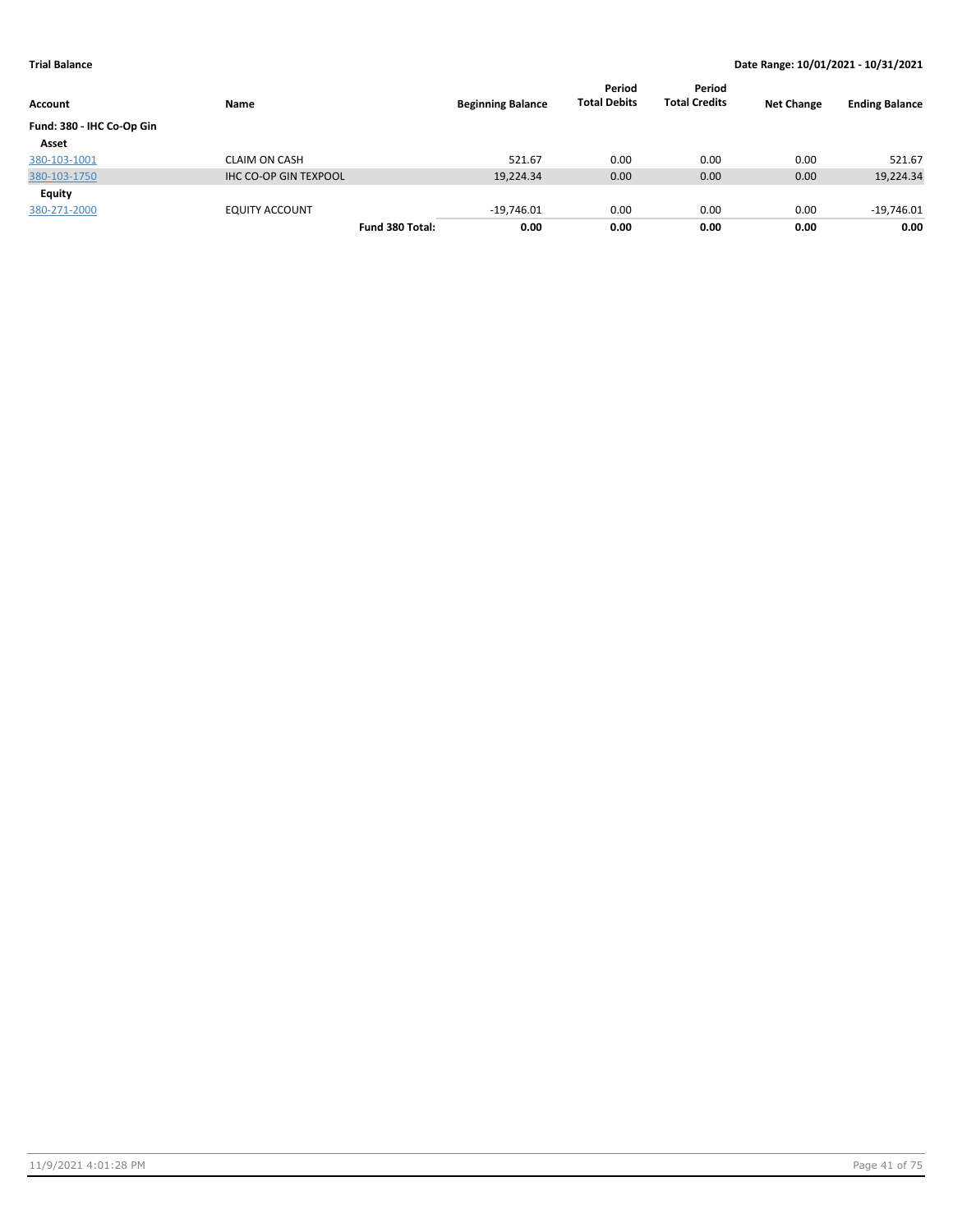| Account                 | Name                  |                 | <b>Beginning Balance</b> | Period<br><b>Total Debits</b> | Period<br><b>Total Credits</b> | <b>Net Change</b> | <b>Ending Balance</b> |
|-------------------------|-----------------------|-----------------|--------------------------|-------------------------------|--------------------------------|-------------------|-----------------------|
| <b>Fund: 410 - CERT</b> |                       |                 |                          |                               |                                |                   |                       |
| Asset                   |                       |                 |                          |                               |                                |                   |                       |
| 410-103-1001            | <b>CLAIM ON CASH</b>  |                 | 159.29                   | 0.00                          | 0.00                           | 0.00              | 159.29                |
| Equity                  |                       |                 |                          |                               |                                |                   |                       |
| 410-271-2000            | <b>EQUITY ACCOUNT</b> |                 | $-159.29$                | 0.00                          | 0.00                           | 0.00              | $-159.29$             |
|                         |                       | Fund 410 Total: | 0.00                     | 0.00                          | 0.00                           | 0.00              | 0.00                  |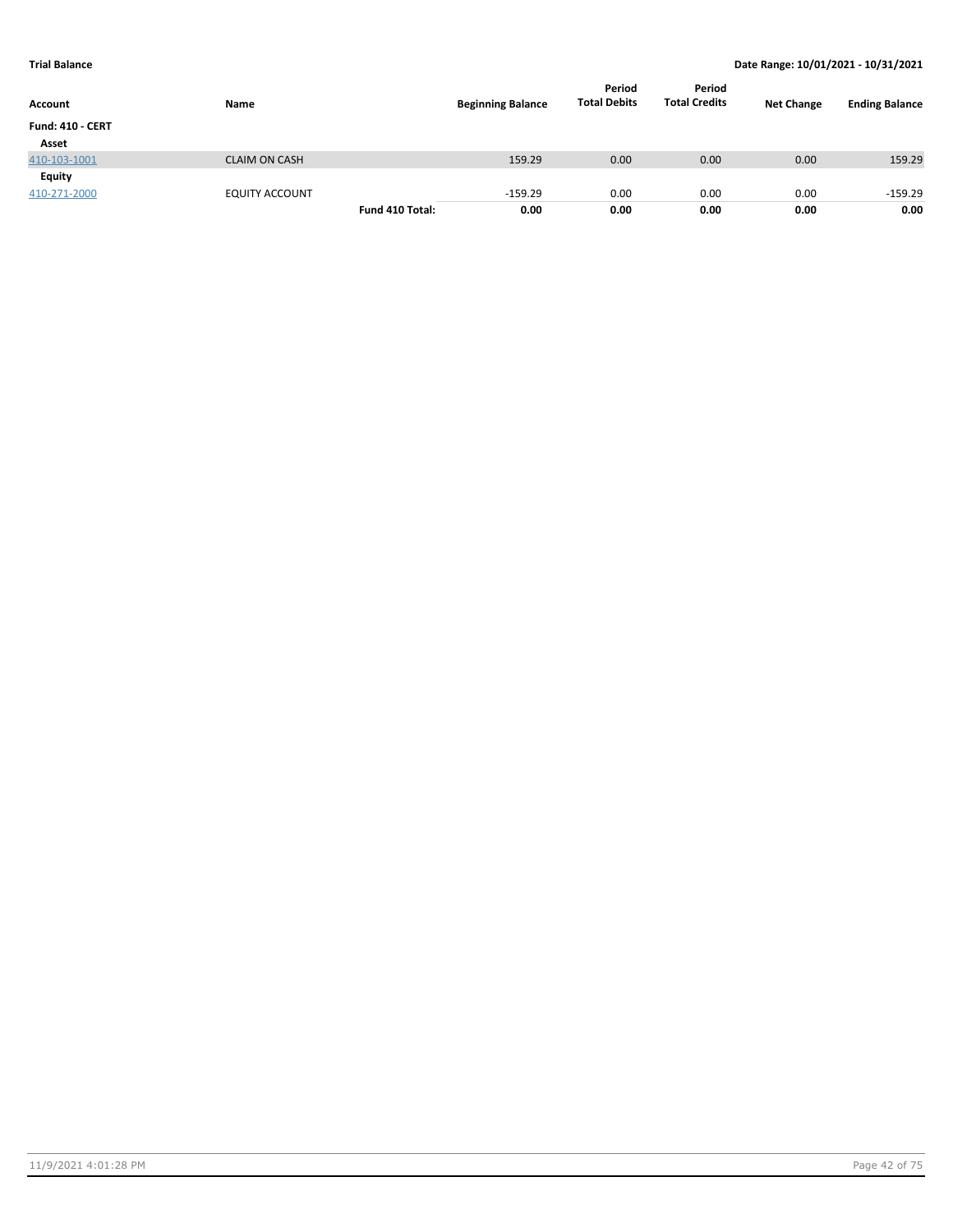| Account                            | Name                  |                 | <b>Beginning Balance</b> | Period<br><b>Total Debits</b> | Period<br><b>Total Credits</b> | <b>Net Change</b> | <b>Ending Balance</b> |
|------------------------------------|-----------------------|-----------------|--------------------------|-------------------------------|--------------------------------|-------------------|-----------------------|
| Fund: 411 - Hazard Mitigation Plan |                       |                 |                          |                               |                                |                   |                       |
| Asset                              |                       |                 |                          |                               |                                |                   |                       |
| 411-103-1001                       | <b>CLAIM ON CASH</b>  |                 | $-25,000.00$             | 0.00                          | 0.00                           | 0.00              | $-25,000.00$          |
| <b>Equity</b>                      |                       |                 |                          |                               |                                |                   |                       |
| 411-271-2000                       | <b>EQUITY ACCOUNT</b> |                 | 25.000.00                | 0.00                          | 0.00                           | 0.00              | 25,000.00             |
|                                    |                       | Fund 411 Total: | 0.00                     | 0.00                          | 0.00                           | 0.00              | 0.00                  |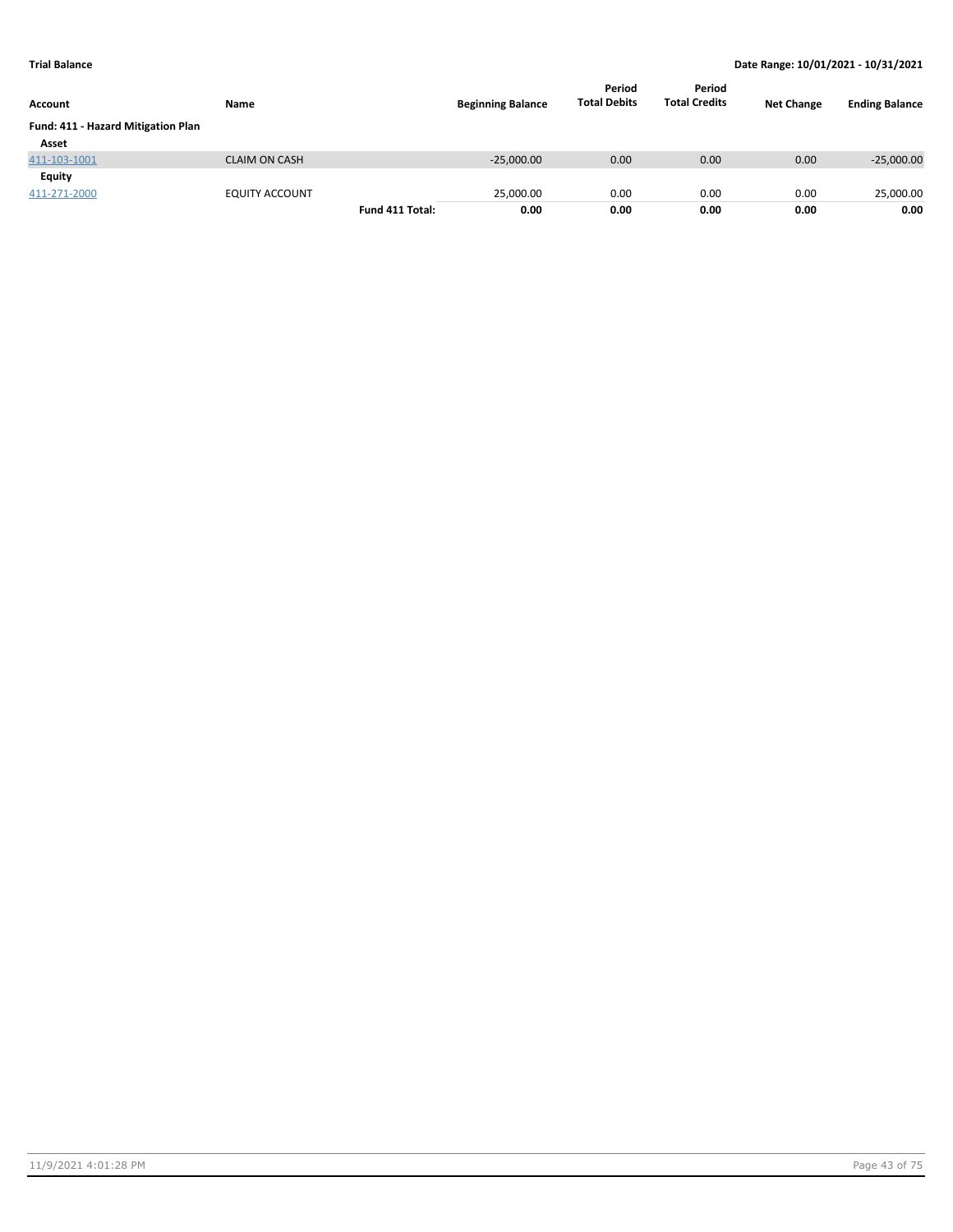| Account                                   | Name                             | <b>Beginning Balance</b> | Period<br><b>Total Debits</b> | Period<br><b>Total Credits</b> | <b>Net Change</b> | <b>Ending Balance</b> |
|-------------------------------------------|----------------------------------|--------------------------|-------------------------------|--------------------------------|-------------------|-----------------------|
| Fund: 412 - Safe Room Reimbursement Prog. |                                  |                          |                               |                                |                   |                       |
| Asset                                     |                                  |                          |                               |                                |                   |                       |
| 412-103-1001                              | <b>CLAIM ON CASH</b>             | 793.62                   | 0.00                          | 0.00                           | 0.00              | 793.62                |
| Liability                                 |                                  |                          |                               |                                |                   |                       |
| 412-200-9100                              | SYSTEM ADDED LIABILITY LINE-ITEM | 774.92                   | 0.00                          | 0.00                           | 0.00              | 774.92                |
| <b>Equity</b>                             |                                  |                          |                               |                                |                   |                       |
| 412-271-2000                              | <b>EQUITY ACCOUNT</b>            | $-1,568.54$              | 0.00                          | 0.00                           | 0.00              | $-1,568.54$           |
|                                           | Fund 412 Total:                  | 0.00                     | 0.00                          | 0.00                           | 0.00              | 0.00                  |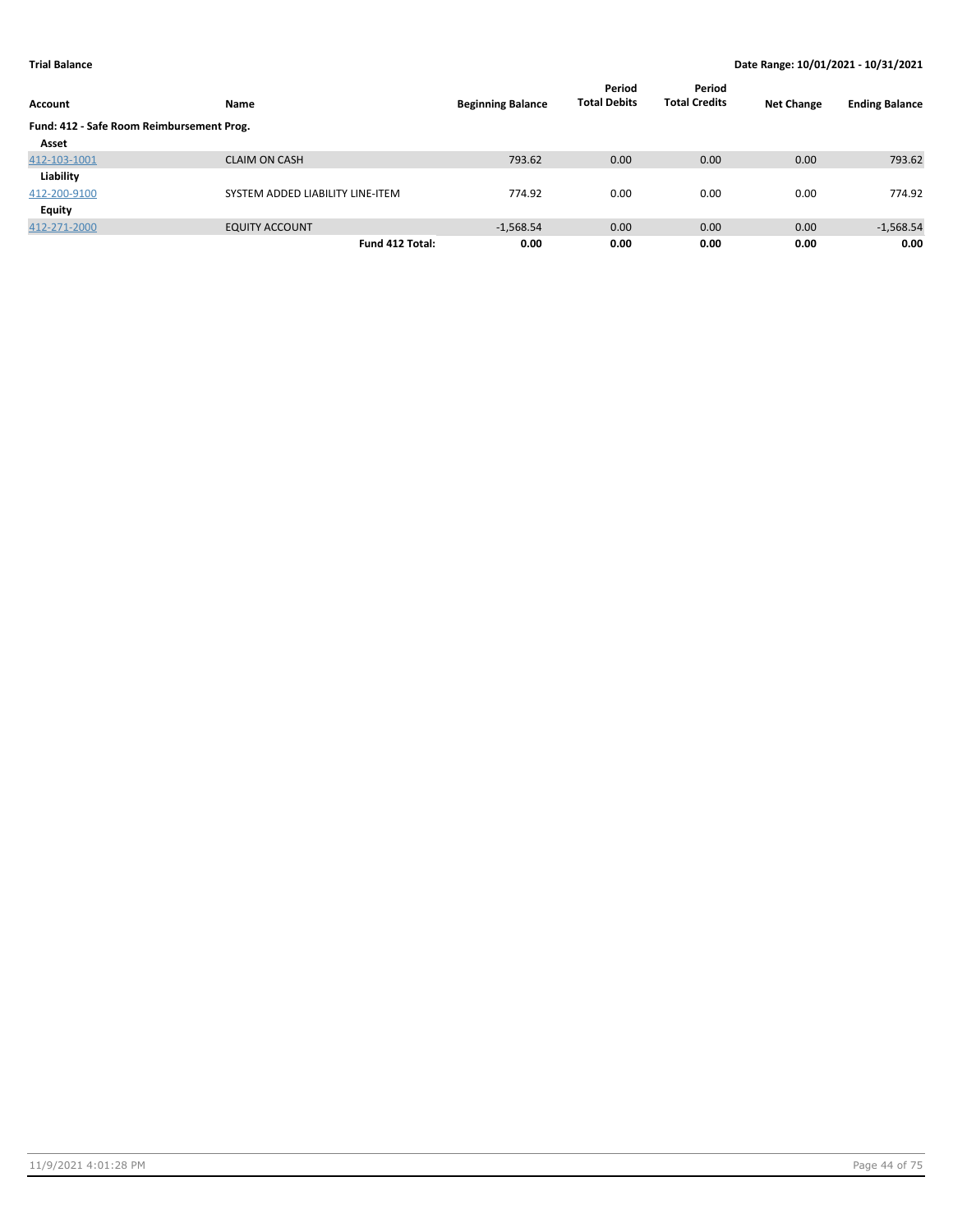| <b>Account</b>                                  | Name                             | <b>Beginning Balance</b> | Period<br><b>Total Debits</b> | Period<br><b>Total Credits</b> | <b>Net Change</b> | <b>Ending Balance</b> |
|-------------------------------------------------|----------------------------------|--------------------------|-------------------------------|--------------------------------|-------------------|-----------------------|
| <b>Fund: 413 - CARES ACT-CORONAVIRUS RELIEF</b> |                                  |                          |                               |                                |                   |                       |
| Asset                                           |                                  |                          |                               |                                |                   |                       |
| 413-103-1001                                    | <b>CLAIM ON CASH</b>             | 579,774.37               | 0.00                          | 32,240.36                      | $-32,240.36$      | 547,534.01            |
| Liability                                       |                                  |                          |                               |                                |                   |                       |
| 413-102-1000                                    | A/P CLEARING                     | $-87,098.04$             | 32,240.36                     | 700.00                         | 31,540.36         | $-55,557.68$          |
| 413-200-9000                                    | <b>Payroll Liability Account</b> | $-75.16$                 | 0.00                          | 0.00                           | 0.00              | -75.16                |
| Equity                                          |                                  |                          |                               |                                |                   |                       |
| 413-271-2000                                    | <b>EQUITY ACCOUNT</b>            | $-492,601.17$            | 0.00                          | 0.00                           | 0.00              | $-492,601.17$         |
| Expense                                         |                                  |                          |                               |                                |                   |                       |
| 413-624-4600                                    | <b>EQUIPMENT RENTAL/LEASE</b>    | 0.00                     | 700.00                        | 0.00                           | 700.00            | 700.00                |
|                                                 | Fund 413 Total:                  | 0.00                     | 32.940.36                     | 32,940.36                      | 0.00              | 0.00                  |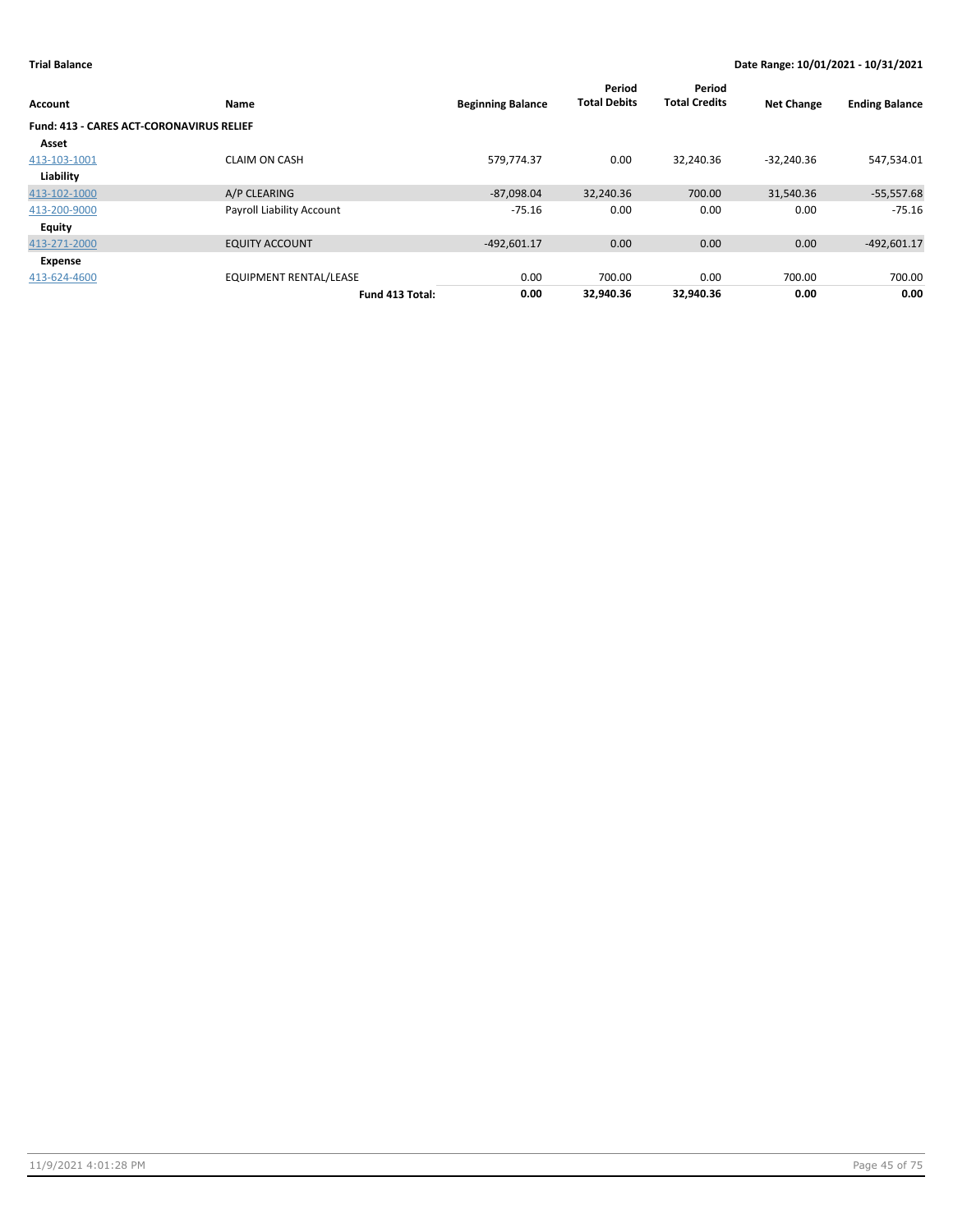| <b>Account</b>                              | Name                 |                 | <b>Beginning Balance</b> | Period<br><b>Total Debits</b> | Period<br><b>Total Credits</b> | <b>Net Change</b> | <b>Ending Balance</b> |  |  |
|---------------------------------------------|----------------------|-----------------|--------------------------|-------------------------------|--------------------------------|-------------------|-----------------------|--|--|
| Fund: 415 - American Recovery Program Grant |                      |                 |                          |                               |                                |                   |                       |  |  |
| Asset                                       |                      |                 |                          |                               |                                |                   |                       |  |  |
| 415-103-1591                                | <b>CDARS DEPOSIT</b> |                 | 3,449,260.97             | 0.00                          | 0.00                           | 0.00              | 3,449,260.97          |  |  |
|                                             |                      | Fund 415 Total: | 3,449,260.97             | 0.00                          | 0.00                           | 0.00              | 3,449,260.97          |  |  |

**\*\*\*Error: Fund 415 Out of Balance\*\*\***

**\*\*\*Warning: Account Authorization is turned on. Please run the Unauthorized Account Listing Report to see if you are out of balance due to**

**missing accounts \*\*\***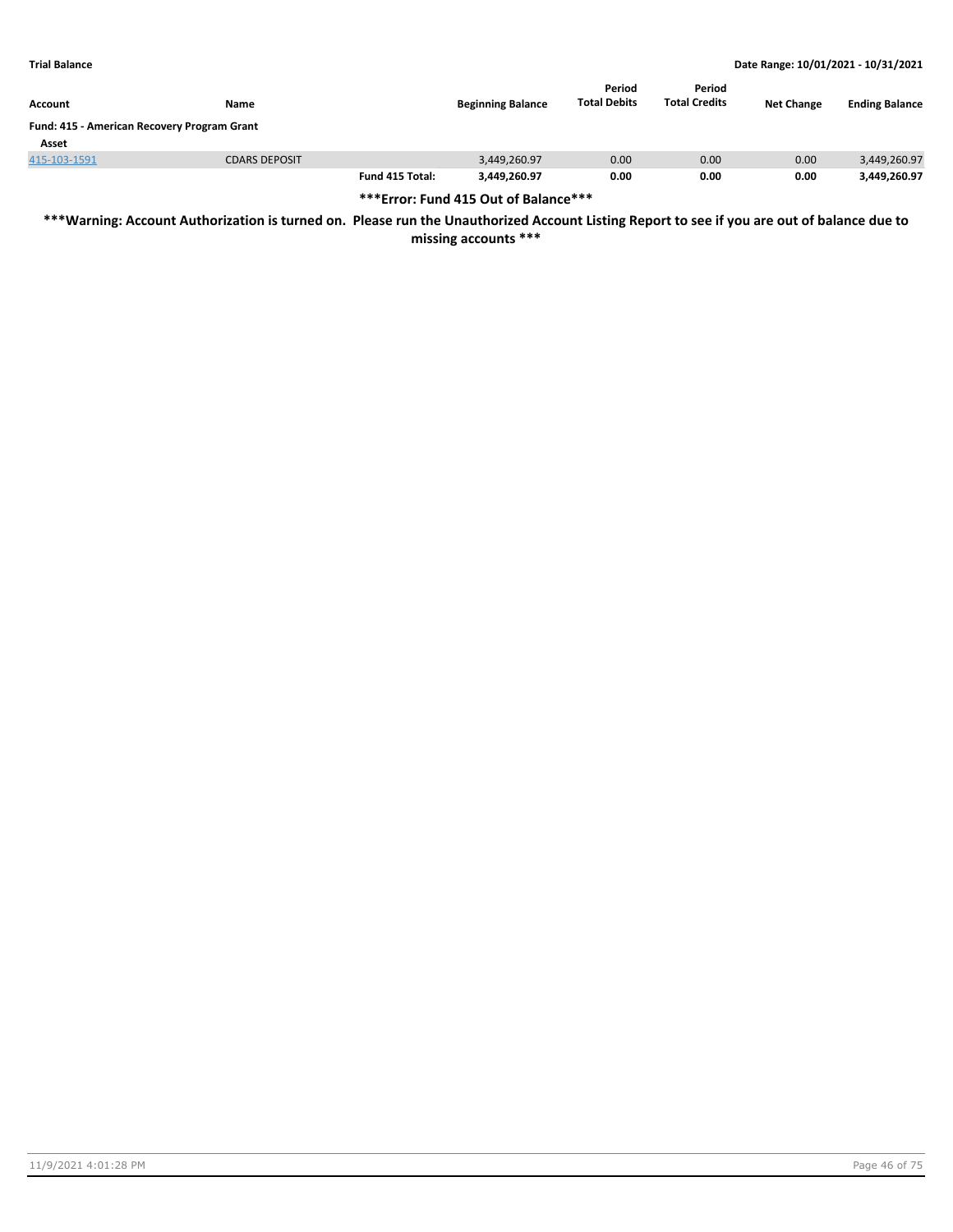| Account                        | Name                                | <b>Beginning Balance</b> | Period<br><b>Total Debits</b> | Period<br><b>Total Credits</b> | <b>Net Change</b> | <b>Ending Balance</b> |
|--------------------------------|-------------------------------------|--------------------------|-------------------------------|--------------------------------|-------------------|-----------------------|
|                                |                                     |                          |                               |                                |                   |                       |
| Fund: 560 - Sheriff Forfeiture |                                     |                          |                               |                                |                   |                       |
| Asset                          |                                     |                          |                               |                                |                   |                       |
| 560-100-1001                   | PR Claim on Cash                    | 0.00                     | 117.40                        | 117.40                         | 0.00              | 0.00                  |
| 560-103-1560                   | <b>CASH-F.C. SHERIFF FORFEITURE</b> | 49,500.36                | 0.00                          | 2,839.46                       | $-2,839.46$       | 46,660.90             |
| 560-103-1590                   | <b>CASH-FEDERAL FORFEITURE</b>      | 12,964.86                | 0.00                          | 0.00                           | 0.00              | 12,964.86             |
| Liability                      |                                     |                          |                               |                                |                   |                       |
| 560-102-1001                   | PR AP Clearing                      | 0.00                     | 54.31                         | 54.31                          | 0.00              | 0.00                  |
| 560-200-9000                   | Payroll Liability Account           | 0.00                     | 54.31                         | 54.31                          | 0.00              | 0.00                  |
| <b>Equity</b>                  |                                     |                          |                               |                                |                   |                       |
| 560-271-2000                   | <b>EQUITY ACCOUNT</b>               | $-62,465.22$             | 0.00                          | 0.00                           | 0.00              | $-62,465.22$          |
| <b>Expense</b>                 |                                     |                          |                               |                                |                   |                       |
| 560-560-1012                   | <b>SALARY SUPPLEMENT</b>            | 0.00                     | 85.38                         | 0.00                           | 85.38             | 85.38                 |
| 560-560-1501                   | <b>SIGN ON BONUS</b>                | 0.00                     | 500.00                        | 0.00                           | 500.00            | 500.00                |
| 560-560-2010                   | SOCIAL SECURITY TAXES               | 0.00                     | 5.17                          | 0.00                           | 5.17              | 5.17                  |
| 560-560-2020                   | <b>GROUP HEALTH INSURANCE</b>       | 0.00                     | 15.52                         | 0.00                           | 15.52             | 15.52                 |
| 560-560-2030                   | <b>RETIREMENT</b>                   | 0.00                     | 10.12                         | 0.00                           | 10.12             | 10.12                 |
| 560-560-2050                   | <b>MEDICARE TAX</b>                 | 0.00                     | 1.21                          | 0.00                           | 1.21              | 1.21                  |
| 560-560-4200                   | <b>CELL PHONE</b>                   | 0.00                     | 30.22                         | 0.00                           | 30.22             | 30.22                 |
| 560-560-5800                   | <b>INVESTIGATIVE EQUIPMENT</b>      | 0.00                     | 2,191.84                      | 0.00                           | 2,191.84          | 2,191.84              |
|                                | Fund 560 Total:                     | 0.00                     | 3,065.48                      | 3,065.48                       | 0.00              | 0.00                  |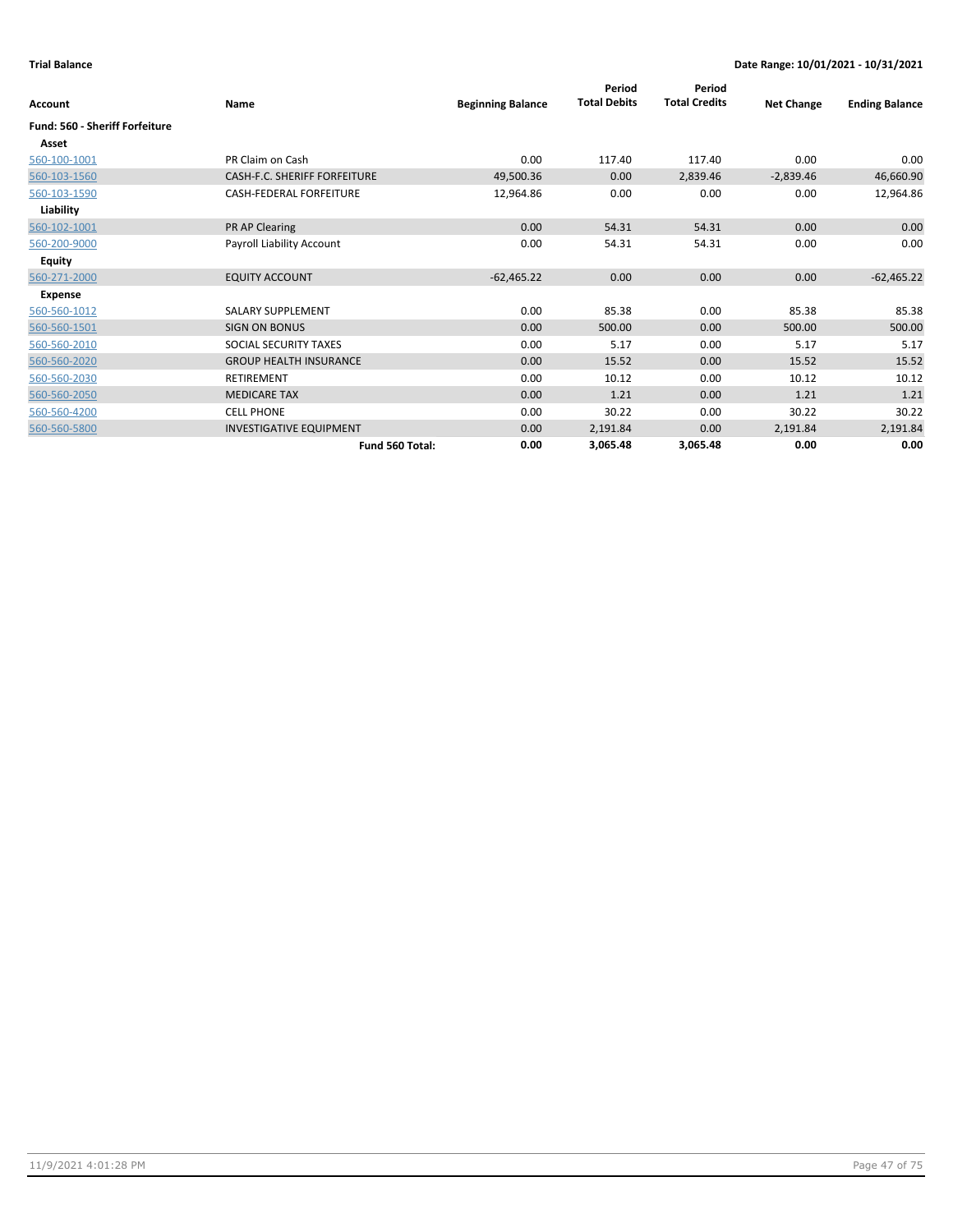| Account      | Name                                                   | <b>Beginning Balance</b> | Period<br><b>Total Debits</b> | Period<br><b>Total Credits</b> | <b>Net Change</b> | <b>Ending Balance</b> |
|--------------|--------------------------------------------------------|--------------------------|-------------------------------|--------------------------------|-------------------|-----------------------|
|              | Fund: 561 - Law Enforcement Education Sheriff's Office |                          |                               |                                |                   |                       |
| Asset        |                                                        |                          |                               |                                |                   |                       |
| 561-103-1550 | F.C. LAW ENFORCEMENT EDUCATION                         | 0.01                     | 0.00                          | 0.00                           | 0.00              | 0.01                  |
| Equity       |                                                        |                          |                               |                                |                   |                       |
| 561-271-2000 | <b>EQUITY ACCOUNT</b>                                  | $-0.01$                  | 0.00                          | 0.00                           | 0.00              | $-0.01$               |
|              | Fund 561 Total:                                        | 0.00                     | 0.00                          | 0.00                           | 0.00              | 0.00                  |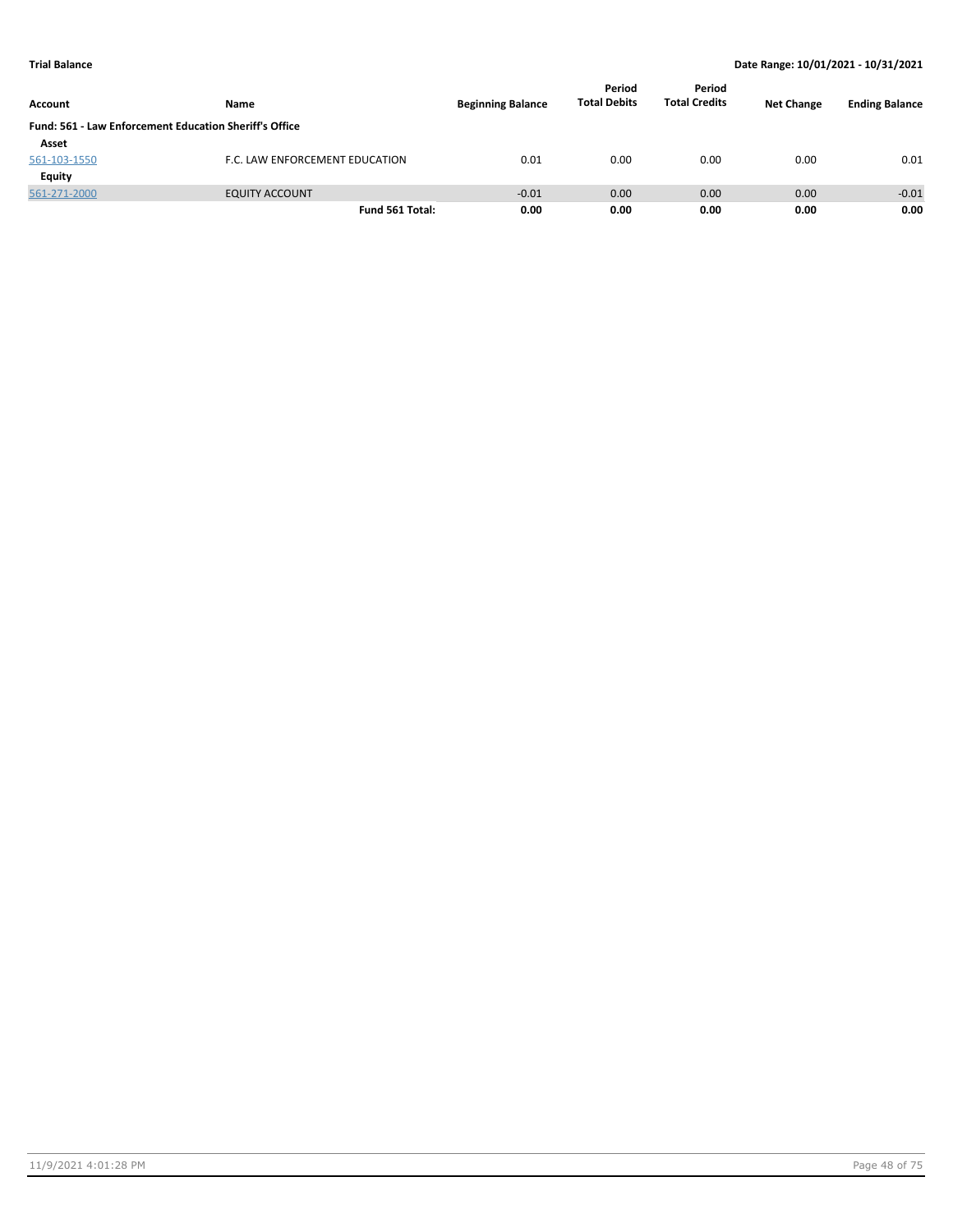| Account                                    | Name                             | <b>Beginning Balance</b> | Period<br><b>Total Debits</b> | Period<br><b>Total Credits</b> | <b>Net Change</b> | <b>Ending Balance</b> |
|--------------------------------------------|----------------------------------|--------------------------|-------------------------------|--------------------------------|-------------------|-----------------------|
| Fund: 562 - Bois D'Arc Lake Reservoir (SO) |                                  |                          |                               |                                |                   |                       |
| Asset                                      |                                  |                          |                               |                                |                   |                       |
| 562-100-1001                               | PR Claim on Cash                 | 0.00                     | 13,947.78                     | 13,947.78                      | 0.00              | 0.00                  |
| 562-103-1001                               | <b>CLAIM ON CASH</b>             | 297,075.92               | 0.00                          | 13,957.78                      | $-13,957.78$      | 283,118.14            |
| Liability                                  |                                  |                          |                               |                                |                   |                       |
| 562-102-1000                               | A/P CLEARING                     | $-10.00$                 | 10.00                         | 0.00                           | 10.00             | 0.00                  |
| 562-102-1001                               | PR AP Clearing                   | 0.00                     | 6,390.35                      | 6,390.35                       | 0.00              | 0.00                  |
| 562-200-1500                               | <b>ACCRUED SALARY PAYABLE</b>    | $-3,264.36$              | 0.00                          | 0.00                           | 0.00              | $-3,264.36$           |
| 562-200-1550                               | <b>ACCRUED FRINGE BENEFITS</b>   | $-1,702.08$              | 0.00                          | 0.00                           | 0.00              | $-1,702.08$           |
| 562-200-9000                               | Payroll Liability Account        | $-553.50$                | 6,390.35                      | 6,390.35                       | 0.00              | $-553.50$             |
| 562-200-9100                               | SYSTEM ADDED LIABILITY LINE-ITEM | 50,527.35                | 0.00                          | 0.00                           | 0.00              | 50,527.35             |
| <b>Equity</b>                              |                                  |                          |                               |                                |                   |                       |
| 562-271-2000                               | <b>EQUITY ACCOUNT</b>            | $-342,073.33$            | 0.00                          | 0.00                           | 0.00              | $-342,073.33$         |
| Expense                                    |                                  |                          |                               |                                |                   |                       |
| 562-560-1040                               | <b>SALARIES DEPUTIES</b>         | 0.00                     | 9,969.79                      | 0.00                           | 9,969.79          | 9,969.79              |
| 562-560-2010                               | SOCIAL SECURITY TAXES            | 0.00                     | 603.00                        | 0.00                           | 603.00            | 603.00                |
| 562-560-2020                               | <b>GROUP HEALTH INSURANCE</b>    | 0.00                     | 2,051.52                      | 0.00                           | 2,051.52          | 2,051.52              |
| 562-560-2030                               | <b>RETIREMENT</b>                | 0.00                     | 1,182.42                      | 0.00                           | 1,182.42          | 1,182.42              |
| 562-560-2050                               | <b>MEDICARE TAX</b>              | 0.00                     | 141.05                        | 0.00                           | 141.05            | 141.05                |
|                                            | Fund 562 Total:                  | 0.00                     | 40,686.26                     | 40,686.26                      | 0.00              | 0.00                  |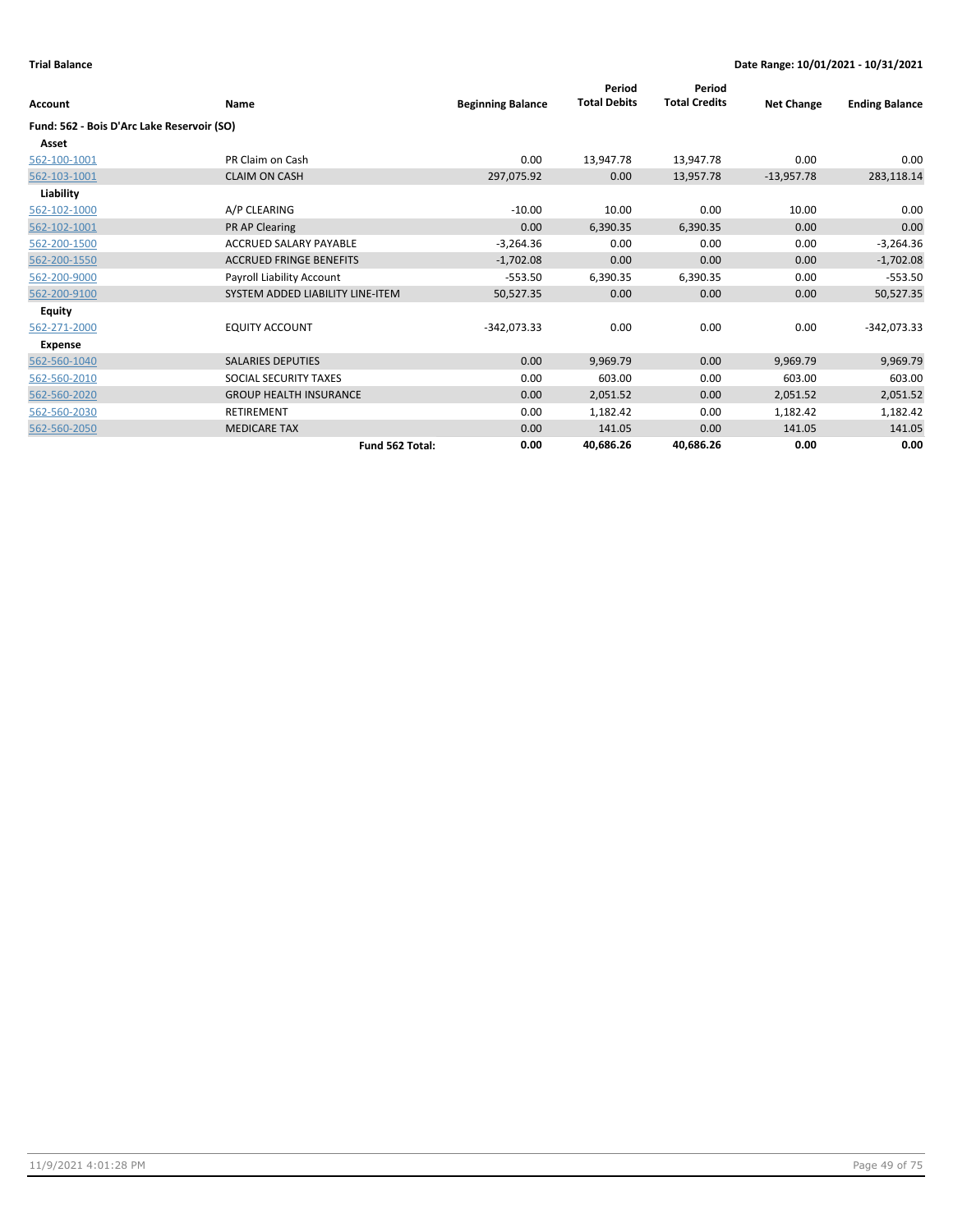| Account                                 | Name                  |                 | <b>Beginning Balance</b> | Period<br><b>Total Debits</b> | Period<br><b>Total Credits</b> | <b>Net Change</b> | <b>Ending Balance</b> |
|-----------------------------------------|-----------------------|-----------------|--------------------------|-------------------------------|--------------------------------|-------------------|-----------------------|
| Fund: 563 - Sheriff's Office Technology |                       |                 |                          |                               |                                |                   |                       |
| Asset                                   |                       |                 |                          |                               |                                |                   |                       |
| 563-103-1001                            | <b>CLAIM ON CASH</b>  |                 | 2,351.32                 | 0.00                          | 0.00                           | 0.00              | 2,351.32              |
| Equity                                  |                       |                 |                          |                               |                                |                   |                       |
| 563-271-2000                            | <b>EQUITY ACCOUNT</b> |                 | $-2,351.32$              | 0.00                          | 0.00                           | 0.00              | $-2,351.32$           |
|                                         |                       | Fund 563 Total: | 0.00                     | 0.00                          | 0.00                           | 0.00              | 0.00                  |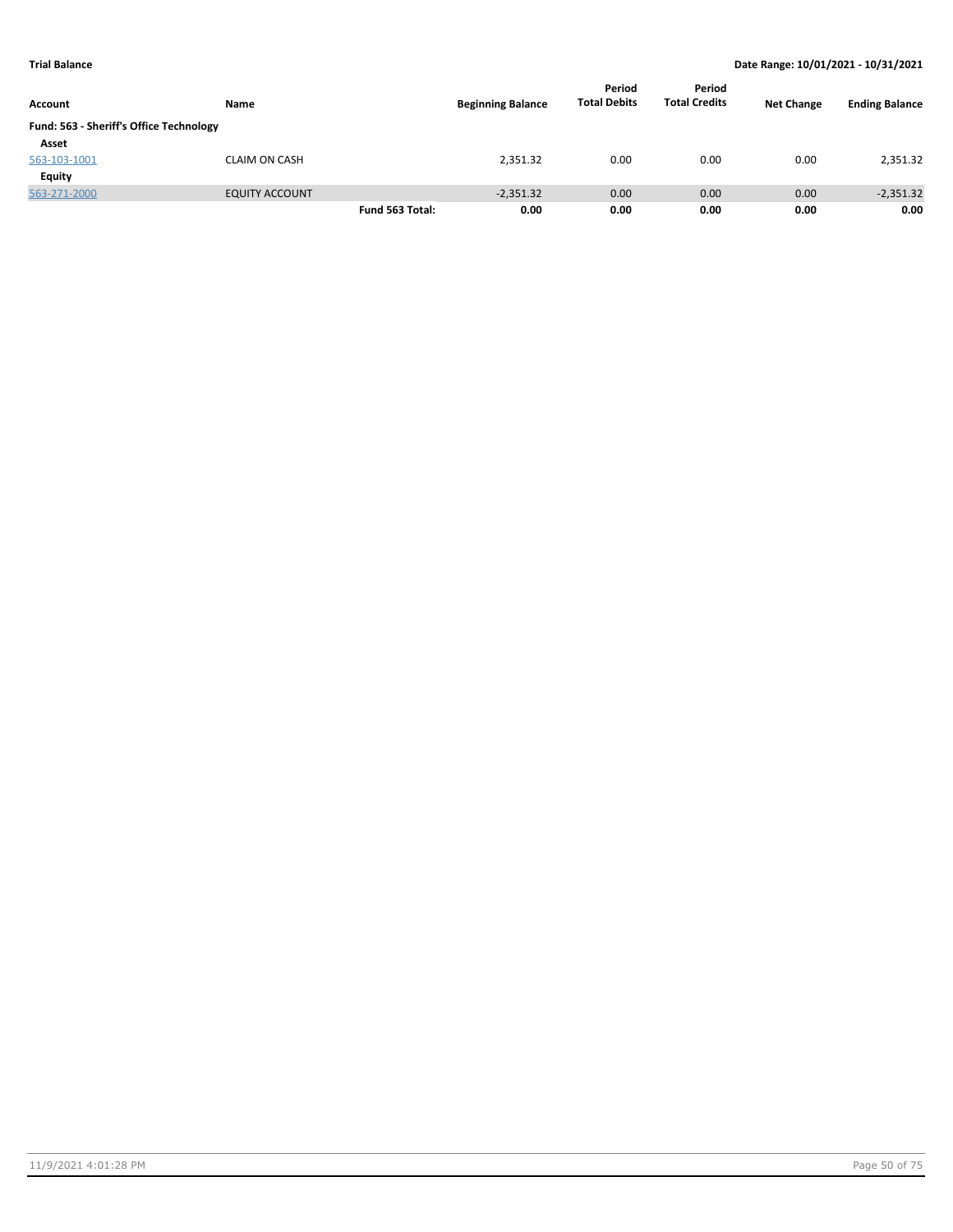| Account                                | <b>Name</b>                      | <b>Beginning Balance</b> | Period<br><b>Total Debits</b> | Period<br><b>Total Credits</b> | <b>Net Change</b> | <b>Ending Balance</b> |
|----------------------------------------|----------------------------------|--------------------------|-------------------------------|--------------------------------|-------------------|-----------------------|
| Fund: 590 - Specialty Court/Drug Court |                                  |                          |                               |                                |                   |                       |
| Asset                                  |                                  |                          |                               |                                |                   |                       |
| 590-103-1001                           | <b>CLAIM ON CASH</b>             | 30,156.23                | 160.32                        | 382.50                         | $-222.18$         | 29,934.05             |
| 590-120-3130                           | DUE FROM OTHER FUNDS             | 262.92                   | 0.00                          | 0.00                           | 0.00              | 262.92                |
| Liability                              |                                  |                          |                               |                                |                   |                       |
| 590-102-1000                           | A/P CLEARING                     | $-382.50$                | 382.50                        | 0.00                           | 382.50            | 0.00                  |
| 590-200-9100                           | SYSTEM ADDED LIABILITY LINE-ITEM | 1,277.50                 | 0.00                          | 0.00                           | 0.00              | 1,277.50              |
| <b>Equity</b>                          |                                  |                          |                               |                                |                   |                       |
| 590-271-2000                           | <b>EQUITY ACCOUNT</b>            | $-31,314.15$             | 0.00                          | 0.00                           | 0.00              | $-31,314.15$          |
| Revenue                                |                                  |                          |                               |                                |                   |                       |
| 590-370-4250                           | <b>DRUG COURT FEE</b>            | 0.00                     | 0.00                          | 129.49                         | $-129.49$         | $-129.49$             |
| 590-370-4260                           | SPECIALTY COURT                  | 0.00                     | 0.00                          | 30.83                          | $-30.83$          | $-30.83$              |
|                                        | Fund 590 Total:                  | 0.00                     | 542.82                        | 542.82                         | 0.00              | 0.00                  |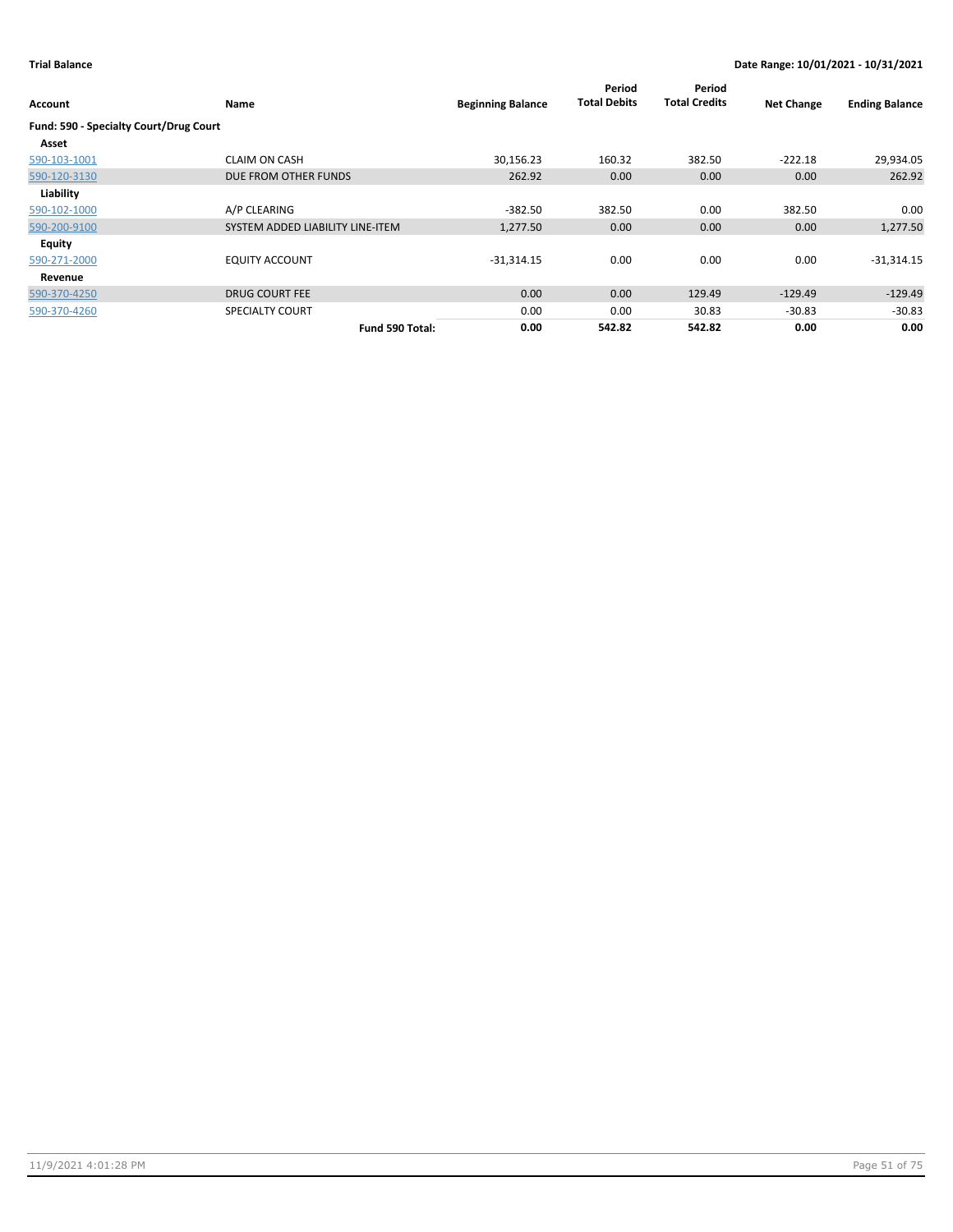| Account             | Name                         | <b>Beginning Balance</b> | Period<br><b>Total Debits</b> | Period<br><b>Total Credits</b> | <b>Net Change</b> | <b>Ending Balance</b> |
|---------------------|------------------------------|--------------------------|-------------------------------|--------------------------------|-------------------|-----------------------|
| Fund: 600 - Sinking |                              |                          |                               |                                |                   |                       |
| Asset               |                              |                          |                               |                                |                   |                       |
| 600-103-1001        | <b>CLAIM ON CASH</b>         | 475,085.28               | 4,735.90                      | 0.00                           | 4,735.90          | 479,821.18            |
| 600-120-3110        | <b>TAXES RECEIVABLE</b>      | 18,250.88                | 0.00                          | 0.00                           | 0.00              | 18,250.88             |
| 600-120-3120        | DUE FROM OTHER GOVERNMENTS   | 78.56                    | 0.00                          | 0.00                           | 0.00              | 78.56                 |
| Liability           |                              |                          |                               |                                |                   |                       |
| 600-200-2000        | <b>DEFERRED REVENUE</b>      | $-16,699.66$             | 0.00                          | 0.00                           | 0.00              | $-16,699.66$          |
| <b>Equity</b>       |                              |                          |                               |                                |                   |                       |
| 600-271-2000        | <b>EQUITY ACCOUNT</b>        | $-476,715.06$            | 0.00                          | 0.00                           | 0.00              | $-476,715.06$         |
| Revenue             |                              |                          |                               |                                |                   |                       |
| 600-310-1100        | <b>CURRENT TAXES</b>         | 0.00                     | 0.00                          | 2,864.48                       | $-2,864.48$       | $-2,864.48$           |
| 600-310-1200        | <b>DELINQUENT TAXES</b>      | 0.00                     | 0.00                          | 1,477.02                       | $-1,477.02$       | $-1,477.02$           |
| 600-318-1210        | PAY N LIEU TAX/UPPER TRINITY | 0.00                     | 0.00                          | 394.40                         | $-394.40$         | $-394.40$             |
|                     | Fund 600 Total:              | 0.00                     | 4,735.90                      | 4,735.90                       | 0.00              | 0.00                  |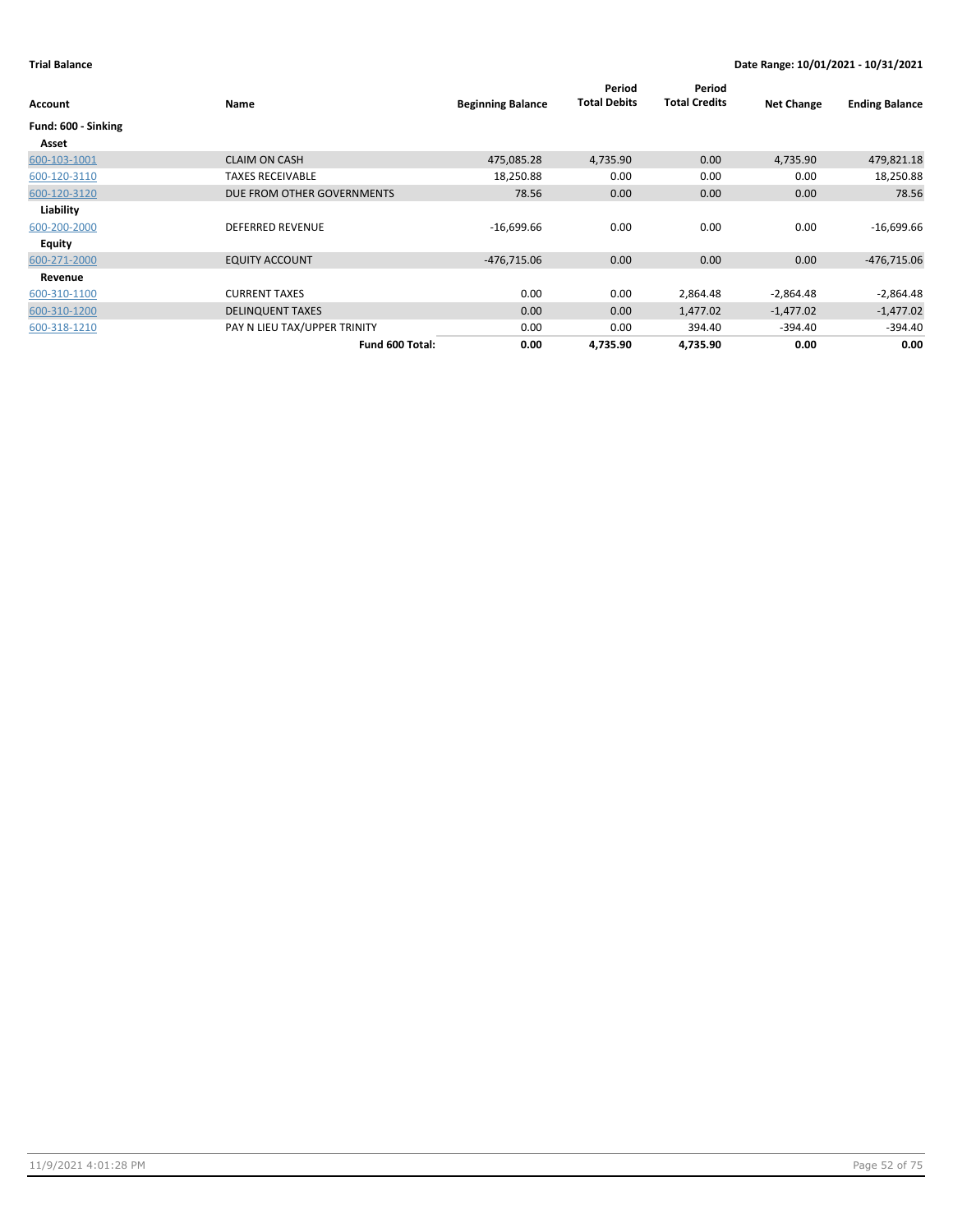| Account                                            | Name                  |                 | <b>Beginning Balance</b> | Period<br><b>Total Debits</b> | Period<br><b>Total Credits</b> | <b>Net Change</b> | <b>Ending Balance</b> |
|----------------------------------------------------|-----------------------|-----------------|--------------------------|-------------------------------|--------------------------------|-------------------|-----------------------|
| Fund: 630 - Law Enforcement Education Const. Pct.1 |                       |                 |                          |                               |                                |                   |                       |
| Asset                                              |                       |                 |                          |                               |                                |                   |                       |
| 630-103-1001                                       | <b>CLAIM ON CASH</b>  |                 | 3,016.09                 | 0.00                          | 0.00                           | 0.00              | 3,016.09              |
| Equity                                             |                       |                 |                          |                               |                                |                   |                       |
| 630-271-2000                                       | <b>EQUITY ACCOUNT</b> |                 | $-3.016.09$              | 0.00                          | 0.00                           | 0.00              | $-3,016.09$           |
|                                                    |                       | Fund 630 Total: | 0.00                     | 0.00                          | 0.00                           | 0.00              | 0.00                  |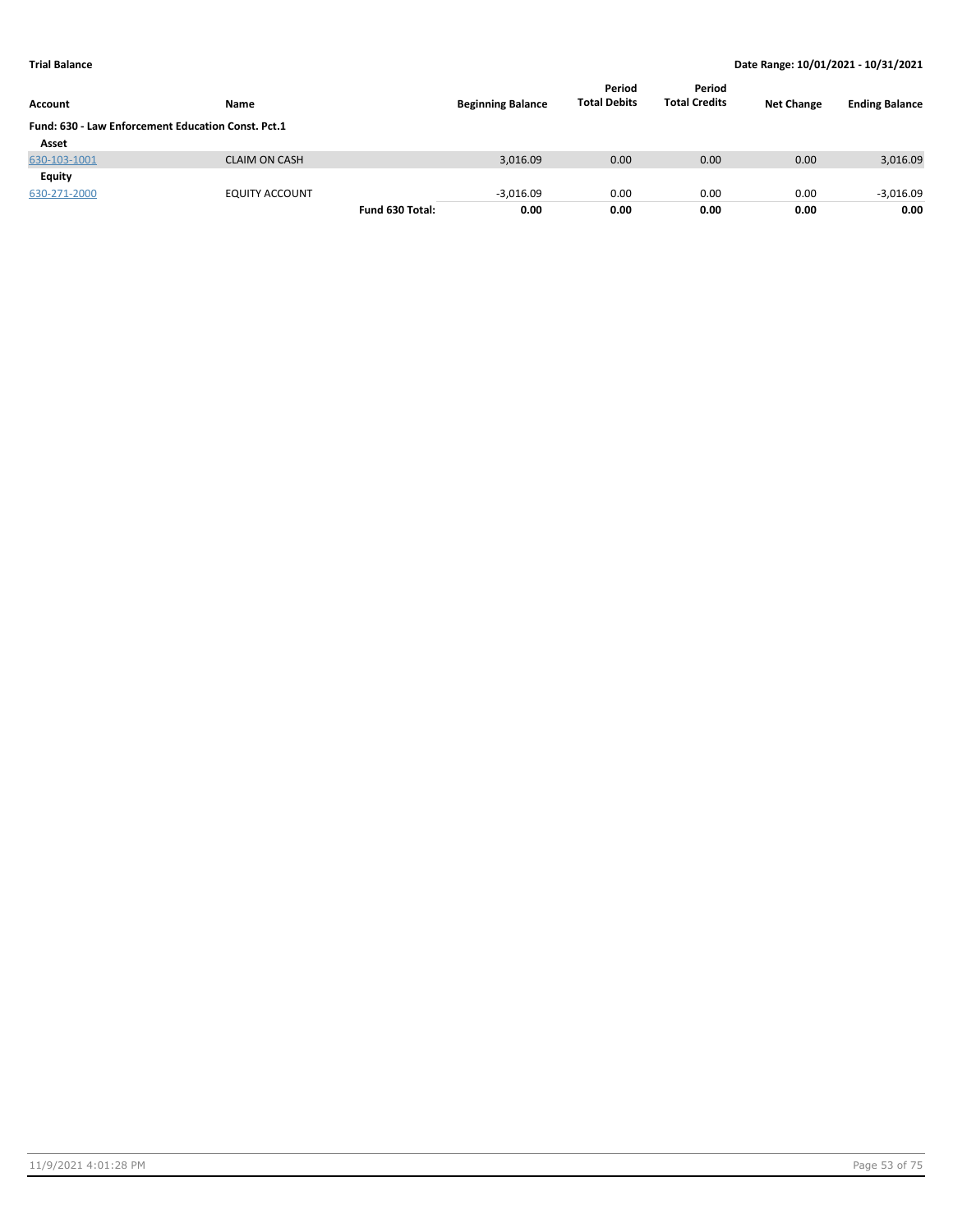| <b>Account</b>                                     | Name                  |                 | <b>Beginning Balance</b> | Period<br><b>Total Debits</b> | Period<br><b>Total Credits</b> | <b>Net Change</b> | <b>Ending Balance</b> |
|----------------------------------------------------|-----------------------|-----------------|--------------------------|-------------------------------|--------------------------------|-------------------|-----------------------|
| Fund: 640 - Law Enforcement Education Const. Pct.2 |                       |                 |                          |                               |                                |                   |                       |
| Asset                                              |                       |                 |                          |                               |                                |                   |                       |
| 640-103-1001                                       | <b>CLAIM ON CASH</b>  |                 | 1,682.87                 | 0.00                          | 0.00                           | 0.00              | 1,682.87              |
| Equity                                             |                       |                 |                          |                               |                                |                   |                       |
| 640-271-2000                                       | <b>EQUITY ACCOUNT</b> |                 | $-1,682.87$              | 0.00                          | 0.00                           | 0.00              | $-1,682.87$           |
|                                                    |                       | Fund 640 Total: | 0.00                     | 0.00                          | 0.00                           | 0.00              | 0.00                  |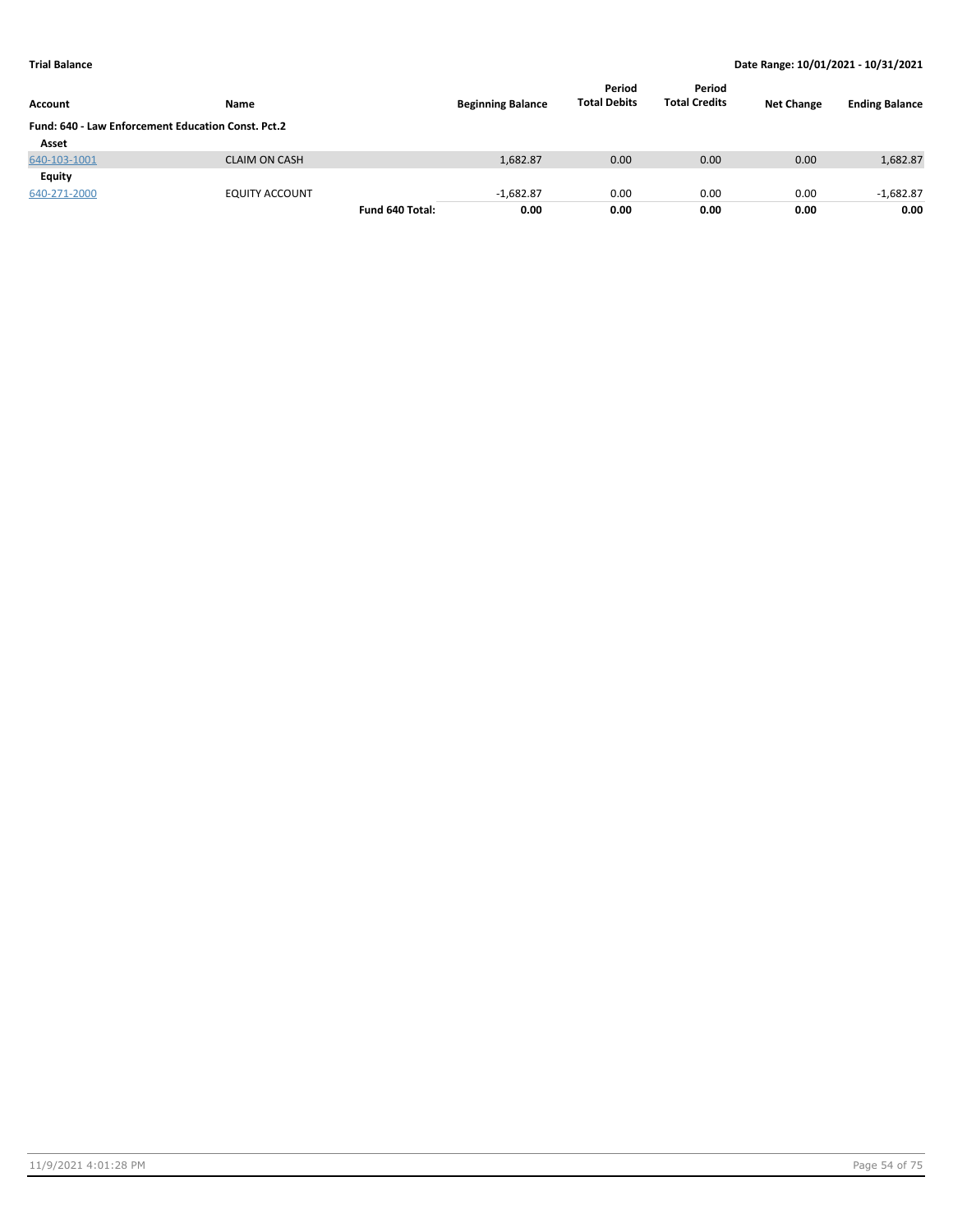| Account                                            | Name                  |                 | <b>Beginning Balance</b> | Period<br><b>Total Debits</b> | Period<br><b>Total Credits</b> | <b>Net Change</b> | <b>Ending Balance</b> |
|----------------------------------------------------|-----------------------|-----------------|--------------------------|-------------------------------|--------------------------------|-------------------|-----------------------|
| Fund: 650 - Law Enforcement Education Const. Pct.3 |                       |                 |                          |                               |                                |                   |                       |
| Asset                                              |                       |                 |                          |                               |                                |                   |                       |
| 650-103-1001                                       | <b>CLAIM ON CASH</b>  |                 | 4,019.32                 | 0.00                          | 0.00                           | 0.00              | 4,019.32              |
| Equity                                             |                       |                 |                          |                               |                                |                   |                       |
| 650-271-2000                                       | <b>EQUITY ACCOUNT</b> |                 | $-4.019.32$              | 0.00                          | 0.00                           | 0.00              | $-4,019.32$           |
|                                                    |                       | Fund 650 Total: | 0.00                     | 0.00                          | 0.00                           | 0.00              | 0.00                  |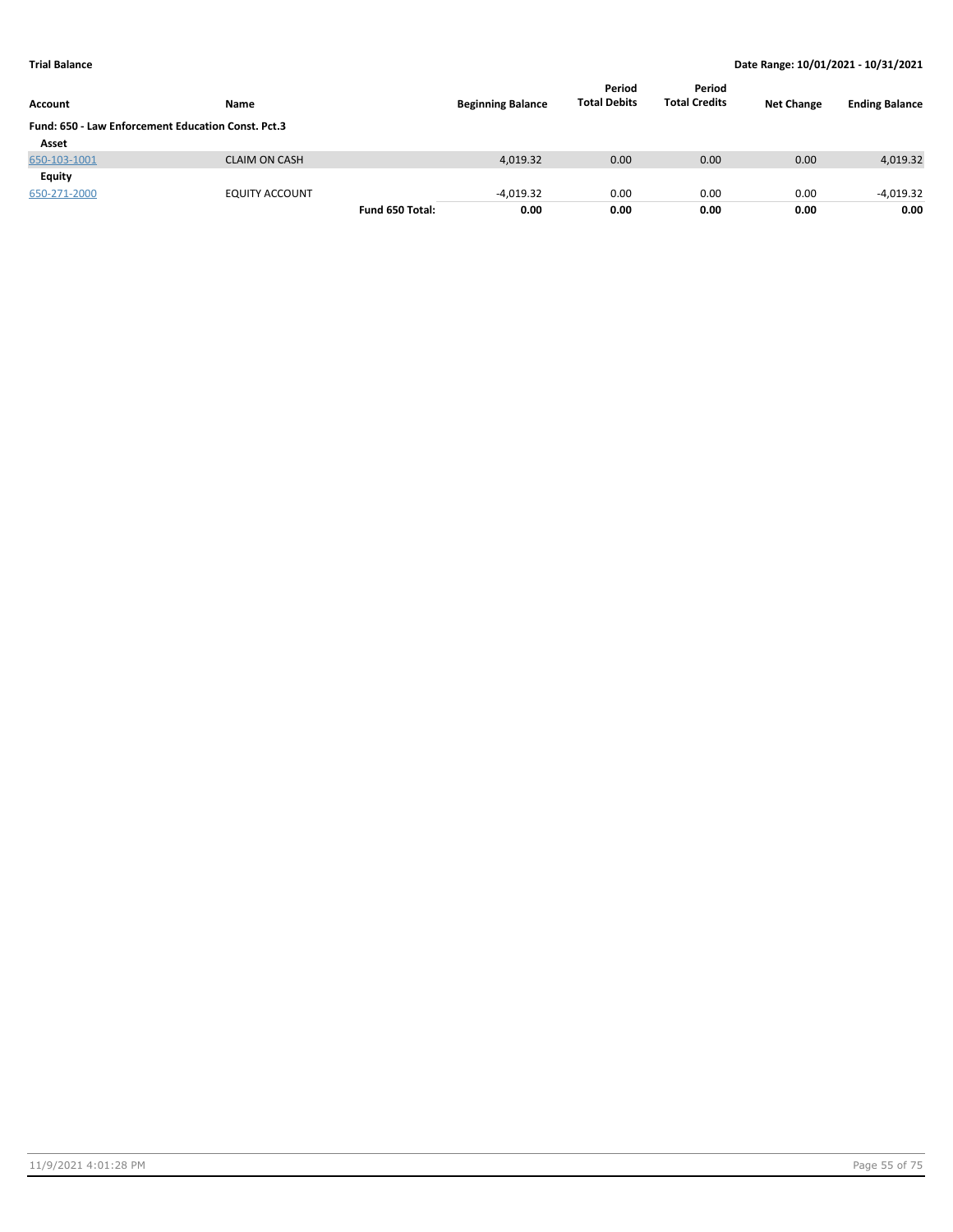| <b>Account</b>                                     | Name                             | <b>Beginning Balance</b> | Period<br><b>Total Debits</b> | Period<br><b>Total Credits</b> | <b>Net Change</b> | <b>Ending Balance</b> |
|----------------------------------------------------|----------------------------------|--------------------------|-------------------------------|--------------------------------|-------------------|-----------------------|
| Fund: 660 - 2017 GO Bonds-Construction Fund FY2017 |                                  |                          |                               |                                |                   |                       |
| Asset                                              |                                  |                          |                               |                                |                   |                       |
| 660-120-3130                                       | DUE FROM OTHER FUNDS             | 160,470.65               | 0.00                          | 0.00                           | 0.00              | 160,470.65            |
| Liability                                          |                                  |                          |                               |                                |                   |                       |
| 660-200-9100                                       | SYSTEM ADDED LIABILITY LINE-ITEM | 118.487.23               | 0.00                          | 0.00                           | 0.00              | 118,487.23            |
| 660-200-9200                                       | <b>RETAINAGE PAYABLE</b>         | $-19,591.05$             | 0.00                          | 0.00                           | 0.00              | $-19,591.05$          |
| <b>Equity</b>                                      |                                  |                          |                               |                                |                   |                       |
| 660-271-2000                                       | <b>EQUITY ACCOUNT</b>            | -259,366.83              | 0.00                          | 0.00                           | 0.00              | -259,366.83           |
|                                                    | Fund 660 Total:                  | 0.00                     | 0.00                          | 0.00                           | 0.00              | 0.00                  |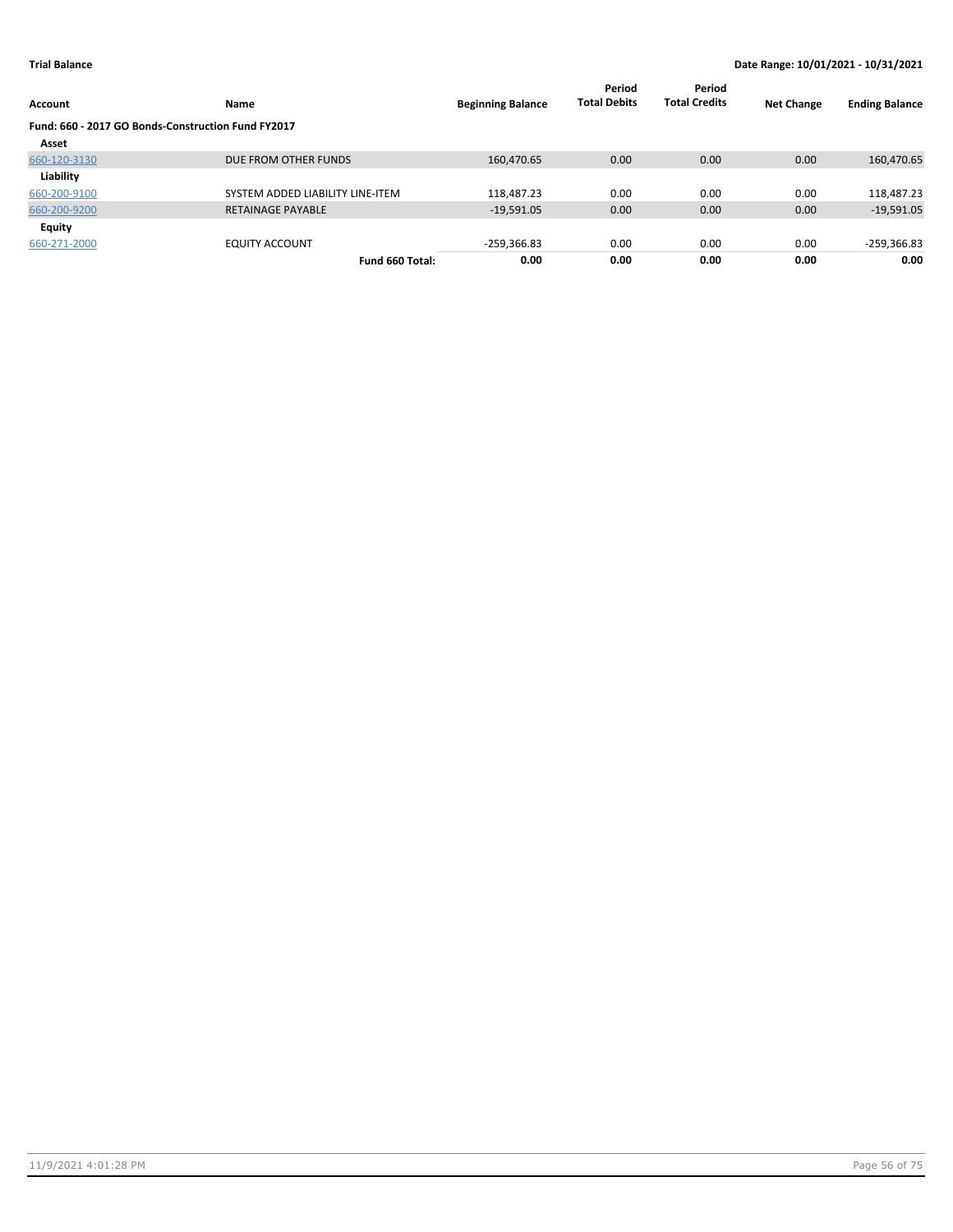| Account                                   | Name                             | <b>Beginning Balance</b> | Period<br><b>Total Debits</b> | Period<br><b>Total Credits</b> | <b>Net Change</b> | <b>Ending Balance</b> |
|-------------------------------------------|----------------------------------|--------------------------|-------------------------------|--------------------------------|-------------------|-----------------------|
| <b>Fund: 670 - Courthouse Restoration</b> |                                  |                          |                               |                                |                   |                       |
| Asset                                     |                                  |                          |                               |                                |                   |                       |
| 670-103-1001                              | <b>CLAIM ON CASH</b>             | 3,287,030.18             | 349,439.93                    | 0.00                           | 349,439.93        | 3,636,470.11          |
| 670-120-3100                              | <b>GRANT RECEIVED FROM THC</b>   | 21,732.49                | 0.00                          | 0.00                           | 0.00              | 21,732.49             |
| Liability                                 |                                  |                          |                               |                                |                   |                       |
| 670-200-9000                              | SYSTEM ADDED LIABILITY LINE-ITEM | 16,253.96                | 0.00                          | 0.00                           | 0.00              | 16,253.96             |
| 670-207-9500                              | DUE TO OTHER FUNDS               | $-160,470.65$            | 0.00                          | 0.00                           | 0.00              | $-160,470.65$         |
| Equity                                    |                                  |                          |                               |                                |                   |                       |
| 670-271-2000                              | <b>EQUITY ACCOUNT</b>            | $-3,164,545.98$          | 0.00                          | 0.00                           | 0.00              | $-3,164,545.98$       |
| Revenue                                   |                                  |                          |                               |                                |                   |                       |
| 670-330-5100                              | <b>COURTHOUSE RESTORATION</b>    | 0.00                     | 0.00                          | 349,439.93                     | -349,439.93       | $-349,439.93$         |
|                                           | Fund 670 Total:                  | 0.00                     | 349,439.93                    | 349,439.93                     | 0.00              | 0.00                  |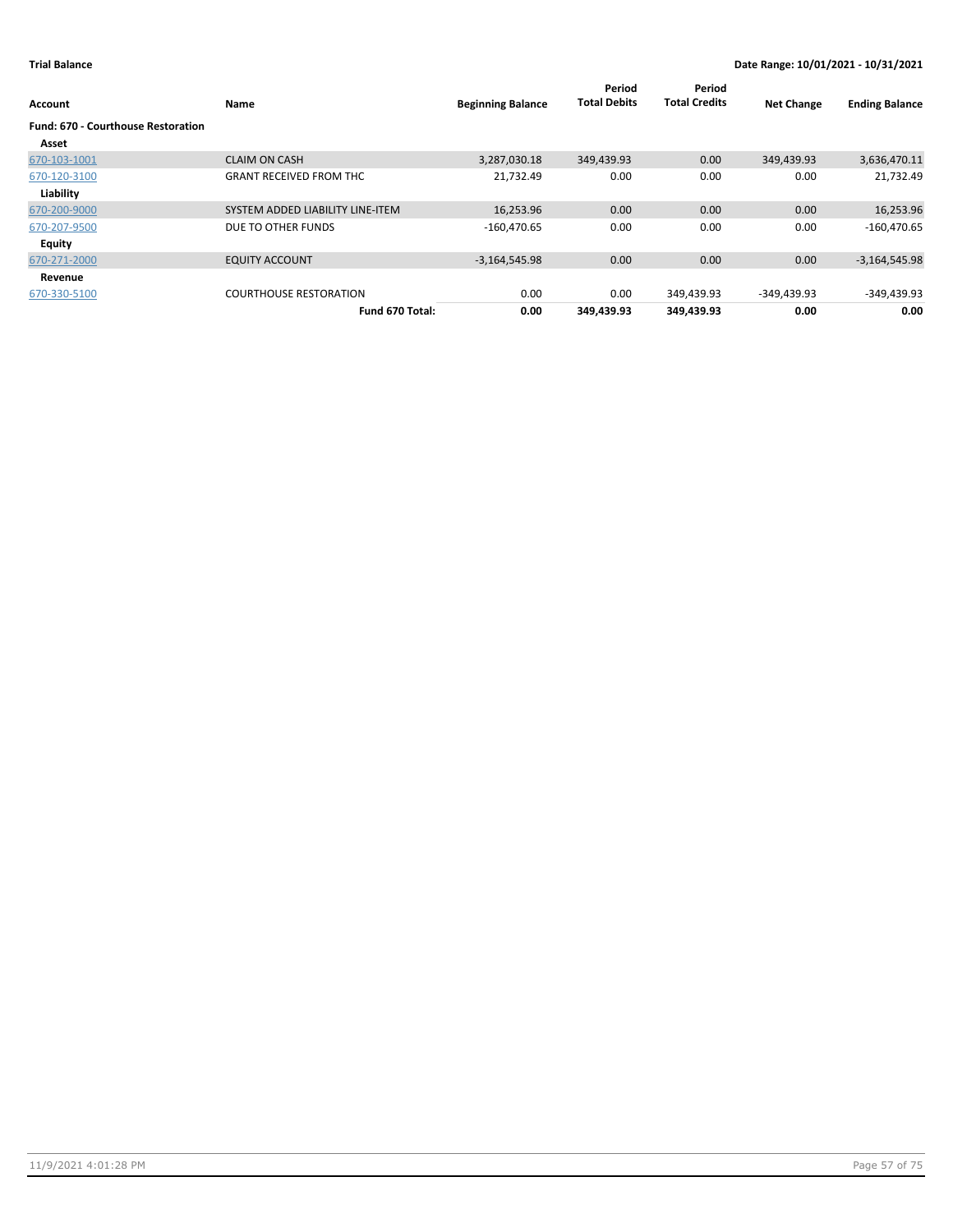| <b>Account</b>                                     | <b>Name</b>          |                 | <b>Beginning Balance</b> | Period<br><b>Total Debits</b> | Period<br><b>Total Credits</b> | <b>Net Change</b> | <b>Ending Balance</b> |
|----------------------------------------------------|----------------------|-----------------|--------------------------|-------------------------------|--------------------------------|-------------------|-----------------------|
| Fund: 680 - 2018 GO Bonds-Construction Fund FY2019 |                      |                 |                          |                               |                                |                   |                       |
| Asset                                              |                      |                 |                          |                               |                                |                   |                       |
| 680-103-1001                                       | <b>CLAIM ON CASH</b> |                 | 1.05                     | 0.00                          | 0.00                           | 0.00              | 1.05                  |
| Equity                                             |                      |                 |                          |                               |                                |                   |                       |
| 680-271-2000                                       | EQUITY ACCOUNT       |                 | $-1.05$                  | 0.00                          | 0.00                           | 0.00              | $-1.05$               |
|                                                    |                      | Fund 680 Total: | 0.00                     | 0.00                          | 0.00                           | 0.00              | 0.00                  |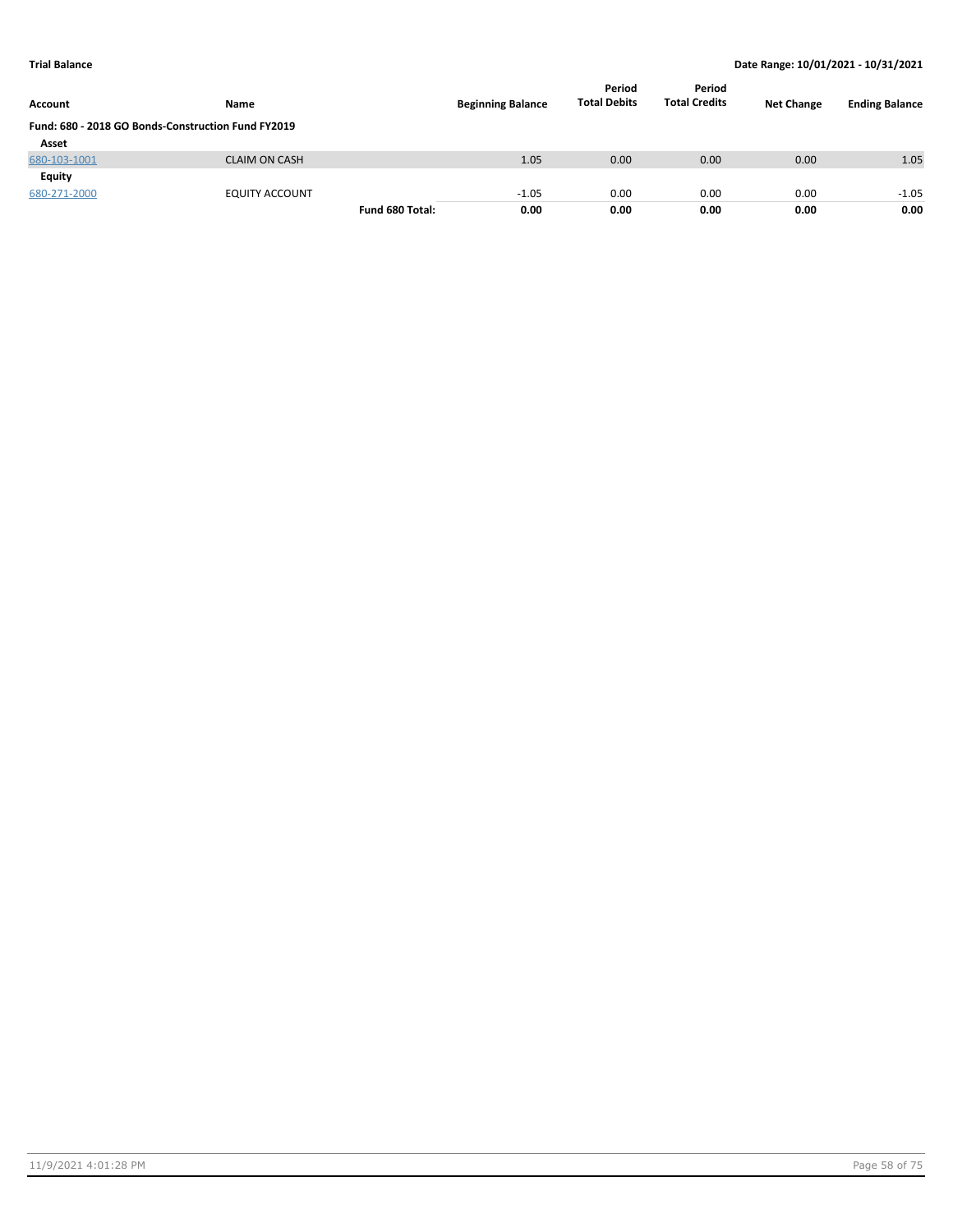| Account                                                     | Name                            | <b>Beginning Balance</b> | Period<br><b>Total Debits</b> | Period<br><b>Total Credits</b> | <b>Net Change</b> | <b>Ending Balance</b> |
|-------------------------------------------------------------|---------------------------------|--------------------------|-------------------------------|--------------------------------|-------------------|-----------------------|
| Fund: 690 - 2020 CO Bonds-Construction Fund FY2020<br>Asset |                                 |                          |                               |                                |                   |                       |
| 690-103-1001                                                | <b>CLAIM ON CASH</b>            | 0.00                     | 109.77                        | 113,323.89                     | $-113,214.12$     | $-113,214.12$         |
| 690-103-1200                                                | CO BONDS CONST.2020-COMB. FUNDS | 109.77                   | 0.00                          | 109.77                         | $-109.77$         | 0.00                  |
| 690-103-1690                                                | <b>ICS DEPOSIT</b>              | 1,194,740.95             | 0.00                          | 0.00                           | 0.00              | 1,194,740.95          |
| Liability                                                   |                                 |                          |                               |                                |                   |                       |
| 690-102-1000                                                | A/P CLEARING                    | $-113,323.89$            | 113,323.89                    | 0.00                           | 113.323.89        | 0.00                  |
| <b>Equity</b>                                               |                                 |                          |                               |                                |                   |                       |
| 690-271-2000                                                | <b>EQUITY ACCOUNT</b>           | $-1,081,526.83$          | 0.00                          | 0.00                           | 0.00              | $-1,081,526.83$       |
|                                                             | Fund 690 Total:                 | 0.00                     | 113.433.66                    | 113,433.66                     | 0.00              | 0.00                  |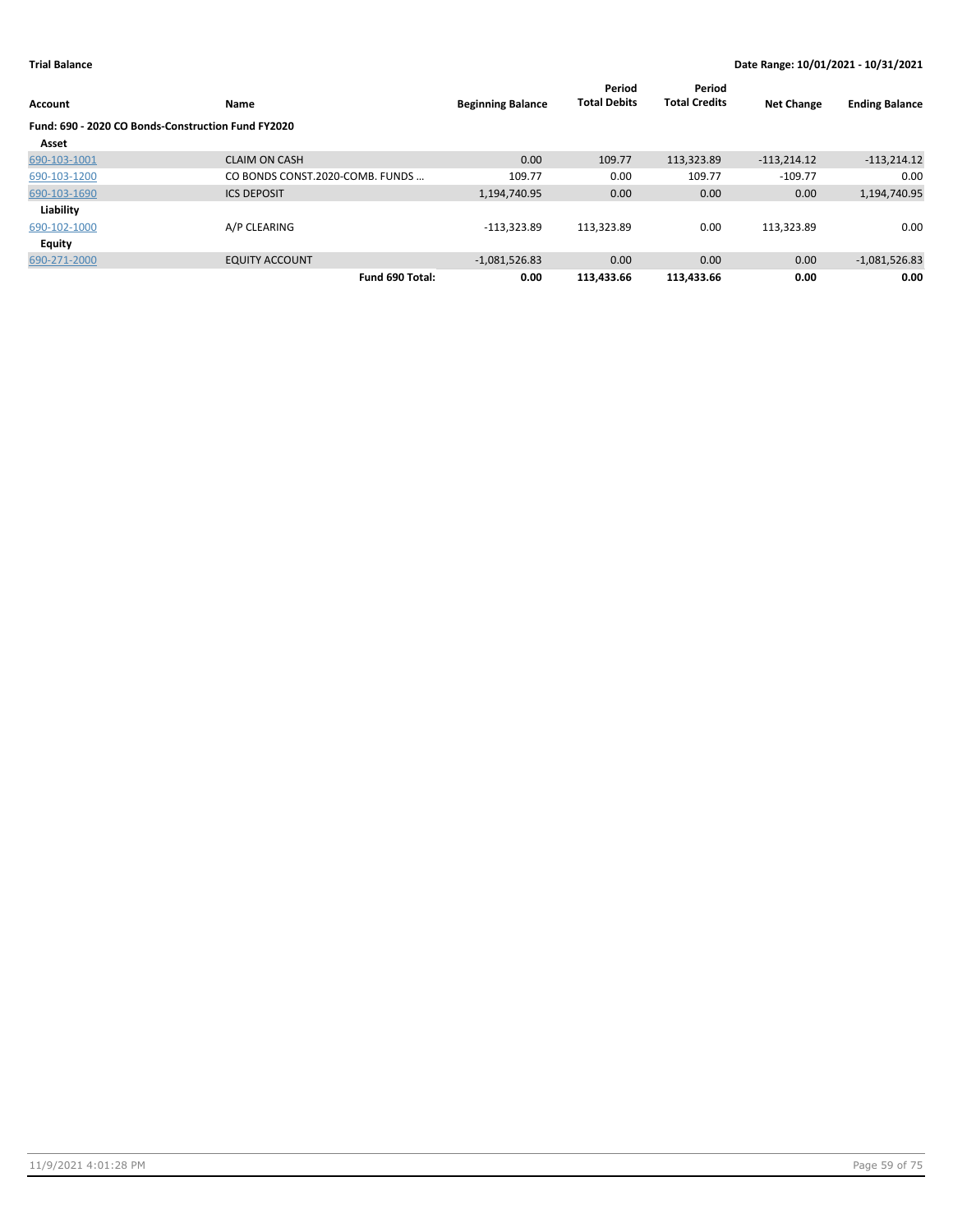|                          |                       |                 |                          | Period<br><b>Total Debits</b> | Period<br><b>Total Credits</b> |                   |                       |
|--------------------------|-----------------------|-----------------|--------------------------|-------------------------------|--------------------------------|-------------------|-----------------------|
| <b>Account</b>           | Name                  |                 | <b>Beginning Balance</b> |                               |                                | <b>Net Change</b> | <b>Ending Balance</b> |
| Fund: 700 - Right of Way |                       |                 |                          |                               |                                |                   |                       |
| Asset                    |                       |                 |                          |                               |                                |                   |                       |
| 700-103-1001             | <b>CLAIM ON CASH</b>  |                 | 16,205.96                | 30.00                         | 0.00                           | 30.00             | 16,235.96             |
| 700-103-1750             | <b>TEXPOOL</b>        |                 | 84,923.99                | 0.00                          | 0.00                           | 0.00              | 84,923.99             |
| <b>Equity</b>            |                       |                 |                          |                               |                                |                   |                       |
| 700-271-2000             | <b>EQUITY ACCOUNT</b> |                 | $-101, 129.95$           | 0.00                          | 0.00                           | 0.00              | $-101, 129.95$        |
| Revenue                  |                       |                 |                          |                               |                                |                   |                       |
| 700-370-1421             | <b>ROW PERMITS</b>    |                 | 0.00                     | 0.00                          | 30.00                          | $-30.00$          | $-30.00$              |
|                          |                       | Fund 700 Total: | 0.00                     | 30.00                         | 30.00                          | 0.00              | 0.00                  |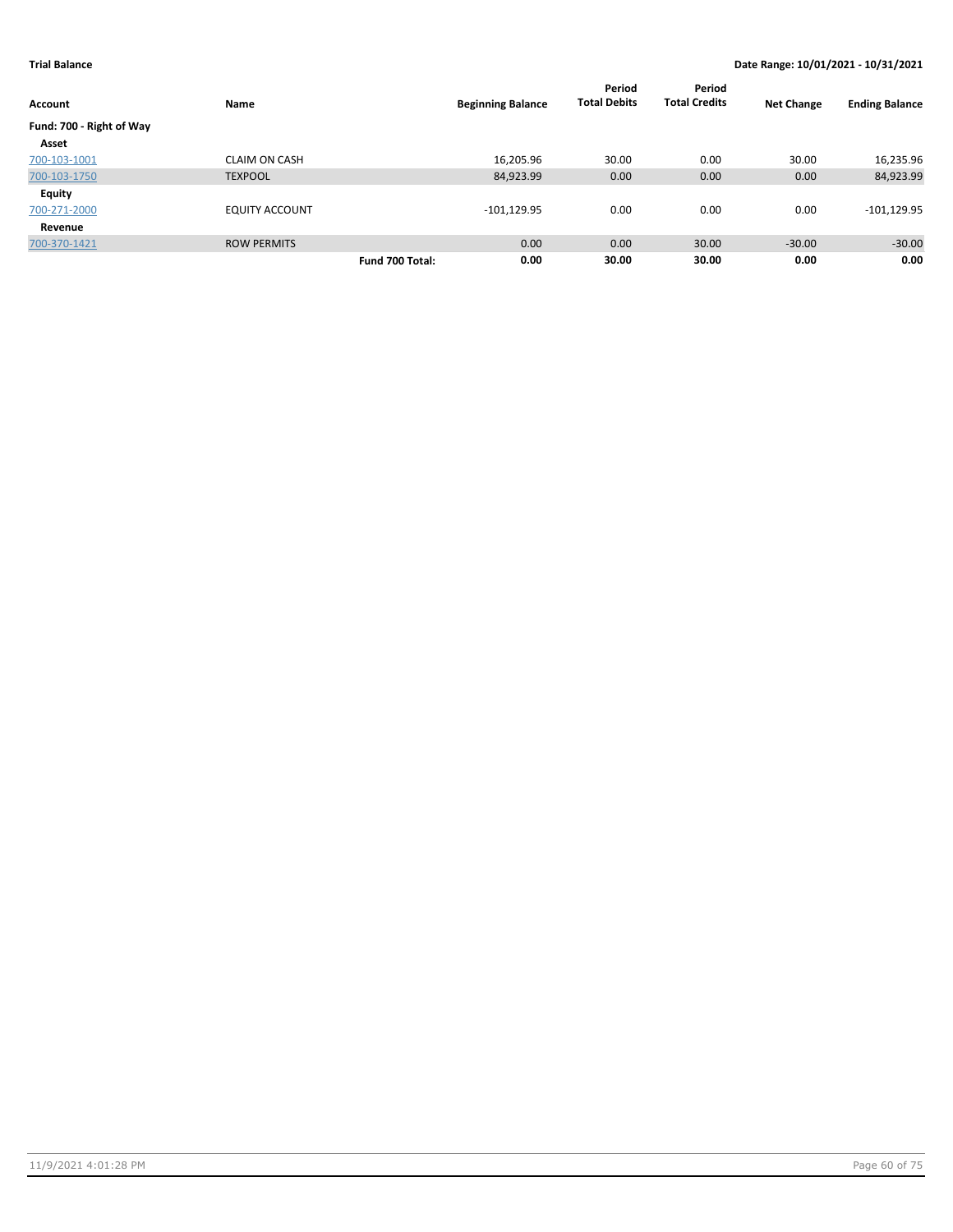| Account                            | Name                  |                 | <b>Beginning Balance</b> | Period<br><b>Total Debits</b> | Period<br><b>Total Credits</b> | <b>Net Change</b> | <b>Ending Balance</b> |
|------------------------------------|-----------------------|-----------------|--------------------------|-------------------------------|--------------------------------|-------------------|-----------------------|
| Fund: 800 - Veterans Court Program |                       |                 |                          |                               |                                |                   |                       |
| Asset                              |                       |                 |                          |                               |                                |                   |                       |
| 800-103-1001                       | Claim On Cash         |                 | 1,173.00                 | 98.00                         | 0.00                           | 98.00             | 1,271.00              |
| <b>Equity</b>                      |                       |                 |                          |                               |                                |                   |                       |
| 800-271-2000                       | <b>EQUITY ACCOUNT</b> |                 | $-1,173.00$              | 0.00                          | 0.00                           | 0.00              | $-1,173.00$           |
| Revenue                            |                       |                 |                          |                               |                                |                   |                       |
| 800-370-1800                       | <b>PROGRAM FEES</b>   |                 | 0.00                     | 0.00                          | 98.00                          | $-98.00$          | $-98.00$              |
|                                    |                       | Fund 800 Total: | 0.00                     | 98.00                         | 98.00                          | 0.00              | 0.00                  |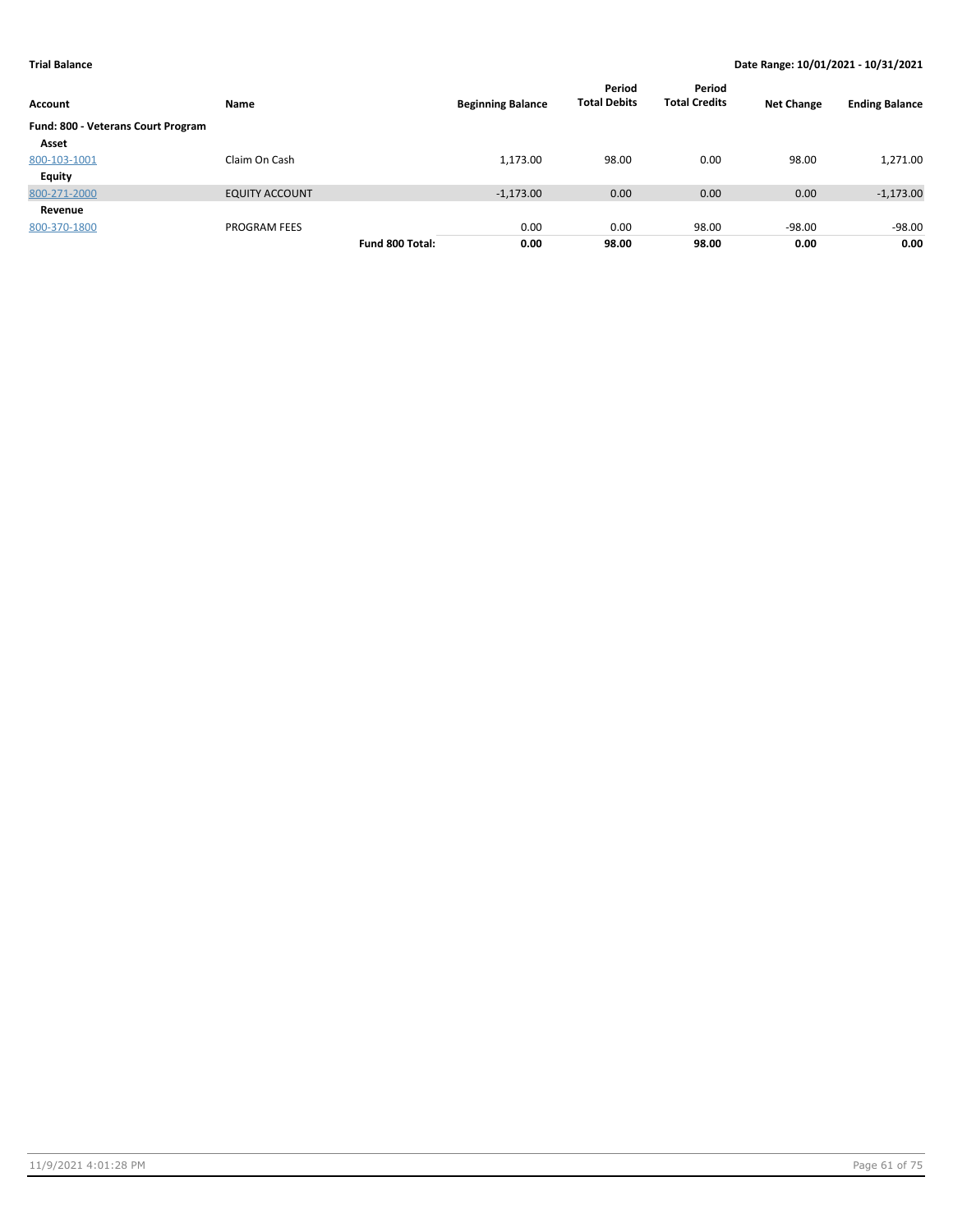| Account                                  | Name                             | <b>Beginning Balance</b> | Period<br><b>Total Debits</b> | Period<br><b>Total Credits</b> | <b>Net Change</b> | <b>Ending Balance</b> |
|------------------------------------------|----------------------------------|--------------------------|-------------------------------|--------------------------------|-------------------|-----------------------|
| Fund: 810 - County Lake Road Impact Fund |                                  |                          |                               |                                |                   |                       |
| Asset                                    |                                  |                          |                               |                                |                   |                       |
| 810-103-1001                             | <b>CLAIM ON CASH</b>             | 204,021.21               | 0.00                          | 0.00                           | 0.00              | 204,021.21            |
| Liability                                |                                  |                          |                               |                                |                   |                       |
| 810-200-9100                             | SYSTEM ADDED LIABILITY LINE-ITEM | 30,992.00                | 0.00                          | 0.00                           | 0.00              | 30,992.00             |
| Equity                                   |                                  |                          |                               |                                |                   |                       |
| 810-271-2000                             | <b>EQUITY ACCOUNT</b>            | $-235,013.21$            | 0.00                          | 0.00                           | 0.00              | $-235,013.21$         |
|                                          | Fund 810 Total:                  | 0.00                     | 0.00                          | 0.00                           | 0.00              | 0.00                  |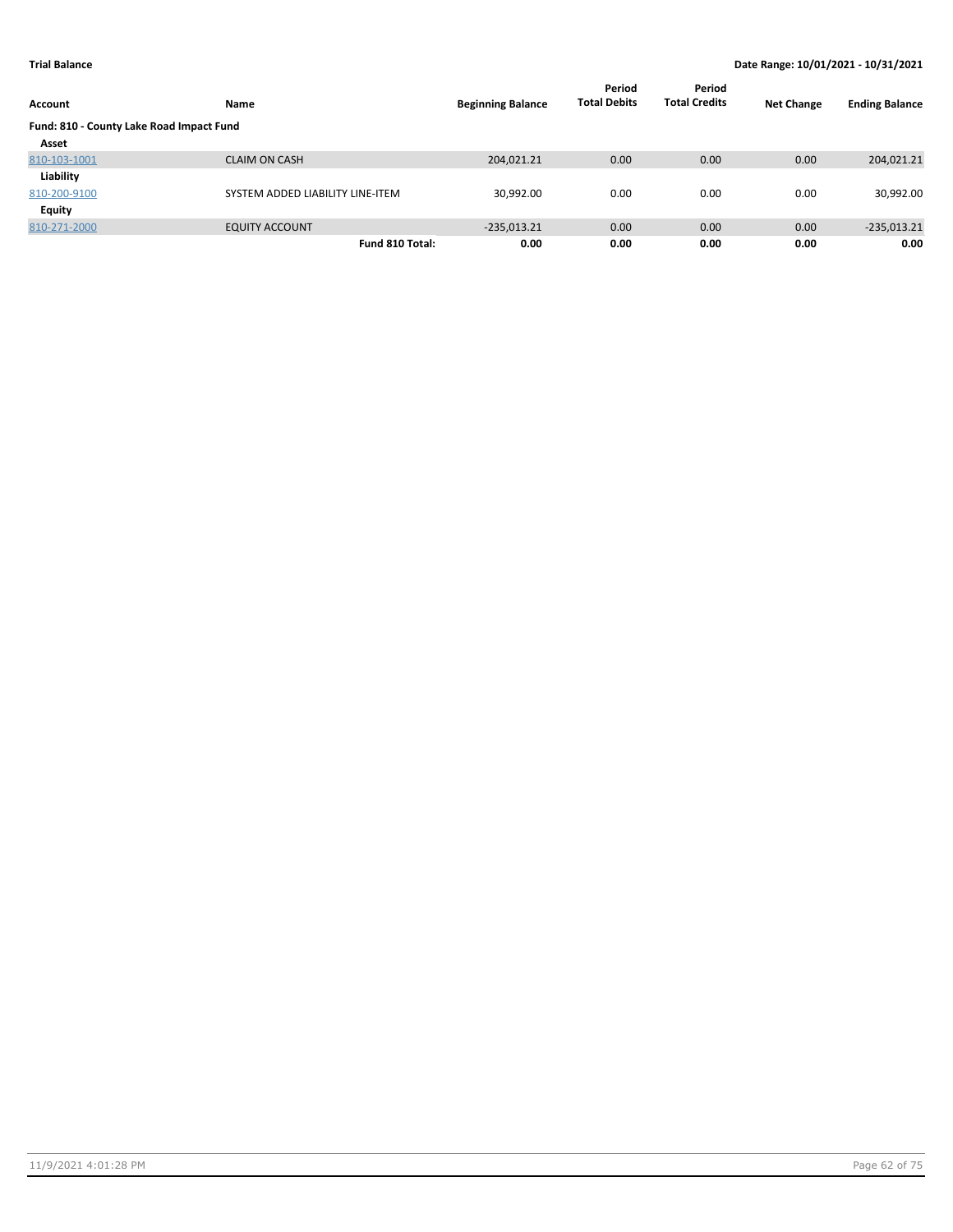|                         |                                  |                          | Period              | Period               |                   |                       |
|-------------------------|----------------------------------|--------------------------|---------------------|----------------------|-------------------|-----------------------|
| Account                 | Name                             | <b>Beginning Balance</b> | <b>Total Debits</b> | <b>Total Credits</b> | <b>Net Change</b> | <b>Ending Balance</b> |
| Fund: 850 - Lake Fannin |                                  |                          |                     |                      |                   |                       |
| Asset                   |                                  |                          |                     |                      |                   |                       |
| 850-103-1001            | <b>CLAIM ON CASH</b>             | 17,305.04                | 733.00              | 402.62               | 330.38            | 17,635.42             |
| Liability               |                                  |                          |                     |                      |                   |                       |
| 850-102-1000            | A/P CLEARING                     | $-182.62$                | 402.62              | 220.00               | 182.62            | 0.00                  |
| 850-200-9100            | SYSTEM ADDED LIABILITY LINE-ITEM | 388.75                   | 0.00                | 0.00                 | 0.00              | 388.75                |
| <b>Equity</b>           |                                  |                          |                     |                      |                   |                       |
| 850-271-2000            | <b>EQUITY ACCOUNT</b>            | $-17,511.17$             | 0.00                | 0.00                 | 0.00              | $-17,511.17$          |
| Revenue                 |                                  |                          |                     |                      |                   |                       |
| 850-370-1500            | <b>DONATIONS</b>                 | 0.00                     | 0.00                | 733.00               | $-733.00$         | $-733.00$             |
| Expense                 |                                  |                          |                     |                      |                   |                       |
| 850-520-1860            | <b>DEPOSIT REFUND</b>            | 0.00                     | 150.00              | 0.00                 | 150.00            | 150.00                |
| 850-520-4430            | TRASH PICK UP                    | 0.00                     | 70.00               | 0.00                 | 70.00             | 70.00                 |
|                         | Fund 850 Total:                  | 0.00                     | 1,355.62            | 1,355.62             | 0.00              | 0.00                  |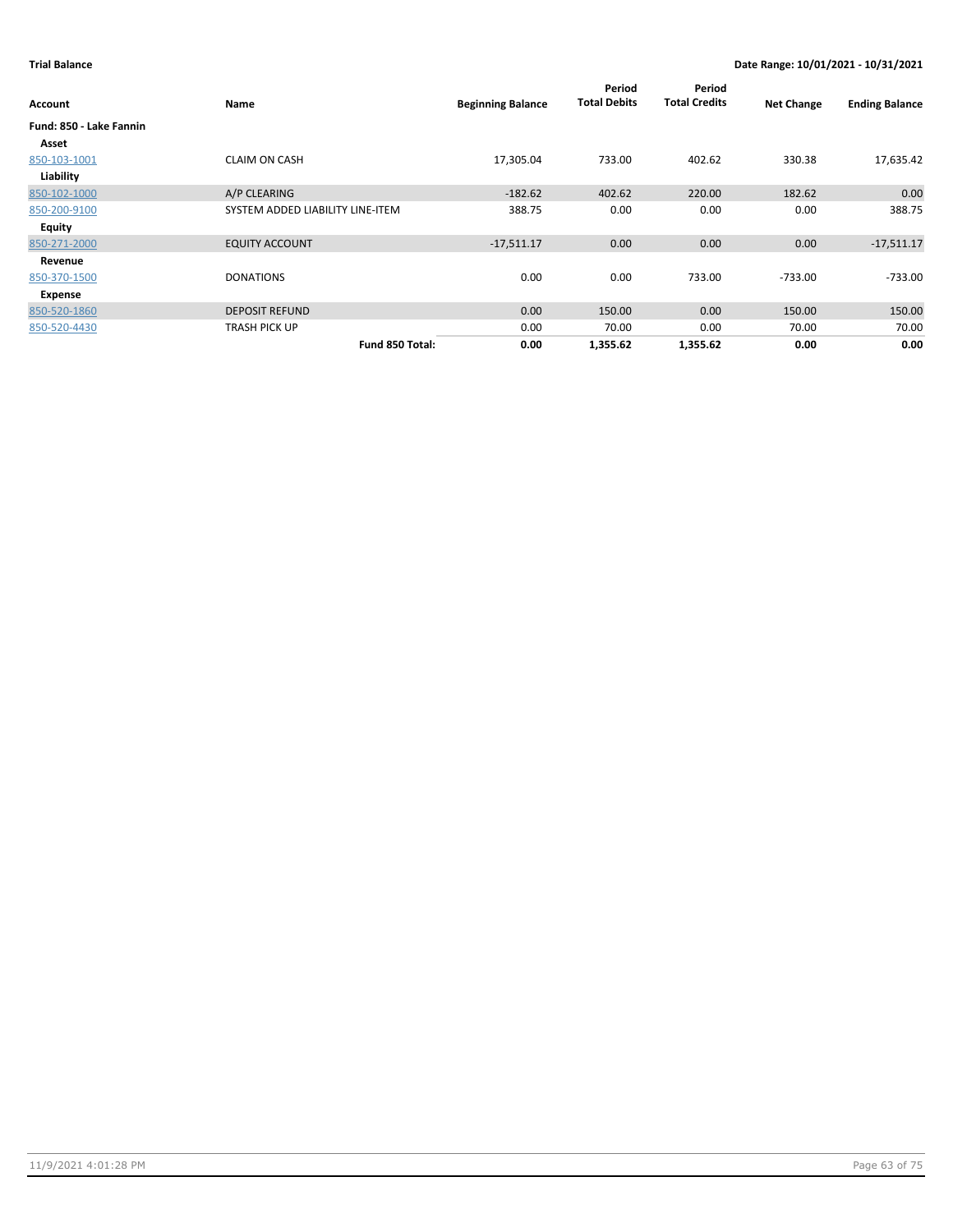|                              |                                                        |                          | Period              | Period               |                   |                       |
|------------------------------|--------------------------------------------------------|--------------------------|---------------------|----------------------|-------------------|-----------------------|
| Account                      | Name                                                   | <b>Beginning Balance</b> | <b>Total Debits</b> | <b>Total Credits</b> | <b>Net Change</b> | <b>Ending Balance</b> |
| Fund: 890 - T.J.J.D.         |                                                        |                          |                     |                      |                   |                       |
| Asset                        |                                                        |                          |                     |                      |                   |                       |
| 890-100-1001                 | PR Claim on Cash                                       | 3,249.07                 | 26,217.46           | 26,217.46            | 0.00              | 3,249.07              |
| 890-103-9880                 | CASH-LOCAL FUNDS CARRIED FORWARD                       | 31,300.65                | 0.00                | 0.00                 | 0.00              | 31,300.65             |
| 890-103-9910                 | CASH-STRUCTURAL FAM THER HOSP AU                       | 16,666.00                | 0.00                | 16,666.00            | $-16,666.00$      | 0.00                  |
| 890-103-9920                 | <b>CASH-INTEREST INCOME</b>                            | 13,295.66                | 0.66                | 0.00                 | 0.66              | 13,296.32             |
| 890-103-9930                 | <b>CASH-BASIC PROBATION SUPERVISION</b>                | -10,405.94               | 34,760.00           | 15,155.86            | 19,604.14         | 9,198.20              |
| 890-103-9940                 | CASH-COMMUNITY PROGRAMS                                | $-5,807.40$              | 18,750.00           | 8,193.02             | 10,556.98         | 4,749.58              |
| 890-103-9950                 | CASH LOCAL FUNDING FY 2022                             | 13,061.01                | 193.20              | 5,917.98             | $-5,724.78$       | 7,336.23              |
| 890-103-9960                 | CASH-PRE/POST ADJUDICATION                             | $-338.16$                | 1,093.00            | 477.13               | 615.87            | 277.71                |
| 890-103-9970                 | CASH-COMMITMENT DIVERSION                              | $-774.87$                | 2,500.00            | 1,093.18             | 1,406.82          | 631.95                |
| 890-103-9980                 | CASH-MENTAL HEALTH SERVICES                            | $-102.21$                | 2,684.00            | 644.22               | 2,039.78          | 1,937.57              |
| 890-103-9990                 | CASH-REGIONALS DIVERSIONS ALTERNAT                     | 0.00                     | 3,090.00            | 0.00                 | 3,090.00          | 3,090.00              |
| Liability                    |                                                        |                          |                     |                      |                   |                       |
| 890-102-1000                 | A/P CLEARING                                           | 0.00                     | 17,829.24           | 17,829.24            | 0.00              | 0.00                  |
| 890-102-1001                 | PR AP Clearing                                         | 0.00                     | 15,298.41           | 15,298.41            | 0.00              | 0.00                  |
| 890-200-9000                 | Payroll Liability Account                              | $-1,161.59$              | 15,298.41           | 15,298.41            | 0.00              | $-1,161.59$           |
| Equity                       |                                                        |                          |                     |                      |                   |                       |
| 890-271-2000                 | <b>EQUITY ACCOUNT</b>                                  | $-58,982.22$             | 0.00                | 0.00                 | 0.00              | $-58,982.22$          |
| Revenue                      |                                                        |                          |                     |                      |                   |                       |
| 890-330-9150                 | <b>BASIC PROBATION SUPERVISION</b>                     | 0.00                     | 0.00                | 34,760.00            | -34,760.00        | $-34,760.00$          |
| 890-330-9160                 | <b>COMMUNITY PROGRAMS</b>                              | 0.00                     | 0.00                | 18,750.00            | $-18,750.00$      | $-18,750.00$          |
| 890-330-9170                 | PRE/POST ADJUDICATION                                  | 0.00                     | 0.00                | 1,093.00             | $-1,093.00$       | $-1,093.00$           |
| 890-330-9180                 | <b>COMMITMENT DIVERSION</b>                            | 0.00                     | 0.00                | 2,500.00             | $-2,500.00$       | $-2,500.00$           |
| 890-330-9190                 | <b>MENTAL HEALTH SERVICES</b>                          | 0.00                     | 0.00                | 2,684.00             | $-2,684.00$       | $-2,684.00$           |
| 890-330-9200                 | REGIONAL DIVERSIONS ALTERNATIVES                       | 0.00                     | 0.00                | 3,090.00             | $-3,090.00$       | $-3,090.00$           |
| 890-360-1890                 | <b>INTEREST EARNINGS</b>                               | 0.00                     | 0.00                | 0.66                 | $-0.66$           | $-0.66$               |
| 890-370-1300                 | REFUNDS & MISCELLANEOUS                                | 0.00                     | 0.00                | 193.20               | $-193.20$         | $-193.20$             |
| Expense                      |                                                        |                          |                     |                      |                   |                       |
| 890-582-4160                 | STRUCTURAL FAM THER HOSP AUTH                          | 0.00                     | 16,666.00           | 0.00                 | 16,666.00         | 16,666.00             |
| 890-592-1020                 | SALARY APPOINTED OFFICIAL                              | 0.00                     | 154.93              | 0.00                 | 154.93            | 154.93                |
| 890-592-1030                 | SALARY COMM.CORR.OFFICERS                              | 0.00                     | 193.84              | 0.00                 | 193.84            | 193.84                |
| 890-592-2010                 | SOCIAL SECURITY TAX                                    | 0.00                     | 21.46               | 0.00                 | 21.46             | 21.46                 |
| 890-592-2020                 | <b>GROUP HEALTH INSURANCE</b>                          | 0.00                     | 60.54               | 0.00                 | 60.54             | 60.54                 |
| 890-592-2030                 | <b>RETIREMENT</b>                                      | 0.00                     | 41.35               | 0.00                 | 41.35             | 41.35                 |
| 890-592-2050                 | <b>MEDICARE TAX</b>                                    | 0.00                     | 5.01                | 0.00                 | 5.01              | 5.01                  |
| 890-593-1020                 | SALARY APPOINTED OFFICIAL                              | 0.00                     | 355.00              | 0.00                 | 355.00            | 355.00                |
| 890-593-1030                 | SALARY COMM.CORR.OFFICERS                              | 0.00                     | 444.17              | 0.00                 | 444.17            | 444.17                |
| 890-593-2010                 | SOCIAL SECURITY TAX                                    | 0.00                     | 49.13               | 0.00                 | 49.13             | 49.13                 |
| 890-593-2020                 | <b>GROUP HEALTH INSURANCE</b>                          | 0.00                     | 138.66              | 0.00                 | 138.66            | 138.66                |
| 890-593-2030                 | <b>RETIREMENT</b>                                      | 0.00                     | 94.76               | 0.00                 | 94.76             | 94.76                 |
| 890-593-2050                 | <b>MEDICARE TAX</b>                                    | 0.00                     | 11.46               | 0.00                 | 11.46             | 11.46                 |
| 890-594-1020                 | SALARY APPOINTED OFFICIAL<br>SALARY COMM.CORR.OFFICERS | 0.00<br>0.00             | 46.83<br>58.58      | 0.00<br>0.00         | 46.83<br>58.58    | 46.83<br>58.58        |
| 890-594-1030<br>890-594-2010 | SOCIAL SECURITY TAX                                    | 0.00                     | 6.49                | 0.00                 | 6.49              | 6.49                  |
| 890-594-2020                 | <b>GROUP HEALTH INSURANCE</b>                          | 0.00                     | 18.30               | 0.00                 | 18.30             | 18.30                 |
| 890-594-2030                 | RETIREMENT                                             | 0.00                     | 12.52               | 0.00                 | 12.52             | 12.52                 |
|                              |                                                        |                          |                     |                      |                   |                       |
| 890-594-2050<br>890-594-4130 | <b>MEDICARE TAX</b><br>PSYCHOLOGICAL                   | 0.00<br>0.00             | 1.50<br>500.00      | 0.00<br>0.00         | 1.50<br>500.00    | 1.50<br>500.00        |
| 890-995-1020                 | SALARY APPOINTED OFFICIAL                              | 0.00                     | 826.63              | 0.00                 | 826.63            | 826.63                |
| 890-995-1030                 | SALARY COMM.CORR.OFFICERS                              | 0.00                     | 1,034.23            | 0.00                 | 1,034.23          | 1,034.23              |
| 890-995-2010                 | SOCIAL SECURITY TAX                                    | 0.00                     | 114.47              | 0.00                 | 114.47            | 114.47                |
| 890-995-2020                 | <b>GROUP HEALTH INSURANCE</b>                          | 0.00                     | 322.92              | 0.00                 | 322.92            | 322.92                |
| 890-995-2030                 | RETIREMENT                                             | 0.00                     | 220.71              | 0.00                 | 220.71            | 220.71                |
| 890-995-2050                 | <b>MEDICARE TAX</b>                                    | 0.00                     | 26.77               | 0.00                 | 26.77             | 26.77                 |
| 890-995-4150                 | RESIDENTIAL PLACEMENT                                  | 0.00                     | 3,372.25            | 0.00                 | 3,372.25          | 3,372.25              |
| 890-996-1020                 | SALARY APPOINTED OFFICIAL                              | 0.00                     | 4,469.43            | 0.00                 | 4,469.43          | 4,469.43              |
| 890-996-1030                 | SALARY COMM.CORR.OFFICERS                              | 0.00                     | 5,591.90            | 0.00                 | 5,591.90          | 5,591.90              |
| 890-996-2010                 | SOCIAL SECURITY TAX                                    | 0.00                     | 618.79              | 0.00                 | 618.79            | 618.79                |
|                              |                                                        |                          |                     |                      |                   |                       |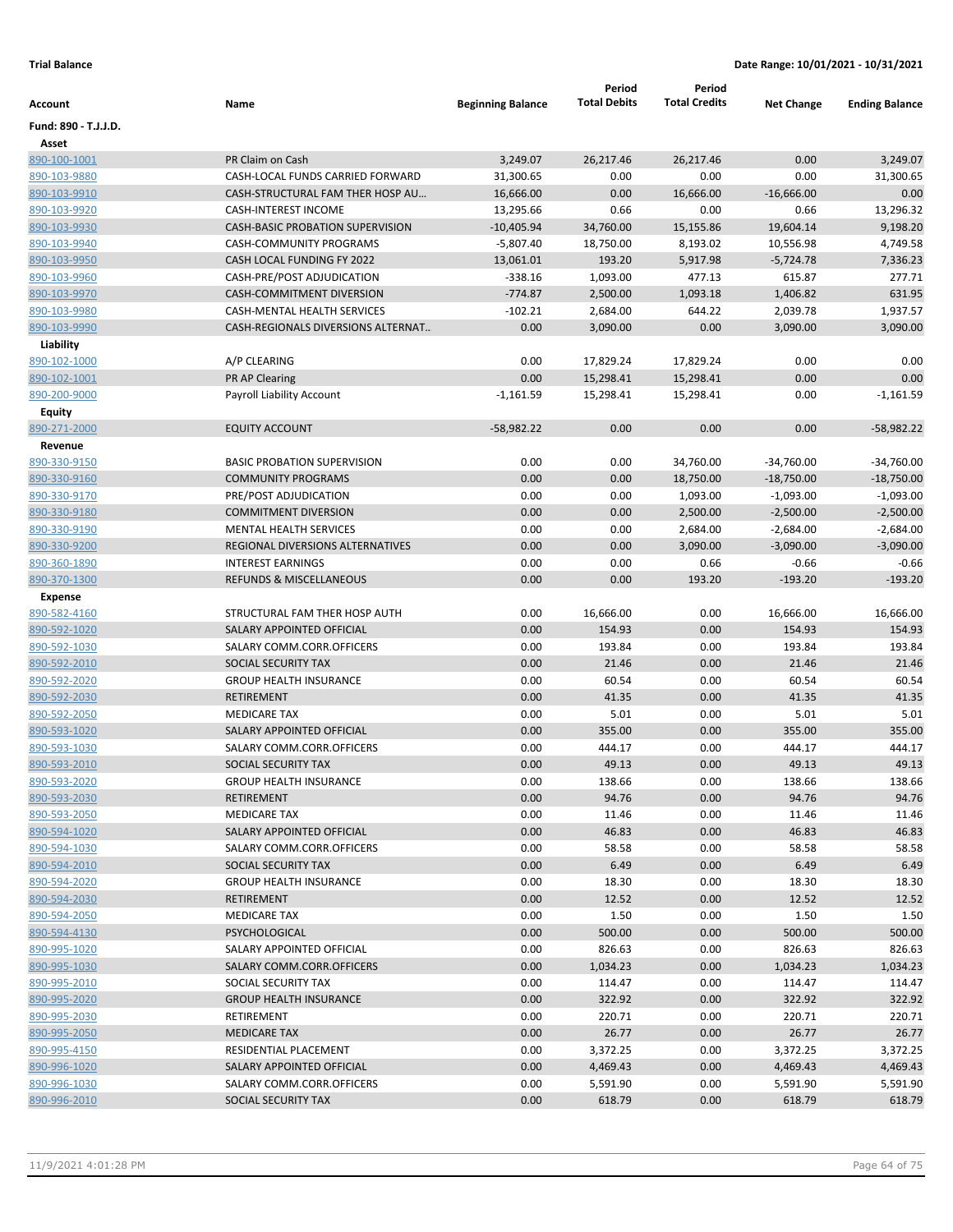| Account      | Name                          | <b>Beginning Balance</b> | Period<br><b>Total Debits</b> | Period<br><b>Total Credits</b> | <b>Net Change</b> | <b>Ending Balance</b> |
|--------------|-------------------------------|--------------------------|-------------------------------|--------------------------------|-------------------|-----------------------|
| 890-996-2020 | <b>GROUP HEALTH INSURANCE</b> | 0.00                     | 1,746.02                      | 0.00                           | 1,746.02          | 1,746.02              |
| 890-996-2030 | <b>RETIREMENT</b>             | 0.00                     | 1,193.30                      | 0.00                           | 1,193.30          | 1,193.30              |
| 890-996-2050 | <b>MEDICARE TAX</b>           | 0.00                     | 144.74                        | 0.00                           | 144.74            | 144.74                |
| 890-996-4210 | <b>INTERNET</b>               | 0.00                     | 93.94                         | 0.00                           | 93.94             | 93.94                 |
| 890-996-4230 | CELL PHONE ALLOWANCE          | 0.00                     | 34.55                         | 0.00                           | 34.55             | 34.55                 |
| 890-996-4270 | OUT OF COUNTY TRAVEL/TRAINING | 0.00                     | 1,263.19                      | 0.00                           | 1,263.19          | 1,263.19              |
| 890-997-1020 | SALARY APPOINTED OFFICIAL     | 0.00                     | 2,660.40                      | 0.00                           | 2,660.40          | 2,660.40              |
| 890-997-1030 | SALARY COMM.CORR.OFFICERS     | 0.00                     | 3,328.52                      | 0.00                           | 3,328.52          | 3,328.52              |
| 890-997-2010 | SOCIAL SECURITY TAX           | 0.00                     | 368.33                        | 0.00                           | 368.33            | 368.33                |
| 890-997-2020 | <b>GROUP HEALTH INSURANCE</b> | 0.00                     | 1,039.30                      | 0.00                           | 1,039.30          | 1,039.30              |
| 890-997-2030 | RETIREMENT                    | 0.00                     | 710.28                        | 0.00                           | 710.28            | 710.28                |
| 890-997-2050 | <b>MEDICARE TAX</b>           | 0.00                     | 86.19                         | 0.00                           | 86.19             | 86.19                 |
|              | Fund 890 Total:               | 0.00                     | 185,861.77                    | 185,861.77                     | 0.00              | 0.00                  |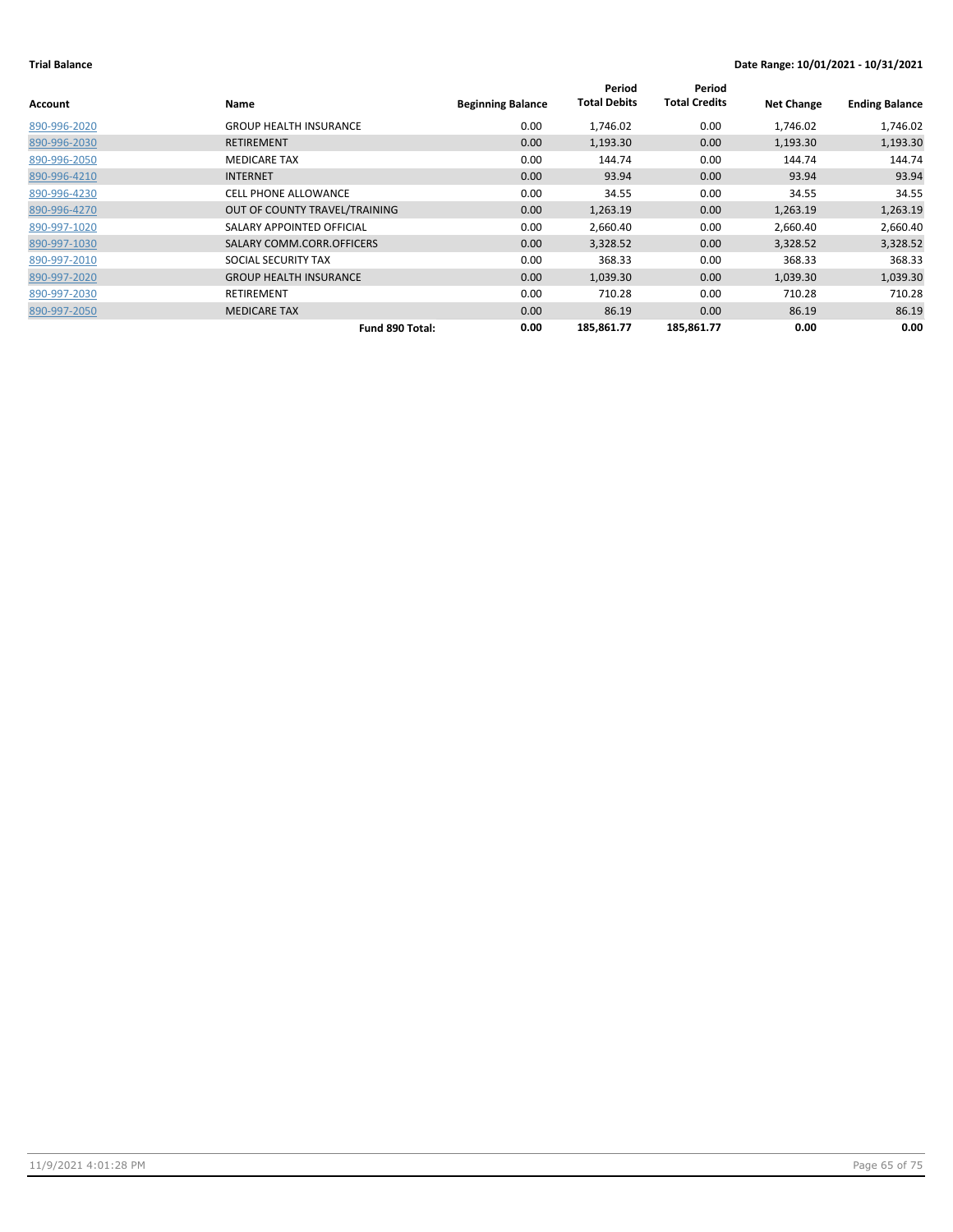| Account                                    | Name                           | <b>Beginning Balance</b> | Period<br><b>Total Debits</b> | Period<br><b>Total Credits</b> | <b>Net Change</b> | <b>Ending Balance</b> |
|--------------------------------------------|--------------------------------|--------------------------|-------------------------------|--------------------------------|-------------------|-----------------------|
| Fund: 891 - Juvenile Probation-Restitution |                                |                          |                               |                                |                   |                       |
| Asset                                      |                                |                          |                               |                                |                   |                       |
| 891-103-1870                               | <b>CASH-JUVENILE PROBATION</b> | 2,919.19                 | 120.58                        | 11.75                          | 108.83            | 3,028.02              |
| Equity                                     |                                |                          |                               |                                |                   |                       |
| 891-271-2000                               | <b>EQUITY ACCOUNT</b>          | $-2,919.19$              | 0.00                          | 0.00                           | 0.00              | $-2,919.19$           |
| Revenue                                    |                                |                          |                               |                                |                   |                       |
| 891-340-5750                               | <b>JUVENILE PROBATION FEES</b> | 0.00                     | 0.00                          | 70.00                          | $-70.00$          | -70.00                |
| 891-340-5790                               | REIMBURSEMENT OF EXPENSES      | 0.00                     | 0.00                          | 50.58                          | $-50.58$          | $-50.58$              |
| Expense                                    |                                |                          |                               |                                |                   |                       |
| 891-891-3100                               | OFFICE SUPPLIES/MISC.          | 0.00                     | 11.75                         | 0.00                           | 11.75             | 11.75                 |
|                                            | Fund 891 Total:                | 0.00                     | 132.33                        | 132.33                         | 0.00              | 0.00                  |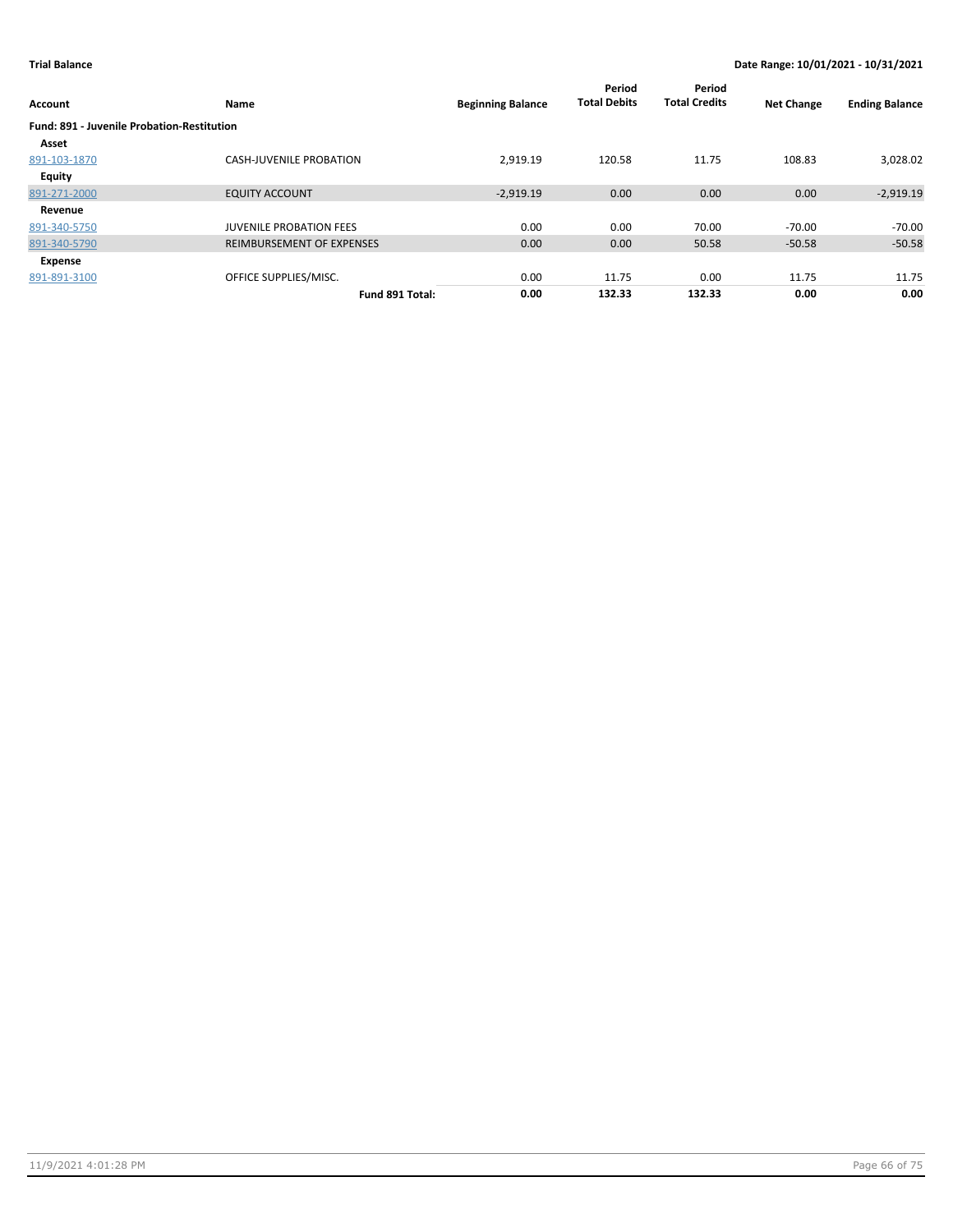|                     |                       |                 |                          | Period              | Period               |                   |                       |
|---------------------|-----------------------|-----------------|--------------------------|---------------------|----------------------|-------------------|-----------------------|
| Account             | Name                  |                 | <b>Beginning Balance</b> | <b>Total Debits</b> | <b>Total Credits</b> | <b>Net Change</b> | <b>Ending Balance</b> |
| Fund: 920 - Statzer |                       |                 |                          |                     |                      |                   |                       |
| Asset               |                       |                 |                          |                     |                      |                   |                       |
| 920-103-1001        | <b>CLAIM ON CASH</b>  |                 | 6,838.43                 | 0.00                | 0.00                 | 0.00              | 6,838.43              |
| 920-103-1750        | <b>TEXPOOL</b>        |                 | 41,423.64                | 0.00                | 0.00                 | 0.00              | 41,423.64             |
| Equity              |                       |                 |                          |                     |                      |                   |                       |
| 920-271-2000        | <b>EQUITY ACCOUNT</b> |                 | $-48,262.07$             | 0.00                | 0.00                 | 0.00              | $-48,262.07$          |
|                     |                       | Fund 920 Total: | 0.00                     | 0.00                | 0.00                 | 0.00              | 0.00                  |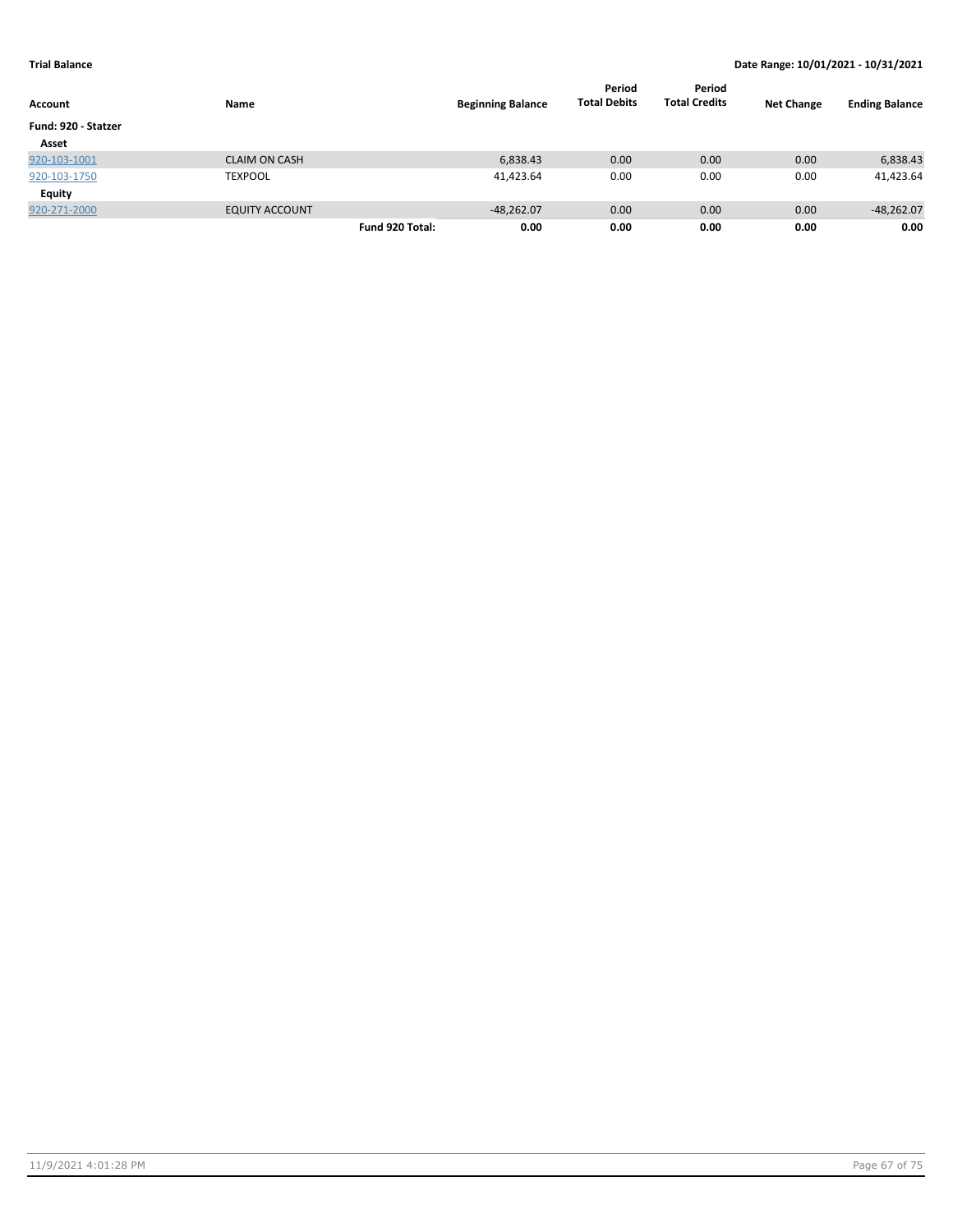| Account                               |                       | <b>Beginning Balance</b> | Period<br><b>Total Debits</b> | Period<br><b>Total Credits</b> | <b>Net Change</b> | <b>Ending Balance</b> |           |
|---------------------------------------|-----------------------|--------------------------|-------------------------------|--------------------------------|-------------------|-----------------------|-----------|
|                                       | <b>Name</b>           |                          |                               |                                |                   |                       |           |
| Fund: 930 - Texas Community Dev.Prog. |                       |                          |                               |                                |                   |                       |           |
| Asset                                 |                       |                          |                               |                                |                   |                       |           |
| 930-103-1001                          | Claim on Cash         |                          | 100.00                        | 0.00                           | 0.00              | 0.00                  | 100.00    |
| <b>Equity</b>                         |                       |                          |                               |                                |                   |                       |           |
| 930-271-2000                          | <b>EQUITY ACCOUNT</b> |                          | $-100.00$                     | 0.00                           | 0.00              | 0.00                  | $-100.00$ |
|                                       |                       | Fund 930 Total:          | 0.00                          | 0.00                           | 0.00              | 0.00                  | 0.00      |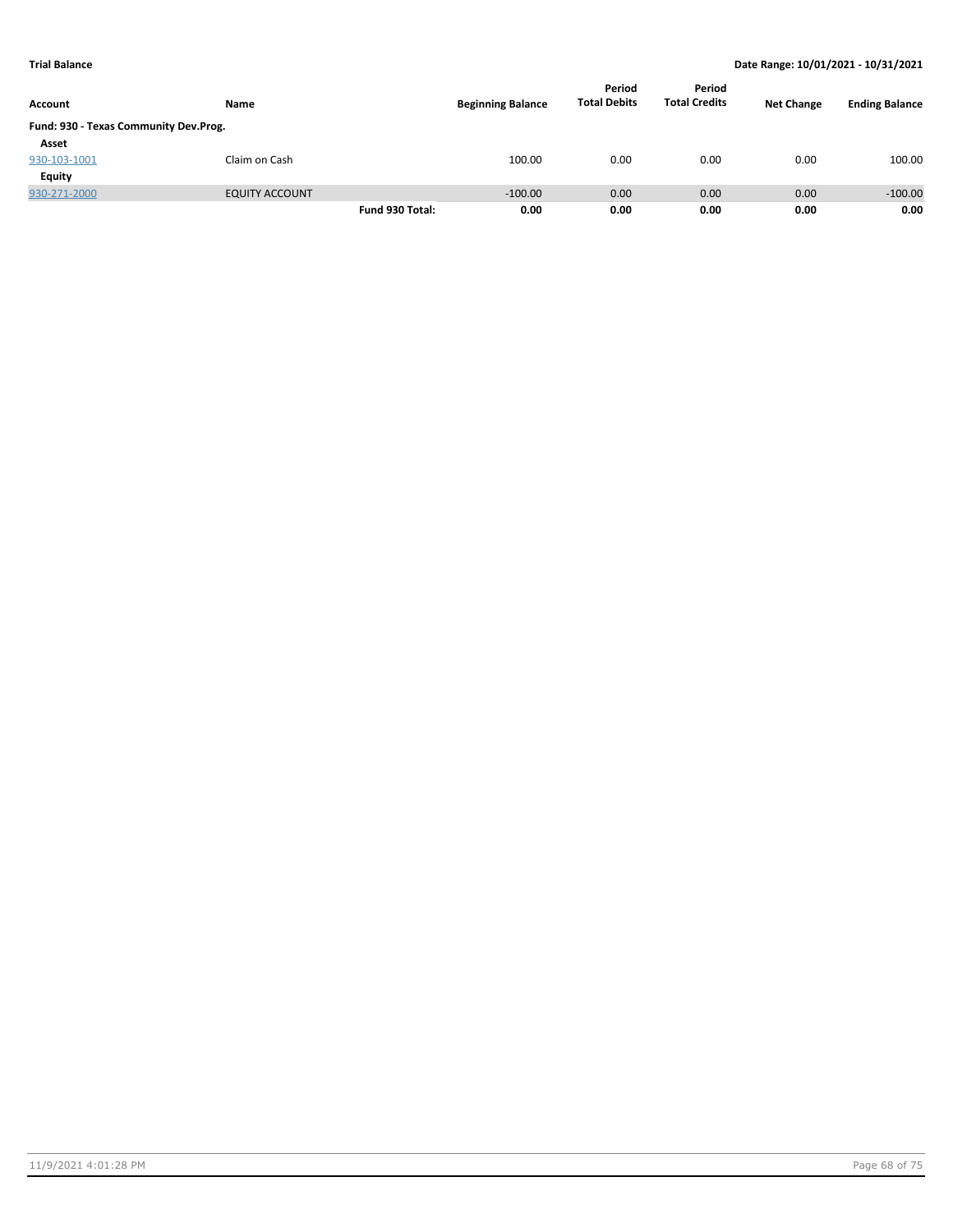| Account             | Name                                | <b>Beginning Balance</b> | Period<br><b>Total Debits</b> | Period<br><b>Total Credits</b> | <b>Net Change</b> | <b>Ending Balance</b> |
|---------------------|-------------------------------------|--------------------------|-------------------------------|--------------------------------|-------------------|-----------------------|
| Fund: 950 - Payroll |                                     |                          |                               |                                |                   |                       |
| Asset               |                                     |                          |                               |                                |                   |                       |
| 950-100-1001        | PR Claim on cash                    | $-949.95$                | 5,393.52                      | 5,393.48                       | 0.04              | -949.91               |
| Liability           |                                     |                          |                               |                                |                   |                       |
| 950-102-1001        | <b>PR AP Clearing</b>               | 0.00                     | 5,393.48                      | 5,393.48                       | 0.00              | 0.00                  |
| 950-271-2000        | <b>DEPOSITS</b>                     | $-20.64$                 | 0.00                          | 0.00                           | 0.00              | $-20.64$              |
| Revenue             |                                     |                          |                               |                                |                   |                       |
| 950-370-1300        | <b>REFUNDS &amp; MISCELLANEOUS</b>  | 0.00                     | 0.00                          | 5,393.52                       | $-5,393.52$       | $-5,393.52$           |
| Expense             |                                     |                          |                               |                                |                   |                       |
| 950-415-2020        | <b>COBRA Group Health Insurance</b> | 0.00                     | 5,393.48                      | 0.00                           | 5,393.48          | 5,393.48              |
|                     | Fund 950 Total:                     | $-970.59$                | 16,180.48                     | 16,180.48                      | 0.00              | -970.59               |

**\*\*\*Error: Fund 950 Out of Balance\*\*\***

**\*\*\*Warning: Account Authorization is turned on. Please run the Unauthorized Account Listing Report to see if you are out of balance due to missing accounts \*\*\***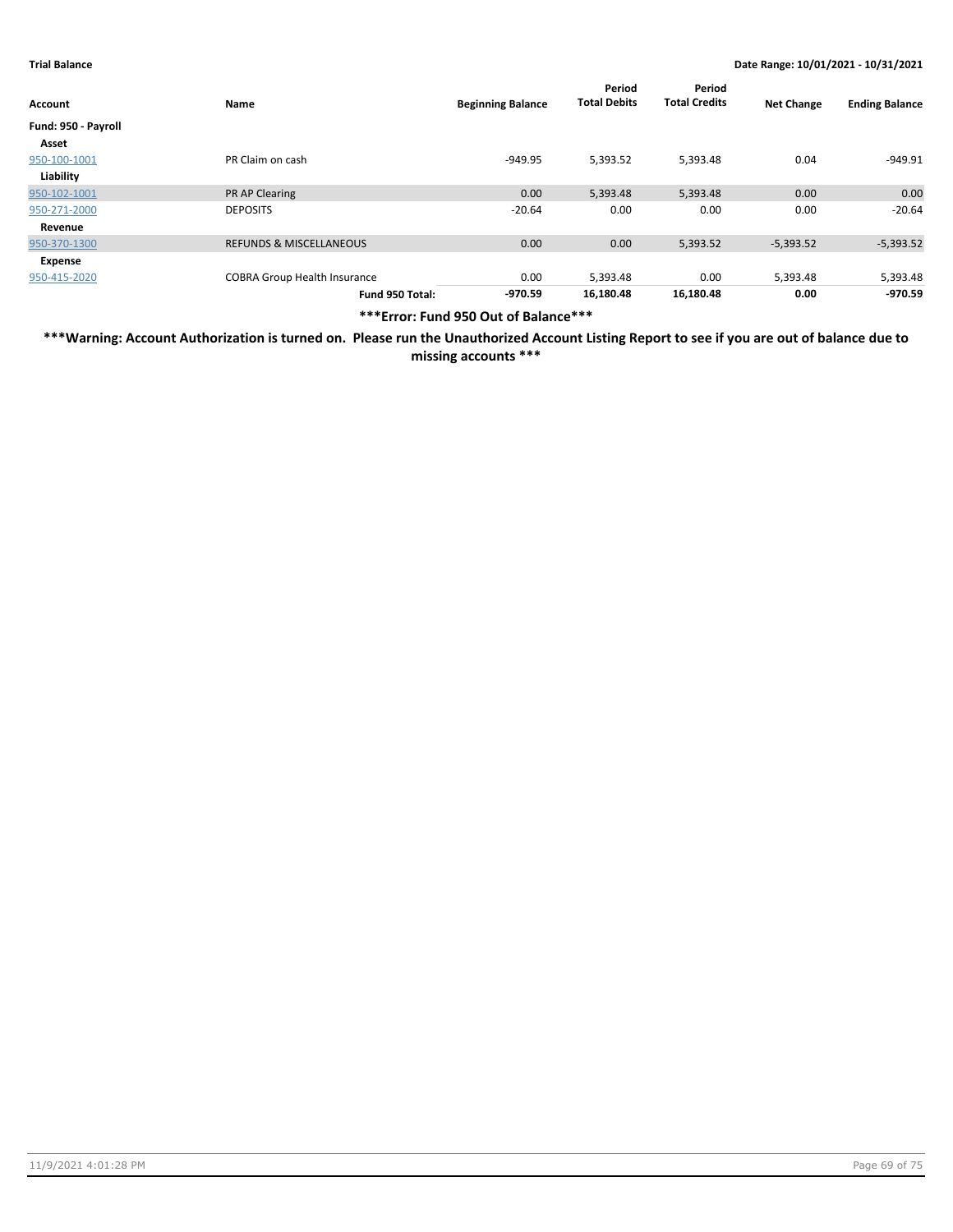| Account                    | Name                             | <b>Beginning Balance</b> | Period<br><b>Total Debits</b> | Period<br><b>Total Credits</b> | <b>Net Change</b> | <b>Ending Balance</b> |
|----------------------------|----------------------------------|--------------------------|-------------------------------|--------------------------------|-------------------|-----------------------|
|                            |                                  |                          |                               |                                |                   |                       |
| Fund: 990 - Capital Assets |                                  |                          |                               |                                |                   |                       |
| Asset                      |                                  |                          |                               |                                |                   |                       |
| 990-160-1000               | LAND                             | 341,561.30               | 0.00                          | 0.00                           | 0.00              | 341,561.30            |
| 990-160-2000               | <b>BUILDINGS</b>                 | 4,737,000.00             | 0.00                          | 0.00                           | 0.00              | 4,737,000.00          |
| 990-160-2010               | ACCUM. DEPRECIATION-BUILDINGS    | $-3,612,211.08$          | 0.00                          | 0.00                           | 0.00              | $-3,612,211.08$       |
| 990-160-2100               | <b>AUTOMOBILES AND TRUCKS</b>    | 2,339,603.69             | 0.00                          | 0.00                           | 0.00              | 2,339,603.69          |
| 990-160-2110               | ACCUM. DEPR.AUTOS AND TRUCKS     | $-1,460,778.27$          | 0.00                          | 0.00                           | 0.00              | $-1,460,778.27$       |
| 990-160-2150               | <b>TECHNOLOGY</b>                | 753.474.11               | 0.00                          | 0.00                           | 0.00              | 753,474.11            |
| 990-160-2160               | ACCUM. DEPR.-COMPUTER EQUIPMENT  | $-678,197.41$            | 0.00                          | 0.00                           | 0.00              | $-678,197.41$         |
| 990-160-2200               | <b>OFFICE EQUIPMENT</b>          | 164,640.04               | 0.00                          | 0.00                           | 0.00              | 164,640.04            |
| 990-160-2210               | ACCUM. DEPR.-OFFICE EQUIPMENT    | $-100,426.88$            | 0.00                          | 0.00                           | 0.00              | $-100,426.88$         |
| 990-160-2250               | <b>RADIO EQUIPMENT</b>           | 213,359.45               | 0.00                          | 0.00                           | 0.00              | 213,359.45            |
| 990-160-2260               | ACCUM. DEPR.-RADIO EQUIPMENT     | $-212.477.68$            | 0.00                          | 0.00                           | 0.00              | $-212,477.68$         |
| 990-160-2270               | SECURITY EQUIPMENT               | 159,027.15               | 0.00                          | 0.00                           | 0.00              | 159,027.15            |
| 990-160-2280               | ACCUM.DEP.-SECURITY EQUIPMENT    | $-62,677.46$             | 0.00                          | 0.00                           | 0.00              | $-62,677.46$          |
| 990-160-2300               | <b>ROADS</b>                     | 18,733,686.23            | 0.00                          | 0.00                           | 0.00              | 18,733,686.23         |
| 990-160-2310               | ACCUM. DEPRECIATION-ROADS        | $-14,295,608.64$         | 0.00                          | 0.00                           | 0.00              | $-14,295,608.64$      |
| 990-160-2350               | <b>BRIDGES</b>                   | 11,295,230.21            | 0.00                          | 0.00                           | 0.00              | 11,295,230.21         |
| 990-160-2360               | ACCUM. DEPRECIATION-BRIDGES      | $-4,099,667.06$          | 0.00                          | 0.00                           | 0.00              | $-4,099,667.06$       |
| 990-160-3000               | <b>ROAD EQUIPMENT</b>            | 3,883,975.23             | 0.00                          | 0.00                           | 0.00              | 3,883,975.23          |
| 990-160-3010               | ACCUM. DEPRECIATION-ROAD EQUIPME | $-2,902,802.40$          | 0.00                          | 0.00                           | 0.00              | $-2,902,802.40$       |
| 990-160-4000               | <b>CONSTRUCTION IN PROGRESS</b>  | 2,124,972.50             | 0.00                          | 0.00                           | 0.00              | 2,124,972.50          |
| <b>Equity</b>              |                                  |                          |                               |                                |                   |                       |
| 990-271-2000               | <b>EQUITY ACCOUNT</b>            | $-17,321,683.03$         | 0.00                          | 0.00                           | 0.00              | $-17,321,683.03$      |
|                            | Fund 990 Total:                  | 0.00                     | 0.00                          | 0.00                           | 0.00              | 0.00                  |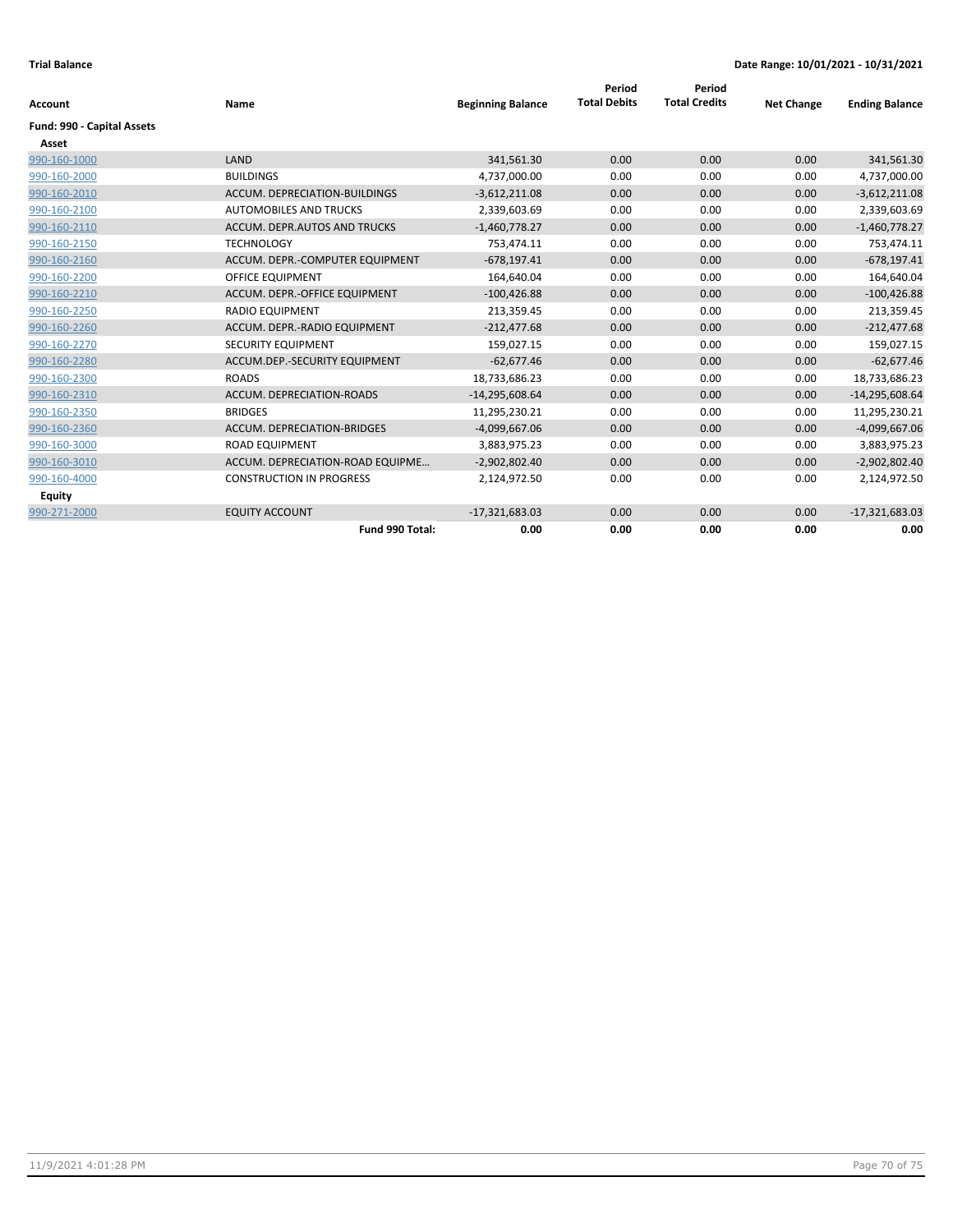|                                      |                                |                          | Period<br><b>Total Debits</b> | Period<br><b>Total Credits</b> |                   |                       |
|--------------------------------------|--------------------------------|--------------------------|-------------------------------|--------------------------------|-------------------|-----------------------|
| <b>Account</b>                       | Name                           | <b>Beginning Balance</b> |                               |                                | <b>Net Change</b> | <b>Ending Balance</b> |
| <b>Fund: 991 - Governmental Debt</b> |                                |                          |                               |                                |                   |                       |
| Asset                                |                                |                          |                               |                                |                   |                       |
| 991-170-2000                         | DEFERRED PENSION OUTFLOW       | 38,725.00                | 0.00                          | 0.00                           | 0.00              | 38,725.00             |
| Liability                            |                                |                          |                               |                                |                   |                       |
| 991-200-2400                         | <b>ACCRUED INTEREST</b>        | 235,755.00               | 0.00                          | 0.00                           | 0.00              | 235,755.00            |
| 991-200-2500                         | <b>GENERAL OBLIGATION BOND</b> | 80,000.00                | 0.00                          | 0.00                           | 0.00              | 80,000.00             |
| 991-200-2510                         | <b>GOB-CURRENT PORTION</b>     | $-120,000.00$            | 0.00                          | 0.00                           | 0.00              | $-120,000.00$         |
| 991-200-2550                         | <b>BOND DISCOUNT CURRENT</b>   | $-288.24$                | 0.00                          | 0.00                           | 0.00              | $-288.24$             |
| 991-200-2560                         | <b>BOND DISCOUNT</b>           | $-6,773.47$              | 0.00                          | 0.00                           | 0.00              | $-6,773.47$           |
| 991-200-2570                         | <b>BOND PREMIUM CURRENT</b>    | $-2,904.78$              | 0.00                          | 0.00                           | 0.00              | $-2,904.78$           |
| 991-200-2580                         | <b>BOND PREMIUM</b>            | $-68,262.53$             | 0.00                          | 0.00                           | 0.00              | $-68,262.53$          |
| 991-200-3500                         | <b>ACCRUED COMPENSATION</b>    | $-186,904.13$            | 0.00                          | 0.00                           | 0.00              | $-186,904.13$         |
| 991-200-4000                         | <b>NET PENSION LIABILITY</b>   | 1,126,333.00             | 0.00                          | 0.00                           | 0.00              | 1,126,333.00          |
| 991-200-4500                         | DEFERRED PENSION IN FLOW       | $-1,467,676.00$          | 0.00                          | 0.00                           | 0.00              | $-1,467,676.00$       |
| Equity                               |                                |                          |                               |                                |                   |                       |
| 991-271-2000                         | <b>EQUITY ACCOUNT</b>          | 371,996.15               | 0.00                          | 0.00                           | 0.00              | 371,996.15            |
|                                      | Fund 991 Total:                | 0.00                     | 0.00                          | 0.00                           | 0.00              | 0.00                  |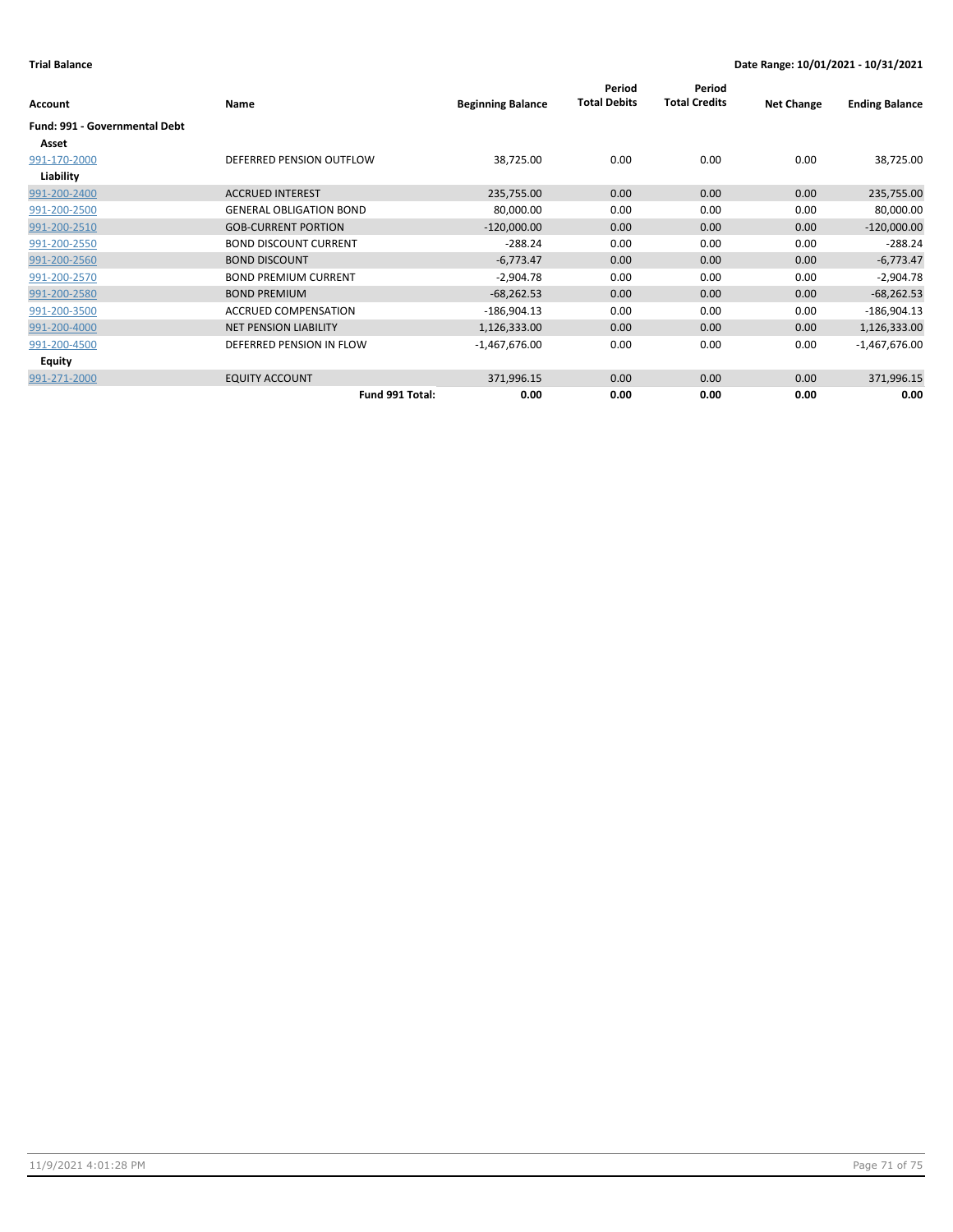|                                 |                    |                 |                          | Period              | Period               |                   |                       |
|---------------------------------|--------------------|-----------------|--------------------------|---------------------|----------------------|-------------------|-----------------------|
| Account                         | Name               |                 | <b>Beginning Balance</b> | <b>Total Debits</b> | <b>Total Credits</b> | <b>Net Change</b> | <b>Ending Balance</b> |
| Fund: 998 - Payroll Pooled Cash |                    |                 |                          |                     |                      |                   |                       |
| Asset                           |                    |                 |                          |                     |                      |                   |                       |
| 998-100-1001                    | PR Combined Cash   |                 | $-7,165.11$              | 957,998.52          | 957,998.48           | 0.04              | $-7,165.07$           |
| 998-120-3100                    | Due From 100       |                 | 0.00                     | 363,055.76          | 363,055.76           | 0.00              | 0.00                  |
| 998-120-3121                    | Due From 121       |                 | 0.00                     | 2,452.51            | 2,452.51             | 0.00              | 0.00                  |
| 998-120-3191                    | Due From 191       |                 | 0.00                     | 606.40              | 606.40               | 0.00              | 0.00                  |
| 998-120-3210                    | Due From 210       |                 | 0.00                     | 19,872.72           | 19,872.72            | 0.00              | 0.00                  |
| 998-120-3220                    | Due From 220       |                 | 0.00                     | 25,158.54           | 25,158.54            | 0.00              | 0.00                  |
| 998-120-3230                    | Due From 230       |                 | 0.00                     | 29,265.59           | 29,265.59            | 0.00              | 0.00                  |
| 998-120-3240                    | Due From 240       |                 | 0.00                     | 17,395.81           | 17,395.81            | 0.00              | 0.00                  |
| 998-120-3560                    | Due From 560       |                 | 0.00                     | 54.31               | 54.31                | 0.00              | 0.00                  |
| 998-120-3562                    | Due From 562       |                 | 0.00                     | 6,390.35            | 6,390.35             | 0.00              | 0.00                  |
| 998-120-3890                    | Due From 890       |                 | 0.00                     | 15,298.41           | 15,298.41            | 0.00              | 0.00                  |
| Liability                       |                    |                 |                          |                     |                      |                   |                       |
| 998-102-1000                    | A/P CLEARING       |                 | 0.00                     | 484,943.88          | 484,943.88           | 0.00              | 0.00                  |
| 998-120-3950                    | Due From 950       |                 | 0.00                     | 5,393.48            | 5,393.48             | 0.00              | 0.00                  |
| 998-200-1400                    | Wages Payable      |                 | 606.65                   | 473,054.60          | 473,054.60           | 0.00              | 606.65                |
| 998-207-9900                    | Due To Other Funds |                 | 6,558.46                 | 957,998.48          | 957,998.52           | $-0.04$           | 6,558.42              |
|                                 |                    | Fund 998 Total: | 0.00                     | 3,358,939.36        | 3,358,939.36         | 0.00              | 0.00                  |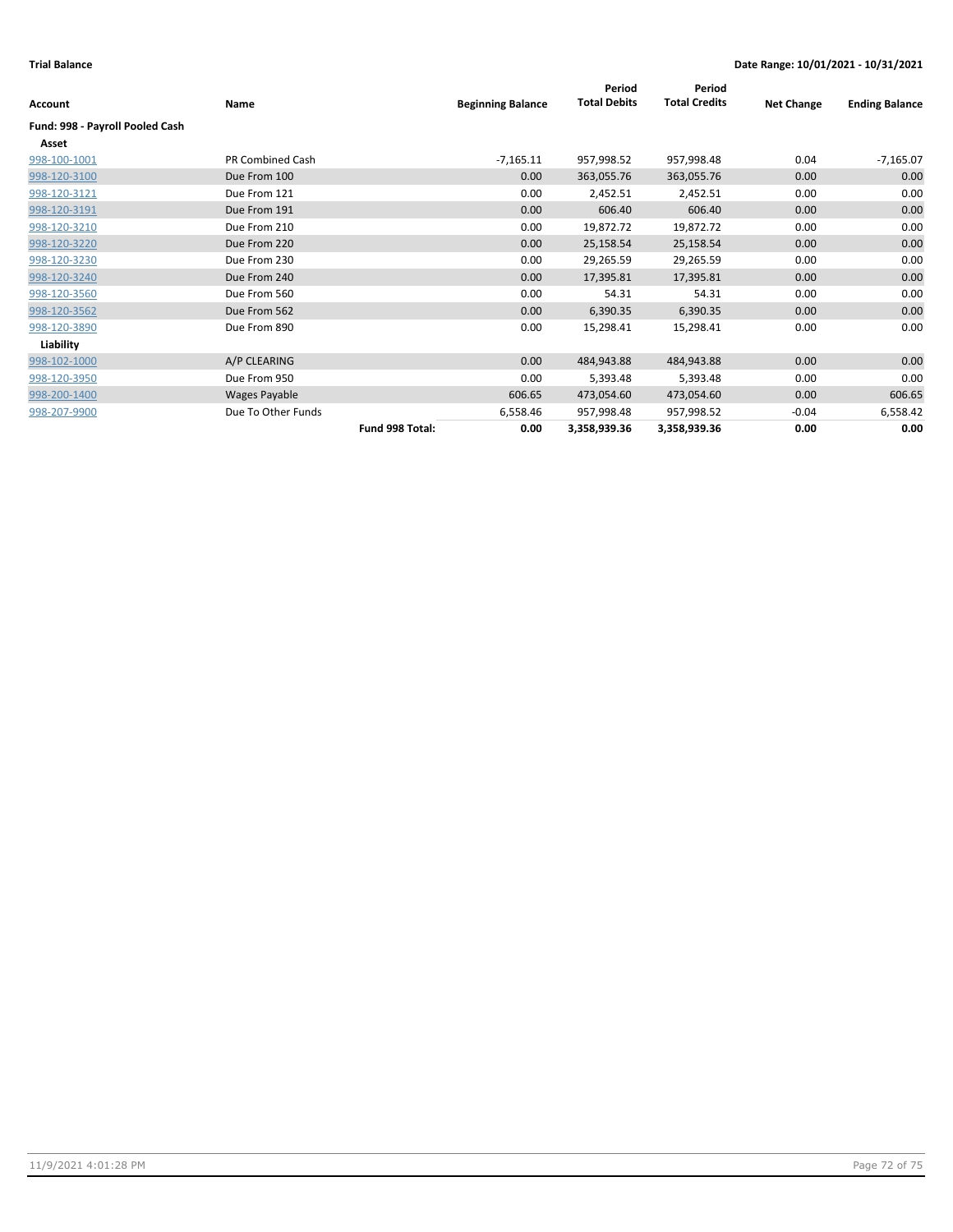| <b>Account</b>          | Name                        |                      | <b>Beginning Balance</b> | Period<br><b>Total Debits</b> | Period<br><b>Total Credits</b> | <b>Net Change</b> | <b>Ending Balance</b> |
|-------------------------|-----------------------------|----------------------|--------------------------|-------------------------------|--------------------------------|-------------------|-----------------------|
| Fund: 999 - Pooled Cash |                             |                      |                          |                               |                                |                   |                       |
| Asset                   |                             |                      |                          |                               |                                |                   |                       |
| 999-103-1000            | <b>Combined Checking AP</b> |                      | 9,677,984.77             | 1,345,899.30                  | 2,205,812.67                   | $-859,913.37$     | 8,818,071.40          |
| 999-120-3100            | DUE FROM 100                |                      | 622,535.93               | 224,572.41                    | 805,374.56                     | -580,802.15       | 41,733.78             |
| 999-120-3110            | DUE FROM 110                |                      | 4,218.44                 | 0.00                          | 4,218.44                       | $-4,218.44$       | 0.00                  |
| 999-120-3160            | DUE FROM 160                |                      | 0.00                     | 97.72                         | 97.72                          | 0.00              | 0.00                  |
| 999-120-3190            | DUE FROM 190                |                      | 0.00                     | 103.41                        | 103.41                         | 0.00              | 0.00                  |
| 999-120-3191            | DUE FROM 191                |                      | 56.34                    | 0.00                          | 0.00                           | 0.00              | 56.34                 |
| 999-120-3200            | DUE FROM 200                |                      | 1,550.00                 | 165.00                        | 1,715.00                       | $-1,550.00$       | 0.00                  |
| 999-120-3210            | DUE FROM 210                |                      | 33,625.49                | 3,006.14                      | 36,689.27                      | $-33,683.13$      | $-57.64$              |
| 999-120-3220            | DUE FROM 220                |                      | 28,268.62                | 8,736.52                      | 36,005.14                      | $-27,268.62$      | 1,000.00              |
| 999-120-3230            | DUE FROM 230                |                      | 79,341.40                | 79,888.35                     | 159,229.75                     | $-79,341.40$      | 0.00                  |
| 999-120-3231            | DUE FROM 231                |                      | 80,335.04                | 0.00                          | 80,335.04                      | $-80,335.04$      | 0.00                  |
| 999-120-3240            | DUE FROM 240                |                      | 5,708.79                 | 2,901.85                      | 8,610.64                       | $-5,708.79$       | 0.00                  |
| 999-120-3310            | DUE FROM 310                |                      | 0.00                     | 275.00                        | 275.00                         | 0.00              | 0.00                  |
| 999-120-3413            | DUE FROM 413                |                      | 87,098.04                | 700.00                        | 32,240.36                      | $-31,540.36$      | 55,557.68             |
| 999-120-3562            | DUE FROM 562                |                      | 10.00                    | 0.00                          | 10.00                          | $-10.00$          | 0.00                  |
| 999-120-3590            | DUE FROM 590                |                      | 382.50                   | 0.00                          | 382.50                         | $-382.50$         | 0.00                  |
| 999-120-3690            | DUE FROM 690                |                      | 113,323.89               | 0.00                          | 113,323.89                     | $-113,323.89$     | 0.00                  |
| 999-120-3850            | DUE FROM 850                |                      | 182.62                   | 220.00                        | 402.62                         | $-182.62$         | 0.00                  |
| Liability               |                             |                      |                          |                               |                                |                   |                       |
| 999-102-1000            | A/P CLEARING                |                      | $-1,056,580.76$          | 1,278,916.91                  | 320,569.97                     | 958,346.94        | $-98,233.82$          |
| 999-207-9900            | DUE TO OTHER FUNDS          |                      | $-9,678,041.11$          | 2,205,909.10                  | 1,345,995.73                   | 859,913.37        | $-8,818,127.74$       |
|                         |                             | Fund 999 Total:      | 0.00                     | 5,151,391.71                  | 5,151,391.71                   | 0.00              | 0.00                  |
|                         |                             | <b>Report Total:</b> | 3,448,290.38             | 14,449,000.74                 | 14,449,000.74                  | 0.00              | 3,448,290.38          |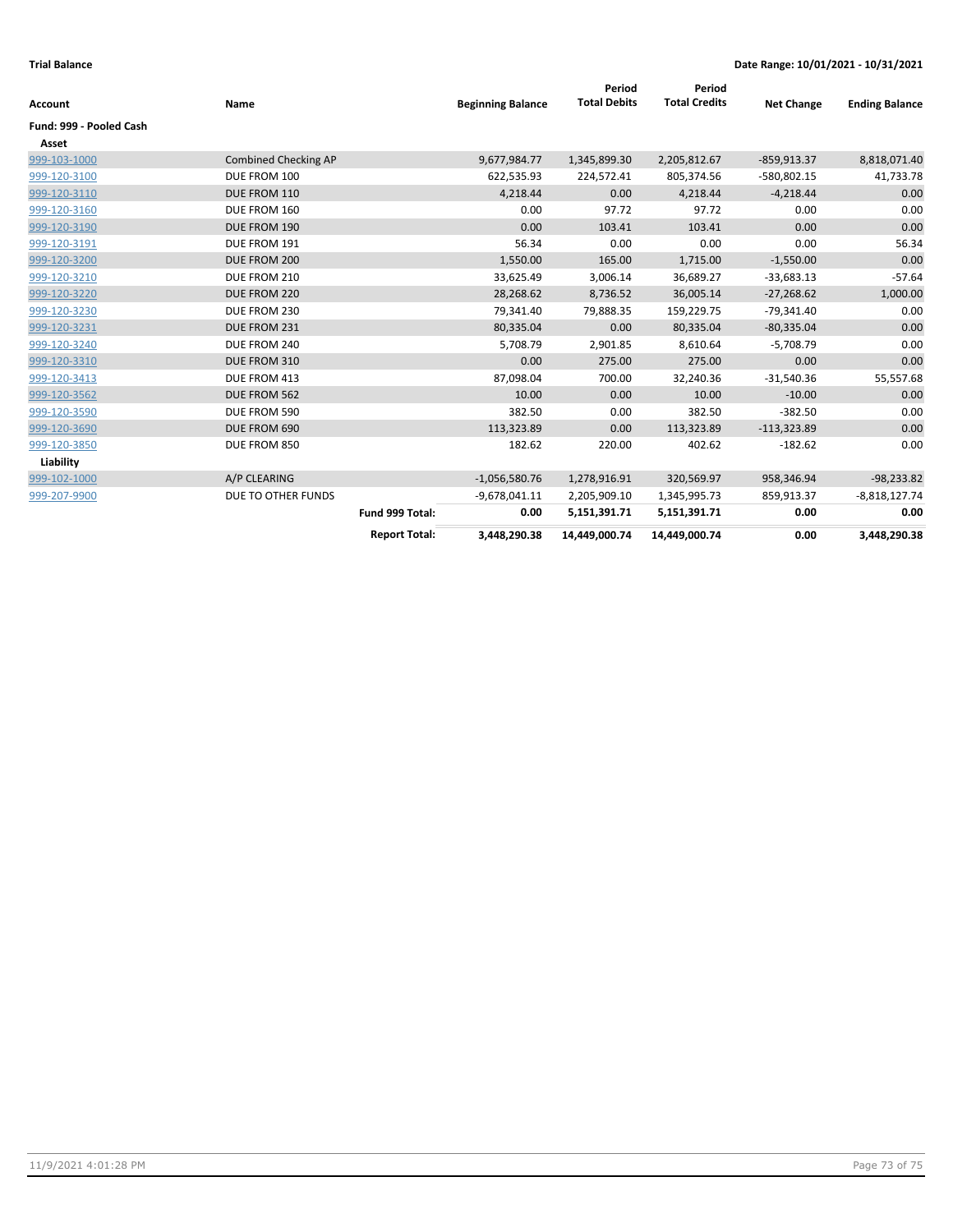## **Fund Summary**

| Fund                                                                | <b>Beginning Balance</b> | <b>Total Debits</b> | <b>Total Credits</b> | <b>Ending Balance</b> |
|---------------------------------------------------------------------|--------------------------|---------------------|----------------------|-----------------------|
| 100 - General                                                       | 0.00                     | 4,060,358.25        | 4,060,358.25         | 0.00                  |
| 110 - Courthouse Security                                           | 0.00                     | 4,441.57            | 4,441.57             | 0.00                  |
| 111 - Justice Court Building Security                               | 0.00                     | 0.00                | 0.00                 | 0.00                  |
| 120 - County Clerk Vital Statistics                                 | 0.00                     | 0.00                | 0.00                 | 0.00                  |
| 121 - County Clerk Records Management                               | 0.00                     | 16,565.92           | 16,565.92            | 0.00                  |
| 122 - Chapter 19 Funds                                              | 0.00                     | 0.00                | 0.00                 | 0.00                  |
| 123 - Election Equipment Fund                                       | 0.00                     | 0.00                | 0.00                 | 0.00                  |
| 125 - County Clerk Co.& Dist.CourtTechnology                        | 0.00                     | 0.00                | 0.00                 | 0.00                  |
| 126 - County Clerk Court Records Preservation                       | 0.00                     | 0.00                | 0.00                 | 0.00                  |
| 127 - County Clerk Records Archive                                  | 0.00                     | 0.00                | 0.00                 | 0.00                  |
| 130 - Bail Bond Trust Fund                                          | 0.00                     | 375.00              | 375.00               | 0.00                  |
| 160 - County Judge Excess Supplement                                | 0.00                     | 195.44              | 195.44               | 0.00                  |
| 161 - Probate Judges Education                                      | 0.00                     | 0.00                | 0.00                 | 0.00                  |
| 190 - District Clerk Records Management                             | 0.00                     | 453.70              | 453.70               | 0.00                  |
| 191 - District Court Records Archive                                | 0.00                     | 4,157.48            | 4,157.48             | 0.00                  |
| 192 - District Clerk Co.& Dist.Court Technology                     | 0.00                     | 38.97               | 38.97                | 0.00                  |
| 193 - District Clerk Court Records Preservation                     | 0.00                     | 320.39              | 320.39               | 0.00                  |
| 200 - County Offices Records Mangement                              | 0.00                     | 2,221.72            | 2,221.72             | 0.00                  |
| 210 - Road & Bridge #1                                              | 0.00                     | 183,565.15          | 183,565.15           | 0.00                  |
| 220 - Road & Bridge #2                                              | 0.00                     | 219,684.82          | 219,684.82           | 0.00                  |
| 221 - Raw Water Pipeline Road and Bridge #2                         | 0.00                     | 0.00                | 0.00                 | 0.00                  |
| 230 - Road & Bridge #3                                              | 0.00                     | 464,836.18          | 464,836.18           | 0.00                  |
| 231 - Lake Road Impact/Raw Water PipelinePct. 3                     | 0.00                     | 80,335.04           | 80,335.04            | 0.00                  |
| 240 - Road & Bridge #4                                              | 0.00                     | 147,485.01          | 147,485.01           | 0.00                  |
| 241 - Lake Road Impact/Raw Water PipelinePct. 4                     | 0.00                     | 0.00                | 0.00                 | 0.00                  |
| 250 - Raw Water Pipeline Rock for Pct.2,3,4                         | 0.00                     | 0.00                | 0.00                 | 0.00                  |
| 260 - J.P.#1 Justice Court Technology                               | 0.00                     | 0.00                | 0.00                 | 0.00                  |
| 270 - J.P.#2 Justice Court Technology                               | 0.00                     | 0.00                | 0.00                 | 0.00                  |
| 280 - J.P.#3 Justice Court Technology                               | 0.00                     | 0.00                | 0.00                 | 0.00                  |
| 310 - F.C.Detention Center Annual Payment                           | 0.00                     | 550.00              | 550.00               | 0.00                  |
| 330 - Bail Bondsman Application Fee                                 | 0.00                     | 0.00                | 0.00                 | 0.00                  |
| 350 - Law Library                                                   | 0.00                     | 1,050.27            | 1,050.27             | 0.00                  |
| 360 - D. A. Fee                                                     | 0.00                     | 333.15              | 333.15               | 0.00                  |
| 361 - Contraband Seizure                                            | 0.00                     | 3,199.00            | 3,199.00             | 0.00                  |
| 362 - Investigator/LEOSE                                            | 0.00                     | 0.00                | 0.00                 | 0.00                  |
| 380 - IHC Co-Op Gin                                                 | 0.00                     | 0.00                | 0.00                 | 0.00                  |
| 410 - CERT                                                          | 0.00                     | 0.00                | 0.00                 | 0.00                  |
| 411 - Hazard Mitigation Plan<br>412 - Safe Room Reimbursement Prog. | 0.00<br>0.00             | 0.00<br>0.00        | 0.00<br>0.00         | 0.00                  |
| 413 - CARES ACT-CORONAVIRUS RELIEF                                  | 0.00                     | 32,940.36           | 32,940.36            | 0.00<br>0.00          |
| 415 - American Recovery Program Grant                               | 3,449,260.97             | 0.00                | 0.00                 | 3,449,260.97          |
| 560 - Sheriff Forfeiture                                            | 0.00                     | 3,065.48            | 3,065.48             | 0.00                  |
| 561 - Law Enforcement Education Sheriff's Office                    | 0.00                     | 0.00                | 0.00                 | 0.00                  |
| 562 - Bois D'Arc Lake Reservoir (SO)                                | 0.00                     | 40,686.26           | 40,686.26            | 0.00                  |
| 563 - Sheriff's Office Technology                                   | 0.00                     | 0.00                | 0.00                 | 0.00                  |
| 590 - Specialty Court/Drug Court                                    | 0.00                     | 542.82              | 542.82               | 0.00                  |
| 600 - Sinking                                                       | 0.00                     | 4,735.90            | 4,735.90             | 0.00                  |
| 630 - Law Enforcement Education Const. Pct.1                        | 0.00                     | 0.00                | 0.00                 | 0.00                  |
| 640 - Law Enforcement Education Const. Pct.2                        | 0.00                     | 0.00                | 0.00                 | 0.00                  |
| 650 - Law Enforcement Education Const. Pct.3                        | 0.00                     | 0.00                | 0.00                 | 0.00                  |
| 660 - 2017 GO Bonds-Construction Fund FY2017                        | 0.00                     | 0.00                | 0.00                 | 0.00                  |
| 670 - Courthouse Restoration                                        | 0.00                     | 349,439.93          | 349,439.93           | 0.00                  |
| 680 - 2018 GO Bonds-Construction Fund FY2019                        | 0.00                     | 0.00                | 0.00                 | 0.00                  |
| 690 - 2020 CO Bonds-Construction Fund FY2020                        | 0.00                     | 113,433.66          | 113,433.66           | 0.00                  |
| 700 - Right of Way                                                  | 0.00                     | 30.00               | 30.00                | 0.00                  |
| 800 - Veterans Court Program                                        | 0.00                     | 98.00               | 98.00                | 0.00                  |
| 810 - County Lake Road Impact Fund                                  | 0.00                     | 0.00                | 0.00                 | 0.00                  |
| 850 - Lake Fannin                                                   | 0.00                     | 1,355.62            | 1,355.62             | 0.00                  |
| 890 - T.J.J.D.                                                      | 0.00                     | 185,861.77          | 185,861.77           | 0.00                  |